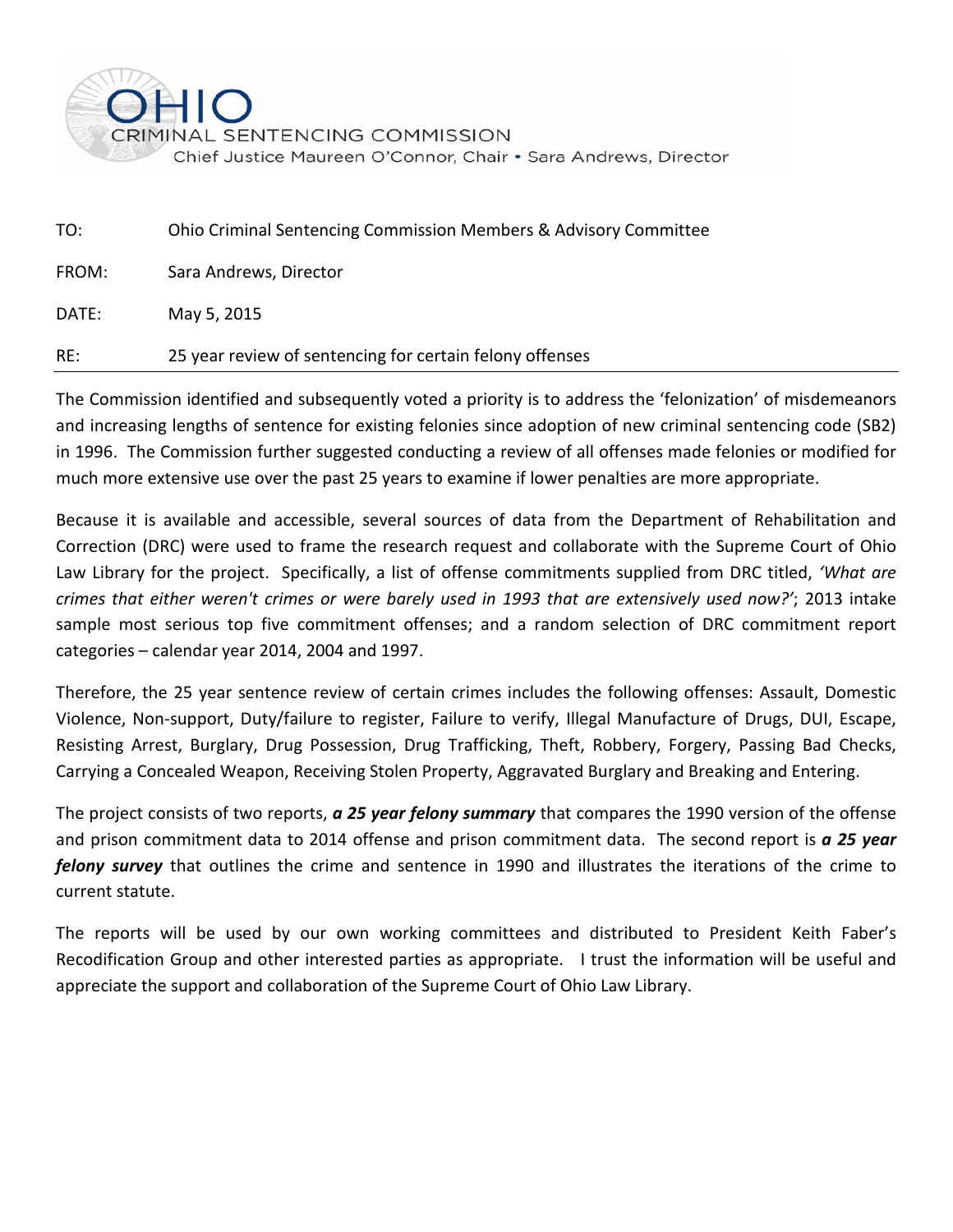

# **25 year review of sentencing for certain felony offenses**

# **Felony Summary Report**

May 2015

|    | 1. Assault                           | page        | $\mathbf{1}$   |
|----|--------------------------------------|-------------|----------------|
| 2. | <b>Domestic Violence</b>             | page        | $\overline{2}$ |
| 3. | Non-support                          | page        | $\overline{3}$ |
| 4. | Duty to register                     | page 3      |                |
| 5. | Failure to register                  | page        | $\overline{3}$ |
| 6. | Carrying a Concealed Weapon          | page        | 4              |
| 7. | Illegal Manufacture of Drugs         | page        | 5              |
| 8. | <b>DUI</b>                           | page        | 6              |
|    | 9. Escape                            | page        | 6              |
|    | 10. Resisting Arrest                 | page        | 7              |
|    | 11. Burglary                         | page        | 7              |
|    | 12. Drug Possession (formerly Abuse) | pages 8-10  |                |
|    | 13. Drug Trafficking                 | pages 10-14 |                |
|    | 14. Theft                            | page        | 15             |
|    | 15. Robbery                          | page        | 16             |
|    | 16. Forgery                          | page        | 16             |
|    | 17. Passing Bad Checks               | page        | 17             |
|    | 18. Receiving Stolen Property        | page        | 18             |
|    | 19. Aggravated Burglary              | page        | 18             |
|    | 20. Breaking and Entering            | page        | 18             |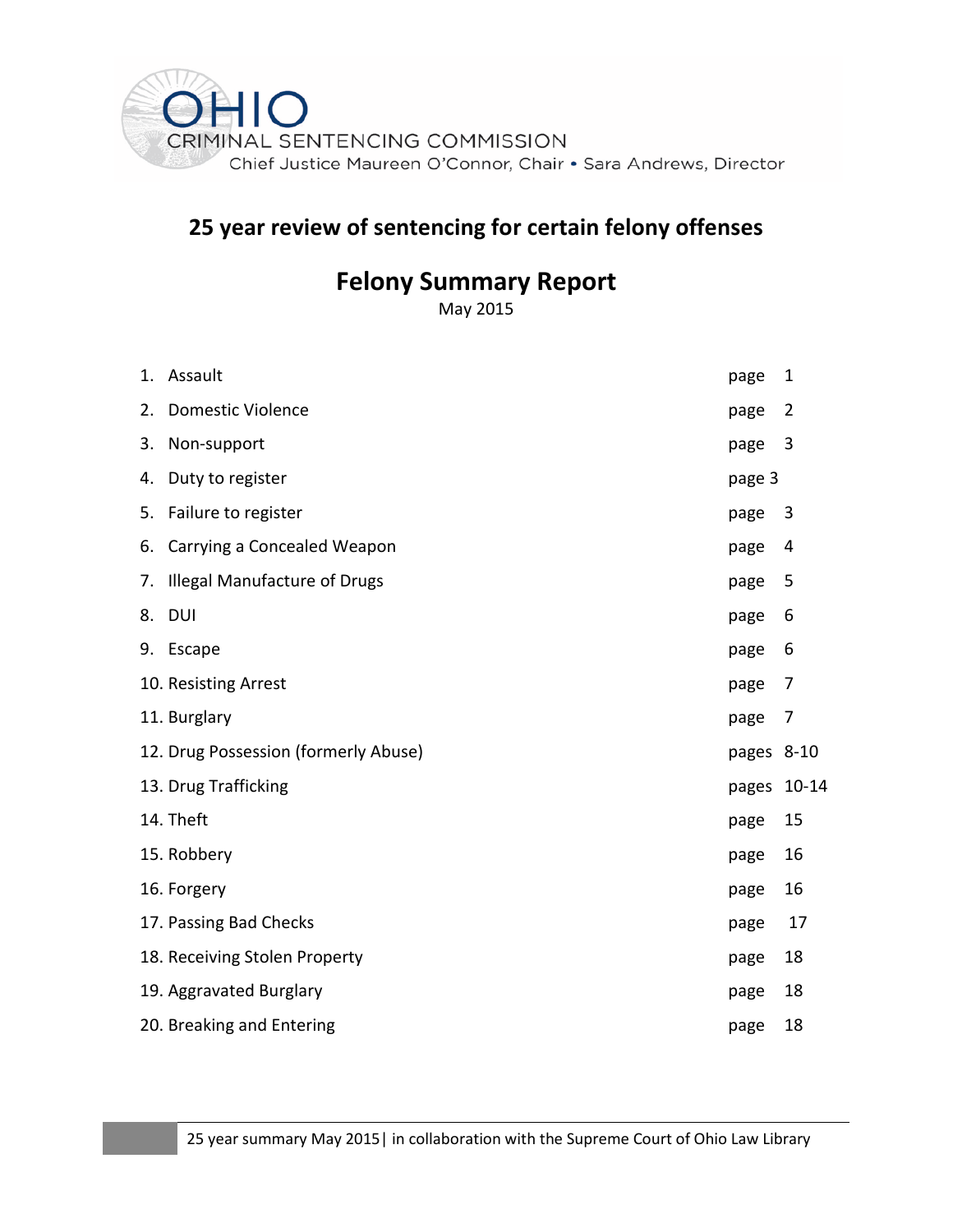<span id="page-2-0"></span>

#### **Assault ORC 2903.13**

1990 version (142 v H 642 (Eff 3-17-89)

M1

By caretaker of functionally impaired person F4 By caretaker of functionally impaired person w/ prior conviction F3

#### **Assault ORC 2903.13**

Current version (2012 HB 62, § 1, eff. Mar. 22, 2013; 2013 HB 59, § 101.01, eff. Sept. 29, 2013) M1 By caretaker of functionally impaired person F4 By caretaker of functionally impaired person w/ prior conviction F3 By prisoner on grounds of State institution to employee F4 By prisoner on grounds of local institution to employee or visitor F5 By prisoner/parolee off the grounds of state institution to employee F5 By prisoner/parolee off the grounds of local institution to employee F5 Victim is school teacher/administrator/bus driver on school property or working F5 Victim is police officer/BCI investigator/firefighter/EMT performing duties F4 Victim is public children services employee/private child placement employee while performing duties F5 Victim is public children services employee/private child placement employee while performing duties AND offender has prior violence conviction F4 Victim is hospital health care worker/professional/security guard while performing duties M1 Victim is hospital health care worker/professional/security guard while performing duties AND offender has previous conviction F5 Victim is judge/magistrate/court personnel while performing duties M1 Victim is judge/magistrate/court personnel while performing duties AND offender has previous conviction F5

**Number of Commitments FY 2014:**

**161 (.80% of total commitments)**

**Number of Commitments FY 1993:**

**8 (.00% of total commitments)**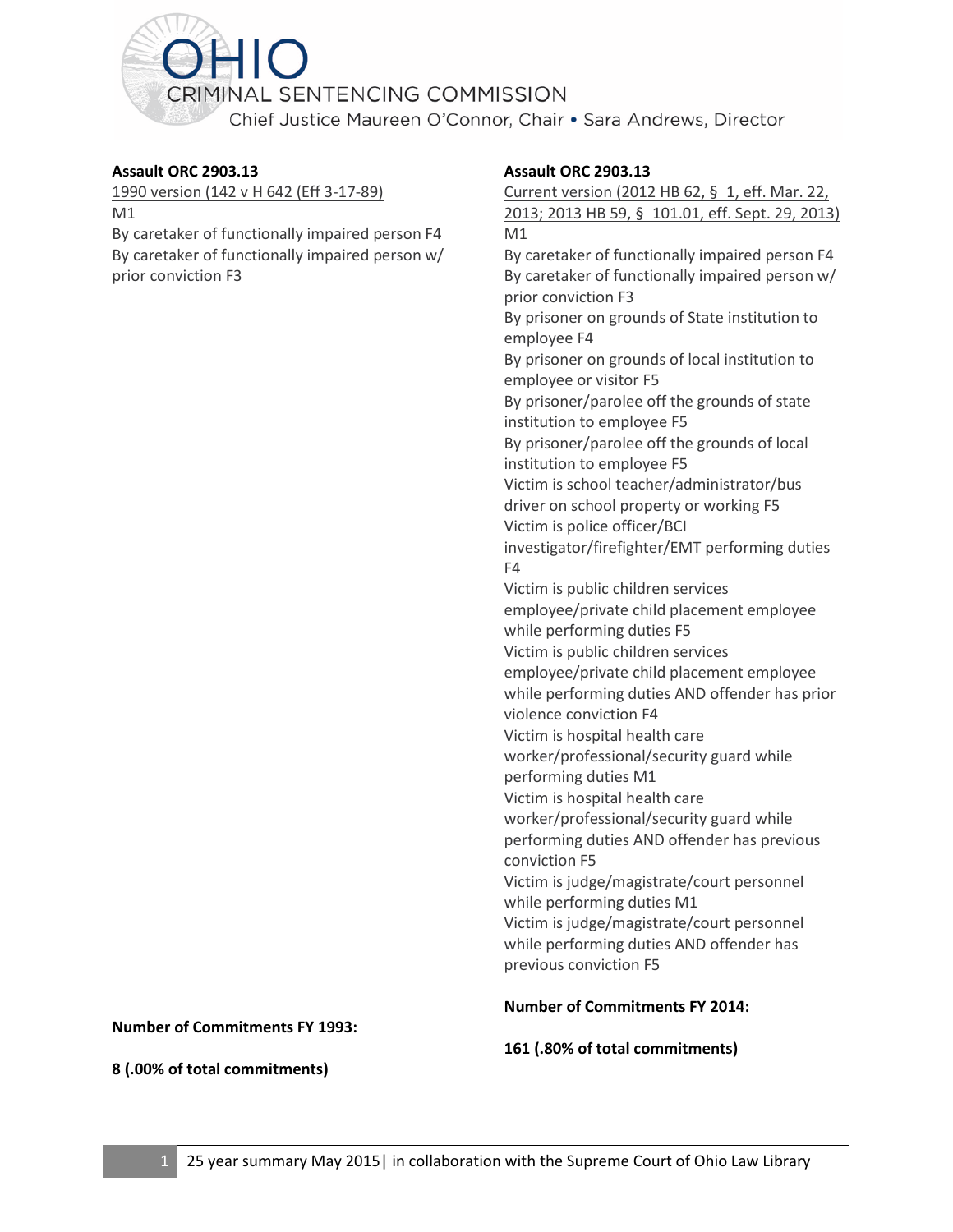<span id="page-3-0"></span>

#### **Domestic violence ORC 2919.25**

1990 version (142 v H 172 Eff 3-17-89) Threaten to cause serious physical harm to family/household member M4 Knowingly/recklessly cause serious physical harm to family/household member M1 Prior DV conviction F4

#### **Domestic violence ORC 2919.25**

Current version (153 v H 10, § 1, eff. 6-17-10; 153 v S 58, § 1, eff. 9-17-10) Threaten to cause serious physical harm to family/household member M4 Knowingly/recklessly cause serious physical harm to family/household member M1 Prior DV conviction F4 Prior threatening section misdemeanor M2 Two or more DV convictions F3 Two prior threatening section misdemeanor M1 Threaten to cause serious physical harm to pregnant family/household member M3 Knowingly/recklessly cause serious physical harm to pregnant family/household member F5

**Number of Commitments FY 1993:**

**Number of Commitments FY 2014:**

**115 (.6% of total commitments)**

**663 (3.30% of total commitments)**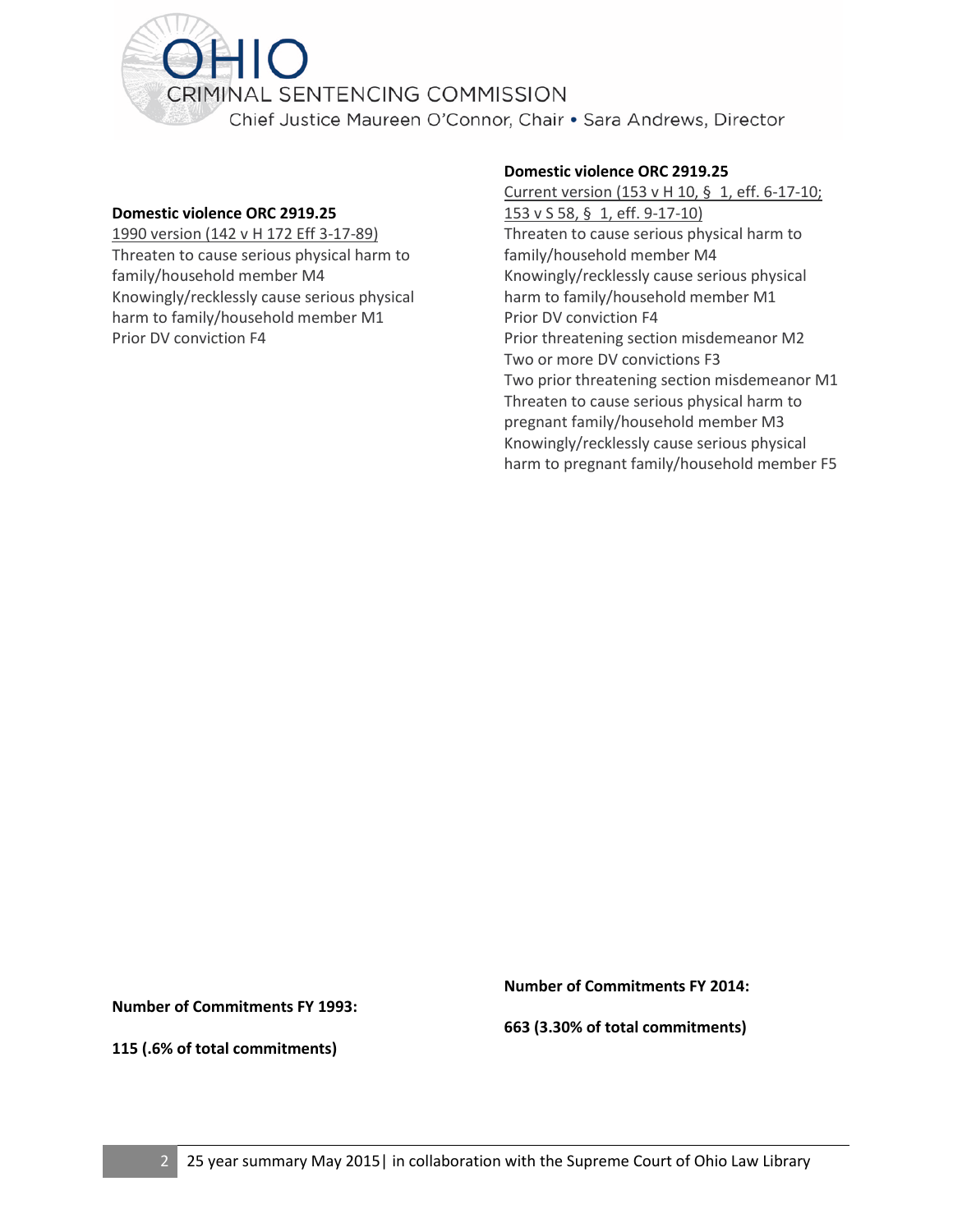<span id="page-4-0"></span>CRIMINAL SENTENCING COMMISSION Chief Justice Maureen O'Connor, Chair . Sara Andrews, Director

#### **Non-Support ORC 2919.21**

1990 version (141 v S 136 Eff 9-24-86) Non-support of Defendants M1 Contributing to nonsupport of defendants M1 Previous violation or nonpayment for 26 out of 104 weeks F4

#### **Number of Commitments FY 1993:**

**27 (.1% of total commitments)**

**Duty and Failure to register ORC 2950.04 and .99 (became law 146 v. H180 Eff 7-1-97, all penalties for violation are listed in 2950.99 – chart below tracks changes to penalty section in 2950.99)** 1990 version Did not exist

**Non-Support ORC 2919.21**

Current (2011 HB 86, § 1, eff. Sept. 30, 2011) Non-support of Defendants M1 Contributing to nonsupport of defendants M1 Previous violation or nonpayment for 26 out of 104 weeks F5 Prior felony violation of section F4

**Number of Commitments FY 2014:**

**342 (1.70% of total commitments)**

**Duty and Failure to register ORC 2950.04 and .99 (became law 146 v. H180 Eff 7-1-97, all penalties for violation are listed in 2950.99 – chart below tracks changes to penalty section in 2950.99)**

Current version (2011 HB 86, § 1, eff. Sept. 30, 2011) Most serious sexually oriented offense as basis for registration is agg. murder/murder F1 Most serious sexually/child victim oriented offense as basis for registration is F1-4 F1-4 (Equal to same degree of most serious felony that is basis for registration) Most serious sexually/child victim oriented offense as basis for registration is F5 or misdemeanor F4 With previous conviction, most serious sexually oriented offense as basis for registration is agg. murder/murder F1 With previous conviction, Most serious sexually/ child victim oriented offense as basis for registration is F1-3 F1-3 (Equal to same degree of most serious felony that is basis for registration) With previous conviction, Most serious sexually/ child victim oriented offense as basis for registration is F4 -5 F3 With previous conviction, Most serious sexually/ child victim oriented offense as basis for registration is misdemeanor F4 **Number of Commitments FY 2014:**

**37 (.18% of total commitments)**

**Number of Commitments FY 1993:**

**0 (.0% of total commitments)**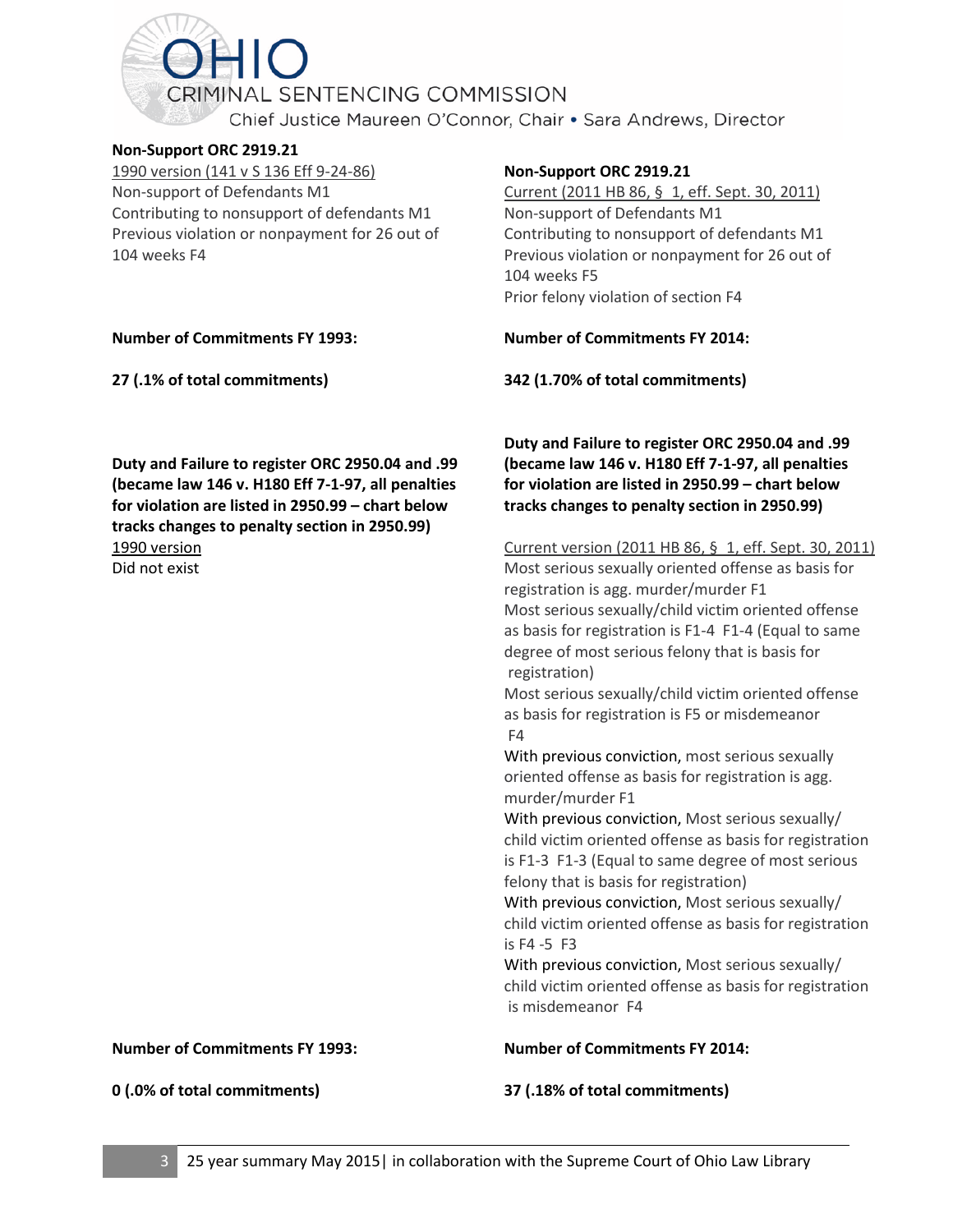<span id="page-5-0"></span>

#### **Carrying a Concealed Weapon ORC 2923.12**

1990 version (141 v H 51 Eff 7-30-86)

M1

Previous conviction of CCW/offense of violence OR if weapon is loaded firearm or with ammunition close at hand OR weapon is dangerous ordnance OR If weapon is firearm and violation on premise which D permit issued under ORC Chapter 4303 F3 Offense committed on aircraft or with purpose to carry aboard aircraft, regardless of weapon F2

#### **Carrying a Concealed Weapon ORC 2923.12**

Current version (2012 HB 495, § 1, eff. Mar. 27, 2013) M1

Previous conviction of CCW/offense of violence OR if weapon is loaded firearm or with ammunition close at hand OR weapon is dangerous ordnance F4 Offense committed on aircraft or with purpose to carry aboard aircraft, regardless of weapon F3 When arrested cannot promptly produce CCW permit but produces within 10 days and was not knowingly in place described in ORC 2923.126(B) MM

When arrested cannot promptly produce CCW permit but produces within 45 days a license expired less than two years and waives right to speedy trial and was not knowingly in place described in ORC 2923.126(B) M

Failure to promptly inform law enforcement when stopped of CCW license and carrying a concealed handgun M1

If law enforcement has actual knowledge person has been issued a CCW permit is carrying concealed handgun MM

Failing to keep hands in plain sight during stop/ failing to comply with any lawful order of law enforcement during stop while carrying a concealed weapon F5

Remove/attempts removal/has contact with concealed weapon while stopped by law enforcement F5

**Number of Commitments FY 1993:**

**476 (2.4% of total commitments)**

**Number of Commitments FY 2014:**

**184 (.91% of total commitments)**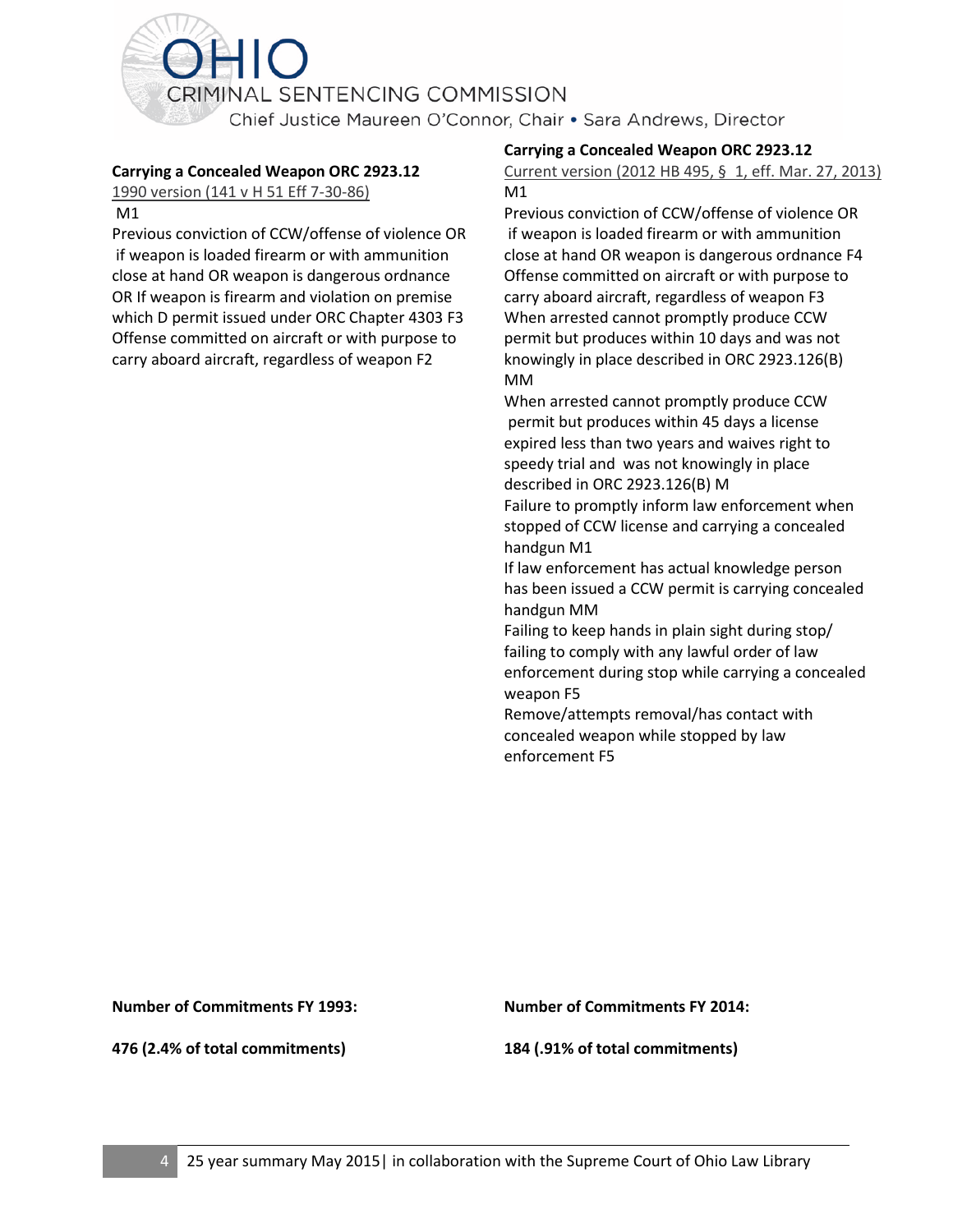<span id="page-6-0"></span>

#### **Illegal manufacture of drugs or cultivation of marihuana ORC 2925.04**

1990 version Did not exist

#### **Illegal manufacture of drugs or cultivation of marihuana ORC 2925.04**

Current version (2012 SB 337, § 1, eff.

#### Sept. 28, 2012)

Drug involved is any compound/mixture/ preparation/substance on schedule I or II, except for methamphetamine or marihuana F2

Drug involved is any compound/mixture/ preparation/substance on schedule I or II, except for methamphetamine or marihuana; committed near juvenile or school F1 Drug involved is methamphetamine F2 Drug involved is methamphetamine; committed near juvenile/school/public premise F1

Drug involved is any compound/mixture/ preparation/substance on schedule III/IV/V F3

Drug involved is any compound/mixture/ preparation/substance on schedule III/IV/V; committed near juvenile or school F2 Marihuana cultivation <100g MM Marihuana cultivation <100g; committed near juvenile or school M4 Marihuana cultivation ≥100g but <200g M4 Marihuana cultivation ≥100g but <200g; committed near juvenile or school M3 Marihuana cultivation ≥200g but <1000g F5 Marihuana cultivation ≥200g but <1000g; committed near juvenile or school F4 Marihuana cultivation ≥1000g but <5000g F3 Marihuana cultivation ≥1000g but <5000g; committed near juvenile or school F2 Marihuana cultivation ≥5000g but <20000g F3 Marihuana cultivation ≥5000g but <20000g; committed near juvenile or school F2 Marihuana cultivation ≥20000g F2 Marihuana cultivation ≥20000g; committed near juvenile or school F1

**Number of Commitments FY 1993:**

**Number of Commitments FY 2014:**

**796 (3.96% of total commitments)**

**0 (.00% of total commitments)**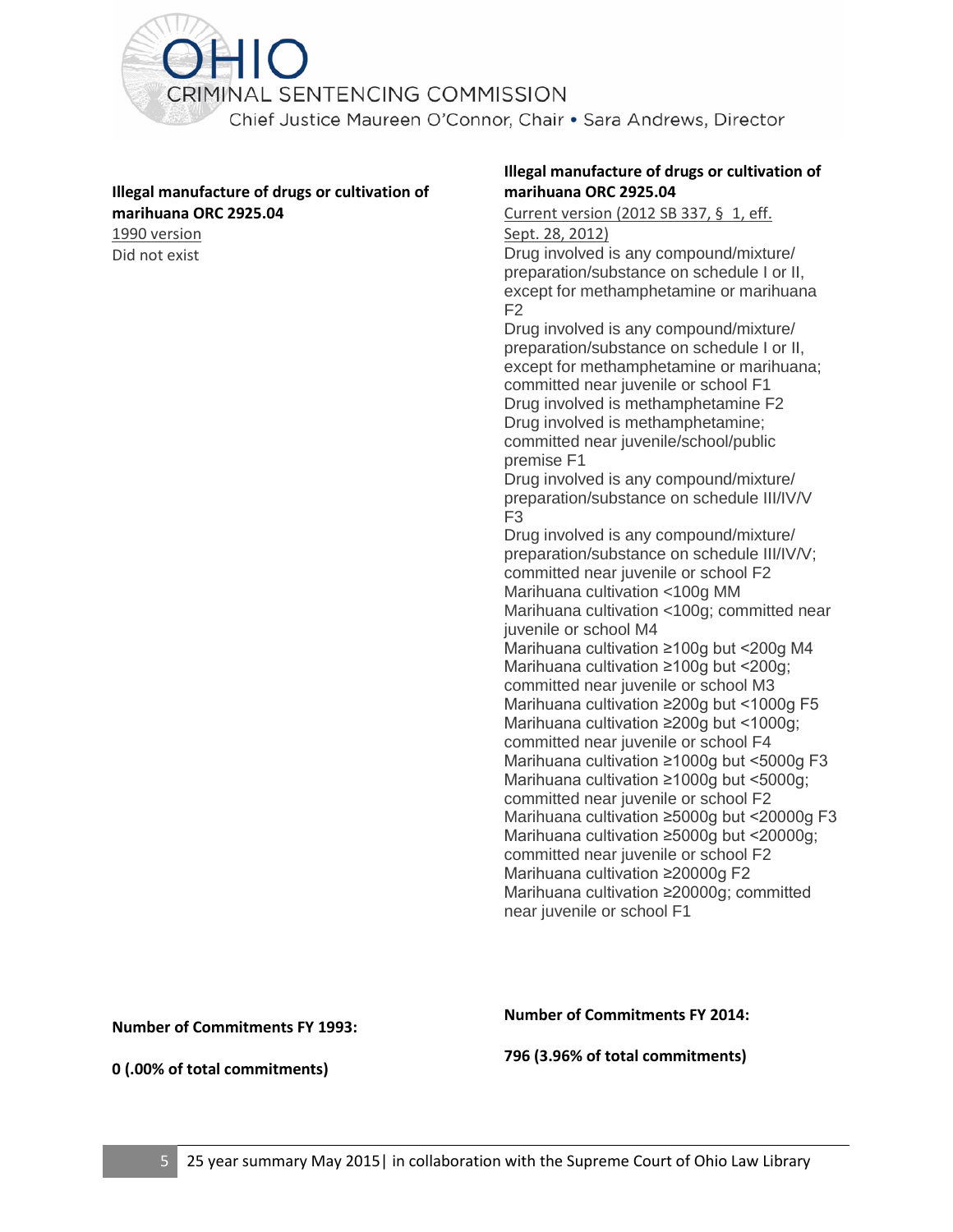Chief Justice Maureen O'Connor, Chair . Sara Andrews, Director

#### <span id="page-7-0"></span>**DUI ORC 4511.19**

1990 version (143 v S 131 Eff 7-25-90; 143 v H 837 Eff 7-25-90)

Within five years no previous conviction M1 Within five years of prior conviction for offense or similar offense M1

Within five years of prior conviction two offenses or similar offenses IMPRISONMENT

Within five years of prior conviction 3 or more offenses or similar offenses IMPRISONMENT

#### **DUI ORC 4511.19**

Current version (2013 HB 59, § 101.01, eff. Sept. 29, 2013) M1 Within six years of prior conviction for offense or similar offense M1 Within six years of prior conviction two offenses or similar offenses M Within six years of prior conviction 3-4 offenses or similar offenses OR within twenty years 5 or more convictions F4 If previous conviction for offense was felony regardless of time F3 If under 21, M4 If under 21, within prior year of prior conviction for offense or similar offense M3

#### **Number of Commitments FY 1993:**

**20 (.1% of total commitments)**

#### **Number of Commitments FY 2014:**

**350 (1.74% of total commitments)**

#### **Escape ORC 2921.34 (this section contains provisions that apply to minors which have been omitted)**

1990 version (134 v H 511 Eff 1-1-74) F4

**Escape ORC 2921.34 (this section contains provisions that apply to minors which have been omitted)** Current version (2011 HB 86, § 1, eff. Sept. 30, 2011)

Under detention, most serious offense agg. murder/murder/ F1/F2 F2

Under detention, most serious offense F3/F4/F5/unclassified felony F3

Under detention, most serious offense misdemeanor F5 Person found not guilty by reason of insanity and detention consists of hospitalization/institutionalization/ confinement in facility F5

Under detention, most serious offense misdemeanor and fails to return at specified time following temporary leave granted for specific purpose/limited period/sentence in intermittent confinement M1

Under supervised release detention F5

Under supervised release detention, most serious offense agg. murder/murder/any offense with life sentence imposed/F1/F2 F4

**Number of Commitments FY 1993:**

**Number of Commitments FY 2014:**

**98 (.5% of total commitments)**

**193 (.96% of total commitments)**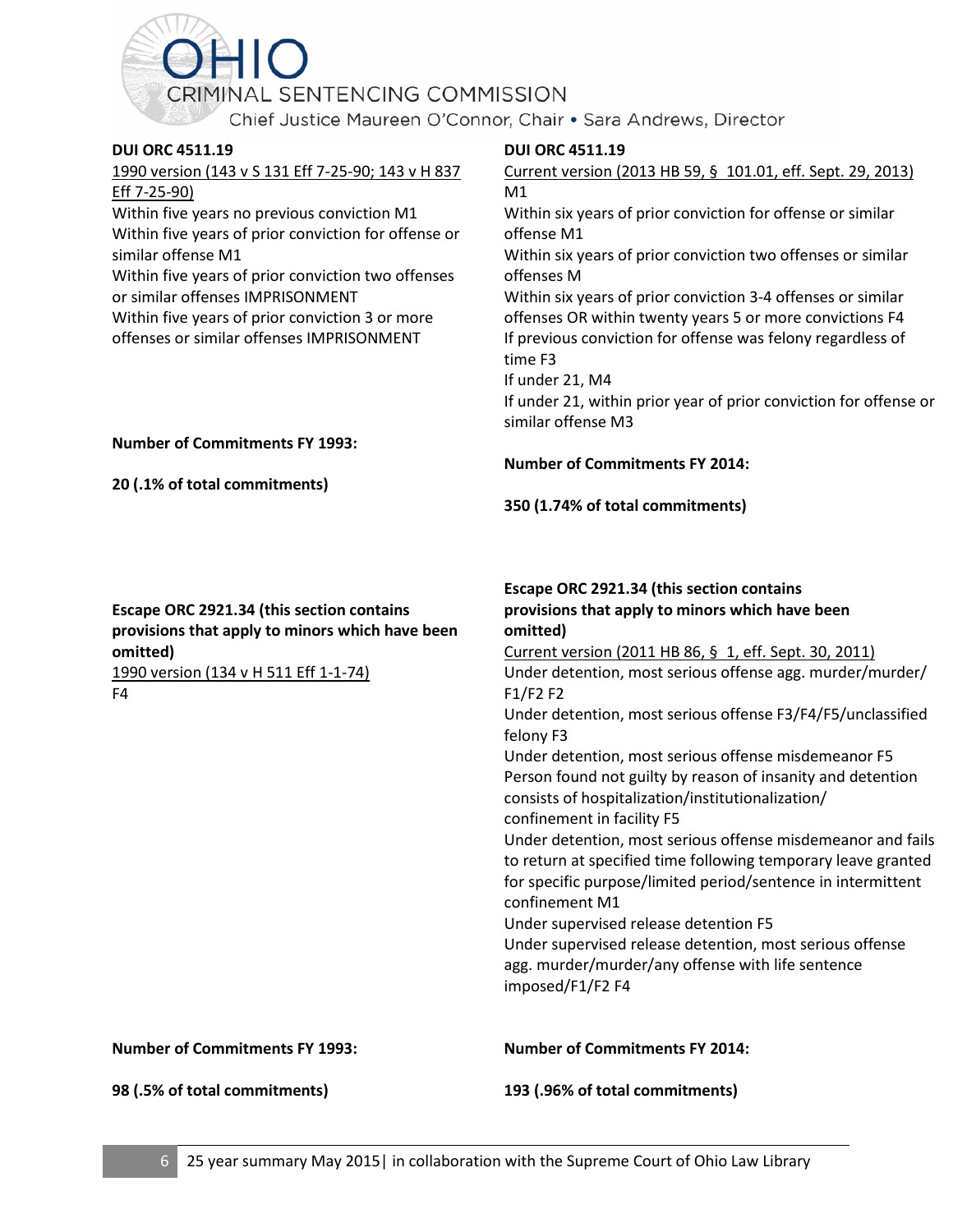<span id="page-8-0"></span>

**Resisting arrest ORC 2921.33** 1990 version (134 v H 511 Eff 1-1-74) M2

#### **Resisting arrest ORC 2921.33**

Current (147 v H 151 Eff 9-16-97) Arrest of person or other M2 While resisting cause physical harm to law enforcement M1 While resisting uses or brandish deadly weapon F4

**Number of Commitments FY 1993:**

**Number of Commitments FY 2014:**

**154 (.8% of total commitments)**

**360 (1.79% of total commitments)**

#### **Burglary ORC 2911.12**

1990 version (139 v S 199 Eff 7-1-83; 143 v H 837 Eff 7-3-90) Trespass in occupied structure with purpose to commit theft or felony offense F2 Trespass in habitation when person is present or likely to be present with purpose to commit misdemeanor that is not theft offense F3 Trespass in habitation when person is present or likely to be present F4

#### **Burglary ORC 2911.12**

Current version (2011 HB 86, § 1, eff. Sept. 30, 2011) Trespass in occupied structure where person is present or likely to be present to commit criminal offense F2 Trespass in occupied structure to commit criminal offense F3 Trespass in habitation where person is present or likely to be present F4

#### **Number of Commitments FY 1993:**

**953 (4.7% of total commitments)**

**Number of Commitments FY 2014:**

**2081 (10.34% of total commitments)**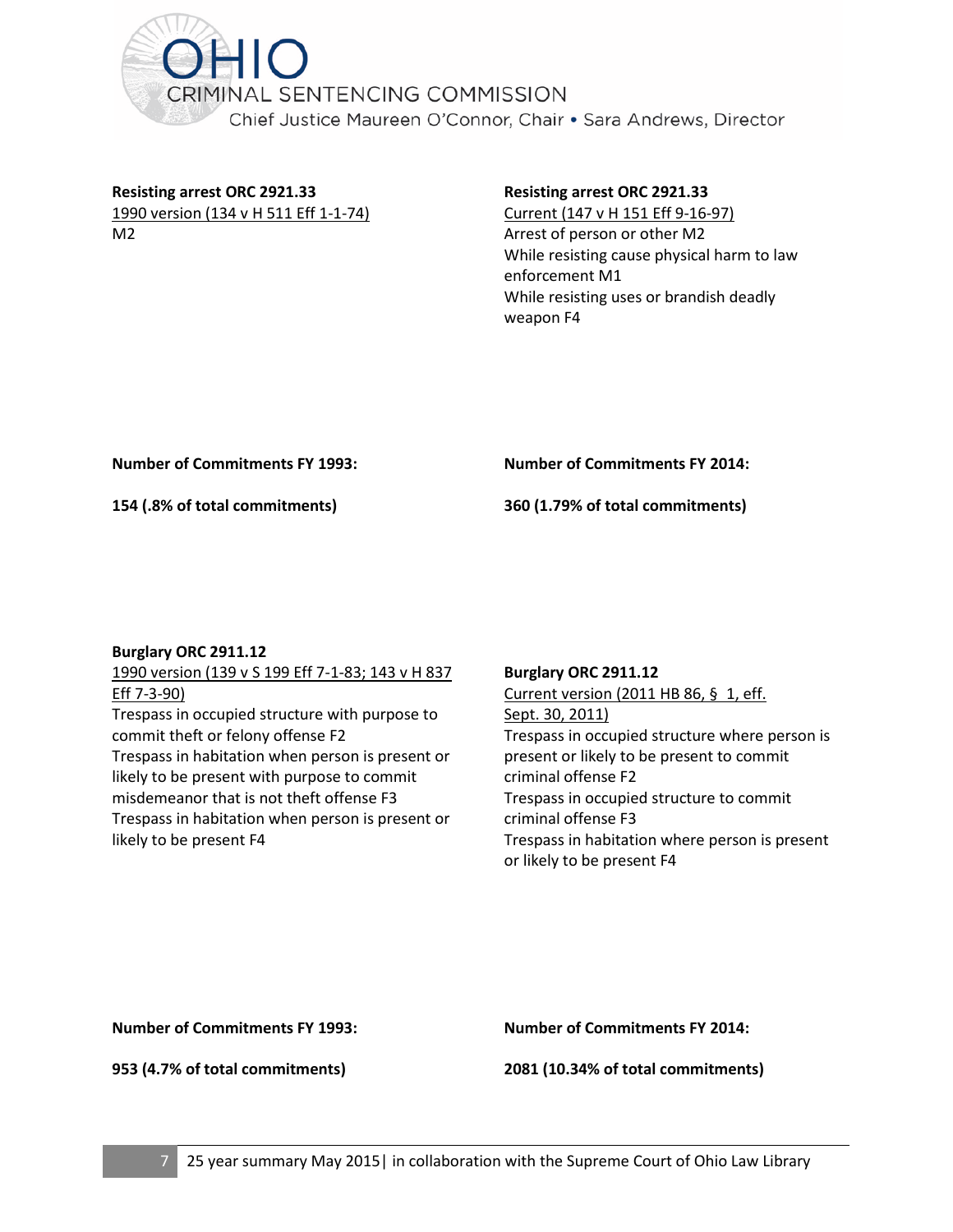<span id="page-9-0"></span>

#### **Drug Possession (formerly Abuse) ORC 2925.11**

1990 version (138 v S 184, § 5 Eff 6-20-8); 143 v

S 258 Eff 11-20-90)

Drug abuse schedule I or II substance(except marihuana) F4

Drug abuse schedule I or II substance(except marihuana) AND prior drug abuse offense F3 Drug abuse drugs schedule III, IV or V substance (except anabolic steroids) M3

Drug abuse drugs schedule III, IV or V substance (except anabolic steroids) AND prior drug abuse Offense M2

Drug abuse marihuana M4

Drug abuse marihuana <100g or <5g marihuana resin or <1g liquid resin MM

Drug abuse anabolic steroid in schedule III M3 Drug abuse anabolic steroid in schedule III AND prior drug abuse offense M2

#### **Drug Possession (formerly Abuse) ORC 2925.11**

Current version (2012 HB 334, § 1, eff. Dec. 20, 2012) Aggravated possession schedule I or II substance(except marihuana, cocaine, LSD, heroin, hashish & controlled substance analog) F5 Aggravated possession schedule I or II substance(except marihuana, cocaine, LSD, heroin, hashish & controlled substance analog) ≥bulk amount but <5X bulk amount F3 Aggravated possession schedule I or II substance(except marihuana, cocaine, LSD, heroin, hashish & controlled substance analog) ≥5Xbulk amount but <50X bulk amount F2 Aggravated possession schedule I or II substance(except marihuana, cocaine, LSD, heroin, hashish & controlled substance analog) ≥50Xbulk amount but <100X bulk amount F1 Aggravated possession schedule I or II substance(except marihuana, cocaine, LSD, heroin, hashish & controlled substance analog) ≥100Xbulk amount F1 Possession schedule III, IV, V substance M1 Possession schedule III, IV, V substance with prior drug abuse offense F5 Possession schedule III, IV, V substance ≥bulk amount but <5X bulk amount F4 Possession schedule III, IV, V substance ≥5Xbulk amount but <50X bulk amount F3 Possession schedule III, IV, V substance ≥50Xbulk amount F2 Possession of marihuana MM Possession of marihuana ≥100g but <200g M4 Possession of marihuana ≥200g but <1000g F5 Possession of marihuana ≥1000g but <5000g F3 Possession of marihuana ≥5000g but <20000g F3 Possession of marihuana ≥20000g but <40000g F2 Possession of marihuana ≥40000g F2 Possession of cocaine F5 Possession of cocaine ≥5g but <10g F4 Possession of cocaine ≥10g but <20g F3 Possession of cocaine ≥10g but <20g AND two or more felony drug abuse offenses F3 Possession of cocaine ≥20g but <27g F2 Possession of cocaine ≥27g but <100g F1 Possession of cocaine ≥100g F1 Possession of LSD F5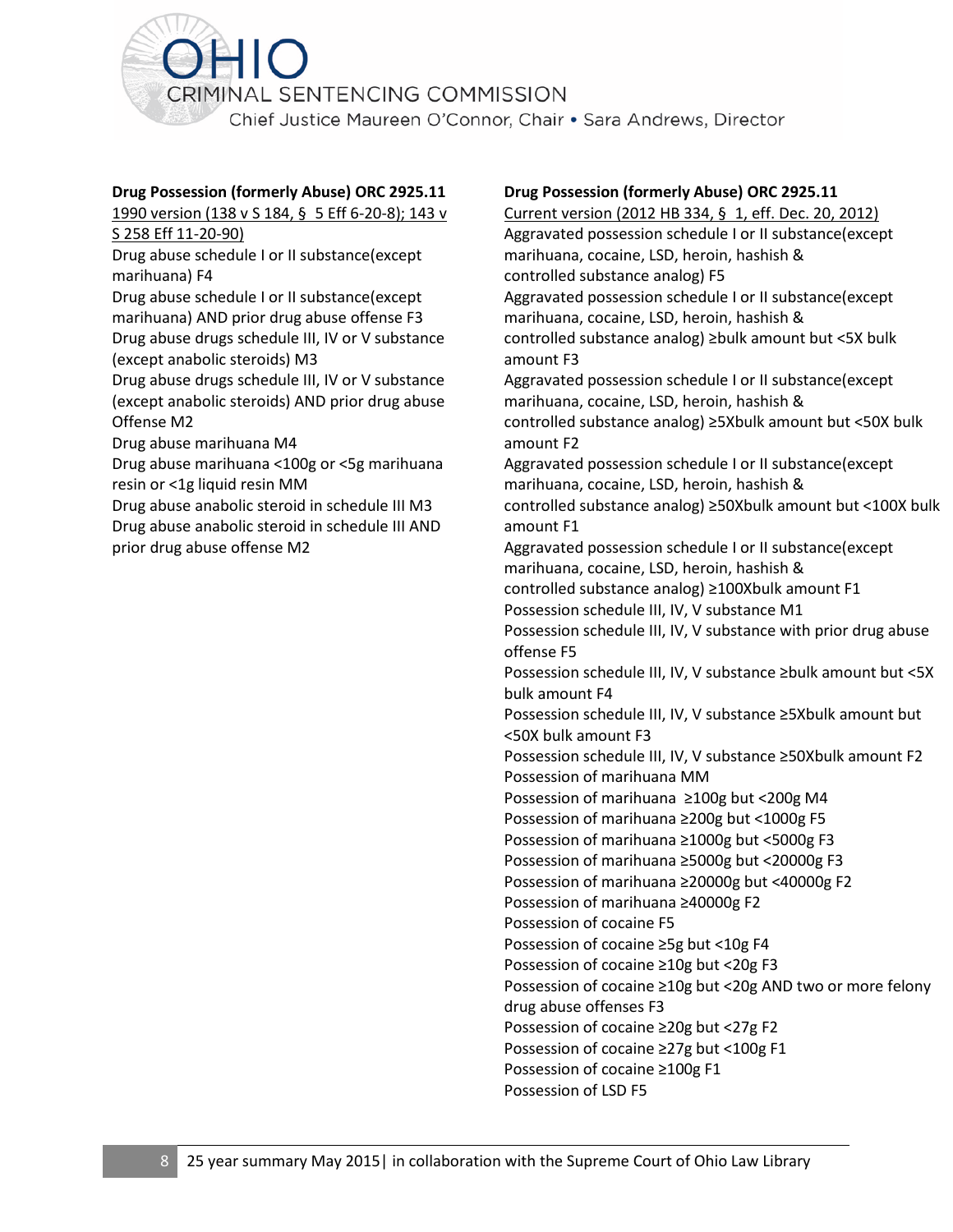Chief Justice Maureen O'Connor, Chair . Sara Andrews, Director

Possession of LSD ≥10 but <50 unit doses solid form OR ≥1g but <5g liquid concentrate/extract/distillate form F4 Possession of LSD ≥50 but <250 unit doses solid form OR ≥5g but <25g liquid concentrate/extract/distillate form F3 Possession of LSD≥250 but <1000 unit doses solid form OR ≥25g but <100g liquid concentrate/extract/ distillate form F2 Possession of LSD ≥1000 but <5000 unit doses solid form OR ≥100g but <500g liquid concentrate/extract /distillate form F1 Possession of LSD ≥5000 unit doses solid form OR ≥500g liquid concentrate/extract/distillate form F1 Possession of heroin F5 Possession of heroin ≥10 but <50 unit doses OR ≥1g but <5g F4 Possession of heroin ≥50 but <100 unit doses OR  $\geq$ 5g but <10g F3 Possession of heroin ≥100 but <500 unit doses OR ≥10g but <50g F2 Possession of heroin ≥500 but <2500 unit doses OR ≥50g but <250g F1 Possession of heroin ≥2500 OR ≥250g F1 Possession of hashish MM Possession of hashish ≥5g but <10g solid form OR ≥1g but <2g liquid concentrate/extract/distillate form M4 Possession of hashish ≥10g but <50g solid form OR ≥2g but <10g liquid concentrate/extract/distillate form F5 Possession of hashish ≥50g but <250g solid form OR ≥10g but <50g liquid concentrate/extract/ distillate form F3 Possession of hashish ≥250g but <1000g solid form OR ≥50g but <200g liquid concentrate/extract/distillate form F3 Possession of hashish≥1000g but <2000g solid form OR ≥200g but <400g liquid concentrate/extract/ distillate form F2 Possession of hashish ≥2000g solid form OR ≥400g liquid concentrate/extract/distillate form F2 Possession of controlled substance analog F5 Possession of controlled substance analog ≥10g but <20g F4 Possession of controlled substance analog ≥20g but <30g F3 Possession of controlled substance analog ≥30g but <40g F2 Possession of controlled substance analog ≥40g but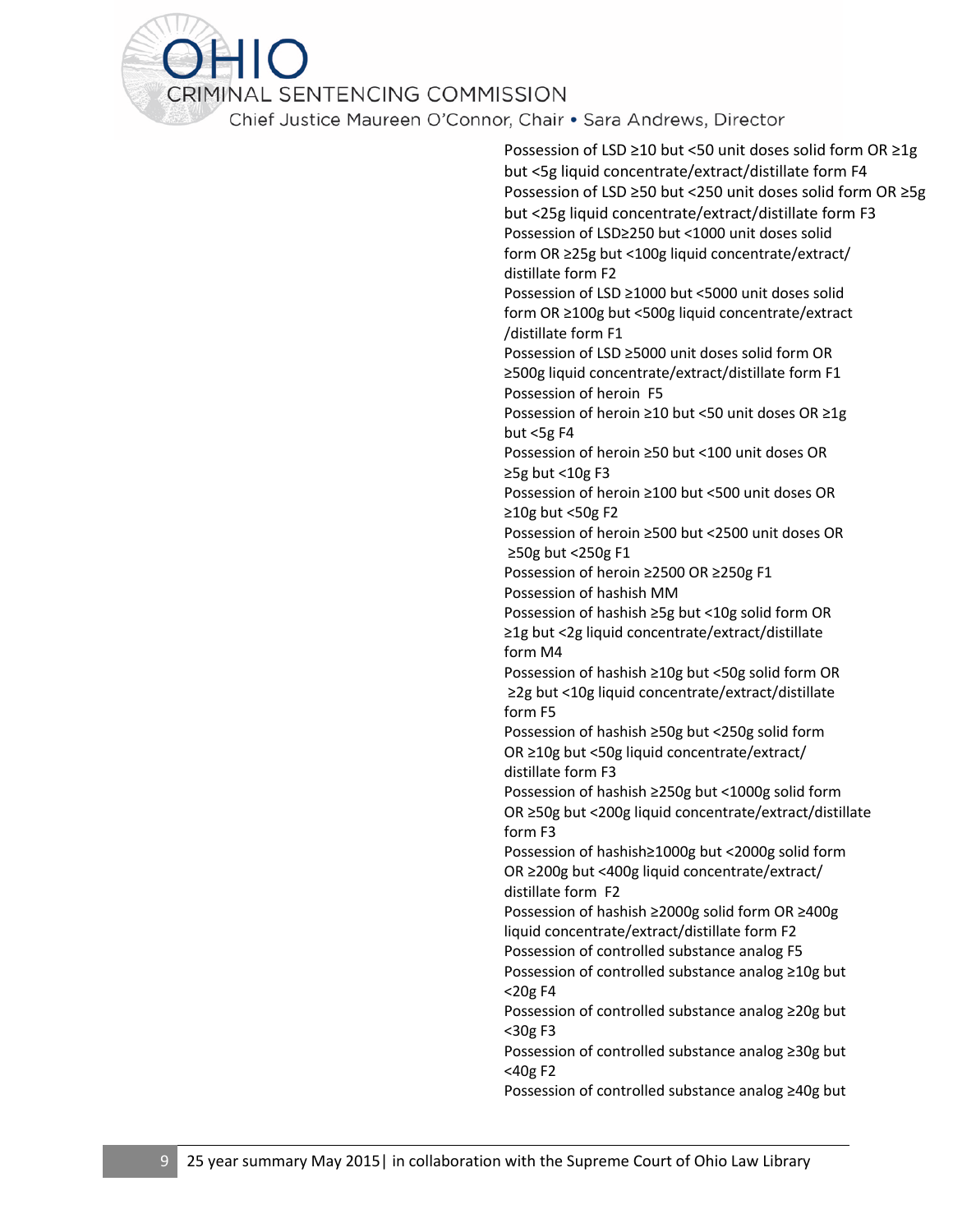

**Number of Commitments FY 1993:**

<50g F1 Possession of controlled substance analog ≥50g F1 **Number of Commitments FY 2014:**

**2309 (11.4% of total commitments)**

#### **2363 (11.74% of total commitments)**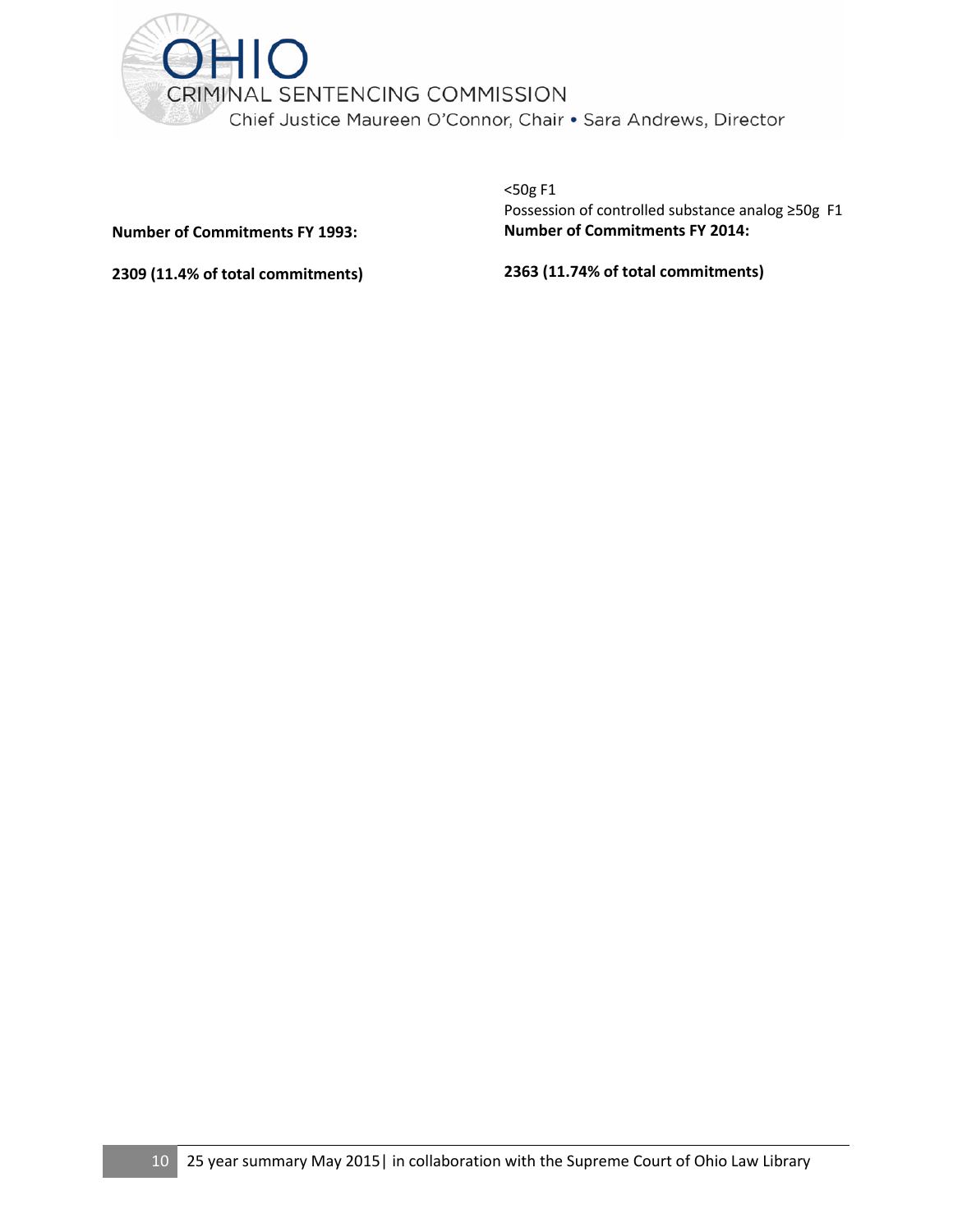Chief Justice Maureen O'Connor, Chair . Sara Andrews, Director

#### <span id="page-12-0"></span>**Drug Trafficking ORC 2925.03**

1990 version (141 v S 67 Eff 8-29-86; 143 v H 215 Eff 4-11-90; 143 v H 261 Eff 7-18-90; 143 v H 266

HIO

Eff 9-6-90; 143 v S 258 Eff 11-20-90)

Aggravated trafficking schedule I or II substance (except marihuana) sell/offer to sell F3 Aggravated trafficking schedule I or II substance (except marihuana) sell/offer to sell AND in 1000ft. school premise or 100 ft. of juvenile or previous felony drug abuse offense F2

Aggravated trafficking schedule I or II substance (except marihuana) with belief of resale F3 Aggravated trafficking schedule I or II substance (except marihuana) with belief of resale AND previous felony drug abuse offense F2 Aggravated trafficking schedule I or II substance (except marihuana) production F2

Aggravated trafficking schedule I or II substance (except marihuana) production AND previous felony drug abuse offense F1

Aggravated trafficking schedule I or II substance (except marihuana) possession ≥bulk amount but <3X bulk amount F3

Aggravated trafficking schedule I or II substance (except marihuana) possession ≥bulk amount but <3X bulk amount AND previous felony drug abuse offense F2

Aggravated trafficking schedule I or II substance (except marihuana) sell/offer to sell ≥bulk amount <3X bulk amount F3

Aggravated trafficking schedule I or II substance (except marihuana) sell/offer to sell ≥bulk amount <3X bulk amount F2

Aggravated trafficking schedule I or II substance (except marihuana) sell/offer to sell ≥bulk amount <3X bulk amount AND in 1000ft. school premise or 100 ft. of juvenile or previous felony drug abuse offense F1

Aggravated trafficking schedule I or II substance (except marihuana) possession ≥3Xbulk amount but <100X bulk amount F2

Aggravated trafficking schedule I or II substance (except marihuana) possession ≥3Xbulk amount but <100X bulk amount AND previous felony drug abuse offense F1

Aggravated trafficking schedule I or II substance

(except marihuana) sell/offer to sell ≥3Xbulk amount <100X bulk amount F1

#### **Drug Trafficking ORC 2925.03**

Current version (2013 HB 59, § 101.01, eff. Sept. 29, 2013) Aggravated trafficking schedule I or II substance(except marihuana, cocaine, LSD, heroin, hashish and controlled substance analog) F4 Aggravated trafficking schedule I or II substance( except marihuana, cocaine, LSD, heroin, hashish and controlled substance analog) in vicinity of school/juvenile F3 Aggravated trafficking schedule I or II substance(except marihuana, cocaine, LSD, heroin, hashish and controlled substance analog) ≥bulk amount but <5X bulk amount F3 Aggravated trafficking schedule I or II substance(except marihuana, cocaine, LSD, heroin, hashish and controlled substance analog) and offender has 2 or more felony drug abuse offenses F3 Aggravated trafficking schedule I or II substance(except marihuana, cocaine, LSD, heroin, hashish and controlled substance analog) ≥bulk amount but <5X bulk amount in vicinity of school/juvenile F2 Aggravated trafficking schedule I or II substance(except marihuana, cocaine, LSD, heroin, hashish and controlled substance analog) ≥5X bulk amount but <50X bulk amount F2 Aggravated trafficking schedule I or II substance(except marihuana, cocaine, LSD, heroin, hashish and controlled substance analog) ≥5X bulk amount but <50X bulk amount in vicinity of school/juvenile F1 Aggravated trafficking schedule I or II substance(except marihuana, cocaine, LSD, heroin, hashish and controlled substance analog) ≥50X bulk amount but <100X bulk amount F1 Aggravated trafficking schedule I or II substance(except marihuana, cocaine, LSD, heroin, hashish and controlled substance analog) ≥100X bulk F1 Trafficking in drugs schedule III, IV or V substance F5 Trafficking in drugs schedule III, IV or V substance in vicinity of school/juvenile F4 Trafficking in drugs schedule III, IV or V substance ≥bulk amount but <5X bulk amount F4 Trafficking in drugs schedule III, IV or V substance ≥bulk amount but <5X bulk amount in vicinity of school/juvenile F3 Trafficking in drugs schedule III, IV or V substance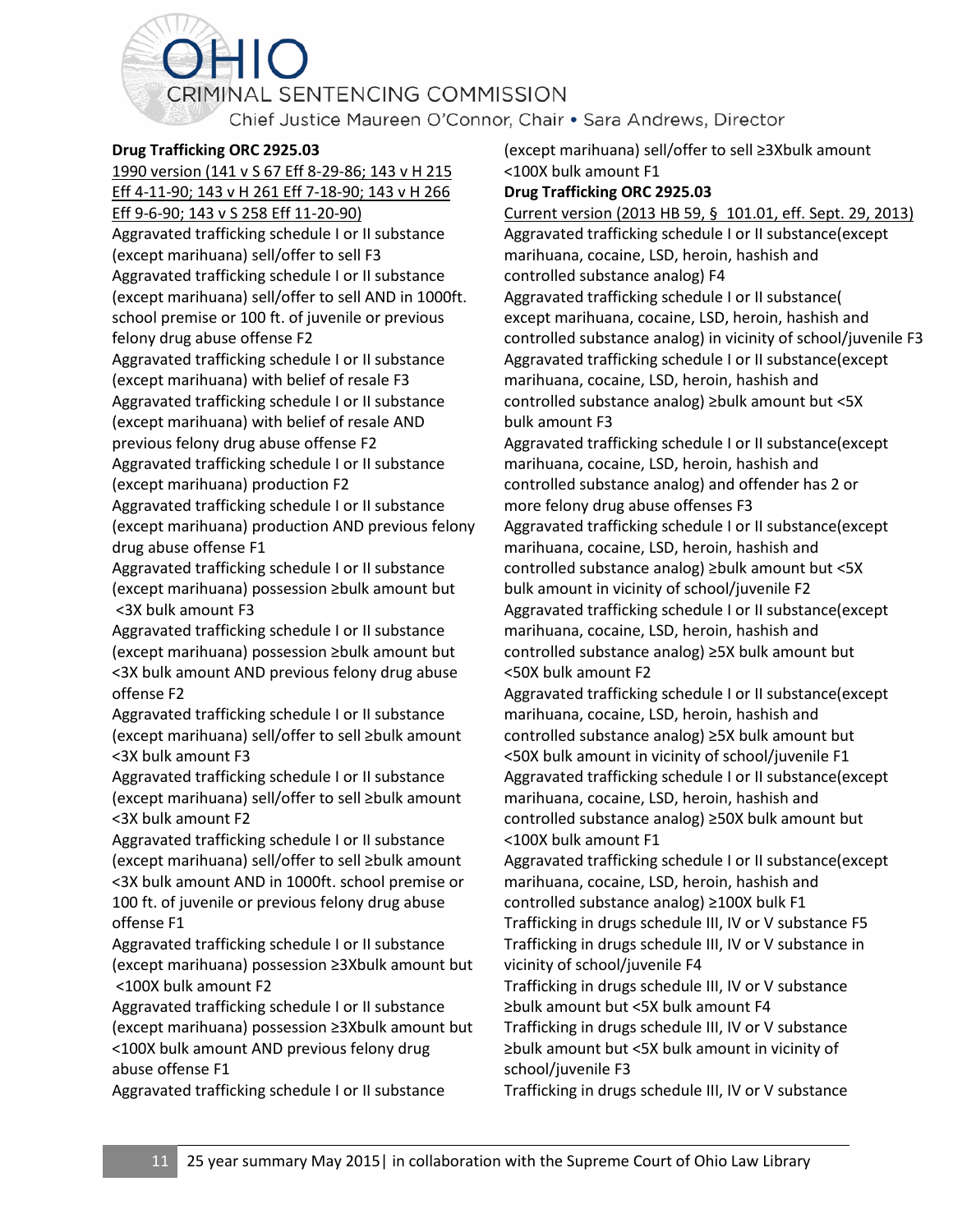Chief Justice Maureen O'Connor, Chair . Sara Andrews, Director

≥5Xbulk amount but <50X bulk amount F3 Trafficking in drugs schedule III, IV or V substance ≥5Xbulk amount but <50X bulk amount in vicinity of school/juvenile F2

Aggravated trafficking schedule I or II substance (except marihuana) sell/offer to sell ≥3Xbulk amount <100X bulk amount AND in 1000ft. school premise or 100 fafficking in drugs schedule III, IV or V substance

of juvenile or previous felony drug abuse offense F1 Aggravated trafficking schedule I or II substance (except marihuana) providing another with money/items of value so they can obtain substance to sell or produce F1

Aggravated trafficking schedule I or II substance (except marihuana) providing another with money/items of value so they can obtain substance to sell or produce with previous drug abuse offense F1

Aggravated trafficking schedule I or II substance (except marihuana) possession ≥100X bulk amount F1

Aggravated trafficking schedule I or II substance (except marihuana) sell/offer to sell ≥100X bulk amount F1

Aggravated trafficking schedule I or II substance (except marihuana) sell/offer to sell ≥100X bulk amount AND in 1000ft. school premise or 100 ft. of juvenile or previous felony drug abuse offense F1

Trafficking in drugs schedule III, IV or V substance sell/offer to sell F4

Trafficking in drugs schedule III, IV or V substance sell/offer to sell AND in 1000ft. school premise or 100 ft. of juvenile or previous felony drug abuse offense F3

Trafficking in drugs schedule III, IV or V substance with belief

of resale to sell F4

Trafficking in drugs schedule III, IV or V substance with belief

of resale to sell AND previous felony drug abuse offense F3

Trafficking in drugs schedule III, IV or V substance production F3

Trafficking in drugs schedule III, IV or V substance production AND previous felony drug abuse offense F2

Trafficking in drugs schedule III, IV or V substance

possession ≥bulk amount but <3X bulk amount F4 Trafficking in drugs schedule III, IV or V substance possession ≥bulk amount but <3X bulk amount AND previous felony drug abuse offense F3 Trafficking in drugs schedule III, IV or V substance sell/offer to sell ≥bulk amount <3X bulk amount F3 ≥50Xbulk amount F2 Trafficking in drugs schedule III, IV or V substance ≥50Xbulk amount in vicinity of school/juvenile F1 Trafficking in marihuana F5 Trafficking in marihuana in vicinity of school/ juvenile F4 Trafficking in marihuana ≥200g but <1000g F4 Trafficking in marihuana ≥200g but <1000g in vicinity of school/juvenile F3 Trafficking in marihuana ≥1000g but <5000g F3 Trafficking in marihuana ≥1000g but <5000g in vicinity of school/juvenile F2 Trafficking in marihuana ≥5000g but <20000g F3 Trafficking in marihuana ≥5000g but <20000g in vicinity of school/juvenile F2 Trafficking in marihuana ≥20000g but <40000g F2 Trafficking in marihuana ≥20000g but <40000g in vicinity of school/juvenile F1 Trafficking in marihuana ≥40000g F2 Trafficking in marihuana ≥40000g in vicinity of school/juvenile F1 Gift involving 20g or less, first offense MM Gift involving 20g or less, subsequent offenses M3 Gift involving 20g or less in vicinity of school/ juvenile M3 Trafficking in cocaine F5 Trafficking in cocaine in vicinity of school/juvenile F4 Trafficking in cocaine ≥5g but <10g F4 Trafficking in cocaine ≥5g but <10g in vicinity of school/juvenile F3 Trafficking in cocaine ≥10g but <20g F3 Trafficking in cocaine ≥10g but <20g, with two or more felony drug offenses F3 Trafficking in cocaine ≥10g but <20g in vicinity of school/juvenile F2 Trafficking in cocaine ≥20g but <27g F2 Trafficking in cocaine ≥20g but <27g in vicinity of school/juvenile F1 Trafficking in cocaine ≥27g but <100g F1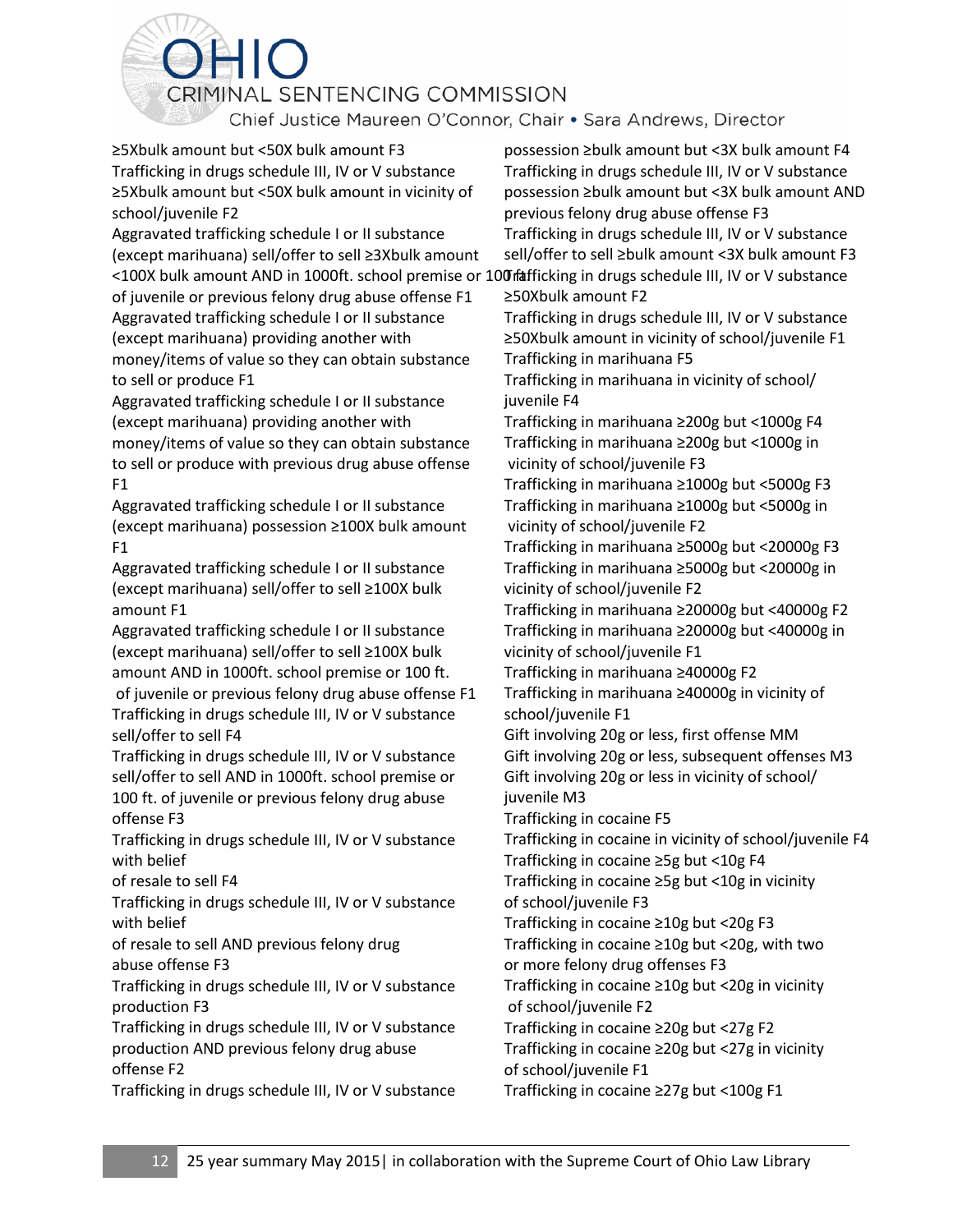Chief Justice Maureen O'Connor, Chair . Sara Andrews, Director

Trafficking in cocaine ≥100g F1 Trafficking in LSD F5

Trafficking in LSD in vicinity of school/juvenile F4 Trafficking in LSD ≥10 but <50 unit doses solid form OR ≥1g but <5g liquid concentrate/extract/ distillate form F4

Trafficking in LSD ≥10 but <50 unit doses solid form OR ≥1g but <5g liquid concentrate/extract/distillate Trafficking in drugs schedule III, IV or V substance sell/offer to sell ≥bulk amount <3X bulk amount AND in 1000ft. school premise or 100 ft. of juvenile or previous felony drug abuse offense F2

Trafficking in drugs schedule III, IV or V substance possession ≥3X bulk amount F3

Trafficking in drugs schedule III, IV or V substance possession ≥3X bulk amount AND previous felony drug abuse offense F2

Trafficking in drugs schedule III, IV or V substance sell/offer to sell ≥3X bulk amount F2

Trafficking in drugs schedule III, IV or V substance sell/offer to sell ≥3X bulk amount AND in 1000ft. school premise or 100 ft. of juvenile or previous felony drug abuse offense F1

Trafficking in drugs schedule III, IV or V substance providing another with money/items of value so they can obtain substance to sell or produce F1 Trafficking in drugs schedule III, IV or V substance providing another with money/items of value so they can obtain substance to sell or produce AND previous felony drug abuse offense F1

Trafficking in marihuana sell/offer to sell F4 Trafficking in marihuana sell/offer to sell AND in 1000ft. school premise or 100 ft. of juvenile or previous felony drug abuse offense F3 Trafficking in marihuana with belief of resale or productions or possession ≥bulk amount but <3X

bulk amount F4 Trafficking in marihuana with belief of resale or productions or possession ≥bulk amount but <3X bulk amount AND previous felony drug abuse offense F3

Trafficking in marihuana sell/offer to sell ≥bulk amount <3X bulk F3

Trafficking in marihuana sell/offer to sell ≥bulk amount <3X bulk F3 AND in 1000ft. school premise or 100 ft. of juvenile or previous felony drug abuse

#### offense F2

Trafficking in marihuana possession ≥3X bulk amount F3

Trafficking in marihuana possession ≥3X bulk amount AND previous felony drug abuse offense F2 Trafficking in marihuana sell/offer to sell ≥3X bulk amount F2

Trafficking in marihuana sell/offer to sell ≥3X bulk amount AND in 1000ft. school premise or 100 ft. of juvenile or previous felony drug abuse offense F2 form in vicinity of school/juvenile F3

Trafficking in LSD ≥50 but <250 unit doses solid form OR ≥5g but <25g liquid concentrate/extract/distillate form F3

Trafficking in LSD ≥50 but <250 unit doses solid form OR ≥5g but <25g liquid concentrate/extract/distillate form in vicinity of school/juvenile F2

Trafficking in LSD ≥250 but <1000 unit doses solid form OR ≥25g but <100g liquid concentrate/extract/ distillate form F2

Trafficking in LSD ≥50 but <250 unit doses solid form OR ≥5g but <25g liquid concentrate/extract/distillate form, with two or more felony drug F3

Trafficking in LSD ≥250 but <1000 unit doses solid form OR ≥25g but <100g liquid concentrate/extract/ distillate form in vicinity of school/juvenile F1 Trafficking in LSD ≥1000 but <5000 unit doses solid form OR ≥100g but <500g liquid concentrate/extract/ distillate form F1

Trafficking in LSD ≥5000 unit doses solid form OR ≥500g liquid concentrate/extract/distillate form F1 Trafficking in heroin F5

Trafficking in heroin in vicinity of school/juvenile F4 Trafficking in heroin ≥10 unit doses but <50 unit doses OR ≥1g but <5g F4

Trafficking in heroin ≥10 unit doses but <50 unit doses OR ≥1g but <5g in vicinity of school/juvenile F3 Trafficking in heroin ≥50 unit doses but <100 unit doses OR ≥5g but <10g F3

Trafficking in heroin ≥50 unit doses but <100 unit doses OR ≥5g but <10g in vicinity of school/juvenile F2 Trafficking in heroin ≥100 unit doses but <500 unit doses OR ≥10g but <50g F2

Trafficking in heroin ≥100 unit doses but <500 unit doses OR ≥10g but <50g in vicinity of school/juvenile F1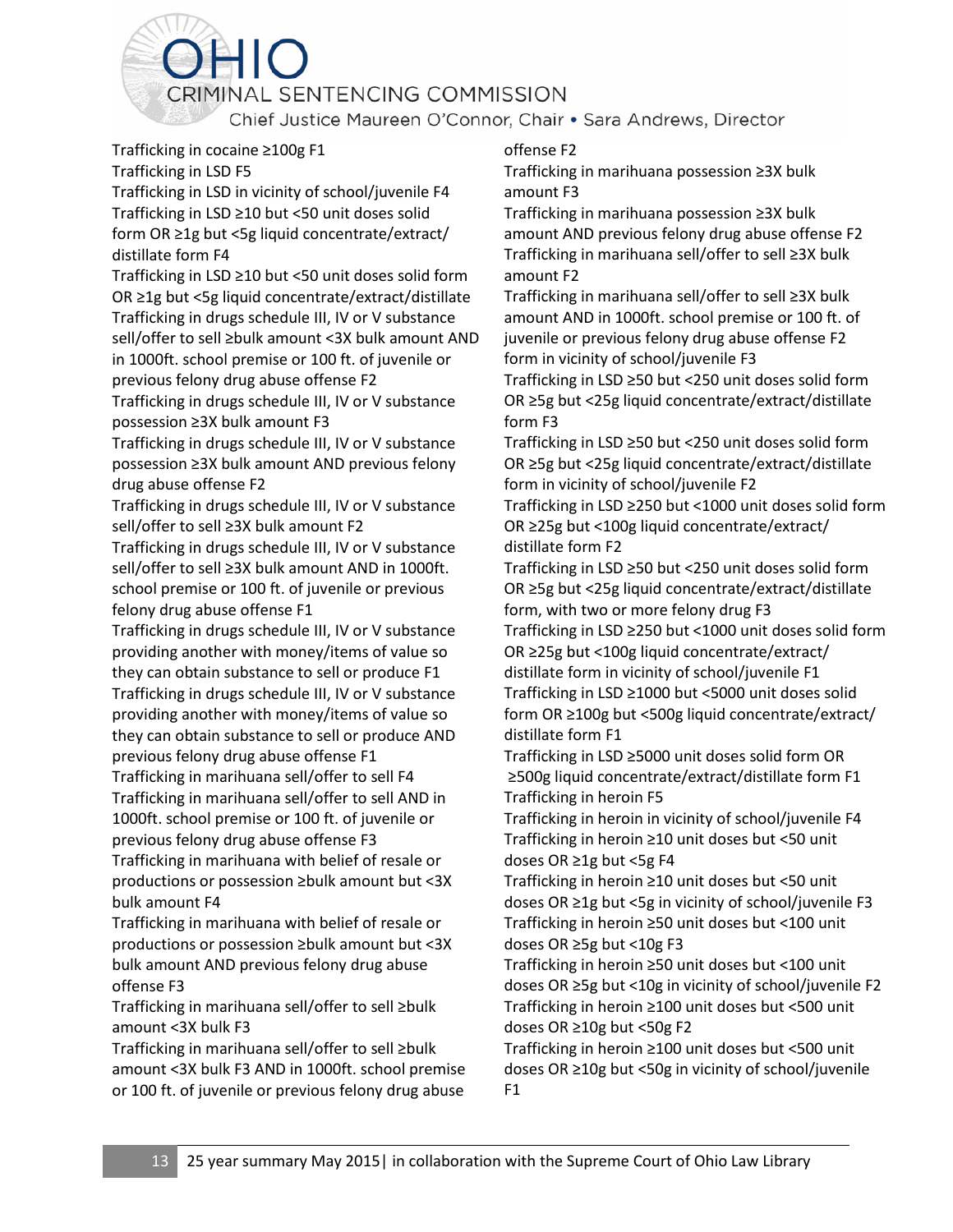Chief Justice Maureen O'Connor, Chair . Sara Andrews, Director

Trafficking in heroin ≥500 unit doses but <2500 unit doses OR ≥50g but <250g F1

Trafficking in heroin ≥2500 unit doses OR ≥250g F1 Trafficking in hashish F5

Trafficking in hashish in vicinity of school/juvenile F4 Trafficking in hashish ≥10g but <50g solid form OR ≥2 but <10g liquid concentrate/extract/distillate form F4

Trafficking in hashish ≥10g but <50g solid form OR ≥2 but <10g liquid concentrate/extract/ distillate in vicinity of school/juvenile F3 Trafficking in hashish ≥50g but <250g solid Trafficking in marihuana providing another with money/items of value so they can obtain substance to sell or produce F2

Trafficking in marihuana providing another with money/items of value so they can obtain substance to sell or produce AND previous felony drug abuse offen**seafiž**icking in hashish ≥2000g solid form OR Gift involving 20g or less, first offense MM

Gift involving 20g or less, subsequent offenses M3 Gift involving 20g or less in 1000ft. school premise or 100 ft. of juvenile M3

distillate form F3 Trafficking in hashish ≥50g but <250g solid form OR ≥10g but <50g liquid concentrate/extract/distillate in vicinity of school/juvenile F2 Trafficking in hashish ≥250g but <1000g solid form OR ≥50g but <200g liquid concentrate/ extract/distillate form F3 Trafficking in hashish ≥250g but <1000g solid form OR ≥50g but <200g liquid concentrate/extract /distillate in vicinity of school/juvenile F2 Trafficking in hashish ≥1000g but <2000g solid form OR ≥200g but <400g liquid concentrate/ extract/distillate form F2

form OR ≥10g but <50g liquid concentrate/extract/

Trafficking in hashish ≥1000g but <2000g solid form OR ≥200g but <400g liquid concentrate/extract/ distillate in vicinity of school/juvenile F1

≥400g liquid concentrate/extract/distillate form F2 Trafficking in hashish ≥2000g solid form OR ≥400g liquid concentrate/extract/distillate in vicinity of school/juvenile F1

Trafficking in controlled substance analog F5 Trafficking in controlled substance analog in vicinity of school/juvenile F4

Trafficking in controlled substance analog ≥10g but <20g F4

Trafficking in controlled substance analog ≥10g but <20g in vicinity of school/juvenile F3 Trafficking in controlled substance analog ≥20g but <30g F3

Trafficking in controlled substance analog ≥20g but <30g in vicinity of school/juvenile F2 Trafficking in controlled substance analog ≥30g but <40g F2

Trafficking in controlled substance analog ≥30g but <40g in vicinity of school/juvenile F1 Trafficking in controlled substance analog ≥40g but <50g F1

Trafficking in controlled substance analog ≥50g F1

**Number of Commitments FY 2014:**

**1971 (9.80% of total commitments)**

#### **Number of Commitments FY 1993:**

**3865 (19.1% of total commitments)**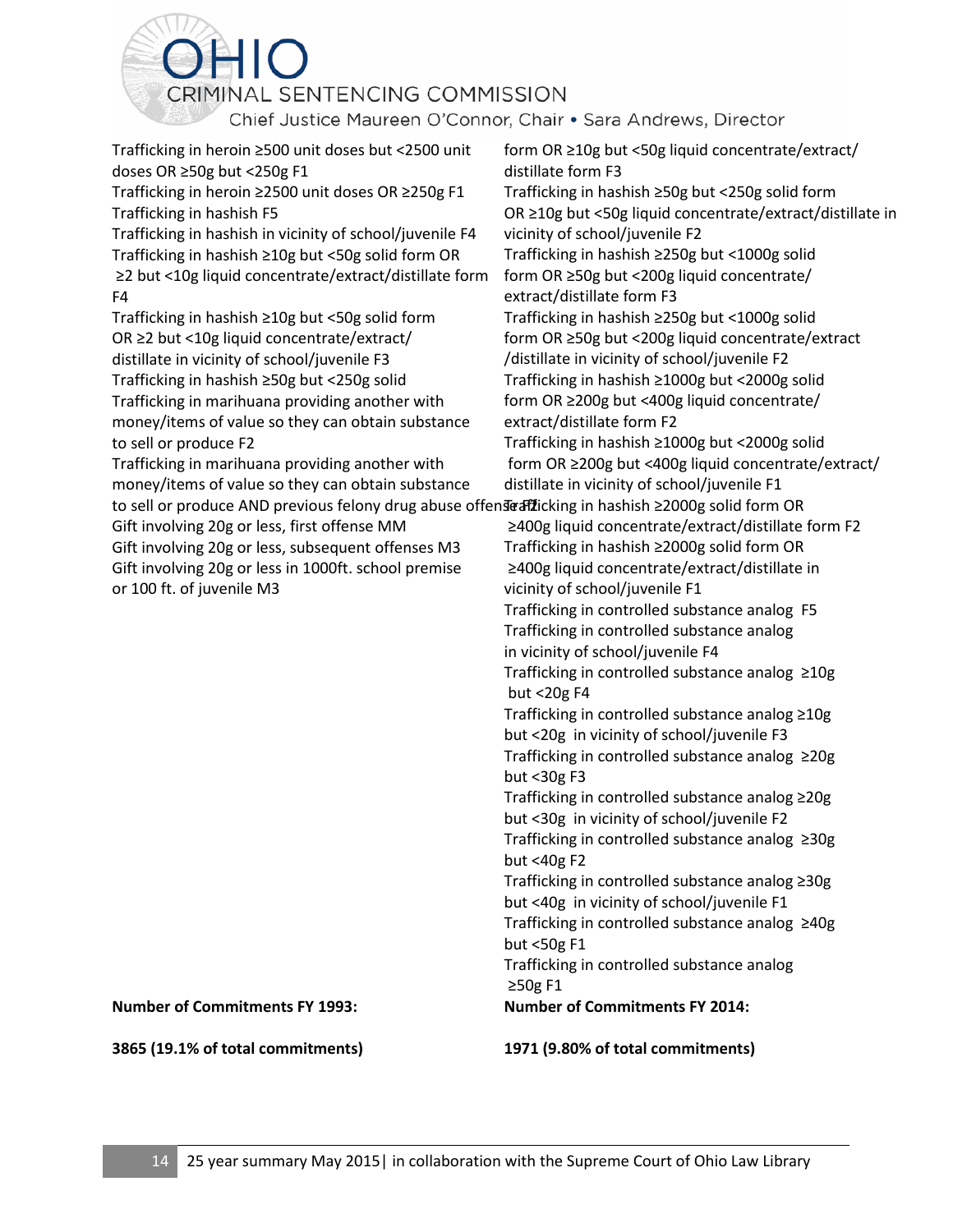<span id="page-16-0"></span>

#### **Theft ORC 2913.02**

1990 version (141 v H 49 (Eff 6-26-86);143 v H 347 (Eff 7-18-90); 143 v S 258 (Eff 11-20-90) less than \$300 M1 \$300 or more, less than \$5000 or listed ORC 2913.71 or with prior theft offense F4 \$5000 or more, less than \$100,000 or with two or more prior theft offenses F3 \$100,000 or more F2 Dangerous drugs F4 Dangerous drugs with prior felony drug abuse conviction F3 motor vehicle F3

#### **Theft ORC 2913.02**

Current version (2014 HB 488, § 1, eff. Sept. 16, 2014) less than \$1,000 M1 \$1,000 or more, less than \$7,500 or listed ORC 2913.71 F5 \$7,500 or more, less than \$150,000 F4 \$150,000 or more, less than \$750,000 F3 \$750,000 or more, less than \$1,500,000 F2 \$1,500,000 or more F1 Dangerous drugs F4 Dangerous drugs with prior felony drug abuse conviction F3 firearm or dangerous ordnance F3 firearm or dangerous ordnance from dealer F1 person in protected class or active duty service member/spouse less than \$1,000 F5 person in protected class or active duty service member/spouse \$1,000 or more, less than \$7,500 F4 person in protected class or active duty service member/spouse \$7,500 or more, less than \$37,500 F3 person in protected class or active duty service member/spouse \$37,500 or more, less than \$150,000 F2 person in protected class or active duty service member/spouse \$150,000 or more F1 gasoline driver's license sanction for "gas and go" retail offense motor vehicle F4 police dog/horse or assistance animal F3 anhydrous ammonia F3 special purpose article/bulk merchandise container F5

**Number of Commitments FY 1993:**

**2926 (14.5% of total commitments)**

**Number of Commitments FY 2014:**

**1340 (6.66% of total commitments)**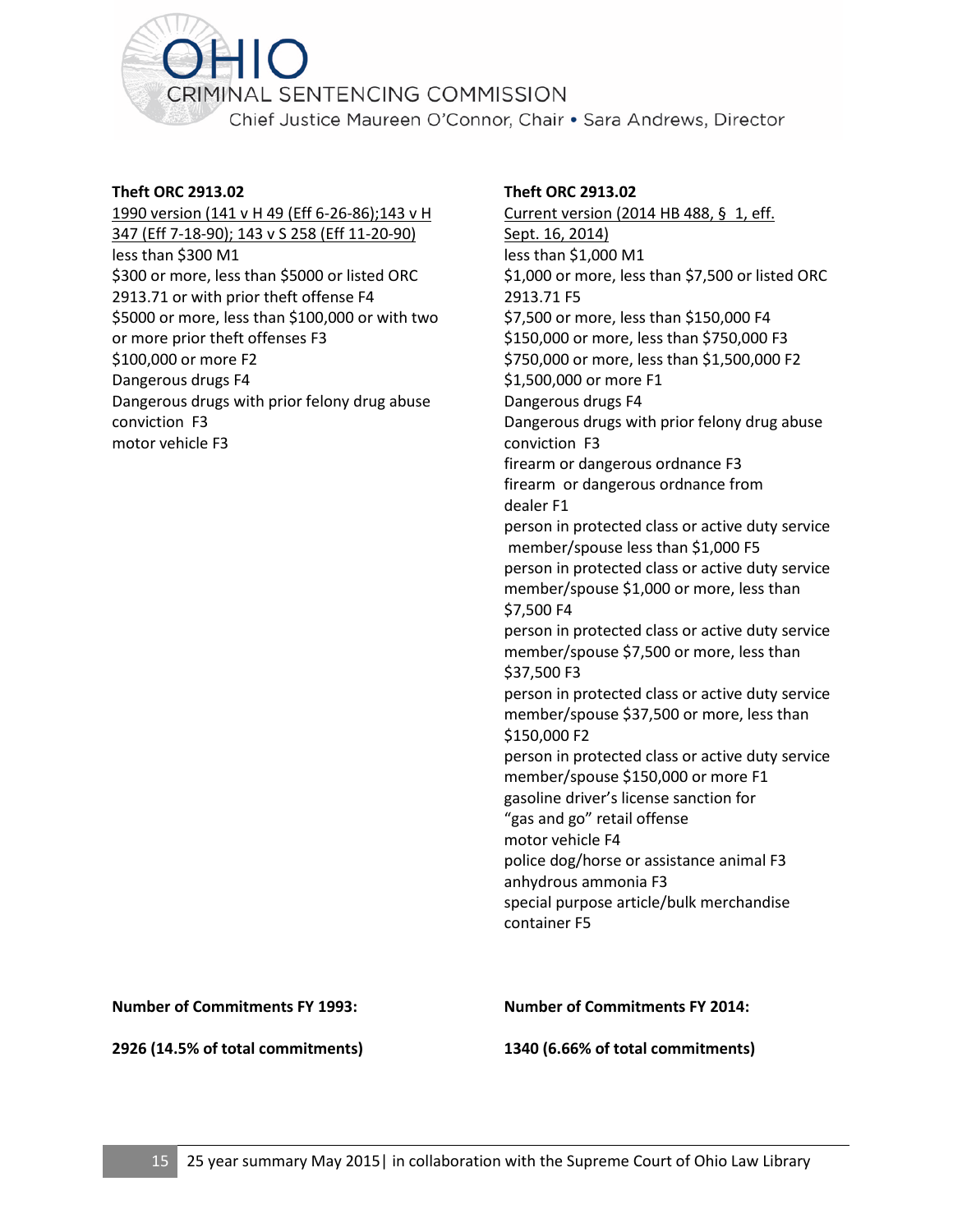<span id="page-17-0"></span>

**Robbery ORC 2911.02** 1990 version 139 v S 199 (Eff 7-1-83) F2

**Robbery ORC 2911.02**

Current version (146 v S 2 (Eff 7-1-96); 146 v S 269. Eff 7-1-96) With deadly weapon under offender control OR inflict/attempt to inflict/threaten physical harm F2 Use or threaten immediate use of force F3

**Number of Commitments FY 1993:**

**929 (4.6% of total commitments)**

**Number of Commitments FY 2014:**

**952 (4.73% of total commitments)**

**Forgery ORC 2913.31** 1990 version (134 v H 511 Eff 1-1-74) F4

#### **Forgery ORC 2913.31**

Current version (2011 HB 86, § 1, eff. Sept. 30, 2011) loss value under \$7,500 F5 loss value between \$7,500 and \$150,000, F4 loss value over \$150,000, F3 identification cards, offenses involving M1 victim elderly person or disabled adult less than \$1,000 F5 victim elderly person or disabled adult \$1,000 or more and less than \$7,500 F4 victim elderly person or disabled adult \$7,500 or more and less than \$37,500 F3 victim elderly person or disabled adult \$37,500 or more F2

**Number of Commitments FY 1993:**

**Number of Commitments FY 2014:**

**313 (1.56% of total commitments)**

**404 (2.0% of total commitments)**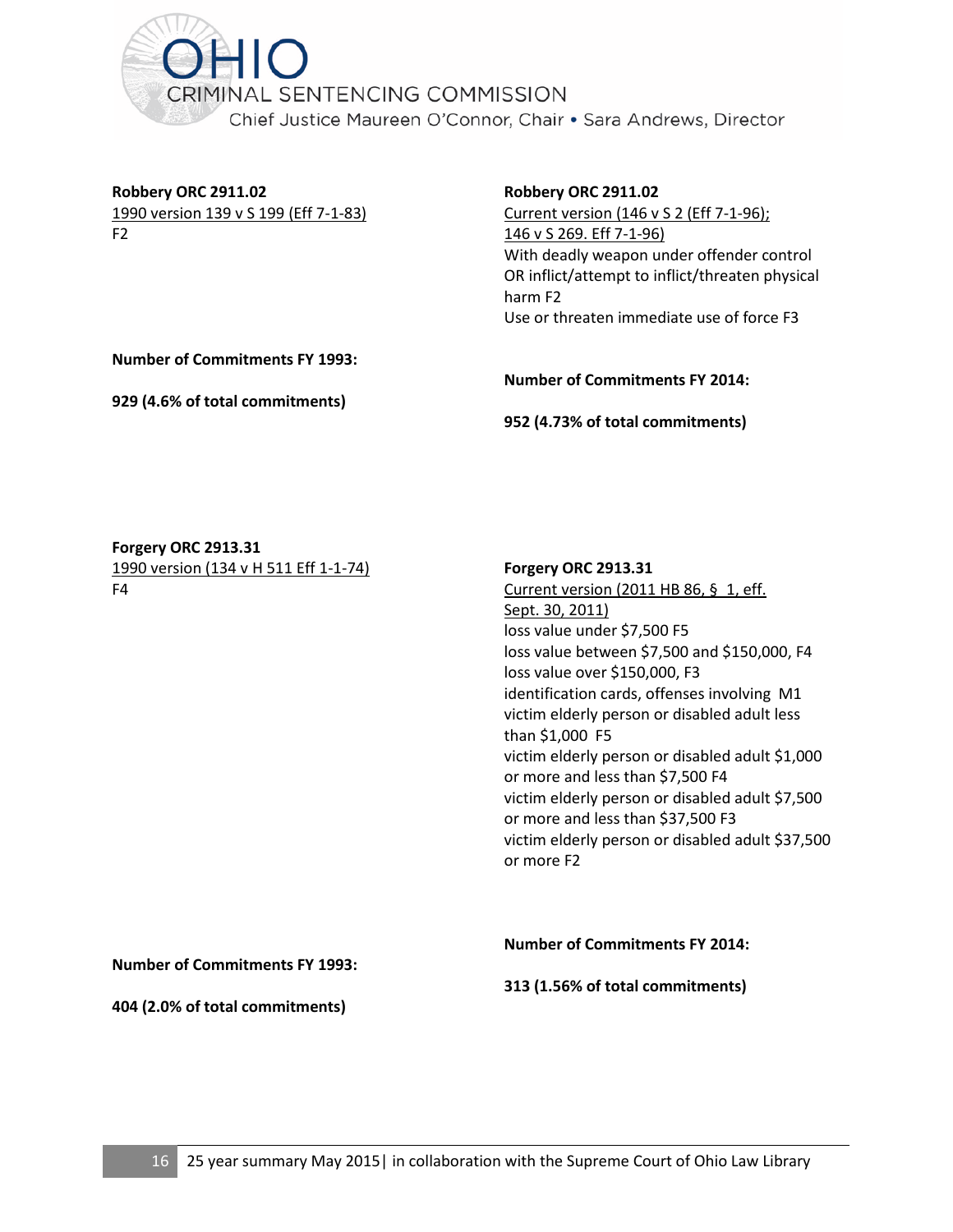<span id="page-18-0"></span>

**Passing Bad Checks ORC 2913.11** 1990 version (141 v H 49 (Eff 6-26-86); 143 v H 711 (Eff 10-16-90) Value under \$300 M1 Value of \$300 but less than \$5000 OR with previous theft conviction F4

Value of \$5000 but less than \$100,000 OR with two or more previous theft convictions F3

Value of \$100,000 or more F2

#### **Passing Bad Checks ORC 2913.11**

Current version (2011 HB 86, § 1, eff. Sept. 30, 2011) value under \$1,000 M1 value of \$1,000 but under \$7,500 to single vendor/person OR value of \$1,500 but under \$7,500 to multiple vendors/people F5 value of \$7,500 but under \$150,000 F4 value of \$150,000 or more, F3

**Number of Commitments FY 1993:**

**172 (0.9% of total commitments)**

**Number of Commitments FY 2014:**

**33 (.16% of total commitments)**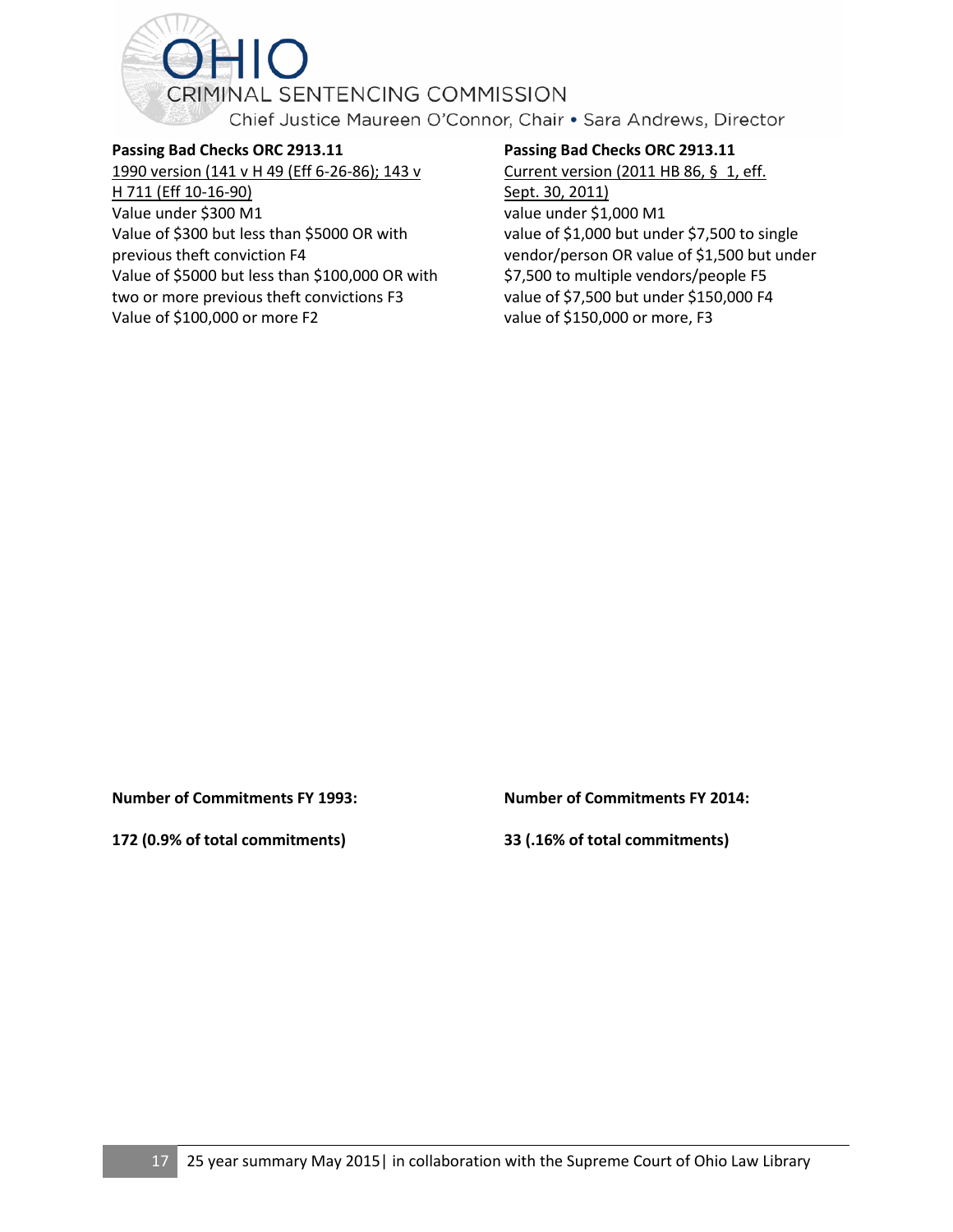<span id="page-19-0"></span>

#### **Receiving Stolen Property ORC 2913.51**

1990 version (141 v H 49 Eff 6-26-86) Value less than \$300 M1 Value of \$300 or more but less than \$5000, or special property of R.C. 2913.71, or prior theft conviction F4 value of \$5,500 or more but less than \$100,000; or motor vehicle; or two prior theft offenses F3 value of \$100,000 or more, F2

#### **Receiving Stolen Property ORC 2913.51**

Current version (2013 HB 51, § 101.01, eff. July 1, 2013) value less than \$1,000 M1 value of \$1,000 or more but less than \$7,500, or special property of R.C. § 2913.71 F5 value of \$7,500 or more and is special purchase article or bulk merchandise container F5 value of \$7,500 or more but less than \$150,000; or motor vehicle; or dangerous drug; or firearm or dangerous ordnance F4 value of \$150,000 or more, F3

#### **Number of Commitments FY 1993:**

**1404 (7.0% of total commitments)**

**Aggravated Burglary ORC 2911.11** 1990 version (140 v S 210 Eff 7-1-83) F1

**Number of Commitments FY 2014:**

**693 (3.44% of total commitments)**

#### **Aggravated Burglary ORC 2911.11** Current version (146 v S 2 (Eff 7-1-96); 146 v S 269. Eff 7-1-96)  $F1$

**Number of Commitments FY 1993:**

**513 (2.5% of total commitments)**

**Number of Commitments FY 2014:**

**171 (.85% of total commitments)**

**Breaking and Entering ORC 2911.13** 1990 version (134 v H 511 Eff 1-1-74) F4

**Breaking and Entering ORC 2911.13** Current version (146 v S 2. Eff 7-1-96) F5

**Number of Commitments FY 1993:**

**724 (3.6% of total commitments)**

**Number of Commitments FY 2014:**

**570 (2.83% of total commitments)**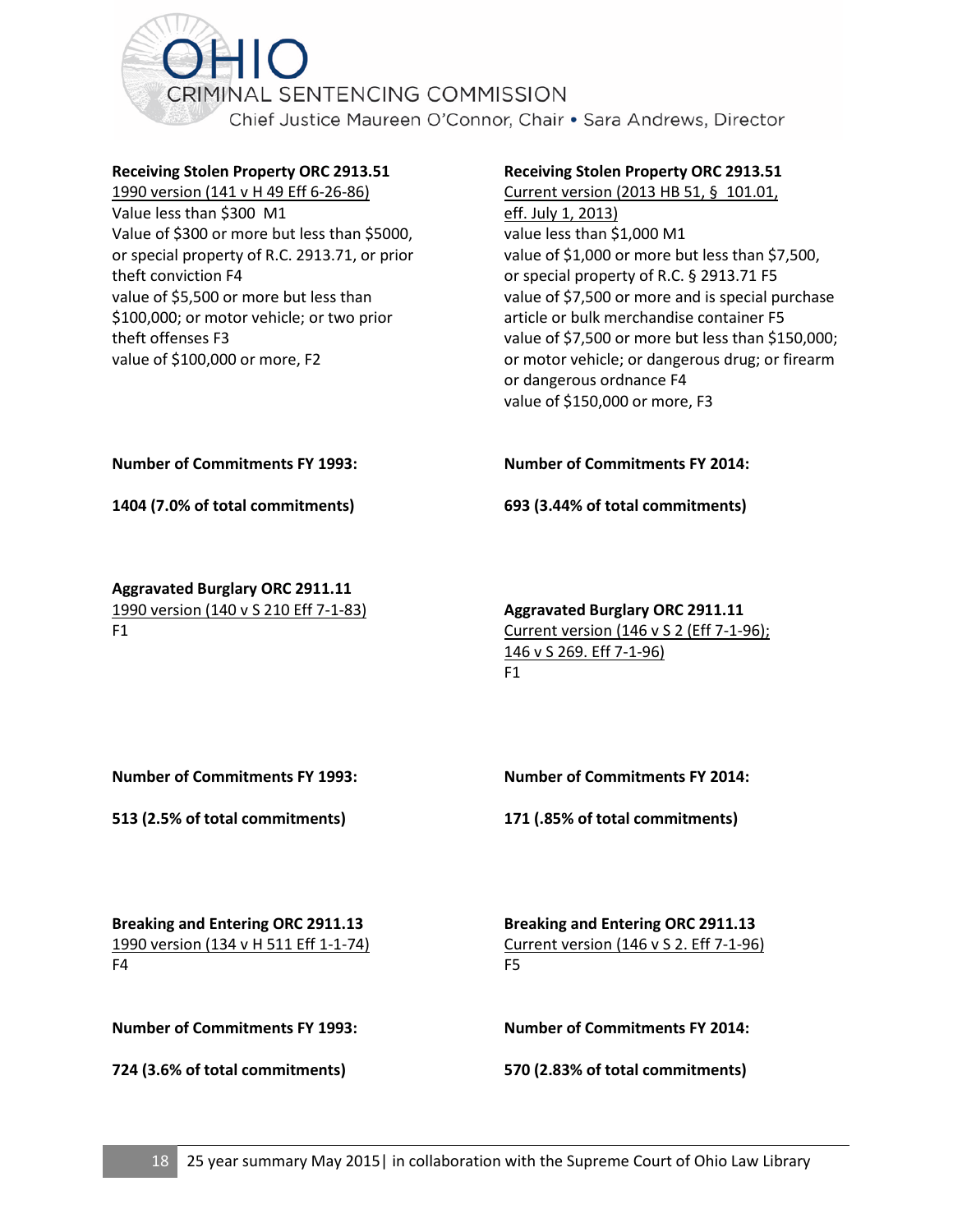

# **25 year review of sentencing for certain felony offenses**

# **Felony Survey Report**

May 2015

|           | 1. Assault                           | pages 2-6   |  |
|-----------|--------------------------------------|-------------|--|
| 2.        | <b>Domestic Violence</b>             | pages 6-8   |  |
| 3.        | Non-support                          | pages 8-9   |  |
| 4.        | Duty/failure to register             | pages 9-11  |  |
| 5.        | Carrying a Concealed Weapon          | pages 11-13 |  |
|           | 6. Failure to verify                 | pages 13-15 |  |
| 7.        | <b>Illegal Manufacture of Drugs</b>  | pages 16-19 |  |
| 8.        | DUI                                  | pages 19-22 |  |
|           | 9. Escape                            | pages 22-24 |  |
|           | 10. Resisting Arrest                 | page 25     |  |
|           | 11. Burglary                         | page 25     |  |
|           | 12. Drug Possession (formerly Abuse) | pages 26-40 |  |
|           | 13. Drug Trafficking                 | pages 41-81 |  |
| 14. Theft |                                      |             |  |
|           |                                      | pages 81-88 |  |
|           | 15. Robbery                          | page 88     |  |
|           | 16. Forgery                          | pages 88-89 |  |
|           | 17. Passing Bad Checks               | pages 89-90 |  |
|           | 18. Receiving Stolen Property        | pages 90-91 |  |
|           | 19. Aggravated Burglary              | page 91     |  |
|           | 20. Breaking and Entering            | page 91     |  |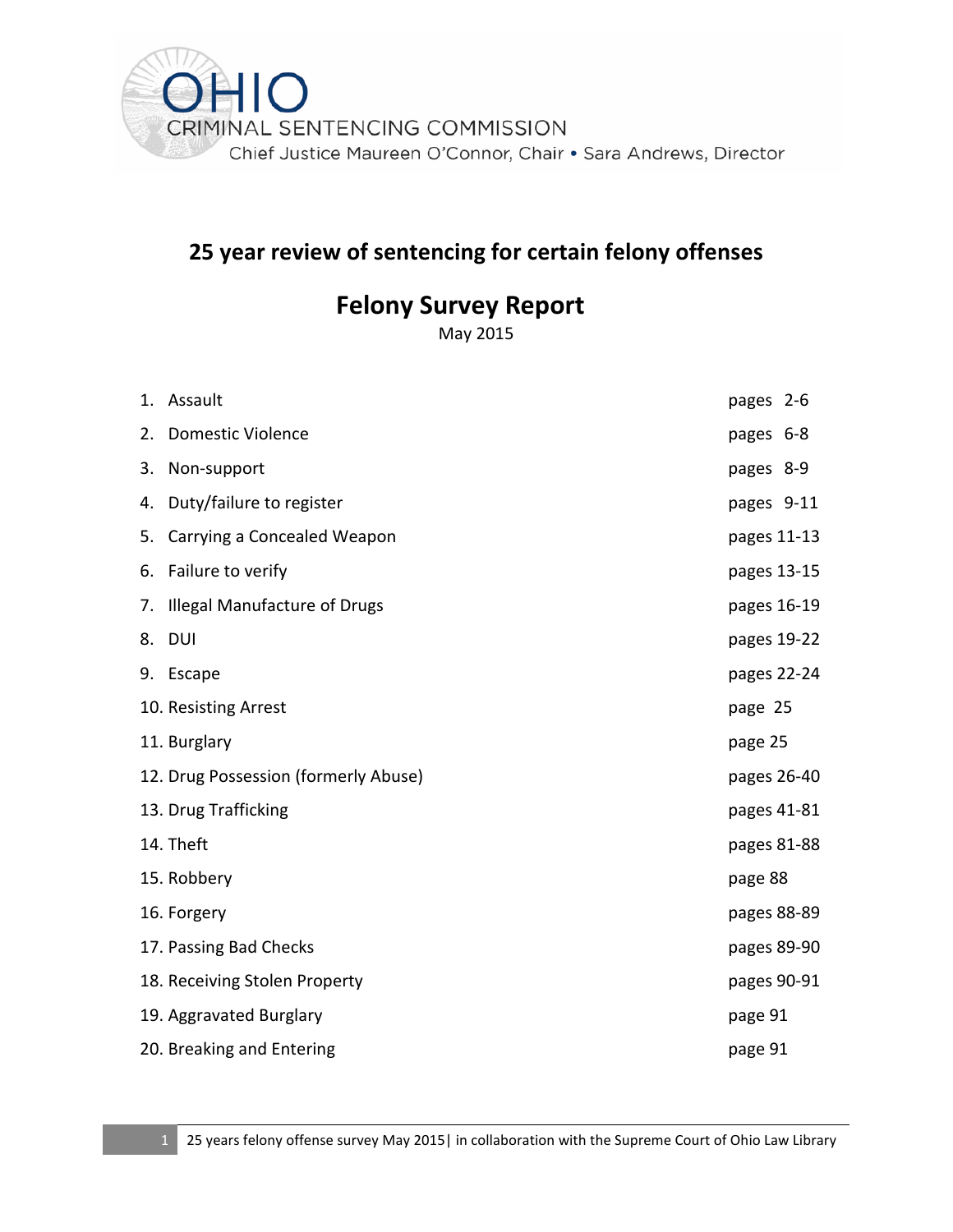<span id="page-21-0"></span>

# **1. Assault ORC 2903.13**

## 1990 version (142 v H 642 (Eff 3-17-89)

M1

By caretaker of functionally impaired person F4

By caretaker of functionally impaired person w/ prior conviction F3

# 1993 version (144 v H 561 (Eff 4-9-93)

M1

By prisoner on grounds of institution to employee or visitor F4 By prisoner off the grounds of institution to employee or visitor F4

# 1994 version (145 v S 116 (Eff 9-29-94); 145 v H 571 (Eff 10-6-94)

M1

By caretaker of functionally impaired person F4

By caretaker of functionally impaired person w/ prior conviction F3

By prisoner on grounds of State institution to employee or visitor F4

By prisoner on grounds of local institution to employee or visitor F4

By prisoner/parolee off the grounds of state institution to employee F4

By prisoner/parolee off the grounds of local institution to employee F4

Victim is police officer/firefighter/EMT performing duties F4

# 1996 version 146 v H 614 (Eff 6-16-96); 146 v S 2 (Eff 7-1-96); 146 v S 239 (Eff 9-6-96); 146 v H 480 (Eff 10- 16-96)

M1

By caretaker of functionally impaired person F4

By caretaker of functionally impaired person w/ prior conviction F3 By prisoner on grounds of State institution to employee or visitor F5 By prisoner on grounds of local institution to employee or visitor F5 By prisoner/parolee off the grounds of state institution to employee F5 By prisoner/parolee off the grounds of local institution to employee F5 Victim is police officer/firefighter/EMT performing duties F4

# 1997 version (147 v H 106 (Eff 11-21-97)

M1

By caretaker of functionally impaired person F4

By caretaker of functionally impaired person w/ prior conviction F3

By prisoner on grounds of State institution to employee or visitor F5

By prisoner on grounds of local institution to employee or visitor F5

By prisoner/parolee off the grounds of state institution to employee F5

By prisoner/parolee off the grounds of local institution to employee F5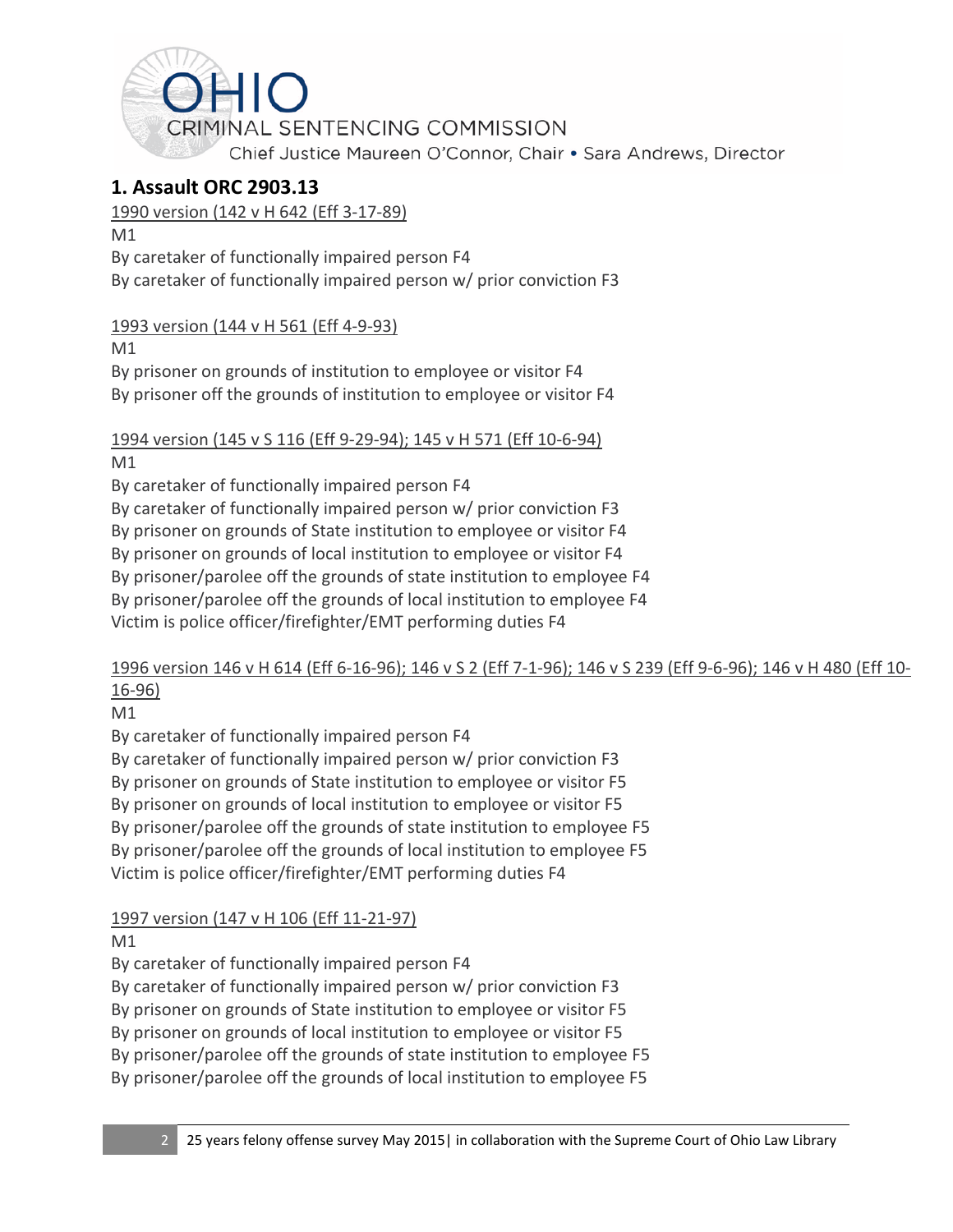

#### *Assault continued:*

Victim is school teacher/administrator/bus driver on school property or working F5 Victim is police officer/firefighter/EMT performing duties F4

## 1998 version (147 v S 111 (Eff 3-17-98)

M1

By caretaker of functionally impaired person F4 By caretaker of functionally impaired person w/ prior conviction F3 By prisoner on grounds of State institution to employee or visitor F5 By prisoner on grounds of local institution to employee or visitor F5 By prisoner/parolee off the grounds of state institution to employee F5 By prisoner/parolee off the grounds of local institution to employee F5 Victim is school teacher/administrator/bus driver on school property or working F5 Victim is police officer/firefighter/EMT performing duties F4

## 1999 version (148 v S 1 (Eff 8-6-99)

M1

By caretaker of functionally impaired person F4 By caretaker of functionally impaired person w/ prior conviction F3 By prisoner on grounds of State institution to employee or visitor F5 By prisoner on grounds of local institution to employee or visitor F5 By prisoner/parolee off the grounds of state institution to employee F5 By prisoner/parolee off the grounds of local institution to employee F5 Victim is school teacher/administrator/bus driver on school property or working F5 Victim is police officer/firefighter/EMT performing duties F4

# 2000 version (148 v S 142 (Eff 2-3-2000)

## M1

By caretaker of functionally impaired person F4 By caretaker of functionally impaired person w/ prior conviction F3 By prisoner on grounds of State institution to employee or visitor F5 By prisoner on grounds of local institution to employee or visitor F5 By prisoner/parolee off the grounds of state institution to employee F5 By prisoner/parolee off the grounds of local institution to employee F5 Victim is school teacher/administrator/bus driver on school property or working F5 Victim is police officer/firefighter/EMT performing duties F4

## 2001 version 148 v H 412. (Eff 4-10-2001)

M1 By caretaker of functionally impaired person F4 By caretaker of functionally impaired person w/ prior conviction F3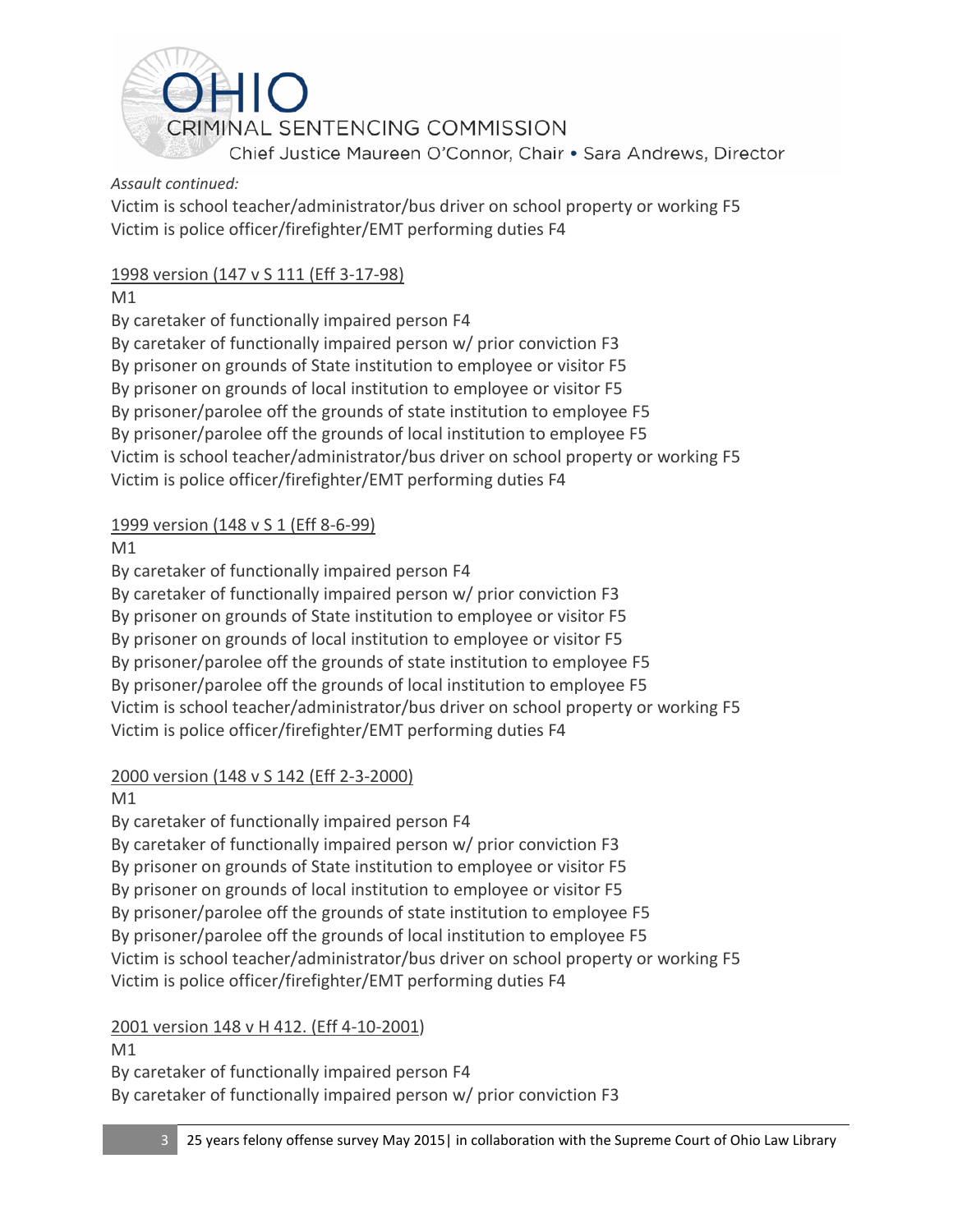Chief Justice Maureen O'Connor, Chair . Sara Andrews, Director

#### *Assault continued:*

By prisoner on grounds of State institution to employee or visitor F5 By prisoner on grounds of local institution to employee or visitor F5 By prisoner/parolee off the grounds of state institution to employee F5 By prisoner/parolee off the grounds of local institution to employee F5 Victim is school teacher/administrator/bus driver on school property or working F5 Victim is police officer/firefighter/EMT performing duties F4 Victim is public children services employee/private child placement employee while performing duties F5 Victim is public children services employee/private child placement employee while performing duties AND offender has prior violence conviction F4

## 2004 version (149 v H 490, § 1, eff. 1-1-04)

M1

By caretaker of functionally impaired person F4 By caretaker of functionally impaired person w/ prior conviction F3 By prisoner on grounds of State institution to employee or visitor F5 By prisoner on grounds of local institution to employee or visitor F5 By prisoner/parolee off the grounds of state institution to employee F5 By prisoner/parolee off the grounds of local institution to employee F5 Victim is school teacher/administrator/bus driver on school property or working F5 Victim is police officer/BCI investigator/firefighter/EMT performing duties F4 Victim is public children services employee/private child placement employee while performing duties F5 Victim is public children services employee/private child placement employee while performing duties AND offender has prior violence conviction F4

## 2007 version (151 v H 347, § 1, eff. 3-14-07)

M1

By caretaker of functionally impaired person F4 By caretaker of functionally impaired person w/ prior conviction F3 By prisoner on grounds of State institution to employee or visitor F5 By prisoner on grounds of local institution to employee or visitor F5 By prisoner/parolee off the grounds of state institution to employee F5 By prisoner/parolee off the grounds of local institution to employee F5 Victim is school teacher/administrator/bus driver on school property or working F5 Victim is police officer/BCI investigator/firefighter/EMT performing duties F4 Victim is public children services employee/private child placement employee while performing duties F5 Victim is public children services employee/private child placement employee while performing duties AND offender has prior violence conviction F4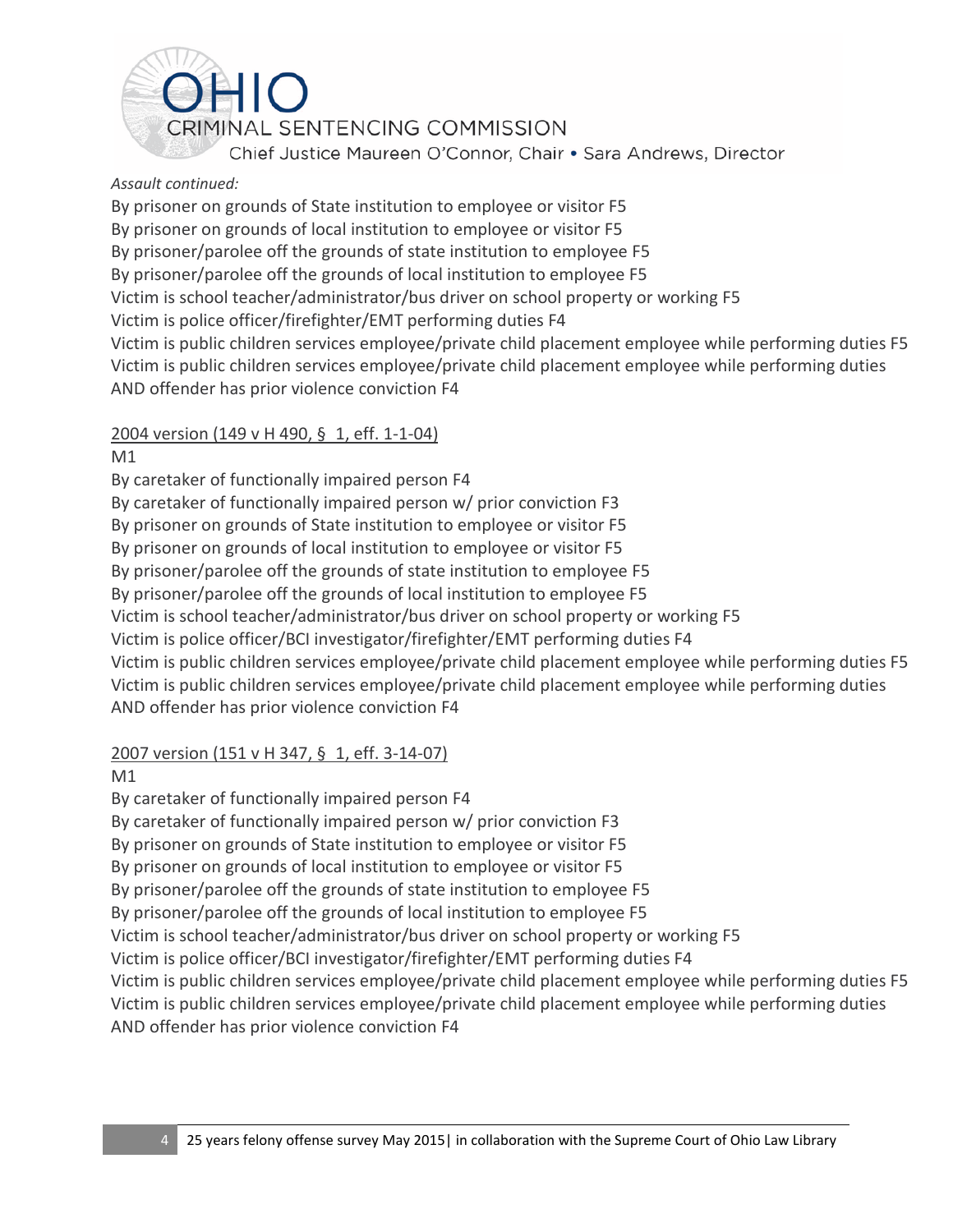

*Assault continued:*

### 2009 version (152 v H 280, § 1, eff. 4-7-09)

M1

By caretaker of functionally impaired person F4 By caretaker of functionally impaired person w/ prior conviction F3 By prisoner on grounds of State institution to employee or visitor F5 By prisoner on grounds of local institution to employee or visitor F5 By prisoner/parolee off the grounds of state institution to employee F5 By prisoner/parolee off the grounds of local institution to employee F5 Victim is school teacher/administrator/bus driver on school property or working F5 Victim is police officer/BCI investigator/firefighter/EMT performing duties F4 Victim is public children services employee/private child placement employee while performing duties F5 Victim is public children services employee/private child placement employee while performing duties AND offender has prior violence conviction F4

## 2011 version (2011 HB 86, § 1, eff. Sept. 30, 2011)

M1

By caretaker of functionally impaired person F4 By caretaker of functionally impaired person w/ prior conviction F3 By prisoner on grounds of State institution to employee or visitor F5 By prisoner on grounds of local institution to employee or visitor F5 By prisoner/parolee off the grounds of state institution to employee F5 By prisoner/parolee off the grounds of local institution to employee F5 Victim is school teacher/administrator/bus driver on school property or working F5 Victim is police officer/BCI investigator/firefighter/EMT performing duties F4 Victim is public children services employee/private child placement employee while performing duties F5 Victim is public children services employee/private child placement employee while performing duties AND offender has prior violence conviction F4

## 2012 version (2012 HB 525, § 1, eff. Oct. 1, 2012)

M1

By caretaker of functionally impaired person F4

By caretaker of functionally impaired person w/ prior conviction F3

By prisoner on grounds of State institution to employee or visitor F5

By prisoner on grounds of local institution to employee or visitor F5

By prisoner/parolee off the grounds of state institution to employee F5

By prisoner/parolee off the grounds of local institution to employee F5

Victim is school teacher/administrator/bus driver on school property or working F5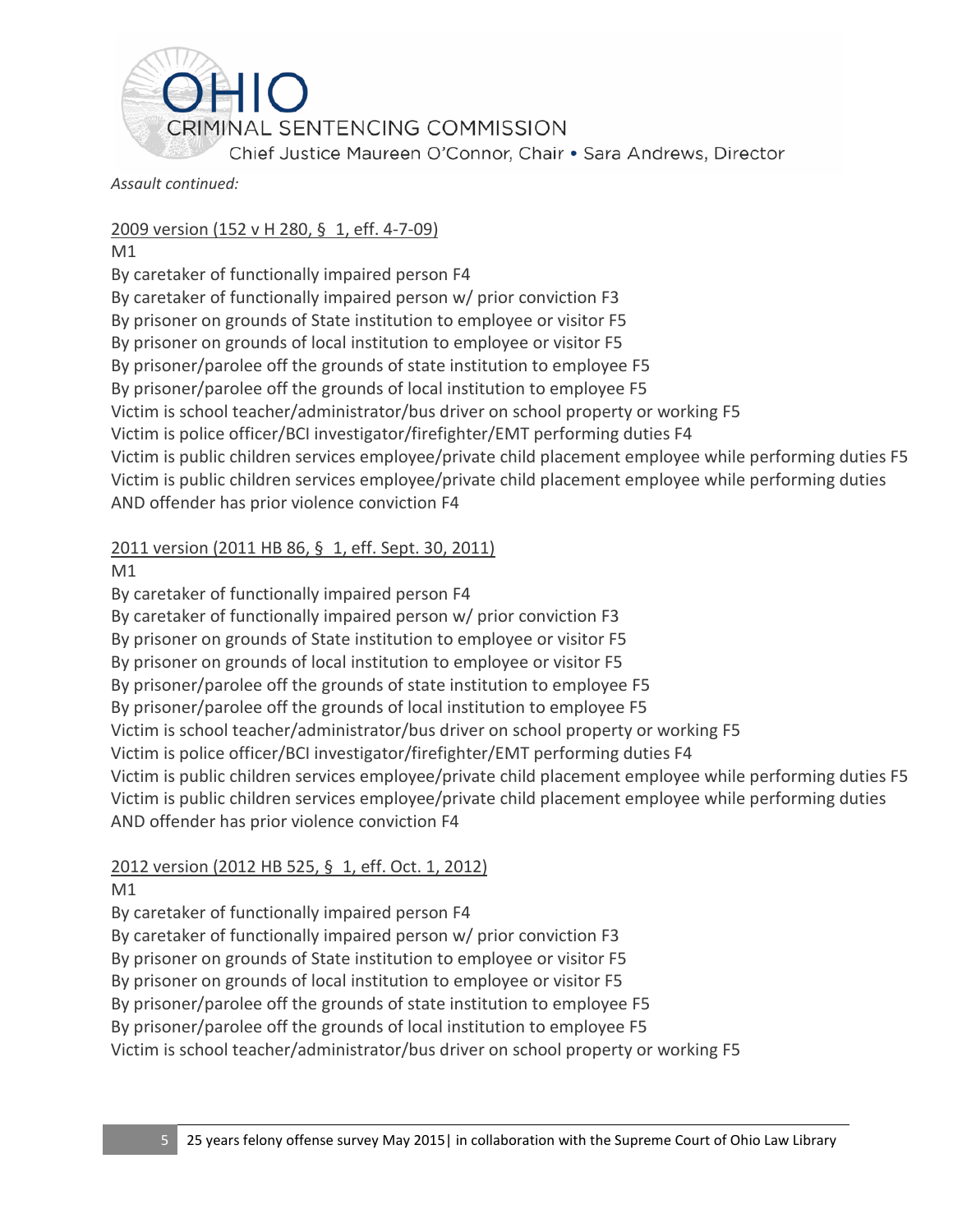<span id="page-25-0"></span>

#### *Assault continued:*

Victim is police officer/BCI investigator/firefighter/EMT performing duties F4 Victim is public children services employee/private child placement employee while performing duties F5 Victim is public children services employee/private child placement employee while performing duties AND offender has prior violence conviction F4

#### Current version (2012 HB 62, § 1, eff. Mar. 22, 2013; 2013 HB 59, § 101.01, eff. Sept. 29, 2013) M1

By caretaker of functionally impaired person F4 By caretaker of functionally impaired person w/ prior conviction F3 By prisoner on grounds of State institution to employee F4 By prisoner on grounds of local institution to employee or visitor F5 By prisoner/parolee off the grounds of state institution to employee F5 By prisoner/parolee off the grounds of local institution to employee F5 Victim is school teacher/administrator/bus driver on school property or working F5 Victim is police officer/BCI investigator/firefighter/EMT performing duties F4 Victim is public children services employee/private child placement employee while performing duties F5 Victim is public children services employee/private child placement employee while performing duties AND offender has prior violence conviction F4 Victim is hospital health care worker/professional/security guard while performing duties M1 Victim is hospital health care worker/professional/security guard while performing duties AND offender has previous conviction F5 Victim is judge/magistrate/court personnel while performing duties M1 Victim is judge/magistrate/court personnel while performing duties AND offender has previous conviction F5

# **2. Domestic violence ORC 2919.25**

## 1990 version (142 v H 172 Eff 3-17-89)

Threaten to cause serious physical harm to family/household member M4 Knowingly/recklessly cause serious physical harm to family/household member M1 Prior DV conviction F4

#### 1991 version (143 v S 3 Eff 4-11-91)

Threaten to cause serious physical harm to family/household member M4 Knowingly/recklessly cause serious physical harm to family/household member M1 Prior DV conviction F4 Prior threatening section misdemeanor M3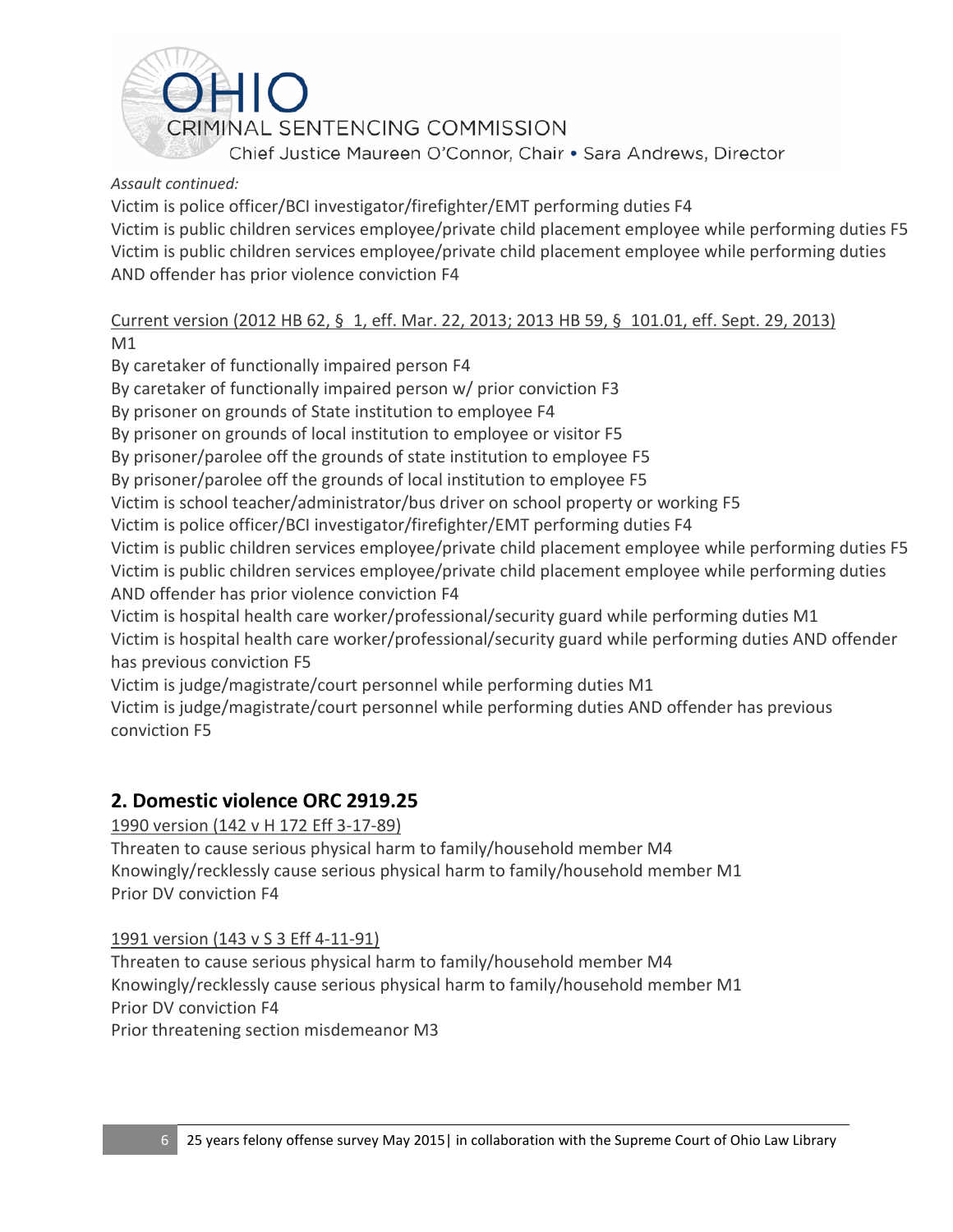

### *Domestic Violence continued:*

1992 version (144 v H 536 Eff 11-5-92)

Threaten to cause serious physical harm to family/household member M4 Knowingly/recklessly cause serious physical harm to family/household member M1 Prior DV conviction F4 Prior threatening section misdemeanor M3

## 1994 version (145 v H 335 Eff 12-9-94)

Threaten to cause serious physical harm to family/household member M4 Knowingly/recklessly cause serious physical harm to family/household member M1 Prior DV conviction F4 Prior threatening section misdemeanor M3

## 1996 version 146 v S 2 (Eff 7-1-96)

Threaten to cause serious physical harm to family/household member M4 Knowingly/recklessly cause serious physical harm to family/household member M1 Prior DV conviction F5 Prior threatening section misdemeanor M3

## 1997 version (147 v S 1 (Eff 10-21-97); 147 v H 238 (Eff 11-5-97)

Threaten to cause serious physical harm to family/household member M4 Knowingly/recklessly cause serious physical harm to family/household member M1 Prior DV conviction F5 Prior threatening section misdemeanor M3

#### 2002 version (149 v H 327 Eff 7-8-2002)

Threaten to cause serious physical harm to family/household member M4 Knowingly/recklessly cause serious physical harm to family/household member M1 Prior DV conviction F5 Prior threatening section misdemeanor M3

#### 2003 version (149 v H 548. Eff 3-31-2003)

Threaten to cause serious physical harm to family/household member M4 Knowingly/recklessly cause serious physical harm to family/household member M1 Prior DV conviction F5 Prior threatening section misdemeanor M3

## 2004 version (150 v S 50, § 1, eff. 1-8-04)

Threaten to cause serious physical harm to family/household member M4 Knowingly/recklessly cause serious physical harm to family/household member M1 Prior DV conviction F4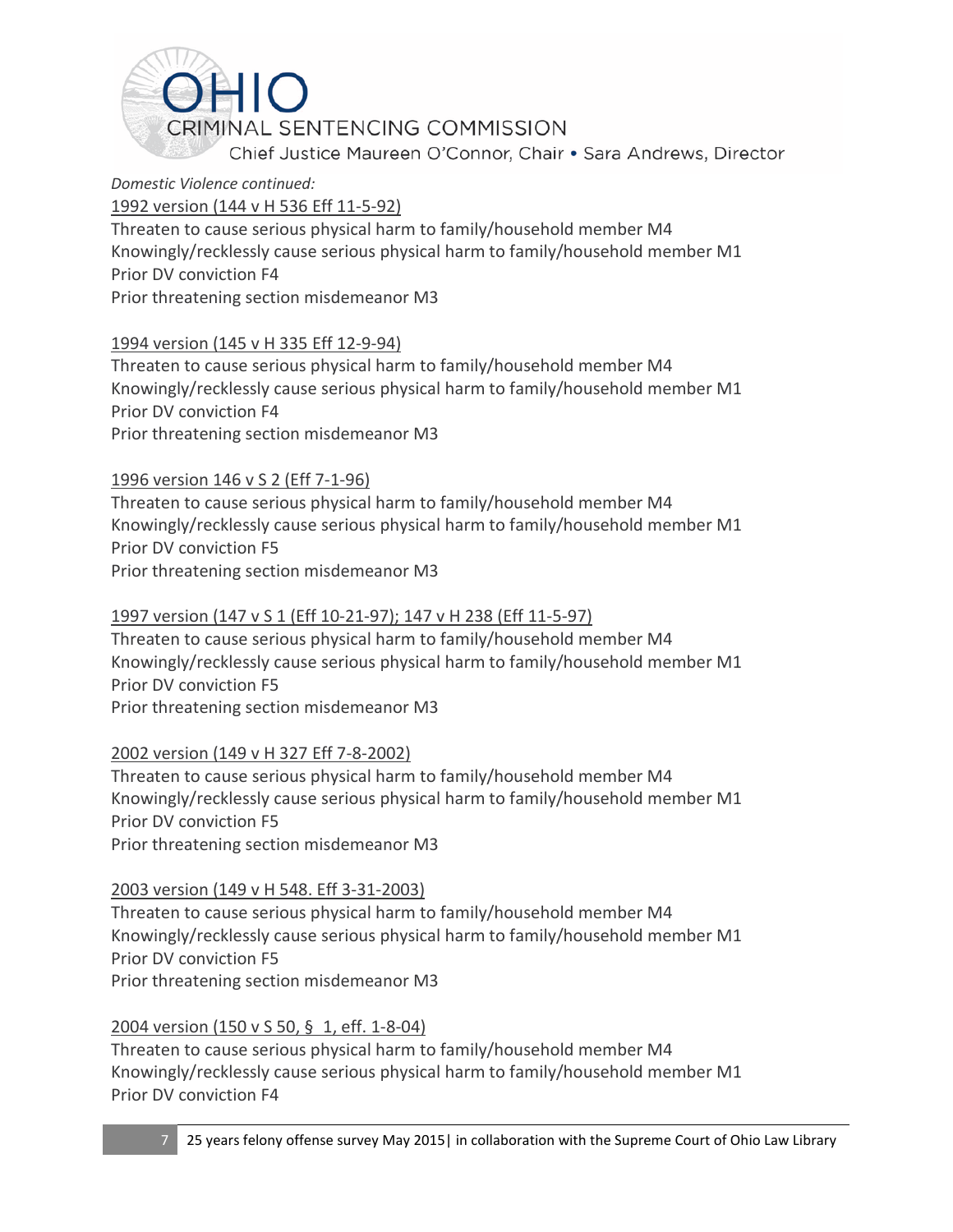<span id="page-27-0"></span>

*Domestic Violence continued:*

Prior threatening section misdemeanor M2 Two or more DV convictions F3 Two prior threatening section misdemeanor M1

## 2009 version (152 v H 280, § 1, eff. 4-7-09)

Threaten to cause serious physical harm to family/household member M4 Knowingly/recklessly cause serious physical harm to family/household member M1 Prior DV conviction F4 Prior threatening section misdemeanor M2 Two or more DV convictions F3 Two prior threatening section misdemeanor M1 Threaten to cause serious physical harm to pregnant family/household member M3 Knowingly/recklessly cause serious physical harm to pregnant family/household member F5

Current version (153 v H 10, § 1, eff. 6-17-10; 153 v S 58, § 1, eff. 9-17-10) Threaten to cause serious physical harm to family/household member M4

Knowingly/recklessly cause serious physical harm to family/household member M1 Prior DV conviction F4 Prior threatening section misdemeanor M2 Two or more DV convictions F3 Two prior threatening section misdemeanor M1 Threaten to cause serious physical harm to pregnant family/household member M3 Knowingly/recklessly cause serious physical harm to pregnant family/household member F5

# **3. Non-Support ORC 2919.21**

1990 version (141 v S 136 Eff 9-24-86) Non-support of Defendants M1 Contributing to nonsupport of defendants M1 Previous violation or nonpayment for 26 out of 104 weeks F4

1996 version (146 v S 2 (Eff 7-1-96); 146 v S 269 (Eff 7-1-96); 146 v H 274, §§ 1, 4 (Eff 8-8-96) Non-support of Defendants M1 Contributing to nonsupport of defendants M1 Previous violation or nonpayment for 26 out of 104 weeks F5 Prior felony violation of section F4

1998 version (147 v H 352. Eff 1-1-98) Non-support of Defendants M1 Contributing to nonsupport of defendants M1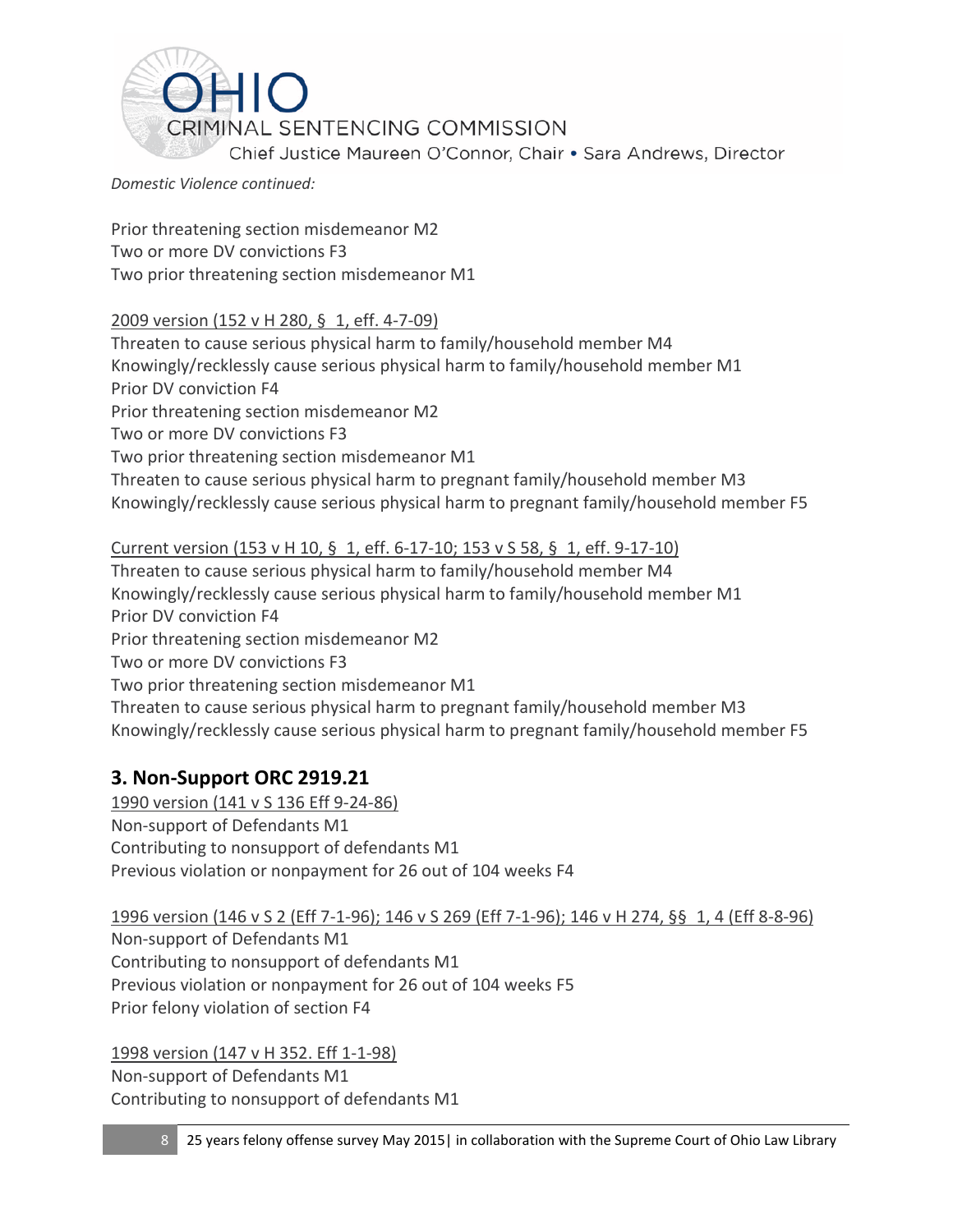<span id="page-28-0"></span>

#### *Non-Support continued:*

Previous violation or nonpayment for 26 out of 104 weeks F5 Prior felony violation of section F4

Current (2011 HB 86, § 1, eff. Sept. 30, 2011) Non-support of Defendants M1 Contributing to nonsupport of defendants M1 Previous violation or nonpayment for 26 out of 104 weeks F5 Prior felony violation of section F4

# **4. Duty and Failure to register ORC 2950.04 and .99(became law 146 v. H180 Eff 7-1-97, all are listed in 2950.99 – chart below tracks changes to penalty section in 2950.99)**

1990 version Did not exist

## 1997 version 146 v H 180 (Eff 7-1-97)

Most serious sexually oriented offense as basis for registration is felony F5 Most serious sexually oriented offense as basis for registration is misdemeanor M1

#### 2002 version (149 v S 3. Eff 1-1-2002)

Most serious sexually oriented offense as basis for registration is felony F5 Most serious sexually oriented offense as basis for registration is misdemeanor M1

#### 2003 version (150 v S 5, § 1, Eff 7-31-03)

Most serious sexually/ child victim oriented offense as basis for registration is agg. murder/murder or F1-3 F3

Most serious sexually/child victim oriented offense as basis for registration is F4-5 or misdemeanor F4-5 or misdemeanor (Equal to same degree of most serious felony/misdemeanor that is basis for registration)

With previous conviction, Most serious sexually/ child victim oriented offense as basis for registration is agg. murder/murder or F1-4 F3

With previous conviction, Most serious sexually/child victim oriented offense as basis for registration is F5 F4

With previous conviction, Most serious sexually/child victim oriented offense as basis for registration is M1 F5

With previous conviction, Most serious sexually/child victim oriented offense as basis for registration is MM-M2 M5-M1 (One degree higher than the most serious misdemeanor that is basis for registration)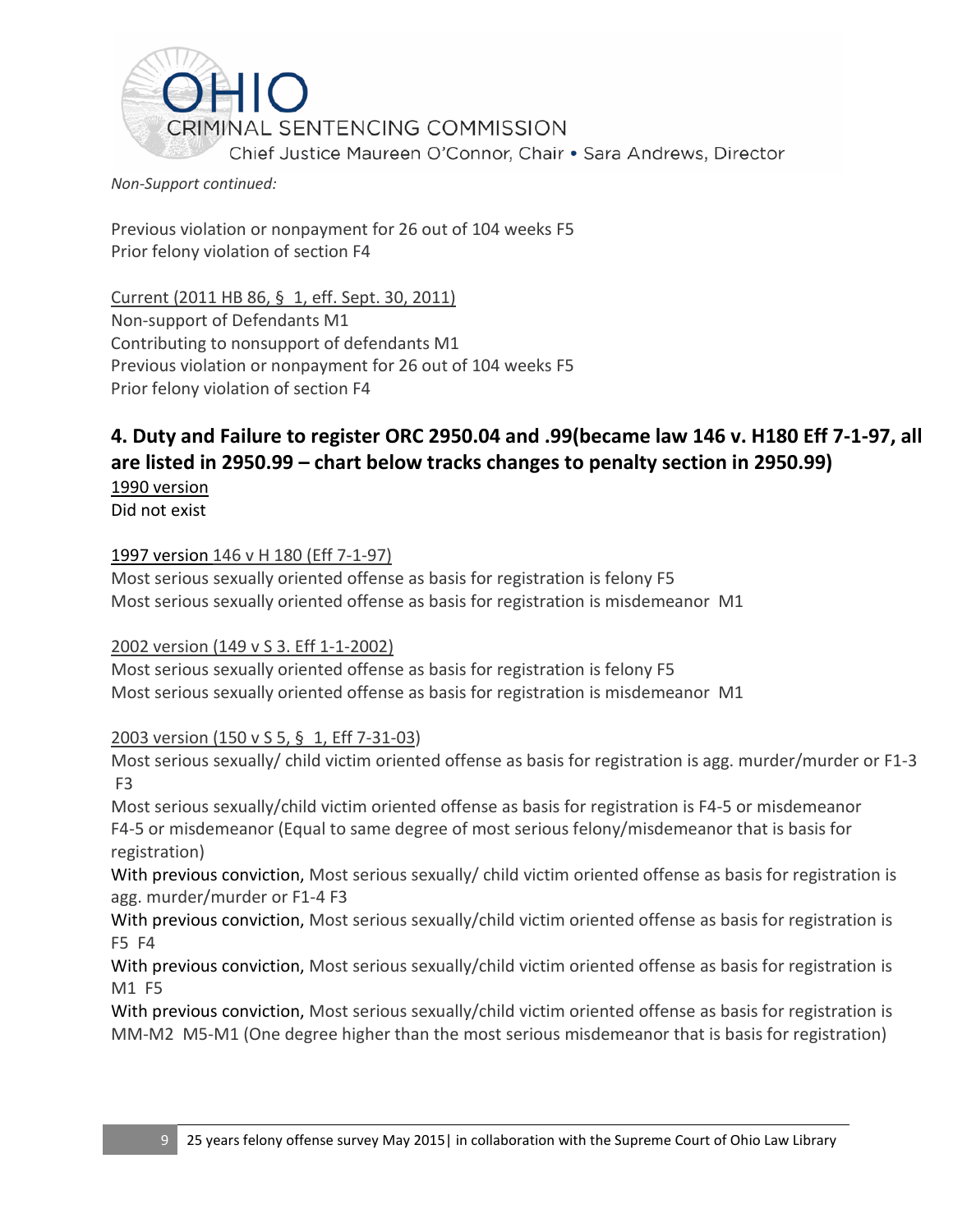

## *Duty and Failure to Register continued:*

## 2004 version (149 v H 490, § 1, eff. 1-1-04; 150 v S 5, § 3, eff. 1-1-04)

Most serious sexually/ child victim oriented offense as basis for registration is agg. murder/murder or F1-3 F3

Most serious sexually/child victim oriented offense as basis for registration is F4-5 or misdemeanor F4-5 or misdemeanor (Equal to same degree of most serious felony/misdemeanor that is basis for registration)

With previous conviction, Most serious sexually/ child victim oriented offense as basis for registration is agg. murder/murder or F1-4 F3

With previous conviction, Most serious sexually/child victim oriented offense as basis for registration is F5 F4

With previous conviction, Most serious sexually/child victim oriented offense as basis for registration is M1 F5

With previous conviction, Most serious sexually/child victim oriented offense as basis for registration is MM-M2 M5-M1 (One degree higher than the most serious misdemeanor that is basis for registration)

## 2005 version (150 v H 473, § 1, eff. 4-29-05)

Most serious sexually/ child victim oriented offense as basis for registration is agg. murder/murder or F1-3 F3

Most serious sexually/child victim oriented offense as basis for registration is F4-5 or misdemeanor F4-5 or misdemeanor (Equal to same degree of most serious felony/misdemeanor that is basis for registration)

With previous conviction, Most serious sexually/ child victim oriented offense as basis for registration is agg. murder/murder or F1-4 F3

With previous conviction, Most serious sexually/child victim oriented offense as basis for registration is F5 F4

With previous conviction, Most serious sexually/child victim oriented offense as basis for registration is M1 F5

With previous conviction, Most serious sexually/child victim oriented offense as basis for registration is MM-M2 M5-M1 (One degree higher than the most serious misdemeanor that is basis for registration)

## 2008 version (152 v S 97, § 1, eff. 1-1-08)

Most serious sexually oriented offense as basis for registration is agg. murder/murder F1 Most serious sexually/child victim oriented offense as basis for registration is F1-4 F1-4 (Equal to same degree of most serious felony that is basis for registration)

Most serious sexually/child victim oriented offense as basis for registration is F5 or misdemeanor F4 With previous conviction, most serious sexually oriented offense as basis for registration is agg. murder/ murder F1

With previous conviction, Most serious sexually/child victim oriented offense as basis for registration is F1-3 F1-3 (Equal to same degree of most serious felony that is basis for registration)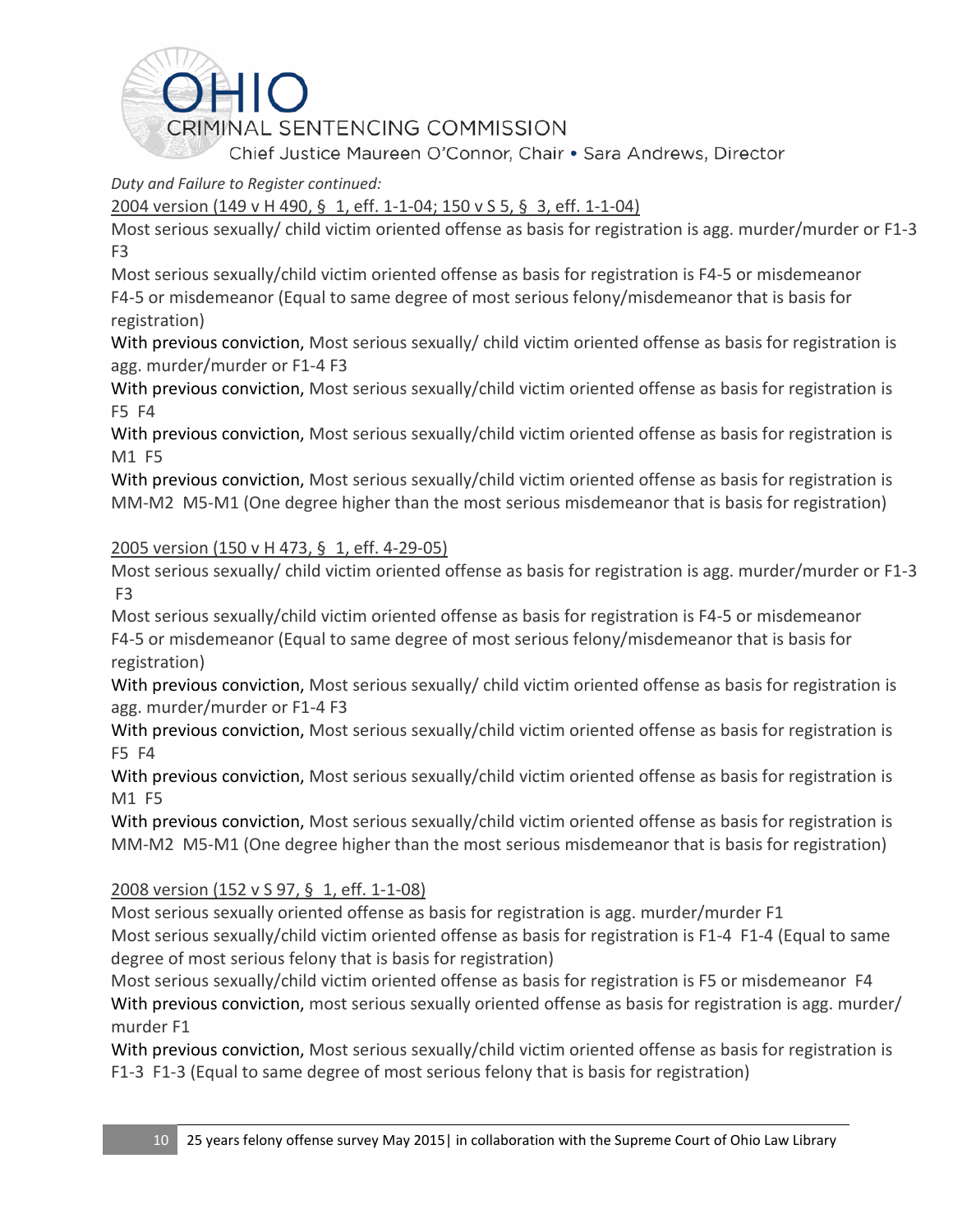<span id="page-30-0"></span>

*Duty and Failure to Register continued:*

With previous conviction, Most serious sexually/child victim oriented offense as basis for registration is F4 -5 F3

With previous conviction, Most serious sexually/child victim oriented offense as basis for registration is misdemeanor F4

## Current version (2011 HB 86, § 1, eff. Sept. 30, 2011)

Most serious sexually oriented offense as basis for registration is agg. murder/murder F1 Most serious sexually/child victim oriented offense as basis for registration is F1-4 F1-4 (Equal to same degree of most serious felony that is basis for registration)

Most serious sexually/child victim oriented offense as basis for registration is F5 or misdemeanor F4 With previous conviction, most serious sexually oriented offense as basis for registration is agg. murder/ murder F1

With previous conviction, Most serious sexually/child victim oriented offense as basis for registration is F1-3 F1-3 (Equal to same degree of most serious felony that is basis for registration)

With previous conviction, Most serious sexually/child victim oriented offense as basis for registration is F4 -5 F3

With previous conviction, Most serious sexually/child victim oriented offense as basis for registration is misdemeanor F4

# **5. Carrying a Concealed Weapon ORC 2923.12**

# 1990 version (141 v H 51 Eff 7-30-86)

M1

Previous conviction of CCW/offense of violence OR if weapon is loaded firearm or with ammunition close at hand OR weapon is dangerous ordnance OR If weapon is firearm and violation on premise which D permit issued under ORC Chapter 4303 F3

Offense committed on aircraft or with purpose to carry aboard aircraft, regardless of weapon F2

## 1996 version [\(146 v S 2.](https://advance.lexis.com/search/?pdmfid=1000516&crid=6fc4bd4f-61ad-4735-a8e0-a59f8c8d1c94&pdsearchterms=orc+2923.12&pdstartin=hlct%3A1%3A5&pdpsf=&ecomp=Jk1fk&prid=4151a6cb-5bd5-4d18-b747-0ef67475885b) Eff 7-1-96)

M1

Previous conviction of CCW/offense of violence OR if weapon is loaded firearm or with ammunition close at hand OR weapon is dangerous ordnance F4

If weapon is firearm and violation on premise which D permit issued under ORC Chapter 4303 OR Offense committed on aircraft or with purpose to carry aboard aircraft, regardless of weapon F3

## 2004 version [\(150 v H 12,](https://advance.lexis.com/search/?pdmfid=1000516&crid=6fc4bd4f-61ad-4735-a8e0-a59f8c8d1c94&pdsearchterms=orc+2923.12&pdstartin=hlct%3A1%3A5&pdpsf=&ecomp=Jk1fk&prid=4151a6cb-5bd5-4d18-b747-0ef67475885b) § 1, eff. 4-8-04)

M1

Previous conviction of CCW/offense of violence OR if weapon is loaded firearm or with ammunition close at hand OR weapon is dangerous ordnance F4

If weapon is firearm and violation on premise which D permit issued under ORC Chapter 4303 OR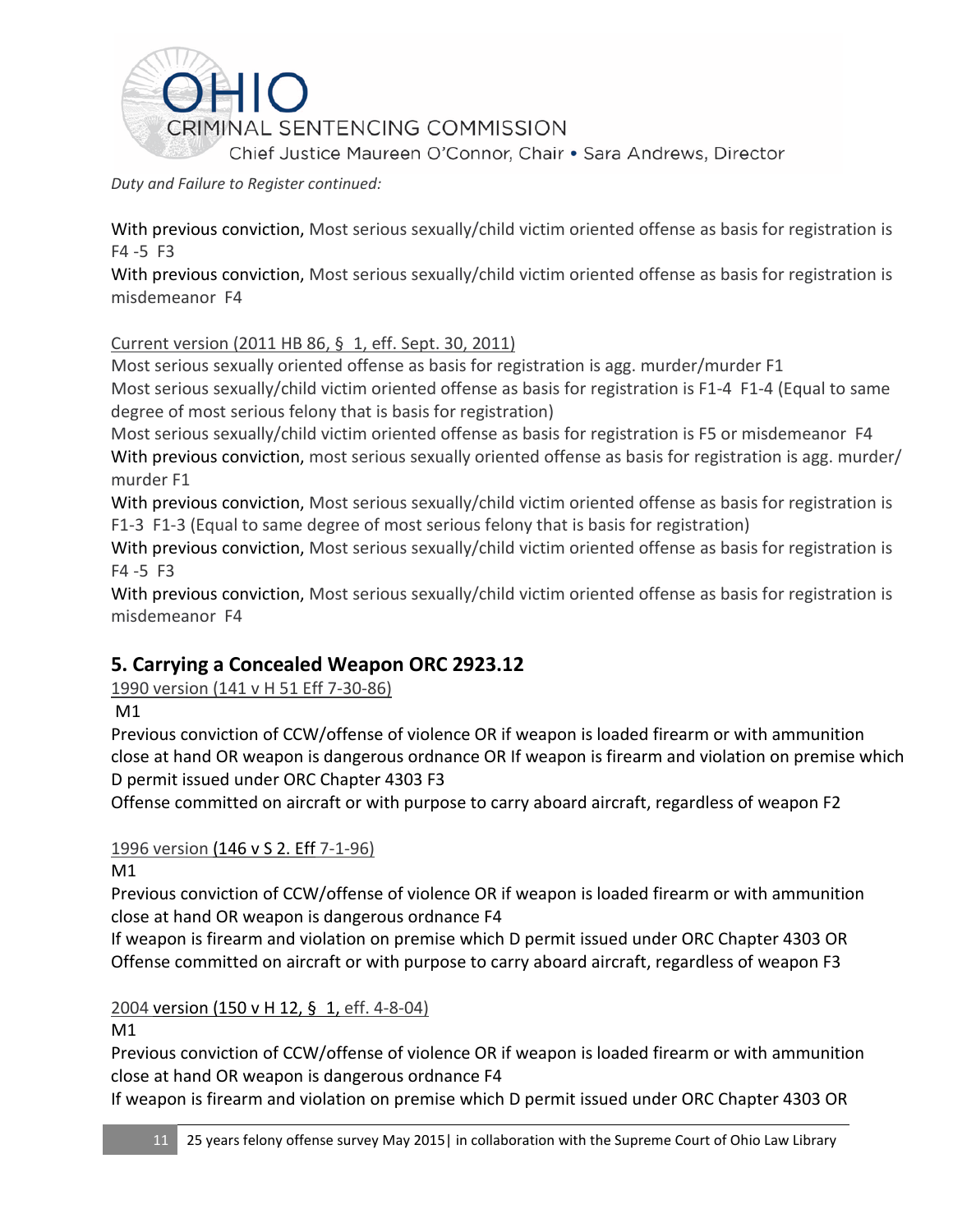

## *Carrying Concealed Weapon continued:*

Offense committed on aircraft or with purpose to carry aboard aircraft, regardless of weapon F3 When arrested cannot promptly produce CCW permit but produces within 10 days and was not knowingly in place described in ORC 2923.126(B) MM

When arrested cannot promptly produce CCW permit but produces within 45 days a license expired less than two years and waives right to speedy trial and was not knowingly in place described in ORC 2923.126(B) M

Failure to promptly inform law enforcement when stopped of CCW license and carrying a concealed handgun M4

## 2007 version [\(151 v H 347,](https://advance.lexis.com/search/?pdmfid=1000516&crid=6fc4bd4f-61ad-4735-a8e0-a59f8c8d1c94&pdsearchterms=orc+2923.12&pdstartin=hlct%3A1%3A5&pdpsf=&ecomp=Jk1fk&prid=4151a6cb-5bd5-4d18-b747-0ef67475885b) § 1, eff. 3-14-07)

M1

Previous conviction of CCW/offense of violence OR if weapon is loaded firearm or with ammunition close at hand OR weapon is dangerous ordnance F4

If weapon is firearm and violation on premise which D permit issued under ORC Chapter 4303 OR Offense committed on aircraft or with purpose to carry aboard aircraft, regardless of weapon F3 When arrested cannot promptly produce CCW permit but produces within 10 days and was not knowingly in place described in ORC 2923.126(B) MM

When arrested cannot promptly produce CCW permit but produces within 45 days a license expired less than two years and waives right to speedy trial and was not knowingly in place described in ORC 2923.126(B) M

Failure to promptly inform law enforcement when stopped of CCW license and carrying a concealed handgun M1

Failing to keep hands in plain sight during stop/failing to comply with any lawful order of law enforcement during stop while carrying a concealed weapon M1

Failing to keep hands in plain sight during stop/failing to comply with any lawful order of law enforcement during stop while carrying a concealed weapon, with prior conviction F5 Remove/attempts removal/has contact with concealed loaded weapon while stopped by law enforcement F5

# 2008 version [\(152 v S 184,](https://advance.lexis.com/search/?pdmfid=1000516&crid=6fc4bd4f-61ad-4735-a8e0-a59f8c8d1c94&pdsearchterms=orc+2923.12&pdstartin=hlct%3A1%3A5&pdpsf=&ecomp=Jk1fk&prid=4151a6cb-5bd5-4d18-b747-0ef67475885b) § 1, eff. 9-9-08)

M1

Previous conviction of CCW/offense of violence OR if weapon is loaded firearm or with ammunition close at hand OR weapon is dangerous ordnance F4

Offense committed on aircraft or with purpose to carry aboard aircraft, regardless of weapon F3 When arrested cannot promptly produce CCW permit but produces within 10 days and was not knowingly in place described in ORC 2923.126(B) MM

When arrested cannot promptly produce CCW permit but produces within 45 days a license expired less than two years and waives right to speedy trial and was not knowingly in place described in ORC 2923.126(B) M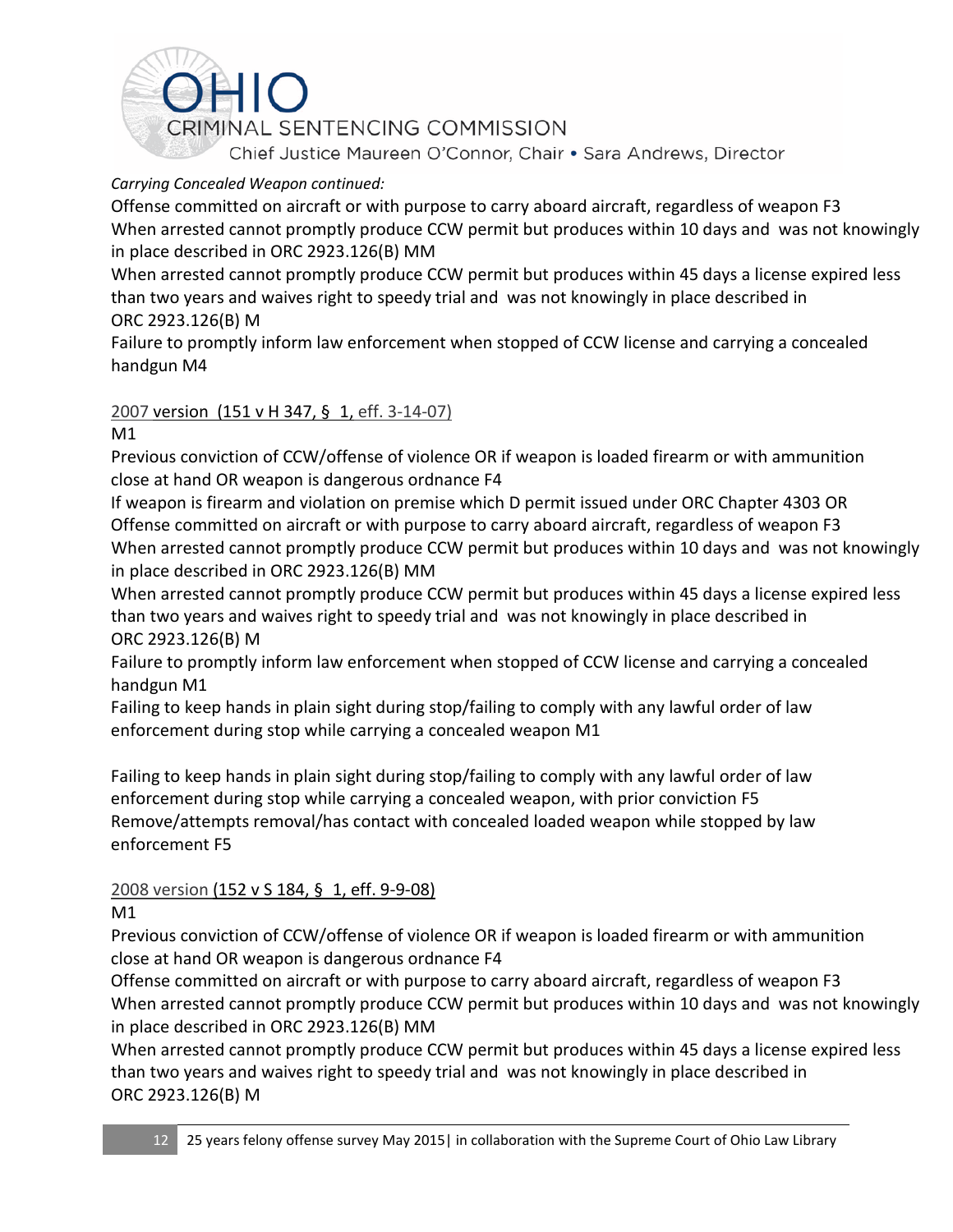<span id="page-32-0"></span>

## *Carrying Concealed Weapon continued:*

Failure to promptly inform law enforcement when stopped of CCW license and carrying a concealed handgun M1

If law enforcement has actual knowledge person has been issued a CCW permit is carrying concealed Handgun MM

Failing to keep hands in plain sight during stop/failing to comply with any lawful order of law enforcement during stop while carrying a concealed weapon F5

Remove/attempts removal/has contact with concealed weapon while stopped by law enforcement F5

## Current version (2012 HB 495, § 1, eff. Mar. 27, 2013)

M1

Previous conviction of CCW/offense of violence OR if weapon is loaded firearm or with ammunition close at hand OR weapon is dangerous ordnance F4

Offense committed on aircraft or with purpose to carry aboard aircraft, regardless of weapon F3 When arrested cannot promptly produce CCW permit but produces within 10 days and was not knowingly in place described in ORC 2923.126(B) MM

When arrested cannot promptly produce CCW permit but produces within 45 days a license expired less than two years and waives right to speedy trial and was not knowingly in place described in ORC 2923.126(B) M

Failure to promptly inform law enforcement when stopped of CCW license and carrying a concealed handgun M1

If law enforcement has actual knowledge person has been issued a CCW permit is carrying concealed Handgun MM

Failing to keep hands in plain sight during stop/failing to comply with any lawful order of law enforcement during stop while carrying a concealed weapon F5

Remove/attempts removal/has contact with concealed weapon while stopped by law enforcement F5

# **6. Failure to verify ORC 2950.06, 2950.99 (became law 146 v. H180 Eff 7-1-97, all penalties are listed in 2950.99 – chart below tracks changes to penalty section in 2950.99)**

1990 version Did not exist

# 1997 version 146 v H 180 (Eff 7-1-97)

Most serious sexually oriented offense as basis for verification is felony F5 Most serious sexually oriented offense as basis for verification is misdemeanor M1

## 2002 version (149 v S 3. Eff 1-1-2002)

Most serious sexually oriented offense as basis for verification is felony F5 Most serious sexually oriented offense as basis for verification is misdemeanor M1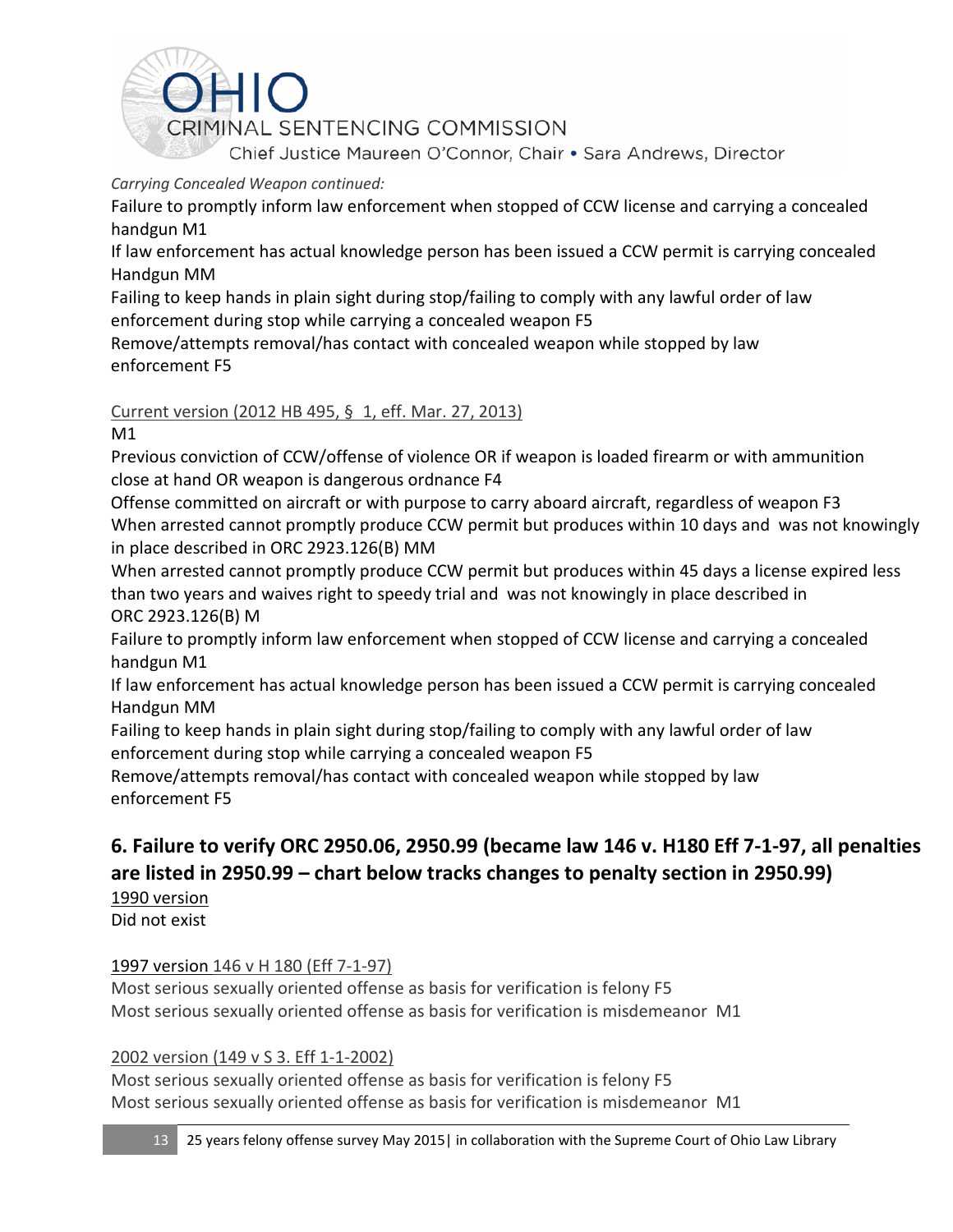

### *Failure to Verify continued:*

## 2003 version (150 v S 5, § 1, Eff 7-31-03)

Most serious sexually/ child victim oriented offense as basis for verification is agg. murder/murder or F1-3 F3

Most serious sexually/child victim oriented offense as basis for verification is F4-5 or misdemeanor F4-5 or misdemeanor (Equal to same degree of most serious felony/misdemeanor that is basis for verification)

With previous conviction, Most serious sexually/ child victim oriented offense as basis for verification is agg. murder/murder or F1-4 F3

With previous conviction, Most serious sexually/child victim oriented offense as basis for verification is F5 F4

With previous conviction, Most serious sexually/child victim oriented offense as basis for verification is M1 F5

With previous conviction, Most serious sexually/child victim oriented offense as basis for verification is MM-M2 M5-M1 (One degree higher than the most serious misdemeanor that is basis for verification)

#### 2004 version (149 v H 490, § 1, eff. 1-1-04; 150 v S 5, § 3, eff. 1-1-04)

Most serious sexually/ child victim oriented offense as basis for verification is agg. murder/murder or F1-3 F3

Most serious sexually/child victim oriented offense as basis for verification is F4-5 or misdemeanor F4-5 or misdemeanor (Equal to same degree of most serious felony/misdemeanor that is basis for verification)

With previous conviction, Most serious sexually/ child victim oriented offense as basis for verification is agg. murder/murder or F1-4 F3

With previous conviction, Most serious sexually/child victim oriented offense as basis for verification is F5 F4

With previous conviction, Most serious sexually/child victim oriented offense as basis for verification is M1 F5

With previous conviction, Most serious sexually/child victim oriented offense as basis for verification is MM-M2 M5-M1 (One degree higher than the most serious misdemeanor that is basis for verification)

## 2005 version (150 v H 473, § 1, eff. 4-29-05)

Most serious sexually/ child victim oriented offense as basis for verification is agg. murder/murder or F1-3 F3

Most serious sexually/child victim oriented offense as basis for verification is F4-5 or misdemeanor F4-5 or misdemeanor (Equal to same degree of most serious felony/misdemeanor that is basis for verification)

With previous conviction, Most serious sexually/ child victim oriented offense as basis for verification is agg. murder/murder or F1-4 F3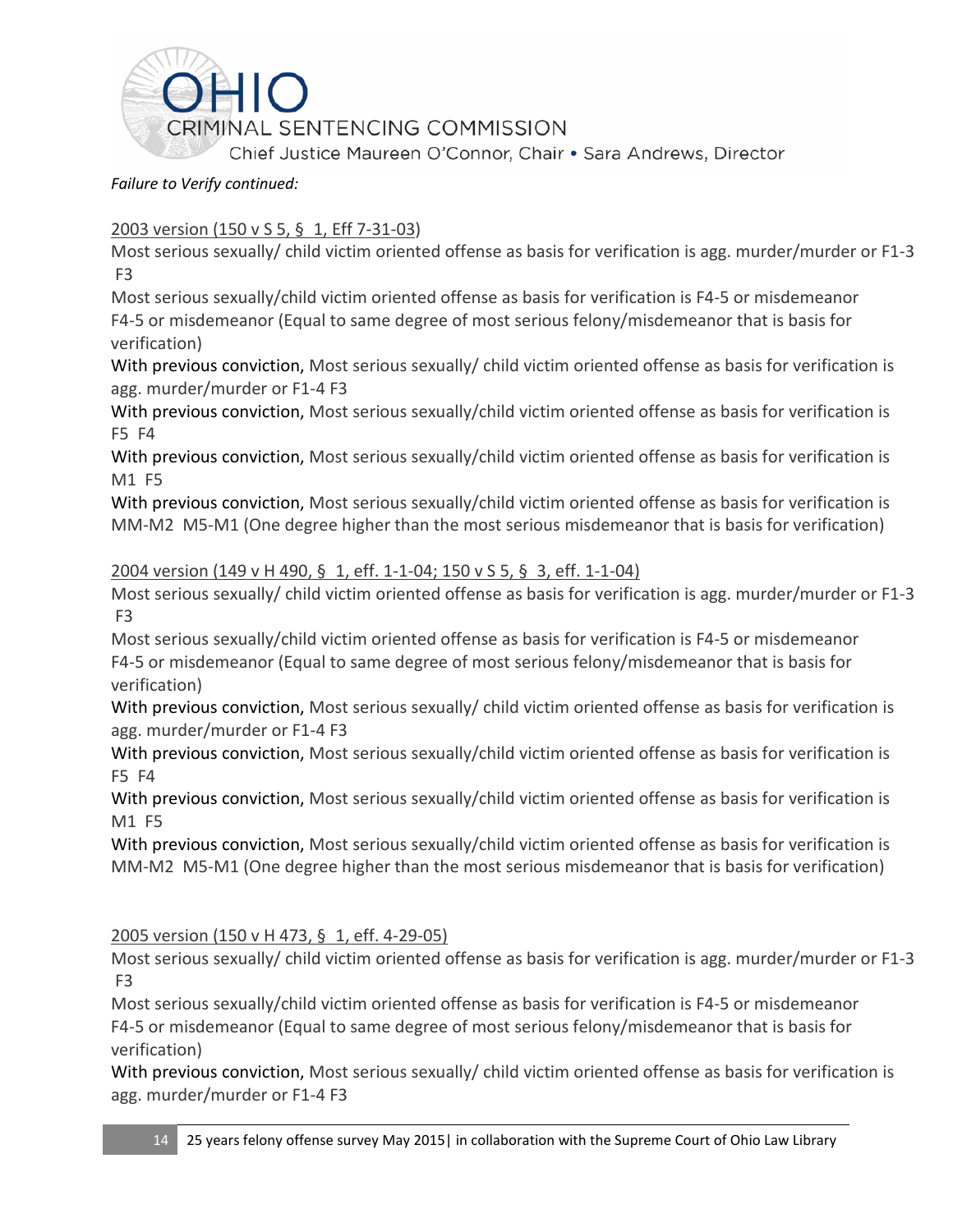

*Failure to Verify continued:*

With previous conviction, Most serious sexually/child victim oriented offense as basis for verification is F5 F4

With previous conviction, Most serious sexually/child victim oriented offense as basis for verification is M1 F5

With previous conviction, Most serious sexually/child victim oriented offense as basis for verification is MM-M2 M5-M1 (One degree higher than the most serious misdemeanor that is basis for verification)

## 2008 version (152 v S 97, § 1, eff. 1-1-08)

Most serious sexually oriented offense as basis for verification is agg. murder/murder F1 Most serious sexually/child victim oriented offense as basis for verification is F1-4 F1-4 (Equal to same degree of most serious felony that is basis for verification)

Most serious sexually/child victim oriented offense as basis for verification is F5 or misdemeanor F4 With previous conviction, most serious sexually oriented offense as basis for verification is agg. murder/ murder F1

With previous conviction, Most serious sexually/child victim oriented offense as basis for verification is F1-3 F1-3 (Equal to same degree of most serious felony that is basis for verification)

With previous conviction, Most serious sexually/child victim oriented offense as basis for verification is F4 -5 F3

With previous conviction, Most serious sexually/child victim oriented offense as basis for verification is misdemeanor F4

#### Current version (2011 HB 86, § 1, eff. Sept. 30, 2011)

Most serious sexually oriented offense as basis for verification is agg. murder/murder F1 Most serious sexually/child victim oriented offense as basis for verification is F1-4 F1-4 (Equal to same degree of most serious felony that is basis for verification)

Most serious sexually/child victim oriented offense as basis for verification is F5 or misdemeanor F4 With previous conviction, most serious sexually oriented offense as basis for verification is agg. murder/ murder F1

With previous conviction, Most serious sexually/child victim oriented offense as basis for verification is F1-3 F1-3 (Equal to same degree of most serious felony that is basis for verification)

With previous conviction, Most serious sexually/child victim oriented offense as basis for verification is F4 -5 F3

With previous conviction, Most serious sexually/child victim oriented offense as basis for verification is misdemeanor F4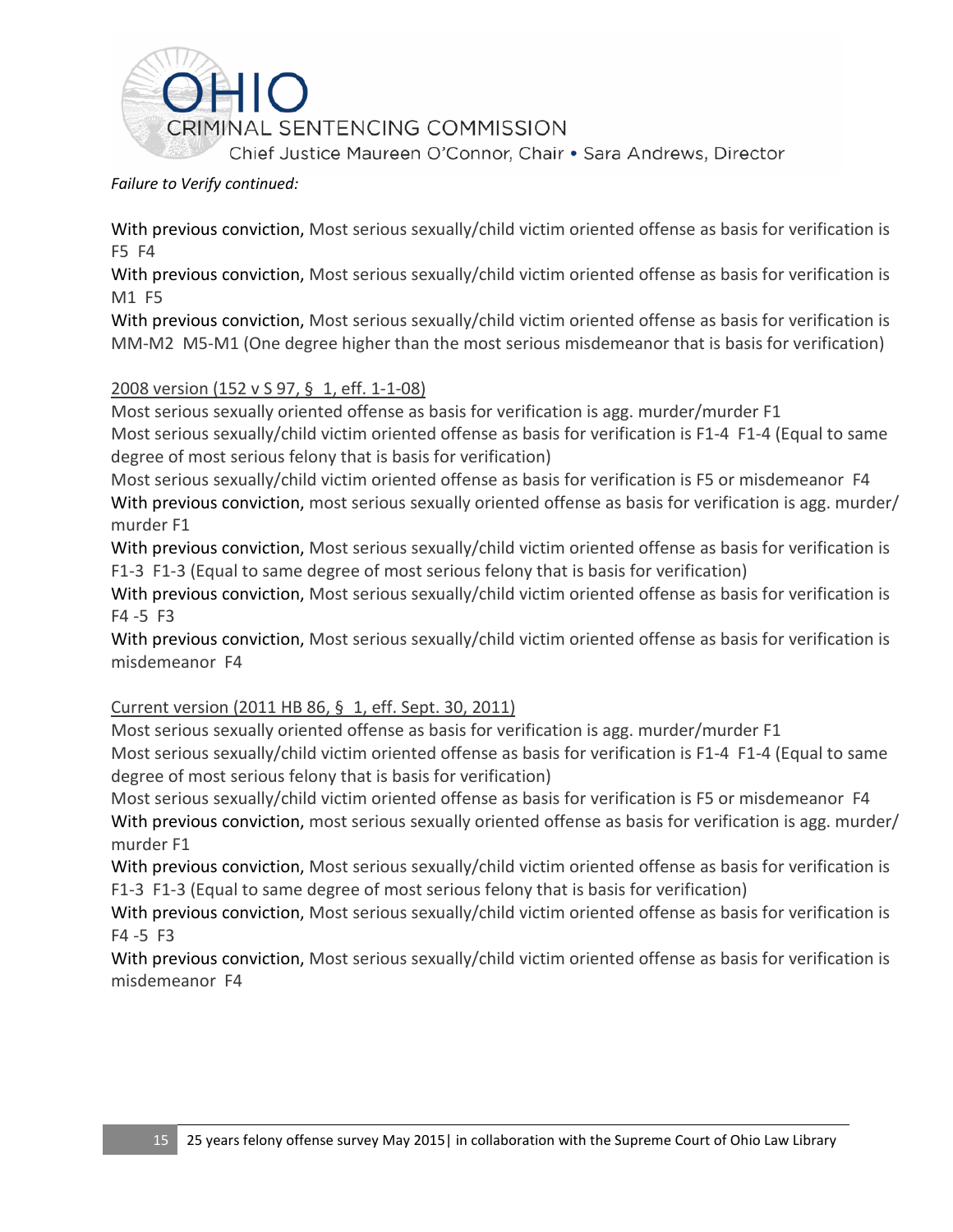<span id="page-35-0"></span>

# **7. Illegal manufacture of drugs or cultivation of marihuana ORC 2925.04**

1990 version Did not exist

## 1996 version (146 v S 2 (Eff 7-1-96); 146 v S 269 (Eff 7-1-96)

Drug involved is any compound/mixture/preparation/substance on schedule I or II, except for marihuana F2

Drug involved is any compound/mixture/preparation/substance on schedule III/IV/V F3 Marihuana cultivation <100g MM

Marihuana cultivation ≥100g but <200g M4

Marihuana cultivation ≥200g but <1000g F5

Marihuana cultivation ≥1000g but <5000g F3

Marihuana cultivation ≥5000g but <20000g F3

Marihuana cultivation ≥20000g F2

## 2000 version (148 v S 107 (Eff 3-23-2000)

Drug involved is any compound/mixture/preparation/substance on schedule I or II, except for marihuana F2 Drug involved is any compound/mixture/preparation/substance on schedule III/IV/V F3

Marihuana cultivation <100g MM

Marihuana cultivation ≥100g but <200g M4

Marihuana cultivation ≥200g but <1000g F5

Marihuana cultivation ≥1000g but <5000g F3

Marihuana cultivation ≥5000g but <20000g F3

Marihuana cultivation ≥20000g F2

2001 version (149 v H 7. Eff 8-7-2001)

Drug involved is any compound/mixture/preparation/substance on schedule I or II, except for marihuana F2

Drug involved is methamphetamine/substance containing methamphetamine; committed near juvenile/school or on public premise F1

Drug involved is any compound/mixture/preparation/substance on schedule III/IV/V F3

Marihuana cultivation <100g MM

Marihuana cultivation ≥100g but <200g M4

Marihuana cultivation ≥200g but <1000g F5

Marihuana cultivation ≥1000g but <5000g F3

Marihuana cultivation ≥5000g but <20000g F3

Marihuana cultivation ≥20000g F2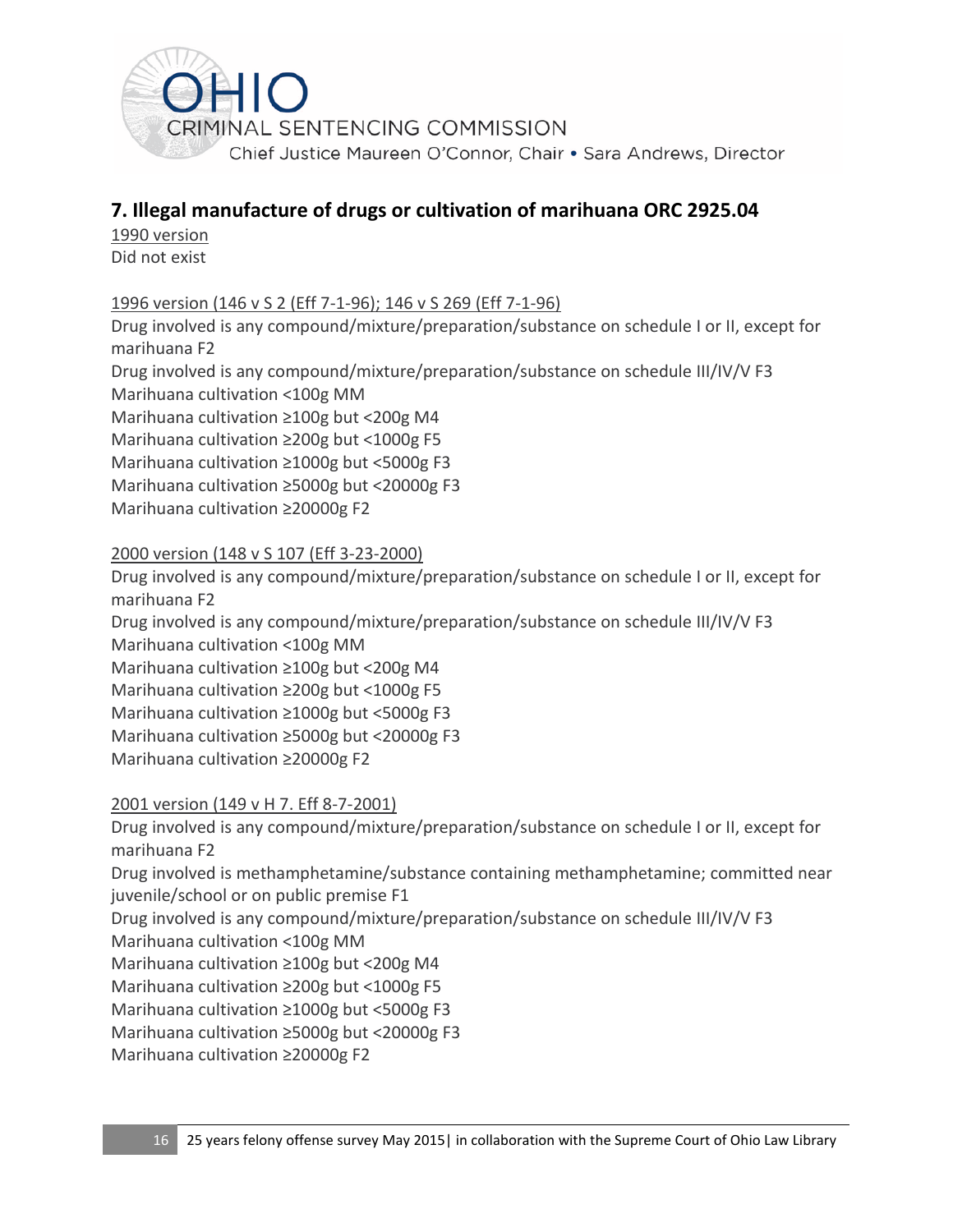

# *Illegal manufacture of drugs or cultivation of marihuana continued:*

2004 version (149 v S 123, § 1, eff. 1-1-04; 150 v S 58, § 1, eff. 8-11-04)

Drug involved is any compound/mixture/preparation/substance on schedule I or II, except for marihuana F2

Drug involved is any compound/mixture/preparation/substance on schedule I or II, except for marihuana; committed near juvenile or school F1

Drug involved is methamphetamine/substance containing methamphetamine AND committed on public premise F1

Drug involved is any compound/mixture/preparation/substance on schedule III/IV/V F3 Drug involved is any compound/mixture/preparation/substance on schedule III/IV/V; committed near juvenile or school F2

Marihuana cultivation <100g MM

Marihuana cultivation <100g; committed near juvenile or school M4

Marihuana cultivation ≥100g but <200g M4

Marihuana cultivation ≥100g but <200g; committed near juvenile or school M3

Marihuana cultivation ≥200g but <1000g F5

Marihuana cultivation ≥200g but <1000g; committed near juvenile or school F4

Marihuana cultivation ≥1000g but <5000g F3

Marihuana cultivation ≥1000g but <5000g; committed near juvenile or school F2

Marihuana cultivation ≥5000g but <20000g F3

Marihuana cultivation ≥5000g but <20000g; committed near juvenile or school F2

Marihuana cultivation ≥20000g F2

Marihuana cultivation ≥20000g; committed near juvenile or school F1

## 2006 version (151 v S 53, § 1, eff. 5-17-06)

Drug involved is any compound/mixture/preparation/substance on schedule I or II, except for methamphetamine or marihuana F2

Drug involved is any compound/mixture/preparation/substance on schedule I or II, except for methamphetamine or marihuana; committed near juvenile or school F1

Drug involved is methamphetamine F2

Drug involved is methamphetamine; committed near juvenile/school/public premise F1 Drug involved is any compound/mixture/preparation/substance on schedule III/IV/V F3 Drug involved is any compound/mixture/preparation/substance on schedule III/IV/V; committed near juvenile or school F2

Marihuana cultivation <100g MM

Marihuana cultivation <100g; committed near juvenile or school M4

Marihuana cultivation ≥100g but <200g M4

Marihuana cultivation ≥100g but <200g; committed near juvenile or school M3

Marihuana cultivation ≥200g but <1000g F5

Marihuana cultivation ≥200g but <1000g; committed near juvenile or school F4 Marihuana cultivation ≥1000g but <5000g F3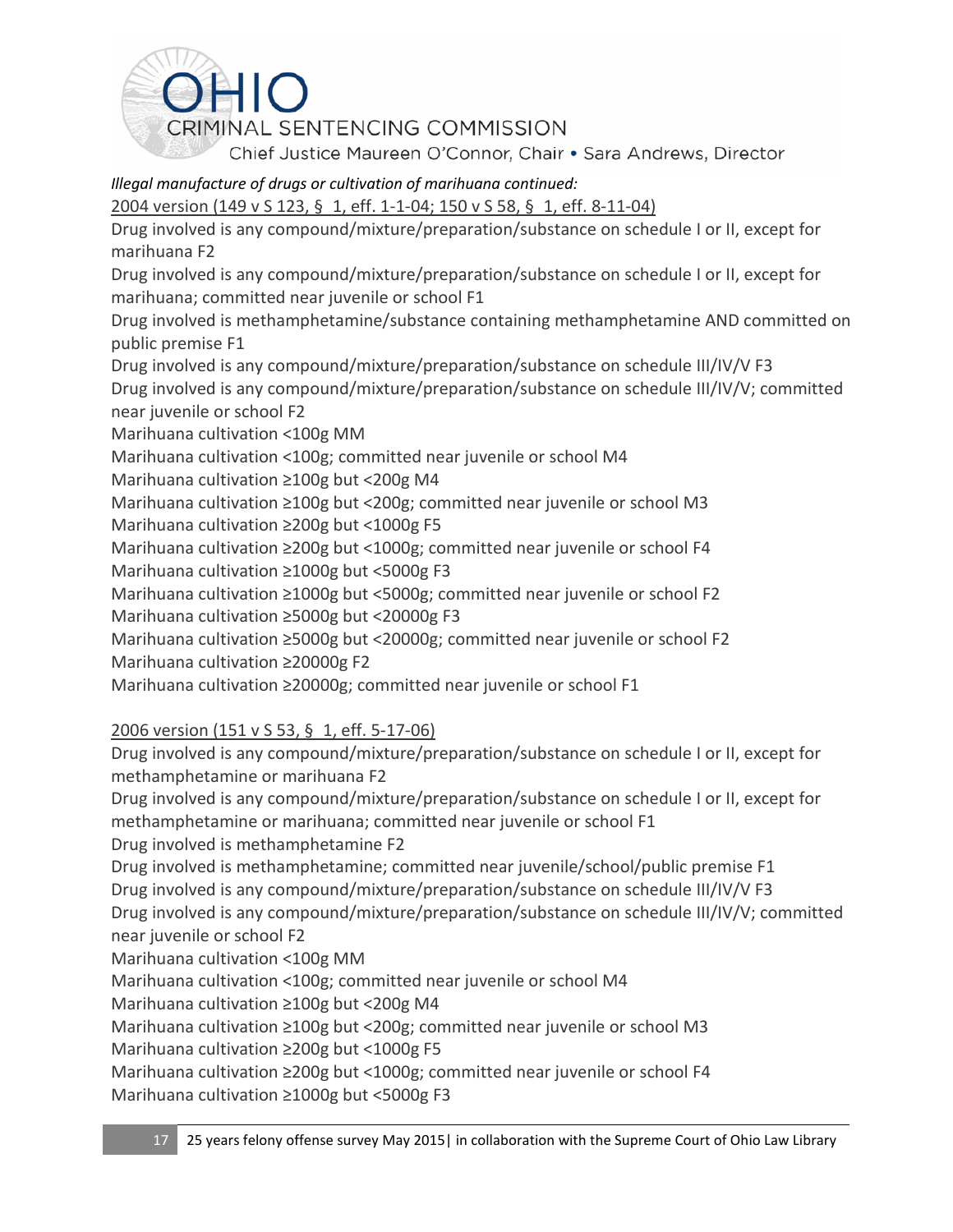

### *Illegal manufacture of drugs or cultivation of marihuana continued:*

Marihuana cultivation ≥1000g but <5000g; committed near juvenile or school F2 Marihuana cultivation ≥5000g but <20000g F3 Marihuana cultivation ≥5000g but <20000g; committed near juvenile or school F2 Marihuana cultivation ≥20000g F2 Marihuana cultivation ≥20000g; committed near juvenile or school F1 2011 version (2011 HB 86, § 1, eff. Sept. 30, 2011) Drug involved is any compound/mixture/preparation/substance on schedule I or II, except for methamphetamine or marihuana F2 Drug involved is any compound/mixture/preparation/substance on schedule I or II, except for methamphetamine or marihuana; committed near juvenile or school F1 Drug involved is methamphetamine F2 Drug involved is methamphetamine; committed near juvenile/school/public premise F1 Drug involved is any compound/mixture/preparation/substance on schedule III/IV/V F3 Drug involved is any compound/mixture/preparation/substance on schedule III/IV/V; committed near juvenile or school F2 Marihuana cultivation <100g MM Marihuana cultivation <100g; committed near juvenile or school M4 Marihuana cultivation ≥100g but <200g M4 Marihuana cultivation ≥100g but <200g; committed near juvenile or school M3 Marihuana cultivation ≥200g but <1000g F5 Marihuana cultivation ≥200g but <1000g; committed near juvenile or school F4 Marihuana cultivation ≥1000g but <5000g F3 Marihuana cultivation ≥1000g but <5000g; committed near juvenile or school F2 Marihuana cultivation ≥5000g but <20000g F3 Marihuana cultivation ≥5000g but <20000g; committed near juvenile or school F2 Marihuana cultivation ≥20000g F2 Marihuana cultivation ≥20000g; committed near juvenile or school F1

### Current version (2012 SB 337, § 1, eff. Sept. 28, 2012)

Drug involved is any compound/mixture/preparation/substance on schedule I or II, except for methamphetamine or marihuana F2

Drug involved is any compound/mixture/preparation/substance on schedule I or II, except for methamphetamine or marihuana; committed near juvenile or school F1

Drug involved is methamphetamine F2

Drug involved is methamphetamine; committed near juvenile/school/public premise F1 Drug involved is any compound/mixture/preparation/substance on schedule III/IV/V F3 Drug involved is any compound/mixture/preparation/substance on schedule III/IV/V; committed near juvenile or school F2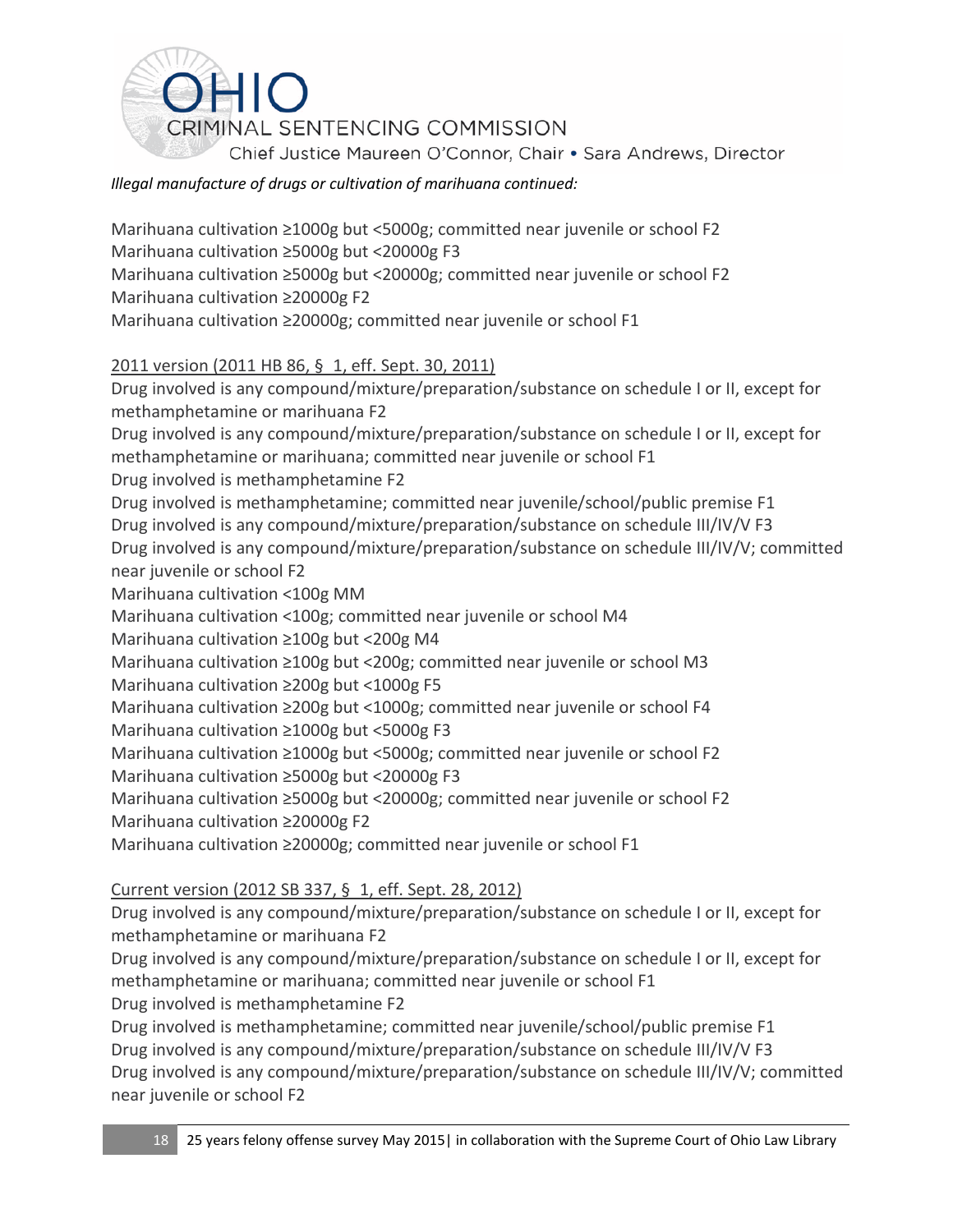

### *Illegal manufacture of drugs or cultivation of marihuana continued:*

Marihuana cultivation <100g MM Marihuana cultivation <100g; committed near juvenile or school M4 Marihuana cultivation ≥100g but <200g M4 Marihuana cultivation ≥100g but <200g; committed near juvenile or school M3 Marihuana cultivation ≥200g but <1000g F5 Marihuana cultivation ≥200g but <1000g; committed near juvenile or school F4 Marihuana cultivation ≥1000g but <5000g F3 Marihuana cultivation ≥1000g but <5000g; committed near juvenile or school F2 Marihuana cultivation ≥5000g but <20000g F3 Marihuana cultivation ≥5000g but <20000g; committed near juvenile or school F2 Marihuana cultivation ≥20000g F2 Marihuana cultivation ≥20000g; committed near juvenile or school F1

## **8. DUI ORC 4511.19**

### 1990 version (143 v S 131 Eff 7-25-90; 143 v H 837 Eff 7-25-90)

Within five years no previous conviction M1

Within five years of prior conviction for offense or similar offense M1

Within five years of prior conviction two offenses or similar offenses IMPRISONMENT Within five years of prior conviction 3 or more offenses or similar offenses IMPRISONMENT

### 1994 version (145 v S 82 Eff 5-4-94)

Within five years no previous conviction M1 Within five years of prior conviction for offense or similar offense M1 Within five years of prior conviction two offenses or similar offenses IMPRISONMENT Within five years of prior conviction 3 or more offenses or similar offenses IMPRISONMENT

### 2000 version (148 v S 22 Eff 5-17-2000)

M1

Within six years of prior conviction for offense or similar offense M1 Within six years of prior conviction two offenses or similar offenses IMPRISONMENT Within six years of prior conviction 3 or more offenses or similar offenses OR If previous conviction for offense was felony regardless of time F4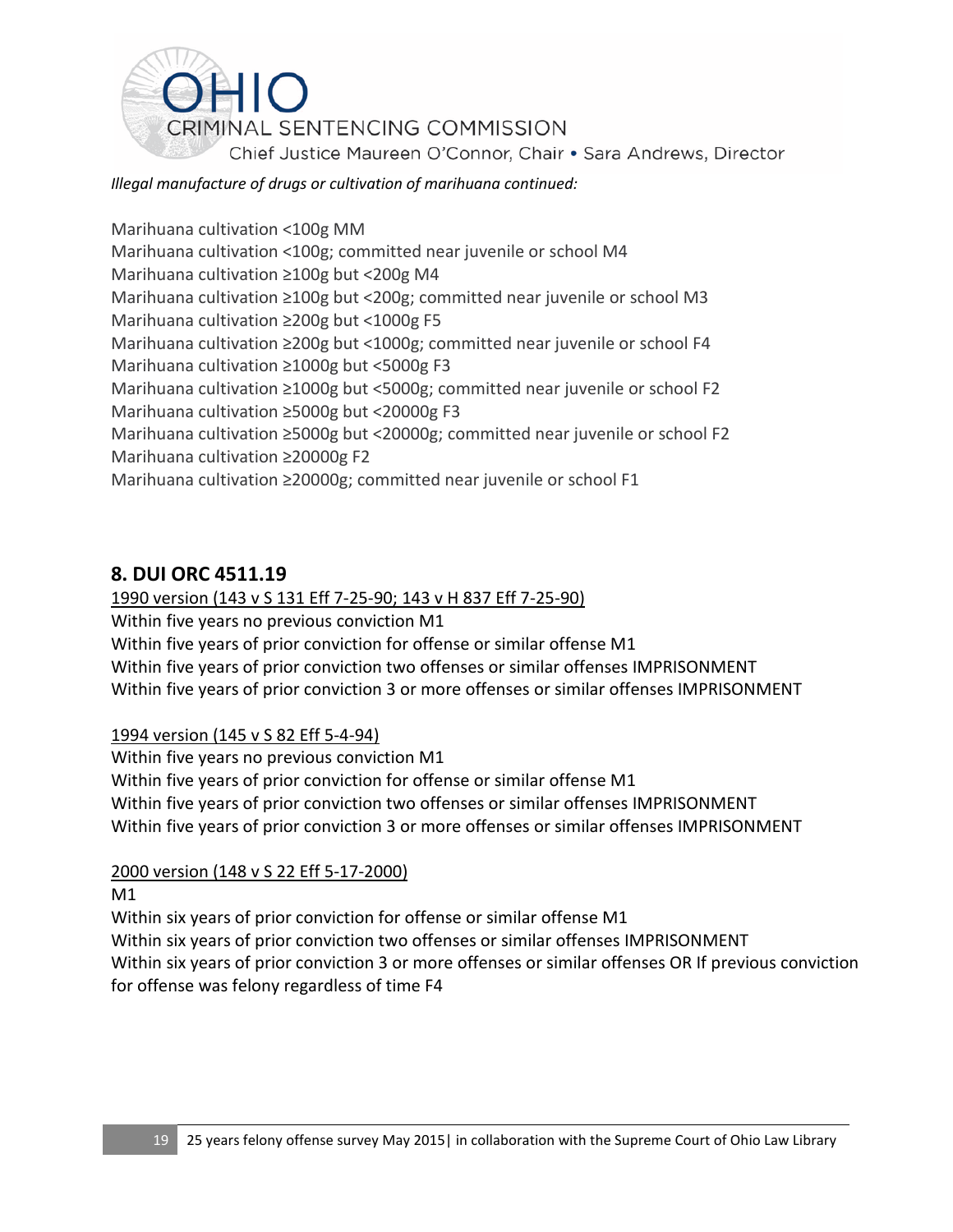

#### *DUI continued:*

### 2003 version (149 v S 163, § 1. Eff 4-9-2003; 150 v H 87, § 1, eff. 6-30-03)

M1

Within six years of prior conviction for offense or similar offense M1 Within six years of prior conviction two offenses or similar offenses IMPRISONMENT Within six years of prior conviction 3 or more offenses or similar offenses F4 If previous conviction for offense was felony regardless of time F3

### 2004 version (149 v S 123, § 1, eff. 1-1-04; 149 v H 490, § 1, eff. 1-1-04; 149 v S 163, § 3, eff. 1-1-04; 150 v H 87, § 4, eff. 1-1-04; 150 v H 163, § 1, eff. 9-23-04)

M1

Within six years of prior conviction for offense or similar offense M1

Within six years of prior conviction two offenses or similar offenses M

Within six years of prior conviction 3-4 offenses or similar offenses OR within twenty years 5 or more convictions F4

If previous conviction for offense was felony regardless of time F3

If under 21, M4

If under 21, within prior year of prior conviction for offense or similar offense M3

### 2006 version (151 v S 8, § 1, eff. 8-17-06)

M1

Within six years of prior conviction for offense or similar offense M1

Within six years of prior conviction two offenses or similar offenses M

Within six years of prior conviction 3-4 offenses or similar offenses OR within twenty years 5 or more convictions F4

If previous conviction for offense was felony regardless of time F3

If under 21, M4

If under 21, within prior year of prior conviction for offense or similar offense M3

## 2007 version (151 v H 461, § 1, eff. 4-4-07)

M1

Within six years of prior conviction for offense or similar offense M1

Within six years of prior conviction two offenses or similar offenses M

Within six years of prior conviction 3-4 offenses or similar offenses OR within twenty years 5 or more convictions F4

If previous conviction for offense was felony regardless of time F3

If under 21, M4

If under 21, within prior year of prior conviction for offense or similar offense M3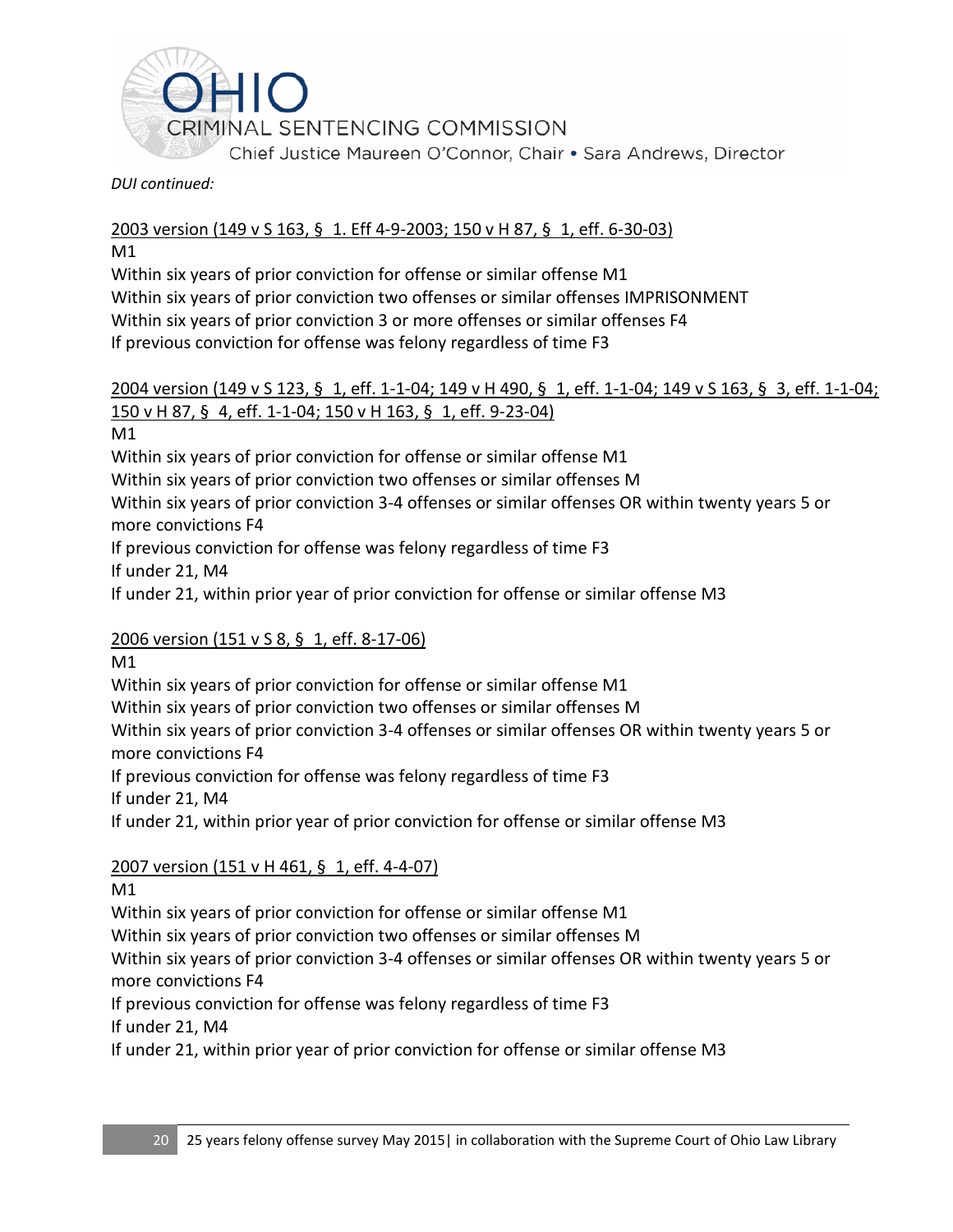

*DUI continued:*

2008 version (152 v S 209, § 1, eff. 3-26-08; 152 v S 17, § 1, eff. 9-30-08)

M1

Within six years of prior conviction for offense or similar offense M1

Within six years of prior conviction two offenses or similar offenses M

Within six years of prior conviction 3-4 offenses or similar offenses OR within twenty years 5 or more convictions F4

If previous conviction for offense was felony regardless of time F3

If under 21, M4

If under 21, within prior year of prior conviction for offense or similar offense M3

## 2009 version (152 v H 215, § 1, eff. 4-7-09)

M1

Within six years of prior conviction for offense or similar offense M1

Within six years of prior conviction two offenses or similar offenses M

Within six years of prior conviction 3-4 offenses or similar offenses OR within twenty years 5 or more convictions F4

If previous conviction for offense was felony regardless of time F3

If under 21, M4

If under 21, within prior year of prior conviction for offense or similar offense M3

## 2010 version (153 v S 58, § 1, eff. 9-17-10)

M1

Within six years of prior conviction for offense or similar offense M1

Within six years of prior conviction two offenses or similar offenses M

Within six years of prior conviction 3-4 offenses or similar offenses OR within twenty years 5 or more convictions F4

If previous conviction for offense was felony regardless of time F3 If under 21, M4

If under 21, within prior year of prior conviction for offense or similar offense M3 *DUI continued:*

2011 version (2011 HB 5, § 1, eff. Sept. 23, 2011)

M1

Within six years of prior conviction for offense or similar offense M1

Within six years of prior conviction two offenses or similar offenses M

Within six years of prior conviction 3-4 offenses or similar offenses OR within twenty years 5 or more convictions F4

If previous conviction for offense was felony regardless of time F3 If under 21, M4

If under 21, within prior year of prior conviction for offense or similar offense M3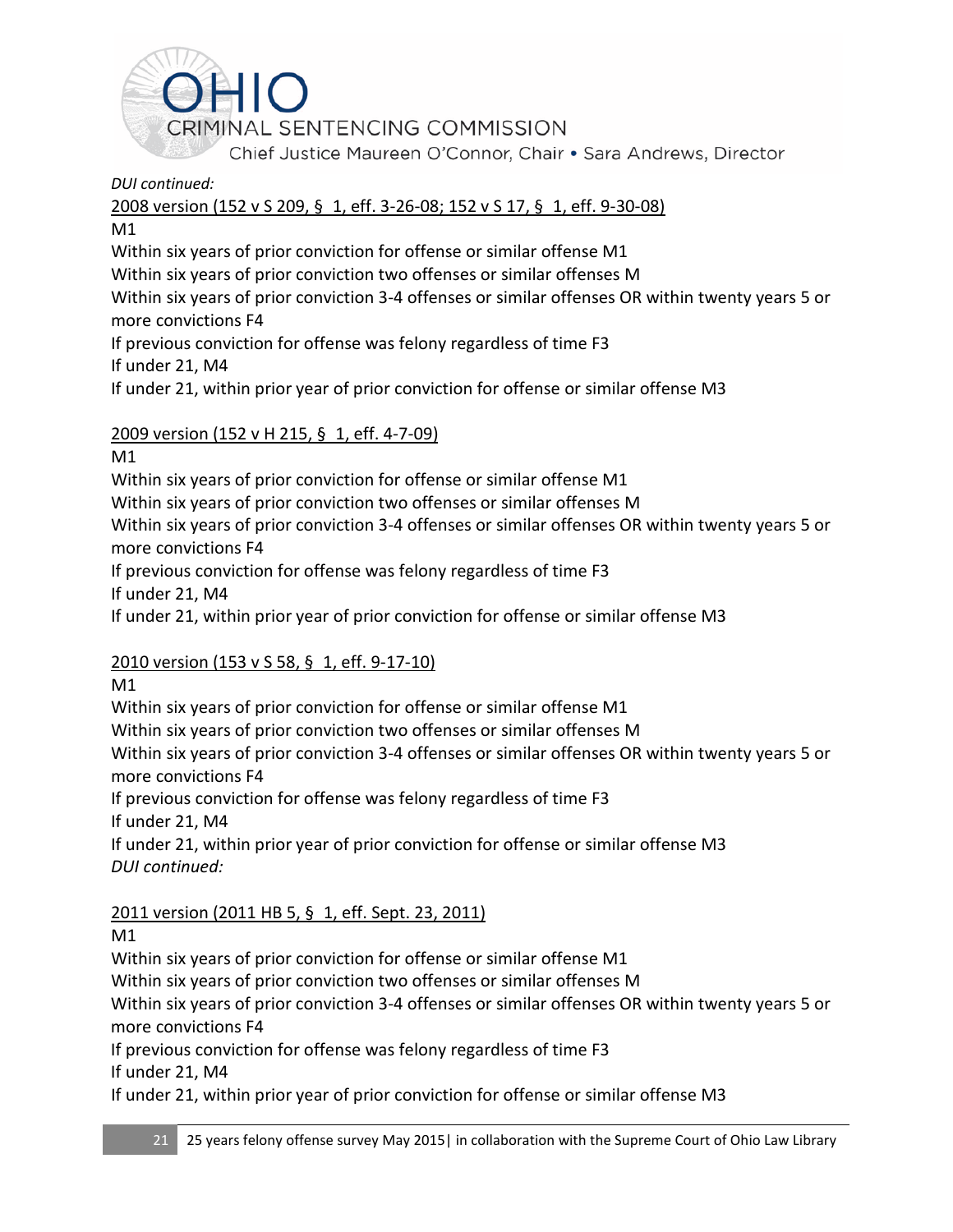

*DUI continued:*

Current version (2013 HB 59, § 101.01, eff. Sept. 29, 2013)

M1

Within six years of prior conviction for offense or similar offense M1

Within six years of prior conviction two offenses or similar offenses M

Within six years of prior conviction 3-4 offenses or similar offenses OR within twenty years 5 or more convictions F4

If previous conviction for offense was felony regardless of time F3

If under 21, M4

If under 21, within prior year of prior conviction for offense or similar offense M3

## **9. Escape ORC 2921.34 (this section contains provisions that apply to minors which have been omitted)**

1990 version (134 v H 511 Eff 1-1-74)

F4

1991 version (144 v H 298 Eff 7-26-91) F4

1992 version (144 v S 37 Eff 7-31-92)

Under detention, most serious offense agg. murder/murder AGG.F1

Under detention, most serious offense agg. F1/F2 AGG. F2or3(next less degree than most serious offense under detention)

Under detention, most serious offense F1/F2 F2or3(next less degree than most serious offense under detention)

Under detention, most serious offense Agg.F3/F3/F4/unclassified felony/misdemeanor F4

## 1993 version (144 v H 725 Eff 4-16-93)

Under detention, most serious offense agg. murder/murder AGG.F1

Under detention, most serious offense agg. F1/F2 AGG. F2or3(next less degree than most serious offense under detention)

Under detention, most serious offense F1/F2 F2or3(next less degree than most serious offense under detention)

Under detention, most serious offense Agg.F3/F3/F4/unclassified felony/misdemeanor F4

## 1994 version (145 v H 42 Eff 2-9-94)

Under detention, most serious offense agg. murder/murder AGG.F1 Under detention, most serious offense agg. F1/F2 AGG.F2or3(next less degree than most serious offense under detention)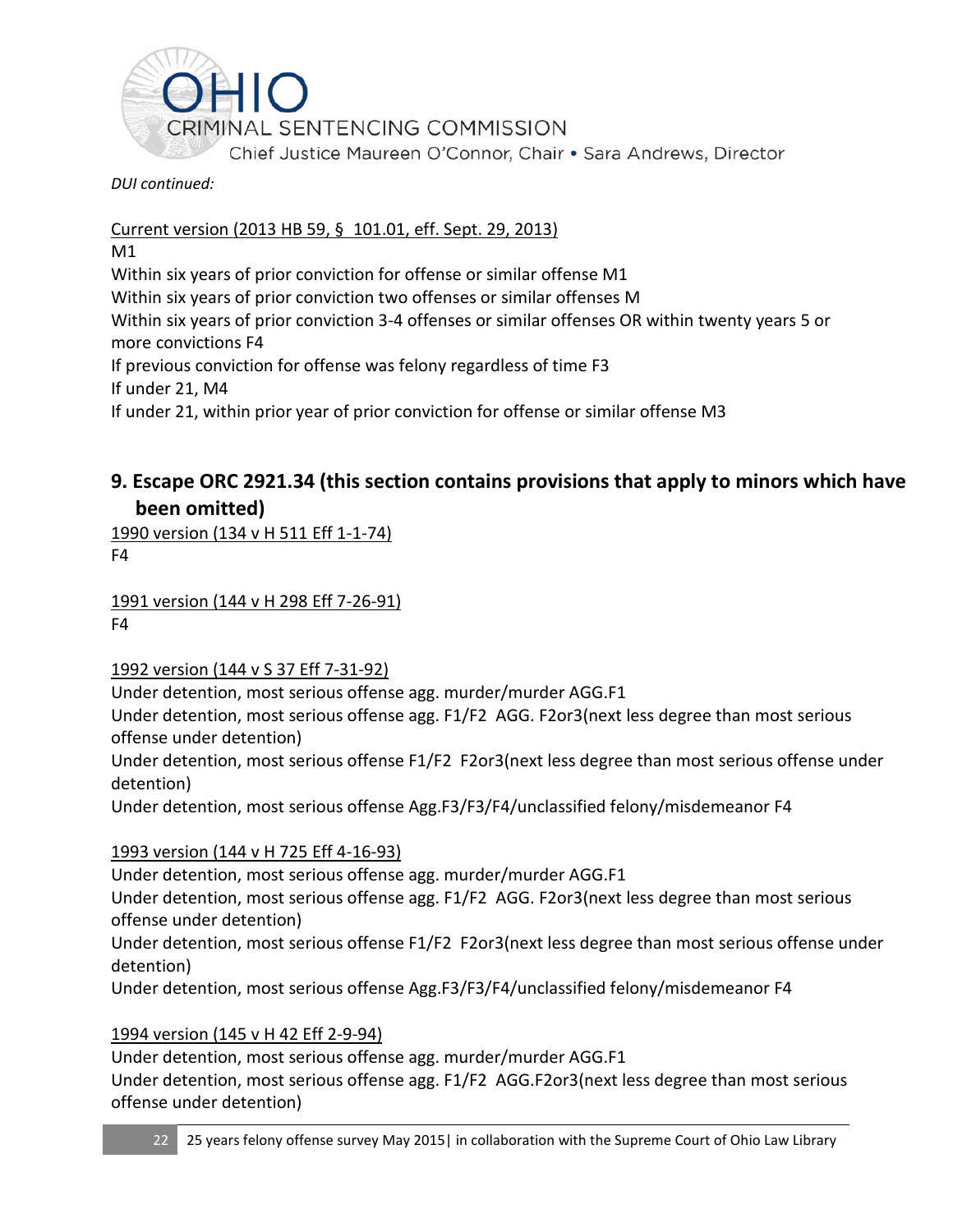

#### *Escape continued:*

Under detention, most serious offense F1/F2 F2or3(next less degree than most serious offense under detention)

Under detention, most serious offense Agg.F3/F3/F4/unclassified felony/misdemeanor F4 Detention consists of hospitalization/institutionalization/confinement in facility under or pursuant to ORC 29405.40 F4

### 1996 version (146 v S 2 Eff 7-1-96)

Under detention, most serious offense agg. murder/murder/F1/F2 F2

Under detention, most serious offense F3/F4/F5/unclassified felony F3

Under detention, most serious offense misdemeanor F5

Detention consists of hospitalization/institutionalization/confinement in facility under or pursuant to ORC 29405.40 F5

Under detention, most serious offense misdemeanor and fails to return at specified time following temporary leave granted for specific purpose/limited period/sentence in intermittent confinement M1

### 1997 version (146 v H 180 Eff 1-1-97; 146 v S 285. Eff 7-1-97)

Under detention or adjudicated a sexually violent predator, most serious offense agg. murder/murder/ F1/F2 F2

Under detention or adjudicated a sexually violent predator, most serious offense F3/F4/F5/unclassified felony F3

Under detention, most serious offense misdemeanor F5

Person found not guilty by reason of insanity and detention consists of hospitalization/institutionalization/ confinement in facility F5

Under detention, most serious offense misdemeanor and fails to return at specified time following temporary leave granted for specific purpose/limited period/sentence in intermittent confinement M1

### 2005 version (150 v H 473, § 1, eff. 4-29-05)

Under detention or adjudicated a sexually violent predator, most serious offense agg. murder/murder/ F1/F2 F2

Under detention or adjudicated a sexually violent predator, most serious offense F3/F4/F5/unclassified felony F3

Under detention, most serious offense misdemeanor F5

Person found not guilty by reason of insanity and detention consists of hospitalization/institutionalization/ confinement in facility F5

Under detention, most serious offense misdemeanor and fails to return at specified time following temporary leave granted for specific purpose/limited period/sentence in intermittent confinement M1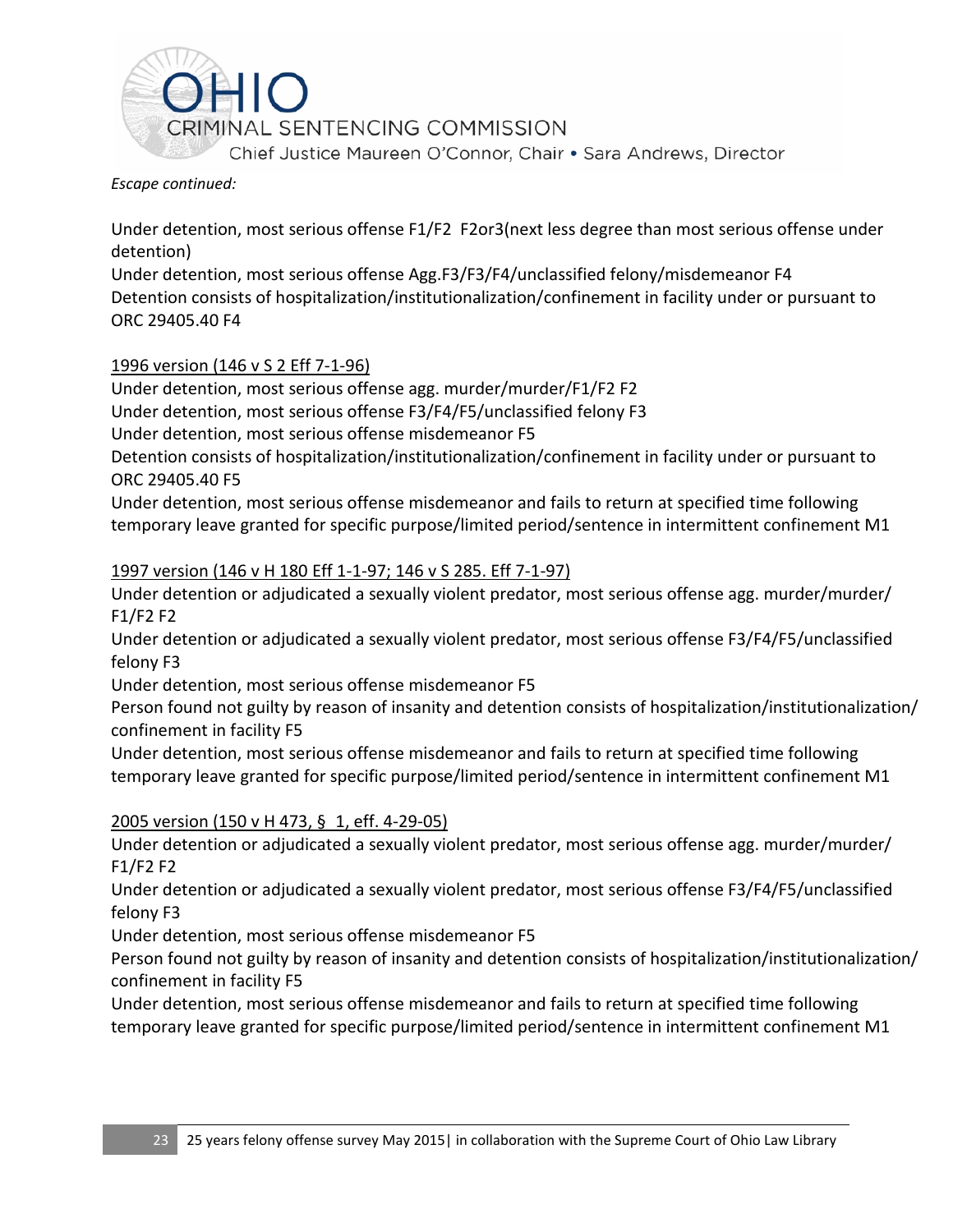

*Escape continued:* 

### 2007 version (151 v S 260, § 1, eff. 1-2-07)

Under detention or adjudicated a sexually violent predator, most serious offense agg. murder/murder/ F1/F2 F2

Under detention or adjudicated a sexually violent predator, most serious offense F3/F4/F5/unclassified felony F3

Under detention, most serious offense misdemeanor F5

Person found not guilty by reason of insanity and detention consists of hospitalization/institutionalization/ confinement in facility F5

Under detention, most serious offense misdemeanor and fails to return at specified time following temporary leave granted for specific purpose/limited period/sentence in intermittent confinement M1

### 2008 version (152 v S 10, § 1, eff. 1-1-08)

Under detention or adjudicated a sexually violent predator, most serious offense agg. murder/murder/ F1/F2 F2

Under detention or adjudicated a sexually violent predator, most serious offense F3/F4/F5/unclassified felony F3

Under detention, most serious offense misdemeanor F5

Person found not guilty by reason of insanity and detention consists of hospitalization/institutionalization/ confinement in facility F5

Under detention, most serious offense misdemeanor and fails to return at specified time following temporary leave granted for specific purpose/limited period/sentence in intermittent confinement M1

### Current version (2011 HB 86, § 1, eff. Sept. 30, 2011)

Under detention, most serious offense agg. murder/murder/F1/F2 F2

Under detention, most serious offense F3/F4/F5/unclassified felony F3

Under detention, most serious offense misdemeanor F5

Person found not guilty by reason of insanity and detention consists of hospitalization/institutionalization/ confinement in facility F5

Under detention, most serious offense misdemeanor and fails to return at specified time following temporary leave granted for specific purpose/limited period/sentence in intermittent confinement M1 Under supervised release detention F5

Under supervised release detention, most serious offense agg. murder/murder/any offense with life sentence imposed/F1/F2 F4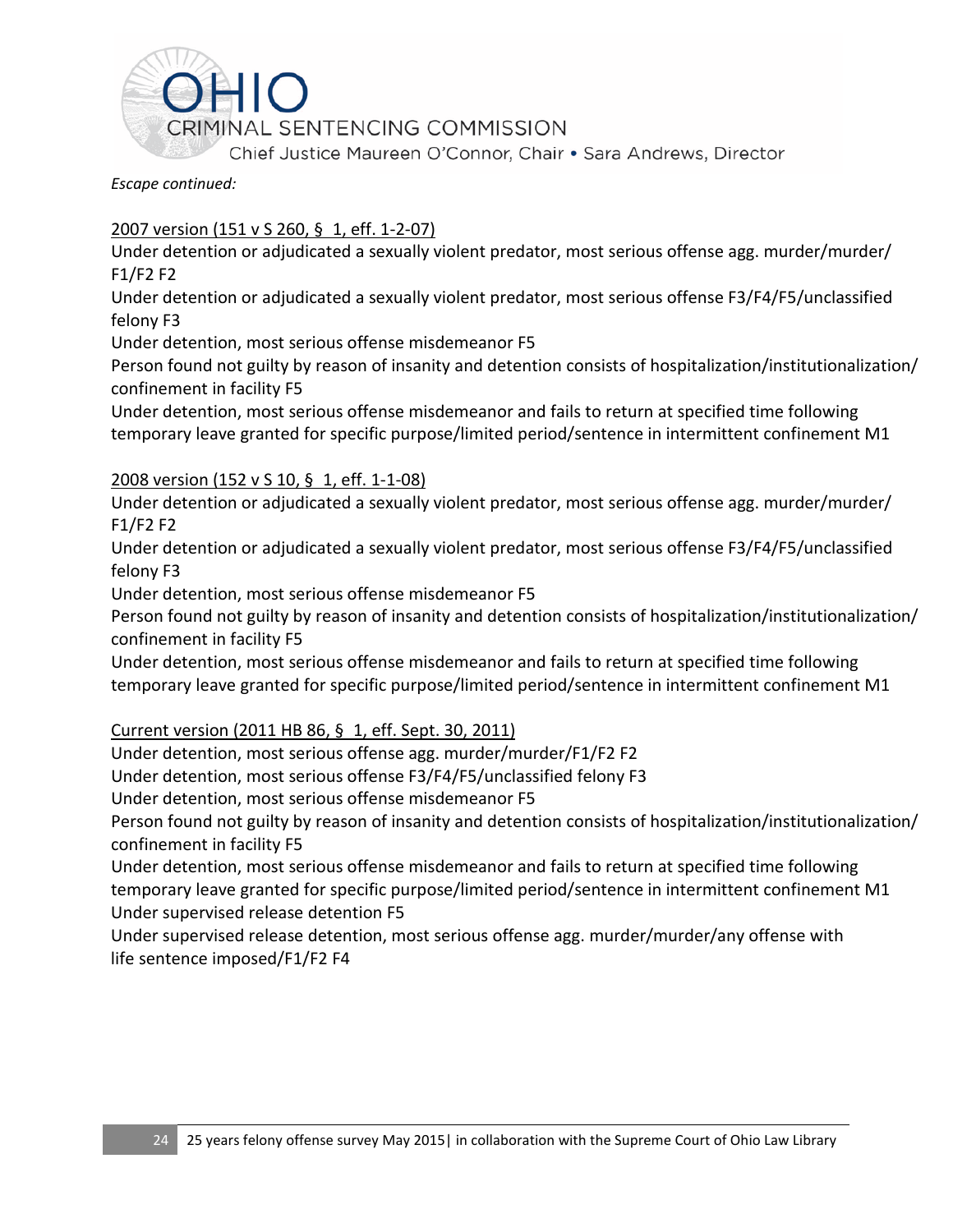

### **10. Resisting arrest ORC 2921.33**

1990 version (134 v H 511 Eff 1-1-74)  $M<sup>2</sup>$ 

1996 Change 146 v S 2 (Eff 7-1-96)

Arrest of person or other M2 While resisting brandish deadly weapon or attempt to take from officer F5

Current (147 v H 151 Eff 9-16-97) Arrest of person or other M2 While resisting cause physical harm to law enforcement M1 While resisting uses or brandish deadly weapon F4

## **11. Burglary ORC 2911.12**

### 1990 version (139 v S 199 Eff 7-1-83; 143 v H 837 Eff 7-3-90)

Trespass in occupied structure with purpose to commit theft or felony offense F2 Trespass in habitation when person is present or likely to be present with purpose to commit misdemeanor Trespass in habitation when person is present or likely to be present F4

### 1996 version (146 v S 2 Eff 7-1-96; 146 v S 269. Eff 7-1-96)

Trespass in occupied structure where person is present or likely to be present to commit criminal offense F Trespass in occupied structure to commit criminal offense F3 Trespass in habitation when person is present or likely to be present F4

Current version (2011 HB 86, § 1, eff. Sept. 30, 2011)

Trespass in occupied structure where person is present or likely to be present to commit criminal offense F Trespass in occupied structure to commit criminal offense F3

Trespass in habitation where person is present or likely to be present F4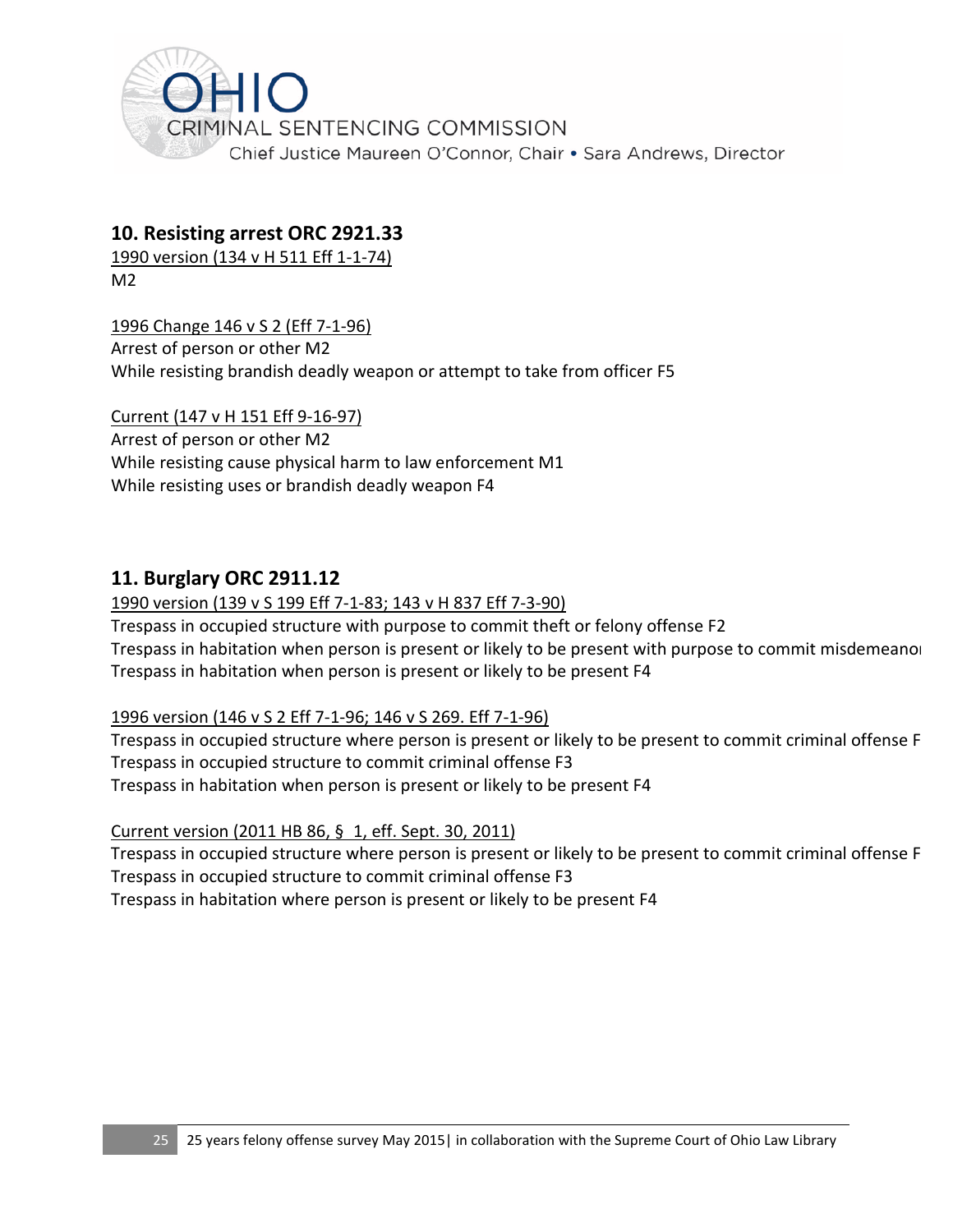

## **12. Drug Possession (formerly Abuse) ORC 2925.11**

1990 version (138 v S 184, § 5 Eff 6-20-8); 143 v S 258 Eff 11-20-90)

Drug abuse schedule I or II substance(except marihuana) F4

Drug abuse schedule I or II substance(except marihuana) AND prior drug abuse offense F3

Drug abuse drugs schedule III, IV or V substance(except anabolic steroids) M3

Drug abuse drugs schedule III, IV or V substance(except anabolic steroids) AND prior drug abuse offense M2

Drug abuse marihuana M4

Drug abuse marihuana <100g or <5g marihuana resin or <1g liquid resin MM

Drug abuse anabolic steroid in schedule III M3

Drug abuse anabolic steroid in schedule III AND prior drug abuse offense M2

## 1991 version (144 v H 62 Eff 5-21-91; 144 v H 298 Eff 7-26-91)

Drug abuse schedule I or II substance(except marihuana) F4

Drug abuse schedule I or II substance(except marihuana) AND prior drug abuse offense F3

Drug abuse drugs schedule III, IV or V substance(except anabolic steroids) M3

Drug abuse drugs schedule III, IV or V substance(except anabolic steroids) AND prior drug abuse offense M2

Drug abuse marihuana M4

Drug abuse marihuana <100g or <5g marihuana resin or <1g liquid resin MM

Drug abuse anabolic steroid in schedule III M3

Drug abuse anabolic steroid in schedule III AND prior drug abuse offense M2

## 1993 version (145 v H 377 Eff 9-30-93)

Drug abuse schedule I or II substance(except marihuana) F4 Drug abuse schedule I or II substance(except marihuana) AND prior drug abuse offense F3 Drug abuse drugs schedule III, IV or V substance(except anabolic steroids) M3 Drug abuse drugs schedule III, IV or V substance(except anabolic steroids) AND prior drug abuse offense M2

Drug abuse marihuana M4

Drug abuse marihuana <100g or <5g marihuana resin or <1g liquid resin MM

Drug abuse anabolic steroid in schedule III M3

Drug abuse anabolic steroid in schedule III AND prior drug abuse offense M2

## 1994 version (145 v H 391 Eff 7-21-94)

Drug abuse schedule I or II substance(except marihuana) F4 Drug abuse schedule I or II substance(except marihuana) AND prior drug abuse offense F3 Drug abuse drugs schedule III, IV or V substance(except anabolic steroids) M3

Drug abuse drugs schedule III, IV or V substance(except anabolic steroids) AND prior drug abuse offense M2

Drug abuse marihuana M4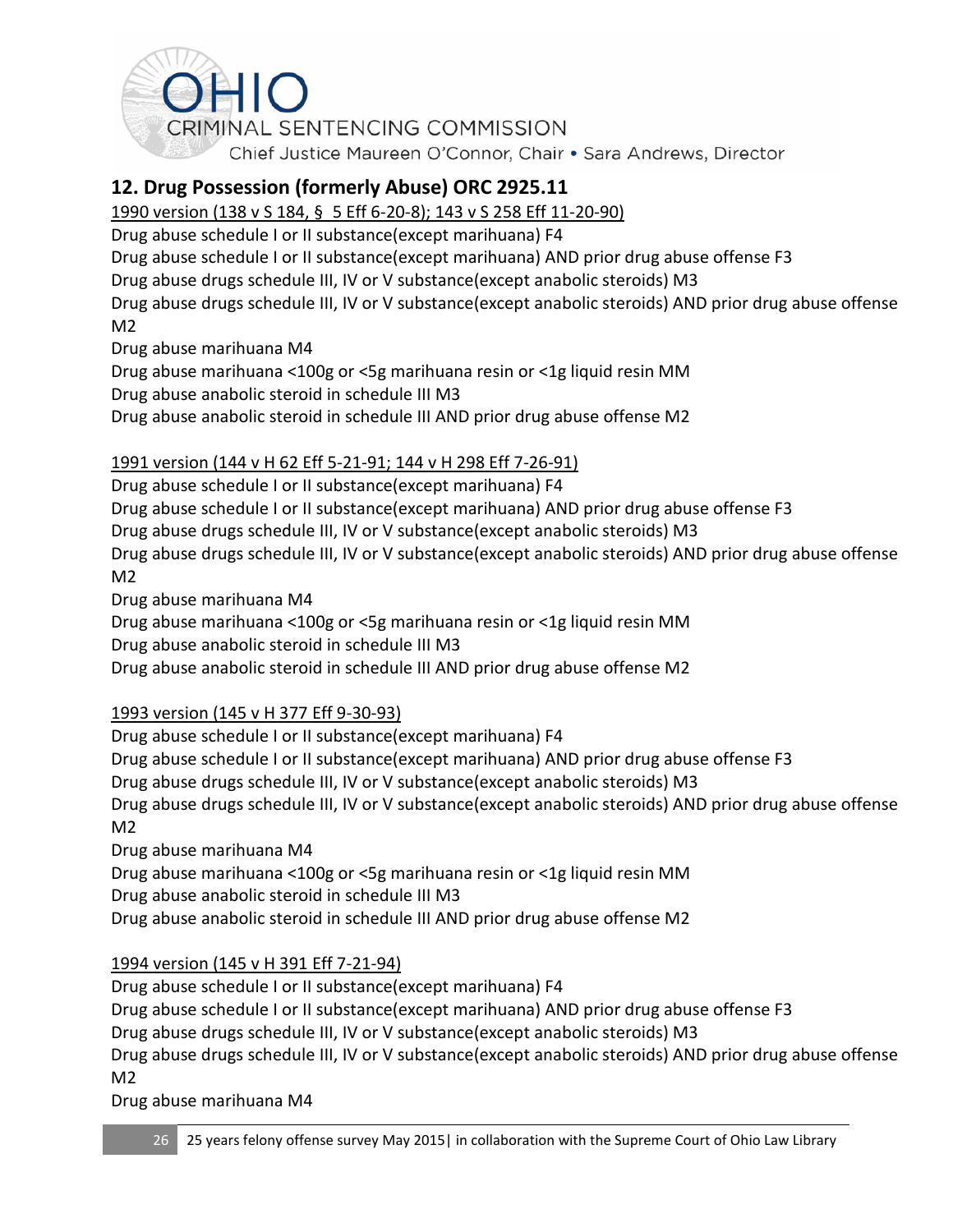

Drug abuse marihuana <100g or <5g marihuana resin or <1g liquid resin MM

Drug abuse anabolic steroid in schedule III M3

Drug abuse anabolic steroid in schedule III AND prior drug abuse offense M2

### 1995 version (146 v H 249 Eff 7-17-95)

Drug abuse schedule I or II substance(except marihuana) F4 Drug abuse schedule I or II substance(except marihuana) AND prior drug abuse offense F3 Drug abuse drugs schedule III, IV or V substance(except anabolic steroids) M3 Drug abuse drugs schedule III, IV or V substance(except anabolic steroids) AND prior drug abuse offense M2

Drug abuse marihuana M4

Drug abuse marihuana <100g or <5g marihuana resin or <1g liquid resin MM Drug abuse anabolic steroid in schedule III M3

Drug abuse anabolic steroid in schedule III AND prior drug abuse offense M2

### 1996 version (146 v S 2 Eff 7-1-96; 146 v S 269 Eff 7-1-96)

Aggravated possession schedule I or II substance(except marihuana, cocaine, LSD, heroin, & hashish) F5 Aggravated possession schedule I or II substance(except marihuana, cocaine, LSD, heroin & hashish) ≥bulk amount but <5X bulk amount F3

Aggravated possession schedule I or II substance(except marihuana, cocaine, LSD, heroin & hashish) ≥5Xbulk amount but <50X bulk amount F2

Aggravated possession schedule I or II substance(except marihuana, cocaine, LSD, heroin & hashish) ≥50Xbulk amount but <100X bulk amount F1

Aggravated possession schedule I or II substance(except marihuana, cocaine, LSD, heroin & hashish) ≥100Xbulk amount F1

Possession schedule III, IV, V substance M3

Possession schedule III, IV, V substance with prior drug abuse offense M2

Possession of anabolic steroids in schedule III M3

Possession schedule III, IV, V substance ≥bulk amount but <5X bulk amount F4

Possession schedule III, IV, V substance ≥5Xbulk amount but <50X bulk amount F3

Possession schedule III, IV, V substance ≥50Xbulk amount F2

Possession of marihuana MM

Possession of marihuana ≥100g but <200g M4

Possession of marihuana ≥200g but <1000g F5

Possession of marihuana ≥1000g but <5000g F3

Possession of marihuana ≥5000g but <20000g F3

Possession of marihuana ≥20000g F2

Possession of cocaine F5

Possession of cocaine ≥5g but <25g OR ≥1g but <5g crack cocaine F4

Possession of cocaine ≥25g but <100g OR ≥5g but <10g crack cocaine F3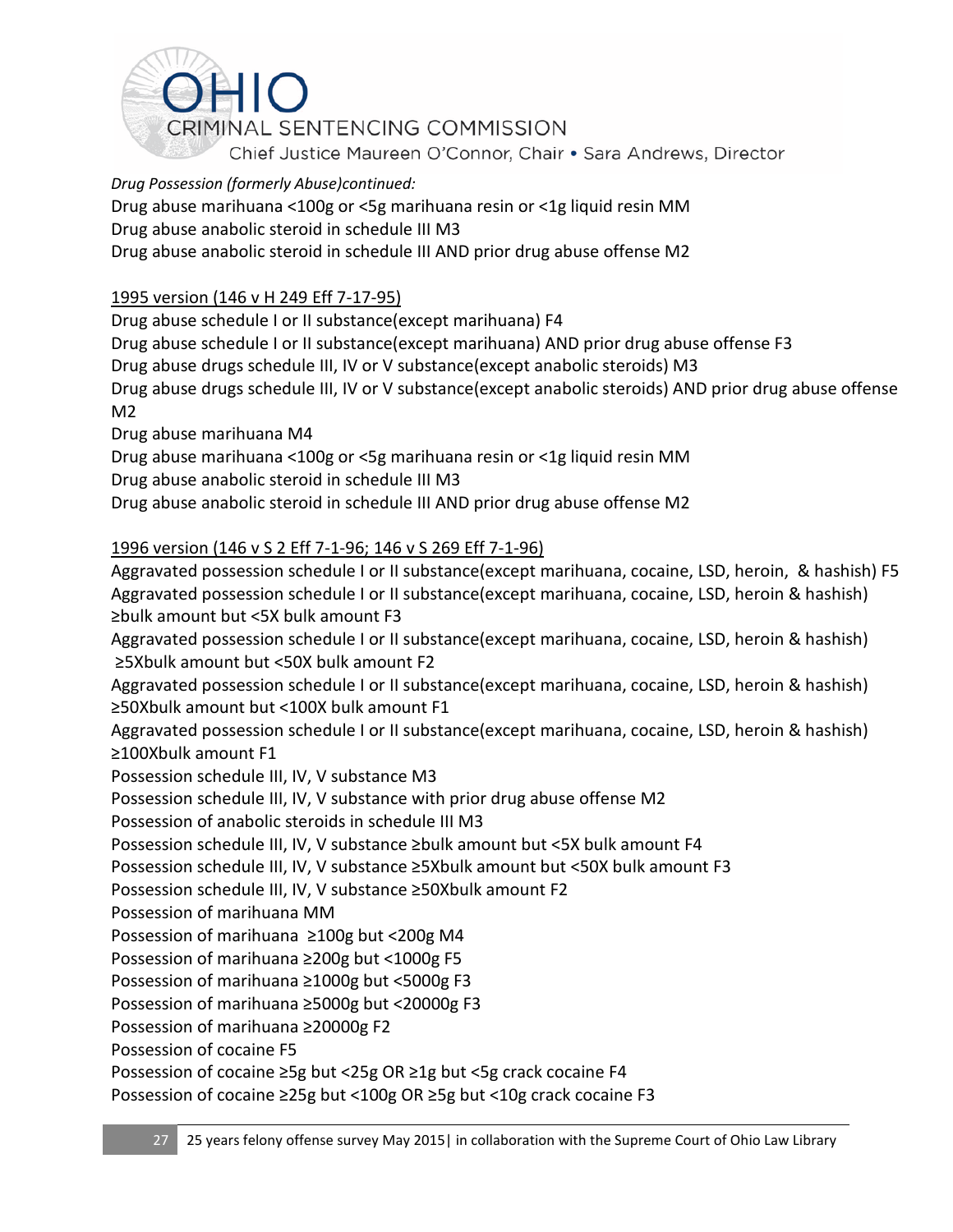

Possession of cocaine ≥100g but <500g OR ≥10g but <25g crack cocaine F2 Possession of cocaine ≥500g but <1000g OR ≥25g but <100g crack cocaine F1 Possession of cocaine ≥1000g OR ≥100g crack cocaine F1 Possession of LSD F5 Possession of LSD ≥10 but <50 unit doses solid form OR ≥1g but <5g liquid concentrate/extract/distillate form F4 Possession of LSD ≥50 but <250 unit doses solid form OR ≥5g but <25g liquid concentrate/extract/ distillate form F3 Possession of LSD≥250 but <1000 unit doses solid form OR ≥25g but <100g liquid concentrate/extract/ distillate form F2 Possession of LSD ≥1000 but <5000 unit doses solid form OR ≥100g but <500g liquid concentrate/extract/ distillate form F1 Possession of LSD ≥5000 unit doses solid form OR ≥500g liquid concentrate/extract/distillate form F1 Possession of heroin F5 Possession of heroin ≥1g but <5g F4 Possession of heroin ≥5g but <10g F3 Possession of heroin ≥10g but <50g F2 Possession of heroin ≥50g but <250g F1 Possession of heroin ≥250g F1 Possession of hashish MM Possession of hashish ≥5g but <10g solid form OR ≥1g but <2g liquid concentrate/extract/distillate form M4 Possession of hashish ≥10g but <50g solid form OR ≥2g but <10g liquid concentrate/extract/distillate form F5 Possession of hashish ≥50g but <250g solid form OR ≥10g but <50g liquid concentrate/extract/distillate form F3 Possession of hashish ≥250g but <1000g solid form OR ≥50g but <200g liquid concentrate/extract/ distillate form F3 Possession of hashish≥1000g solid form OR ≥200g liquid concentrate/extract/distillate form F2 1997 version (147 v S 2 Eff 6-20-97) Aggravated possession schedule I or II substance(except marihuana, cocaine, LSD, heroin, & hashish) F5

Aggravated possession schedule I or II substance(except marihuana, cocaine, LSD, heroin & hashish) ≥bulk amount but <5X bulk amount F3

Aggravated possession schedule I or II substance(except marihuana, cocaine, LSD, heroin & hashish) ≥5Xbulk amount but <50X bulk amount F2

Aggravated possession schedule I or II substance(except marihuana, cocaine, LSD, heroin & hashish) ≥50Xbulk amount but <100X bulk amount F1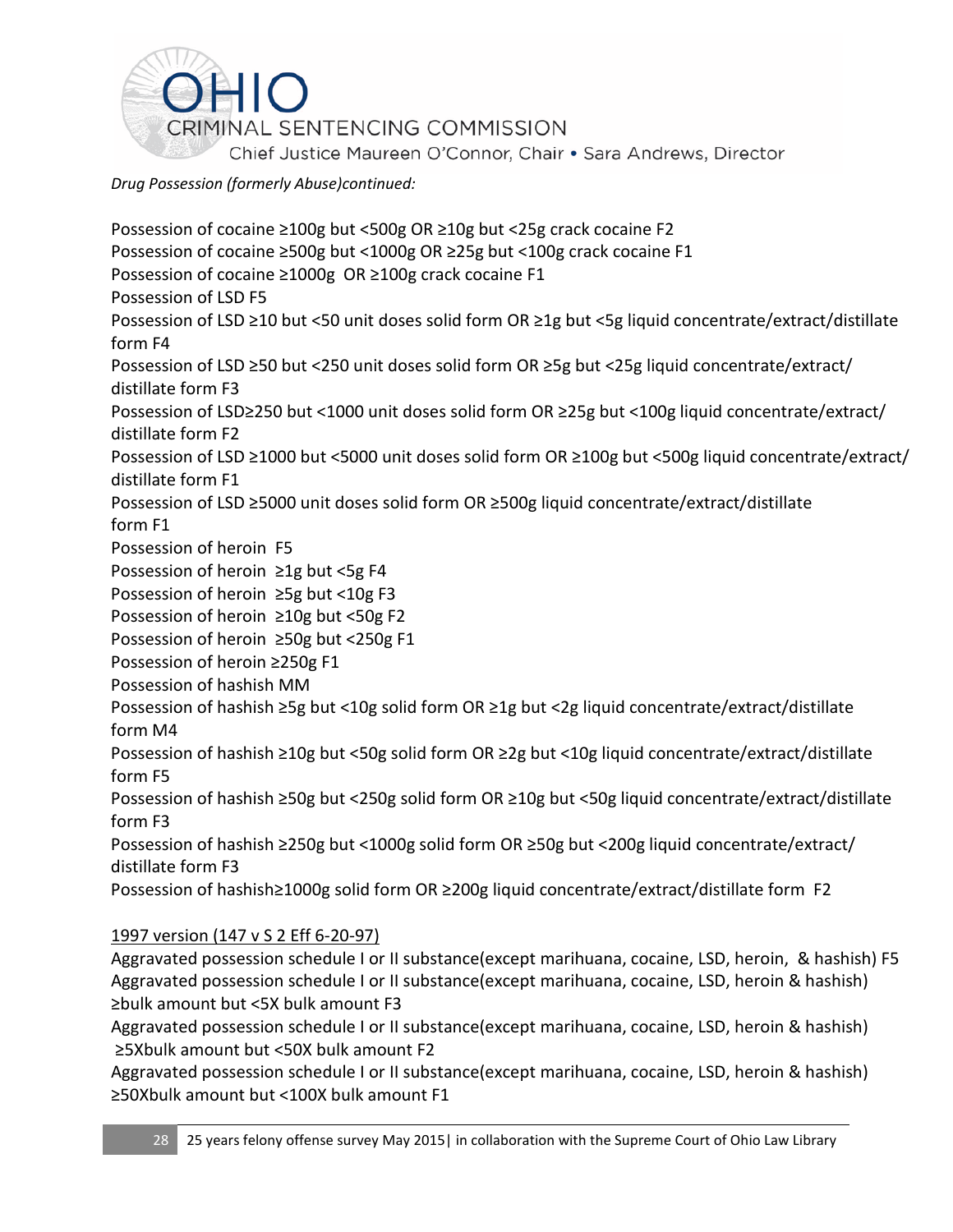

Aggravated possession schedule I or II substance(except marihuana, cocaine, LSD, heroin & hashish) ≥100Xbulk amount F1 Possession schedule III, IV, V substance M3 Possession schedule III, IV, V substance with prior drug abuse offense M2 Possession of anabolic steroids in schedule III M3 Possession schedule III, IV, V substance ≥bulk amount but <5X bulk amount F4 Possession schedule III, IV, V substance ≥5Xbulk amount but <50X bulk amount F3 Possession schedule III, IV, V substance ≥50Xbulk amount F2 Possession of marihuana MM Possession of marihuana ≥100g but <200g M4 Possession of marihuana ≥200g but <1000g F5 Possession of marihuana ≥1000g but <5000g F3 Possession of marihuana ≥5000g but <20000g F3 Possession of marihuana ≥20000g F2 Possession of cocaine F5 Possession of cocaine ≥5g but <25g OR ≥1g but <5g crack cocaine F4 Possession of cocaine ≥25g but <100g OR ≥5g but <10g crack cocaine F3 Possession of cocaine ≥100g but <500g OR ≥10g but <25g crack cocaine F2 Possession of cocaine ≥500g but <1000g OR ≥25g but <100g crack cocaine F1 Possession of cocaine ≥1000g OR ≥100g crack cocaine F1 Possession of LSD F5 Possession of LSD ≥10 but <50 unit doses solid form OR ≥1g but <5g liquid concentrate/extract/distillate form F4 Possession of LSD ≥50 but <250 unit doses solid form OR ≥5g but <25g liquid concentrate/extract/ distillate form F3 Possession of LSD≥250 but <1000 unit doses solid form OR ≥25g but <100g liquid concentrate/extract/ distillate form F2 Possession of LSD ≥1000 but <5000 unit doses solid form OR ≥100g but <500g liquid concentrate/extract/ distillate form F1 Possession of LSD ≥5000 unit doses solid form OR ≥500g liquid concentrate/extract/distillate form F1 Possession of heroin F5 Possession of heroin ≥1g but <5g F4 Possession of heroin ≥5g but <10g F3 Possession of heroin ≥10g but <50g F2 Possession of heroin ≥50g but <250g F1 Possession of heroin ≥250g F1 Possession of hashish MM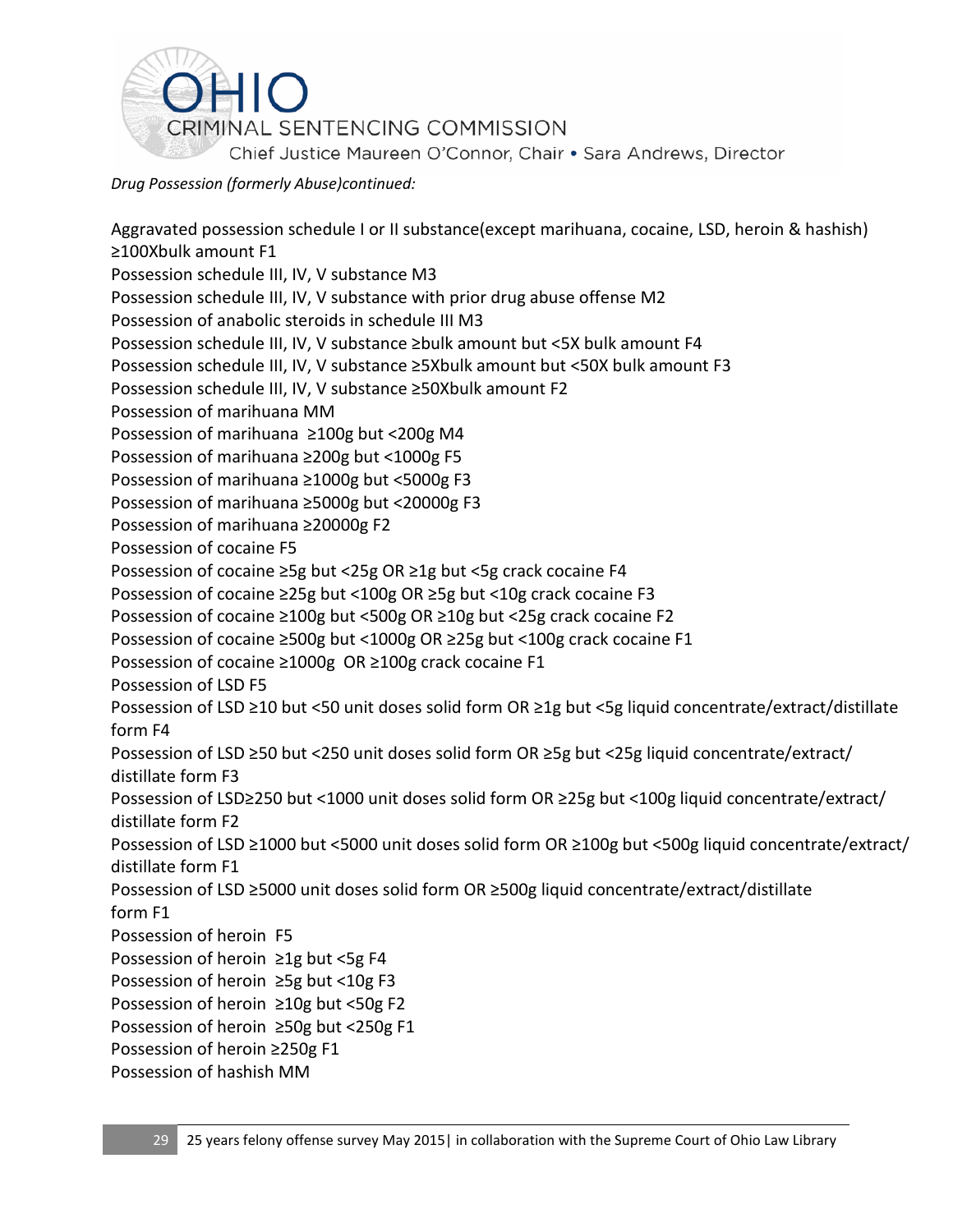

Possession of hashish ≥5g but <10g solid form OR ≥1g but <2g liquid concentrate/extract/distillate form M4

Possession of hashish ≥10g but <50g solid form OR ≥2g but <10g liquid concentrate/extract/distillate form F5

Possession of hashish ≥50g but <250g solid form OR ≥10g but <50g liquid concentrate/extract/distillate form F3

Possession of hashish ≥250g but <1000g solid form OR ≥50g but <200g liquid concentrate/extract/ distillate form F3

Possession of hashish≥1000g solid form OR ≥200g liquid concentrate/extract/distillate form F2

### 1998 version (147 v S 66 Eff 7-22-98)

Aggravated possession schedule I or II substance(except marihuana, cocaine, LSD, heroin, & hashish) F5 Aggravated possession schedule I or II substance(except marihuana, cocaine, LSD, heroin & hashish) ≥bulk amount but <5X bulk amount F3

Aggravated possession schedule I or II substance(except marihuana, cocaine, LSD, heroin & hashish) ≥5Xbulk amount but <50X bulk amount F2

Aggravated possession schedule I or II substance(except marihuana, cocaine, LSD, heroin & hashish) ≥50Xbulk amount but <100X bulk amount F1

Aggravated possession schedule I or II substance(except marihuana, cocaine, LSD, heroin & hashish) ≥100Xbulk amount F1

Possession schedule III, IV, V substance M3

Possession schedule III, IV, V substance with prior drug abuse offense M2

Possession of anabolic steroids in schedule III M3

Possession schedule III, IV, V substance ≥bulk amount but <5X bulk amount F4

Possession schedule III, IV, V substance ≥5Xbulk amount but <50X bulk amount F3

Possession schedule III, IV, V substance ≥50Xbulk amount F2

Possession of marihuana MM

Possession of marihuana ≥100g but <200g M4

Possession of marihuana ≥200g but <1000g F5

Possession of marihuana ≥1000g but <5000g F3

Possession of marihuana ≥5000g but <20000g F3

Possession of marihuana ≥20000g F2

Possession of cocaine F5

Possession of cocaine ≥5g but <25g OR ≥1g but <5g crack cocaine F4

Possession of cocaine ≥25g but <100g OR ≥5g but <10g crack cocaine F3

Possession of cocaine ≥100g but <500g OR ≥10g but <25g crack cocaine F2

Possession of cocaine ≥500g but <1000g OR ≥25g but <100g crack cocaine F1

Possession of cocaine ≥1000g OR ≥100g crack cocaine F1

Possession of LSD F5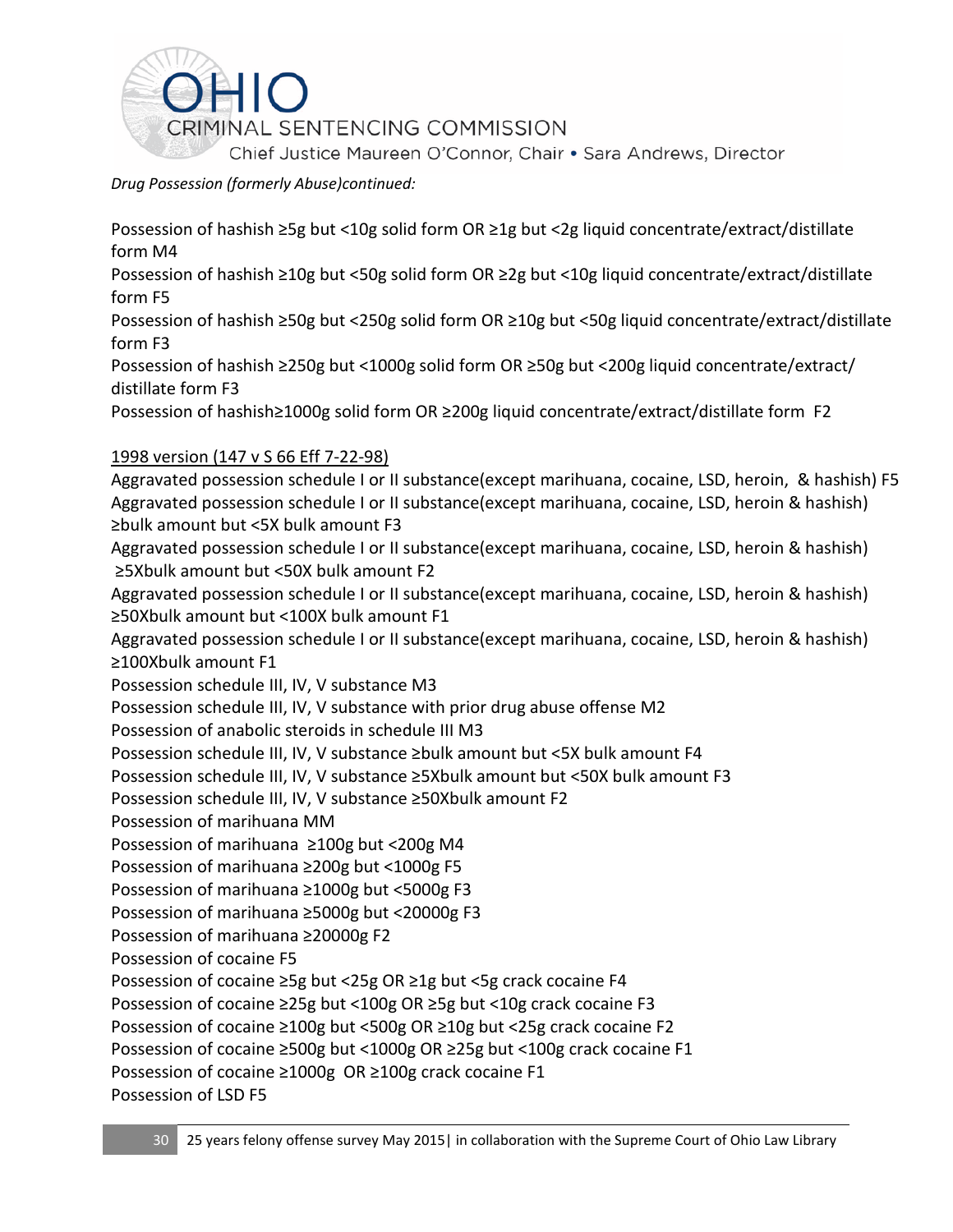

Possession of LSD ≥10 but <50 unit doses solid form OR ≥1g but <5g liquid concentrate/extract/distillate form F4

Possession of LSD ≥50 but <250 unit doses solid form OR ≥5g but <25g liquid concentrate/extract/ distillate form F3

Possession of LSD≥250 but <1000 unit doses solid form OR ≥25g but <100g liquid concentrate/extract/ distillate form F2

Possession of LSD ≥1000 but <5000 unit doses solid form OR ≥100g but <500g liquid concentrate/extract/ distillate form F1

Possession of LSD ≥5000 unit doses solid form OR ≥500g liquid concentrate/extract/distillate form F1

Possession of heroin F5

Possession of heroin ≥1g but <5g F4

Possession of heroin ≥5g but <10g F3

Possession of heroin ≥10g but <50g F2

Possession of heroin ≥50g but <250g F1

Possession of heroin ≥250g F1

Possession of hashish MM

Possession of hashish ≥5g but <10g solid form OR ≥1g but <2g liquid concentrate/extract/distillate form M4

Possession of hashish ≥10g but <50g solid form OR ≥2g but <10g liquid concentrate/extract/distillate form F5

Possession of hashish ≥50g but <250g solid form OR ≥10g but <50g liquid concentrate/extract/distillate form F3

Possession of hashish ≥250g but <1000g solid form OR ≥50g but <200g liquid concentrate/extract/ distillate form F3

Possession of hashish≥1000g solid form OR ≥200g liquid concentrate/extract/distillate form F2

2000 version (148 v S 107 Eff 3-23-2000; 148 v H 241. Eff 5-17-2000)

Aggravated possession schedule I or II substance(except marihuana, cocaine, LSD, heroin, & hashish) F5 Aggravated possession schedule I or II substance(except marihuana, cocaine, LSD, heroin & hashish) ≥bulk amount but <5X bulk amount F3

Aggravated possession schedule I or II substance(except marihuana, cocaine, LSD, heroin & hashish) ≥5Xbulk amount but <50X bulk amount F2

Aggravated possession schedule I or II substance(except marihuana, cocaine, LSD, heroin & hashish) ≥50Xbulk amount but <100X bulk amount F1

Aggravated possession schedule I or II substance(except marihuana, cocaine, LSD, heroin & hashish) ≥100Xbulk amount F1

Possession schedule III, IV, V substance M3

Possession schedule III, IV, V substance with prior drug abuse offense M2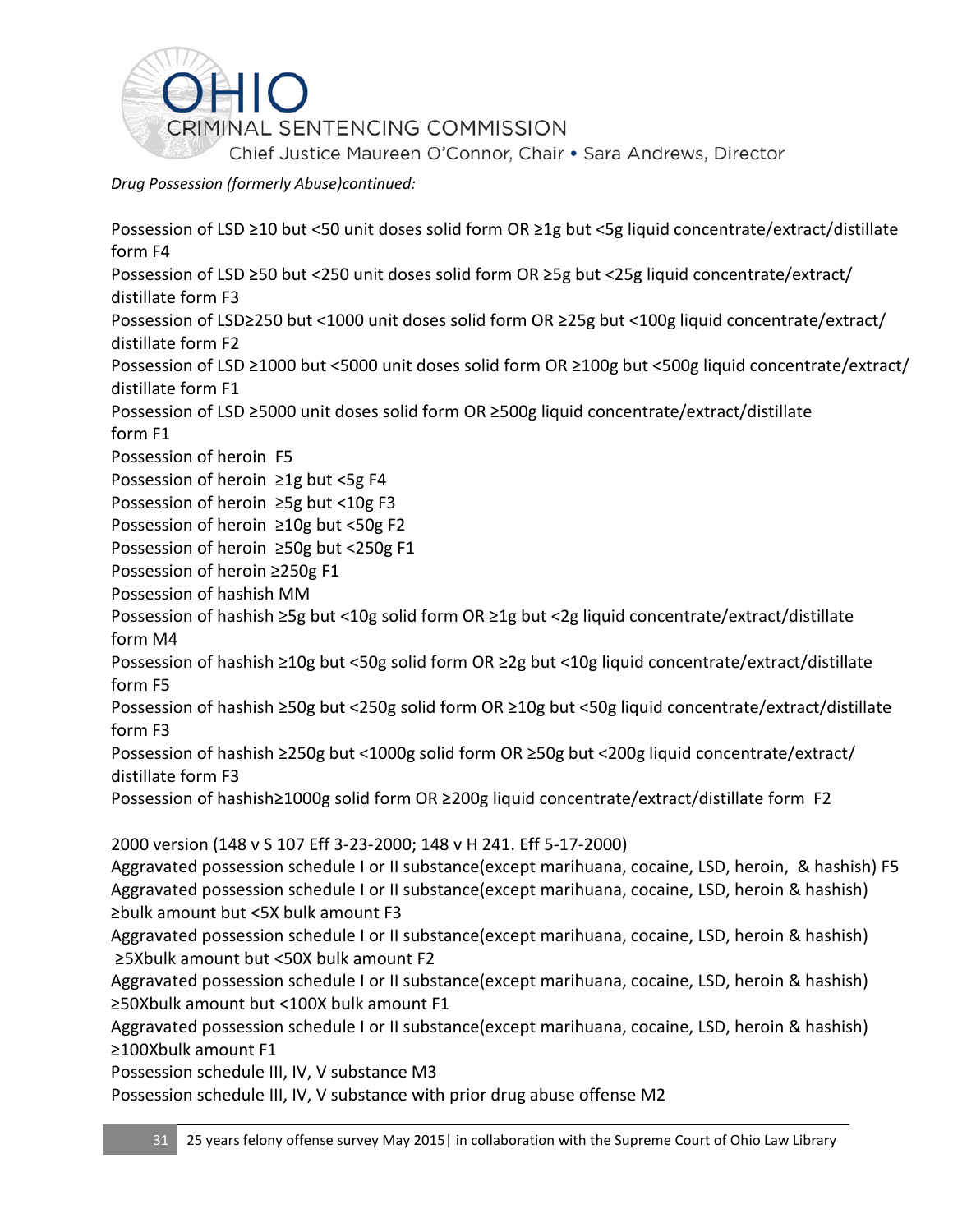

Possession of anabolic steroids in schedule III M3 Possession schedule III, IV, V substance ≥bulk amount but <5X bulk amount F4 Possession schedule III, IV, V substance ≥5Xbulk amount but <50X bulk amount F3 Possession schedule III, IV, V substance ≥50Xbulk amount F2 Possession of marihuana MM Possession of marihuana ≥100g but <200g M4 Possession of marihuana ≥200g but <1000g F5 Possession of marihuana ≥1000g but <5000g F3 Possession of marihuana ≥5000g but <20000g F3 Possession of marihuana ≥20000g F2 Possession of cocaine F5 Possession of cocaine ≥5g but <25g OR ≥1g but <5g crack cocaine F4 Possession of cocaine ≥25g but <100g OR ≥5g but <10g crack cocaine F3 Possession of cocaine ≥100g but <500g OR ≥10g but <25g crack cocaine F2 Possession of cocaine ≥500g but <1000g OR ≥25g but <100g crack cocaine F1 Possession of cocaine ≥1000g OR ≥100g crack cocaine F1 Possession of LSD F5 Possession of LSD ≥10 but <50 unit doses solid form OR ≥1g but <5g liquid concentrate/extract/distillate form F4 Possession of LSD ≥50 but <250 unit doses solid form OR ≥5g but <25g liquid concentrate/extract/ distillate form F3 Possession of LSD≥250 but <1000 unit doses solid form OR ≥25g but <100g liquid concentrate/extract/ distillate form F2 Possession of LSD ≥1000 but <5000 unit doses solid form OR ≥100g but <500g liquid concentrate/extract/ distillate form F1 Possession of LSD ≥5000 unit doses solid form OR ≥500g liquid concentrate/extract/distillate form F1 Possession of heroin F5 Possession of heroin ≥10 but <50 unit doses OR ≥1g but <5g F4 Possession of heroin ≥50 but <100 unit doses OR ≥5g but <10g F3 Possession of heroin ≥100 but <500 unit doses OR ≥10g but <50g F2 Possession of heroin ≥500 but <2500 unit doses OR ≥50g but <250g F1 Possession of heroin ≥2500 OR ≥250g F1 Possession of hashish MM Possession of hashish ≥5g but <10g solid form OR ≥1g but <2g liquid concentrate/extract/distillate form M4 Possession of hashish ≥10g but <50g solid form OR ≥2g but <10g liquid concentrate/extract/distillate form F5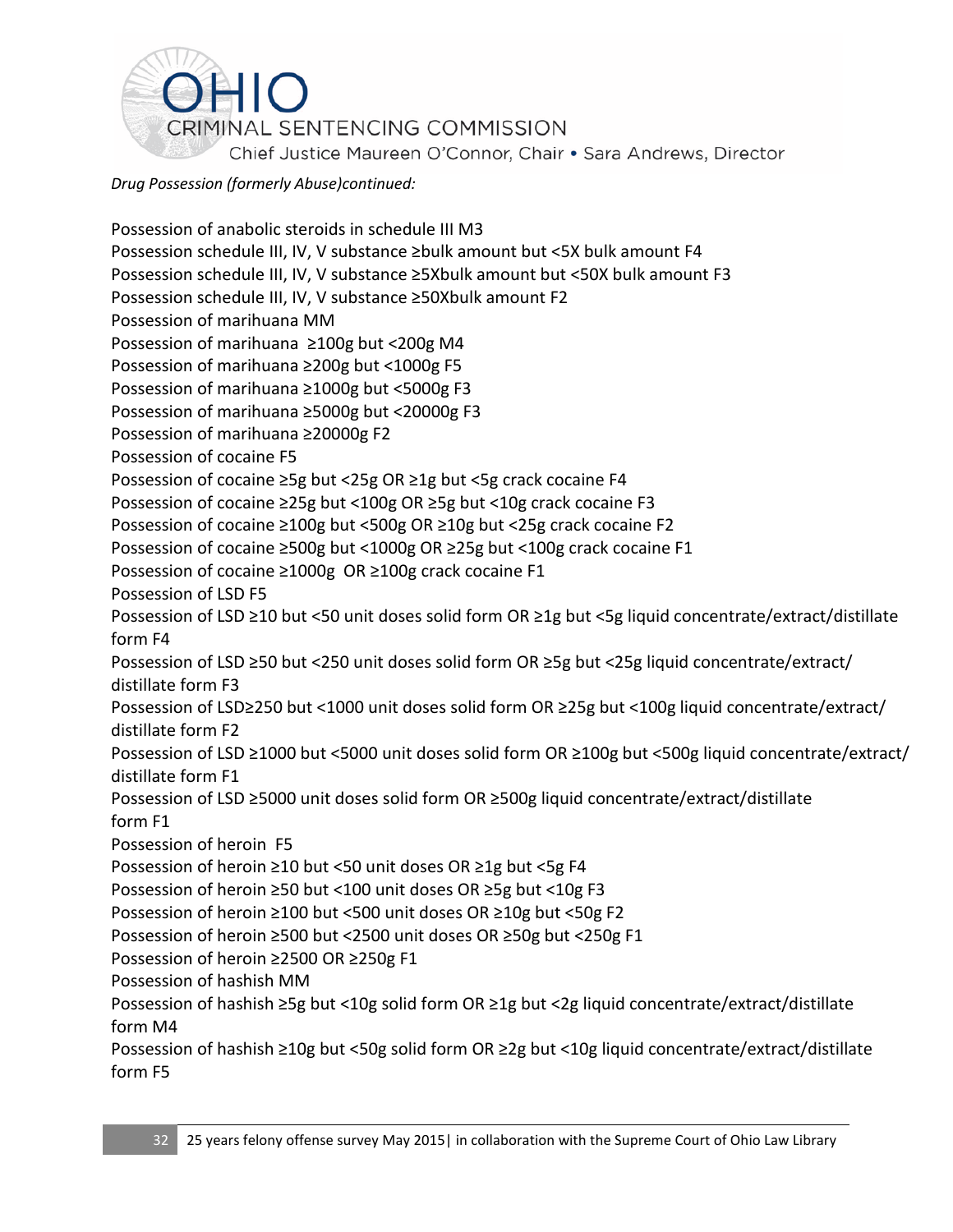

Possession of hashish ≥50g but <250g solid form OR ≥10g but <50g liquid concentrate/extract/distillate form F3

Possession of hashish ≥250g but <1000g solid form OR ≥50g but <200g liquid concentrate/extract/ distillate form F3

Possession of hashish≥1000g solid form OR ≥200g liquid concentrate/extract/distillate form F2

### 2004 version (149 v H 490, § 1, eff. 1-1-04; 149 v S 123, § 1, eff. 1-1-04)

Aggravated possession schedule I or II substance(except marihuana, cocaine, LSD, heroin, & hashish) F5 Aggravated possession schedule I or II substance(except marihuana, cocaine, LSD, heroin & hashish) ≥bulk amount but <5X bulk amount F3 Aggravated possession schedule I or II substance(except marihuana, cocaine, LSD, heroin & hashish)

≥5Xbulk amount but <50X bulk amount F2 Aggravated possession schedule I or II substance(except marihuana, cocaine, LSD, heroin & hashish)

≥50Xbulk amount but <100X bulk amount F1

Aggravated possession schedule I or II substance(except marihuana, cocaine, LSD, heroin & hashish) ≥100Xbulk amount F1

Possession schedule III, IV, V substance M3

Possession schedule III, IV, V substance with prior drug abuse offense M2

Possession of anabolic steroids in schedule III M3

Possession schedule III, IV, V substance ≥bulk amount but <5X bulk amount F4

Possession schedule III, IV, V substance ≥5Xbulk amount but <50X bulk amount F3

Possession schedule III, IV, V substance ≥50Xbulk amount F2

Possession of marihuana MM

Possession of marihuana ≥100g but <200g M4

Possession of marihuana ≥200g but <1000g F5

Possession of marihuana ≥1000g but <5000g F3

Possession of marihuana ≥5000g but <20000g F3

Possession of marihuana ≥20000g F2

Possession of cocaine F5

Possession of cocaine ≥5g but <25g OR ≥1g but <5g crack cocaine F4

Possession of cocaine ≥25g but <100g OR ≥5g but <10g crack cocaine F3

Possession of cocaine ≥100g but <500g OR ≥10g but <25g crack cocaine F2

Possession of cocaine ≥500g but <1000g OR ≥25g but <100g crack cocaine F1

Possession of cocaine ≥1000g OR ≥100g crack cocaine F1

Possession of LSD F5

Possession of LSD ≥10 but <50 unit doses solid form OR ≥1g but <5g liquid concentrate/extract/distillate form F4

Possession of LSD ≥50 but <250 unit doses solid form OR ≥5g but <25g liquid concentrate/extract/ distillate form F3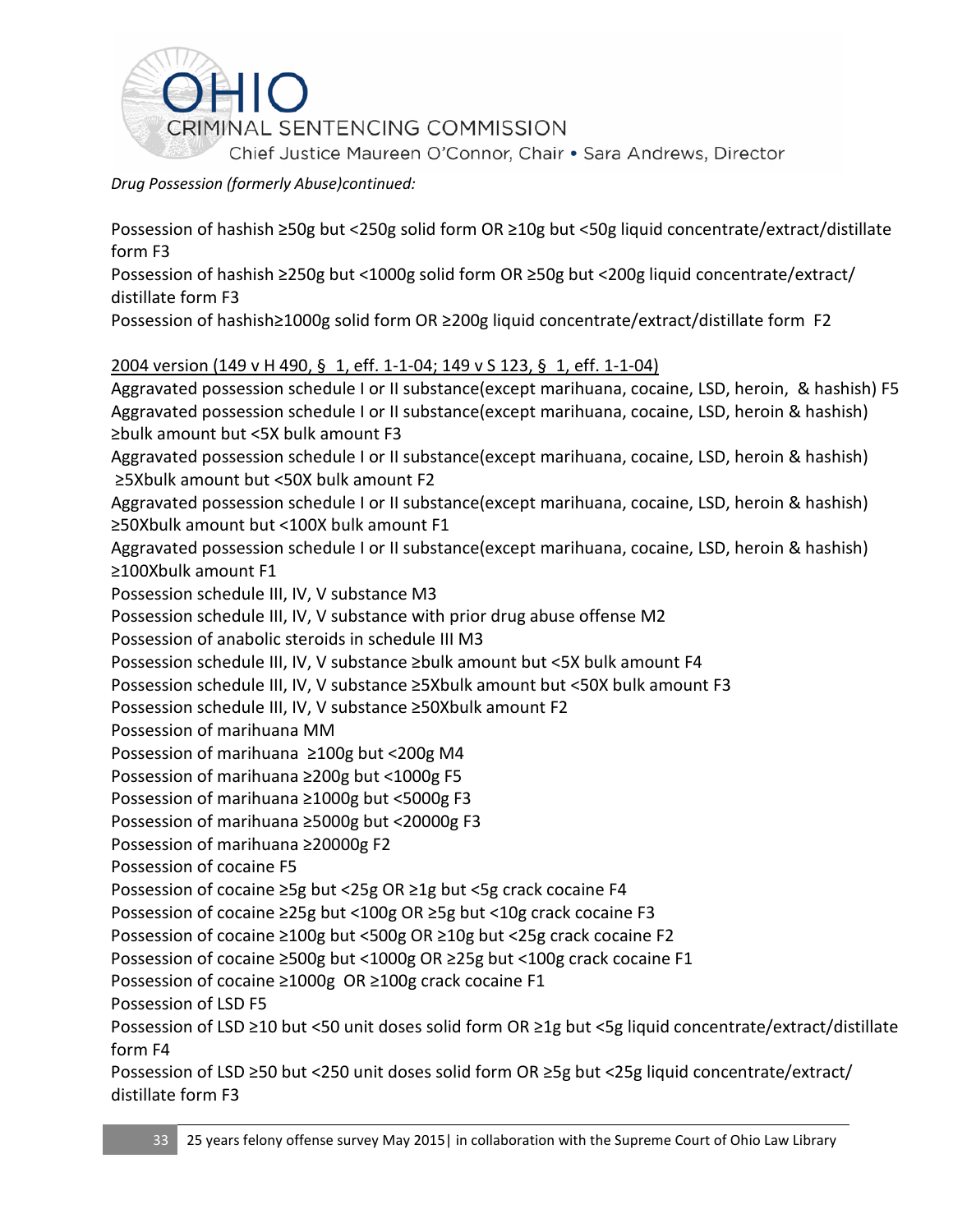

Possession of LSD≥250 but <1000 unit doses solid form OR ≥25g but <100g liquid concentrate/extract/ distillate form F2

Possession of LSD ≥1000 but <5000 unit doses solid form OR ≥100g but <500g liquid concentrate/extract/ distillate form F1

Possession of LSD ≥5000 unit doses solid form OR ≥500g liquid concentrate/extract/distillate form F1

Possession of heroin F5

Possession of heroin ≥10 but <50 unit doses OR ≥1g but <5g F4

Possession of heroin ≥50 but <100 unit doses OR ≥5g but <10g F3

Possession of heroin ≥100 but <500 unit doses OR ≥10g but <50g F2

Possession of heroin ≥500 but <2500 unit doses OR ≥50g but <250g F1

Possession of heroin ≥2500 OR ≥250g F1

Possession of hashish MM

Possession of hashish ≥5g but <10g solid form OR ≥1g but <2g liquid concentrate/extract/distillate form M4

Possession of hashish ≥10g but <50g solid form OR ≥2g but <10g liquid concentrate/extract/distillate form F5

Possession of hashish ≥50g but <250g solid form OR ≥10g but <50g liquid concentrate/extract/distillate form F3

Possession of hashish ≥250g but <1000g solid form OR ≥50g but <200g liquid concentrate/extract/ distillate form F3

Possession of hashish≥1000g solid form OR ≥200g liquid concentrate/extract/distillate form F2

2006 version (51 v S 154, § 1, eff. 5-17-06)

Aggravated possession schedule I or II substance(except marihuana, cocaine, LSD, heroin, & hashish) F5 Aggravated possession schedule I or II substance(except marihuana, cocaine, LSD, heroin & hashish) ≥bulk amount but <5X bulk amount F3

Aggravated possession schedule I or II substance(except marihuana, cocaine, LSD, heroin & hashish) ≥5Xbulk amount but <50X bulk amount F2

Aggravated possession schedule I or II substance(except marihuana, cocaine, LSD, heroin & hashish) ≥50Xbulk amount but <100X bulk amount F1

Aggravated possession schedule I or II substance(except marihuana, cocaine, LSD, heroin & hashish) ≥100Xbulk amount F1

Possession schedule III, IV, V substance M3

Possession schedule III, IV, V substance with prior drug abuse offense M2

Possession of anabolic steroids in schedule III M3

Possession schedule III, IV, V substance ≥bulk amount but <5X bulk amount F4

Possession schedule III, IV, V substance ≥5Xbulk amount but <50X bulk amount F3

Possession schedule III, IV, V substance ≥50Xbulk amount F2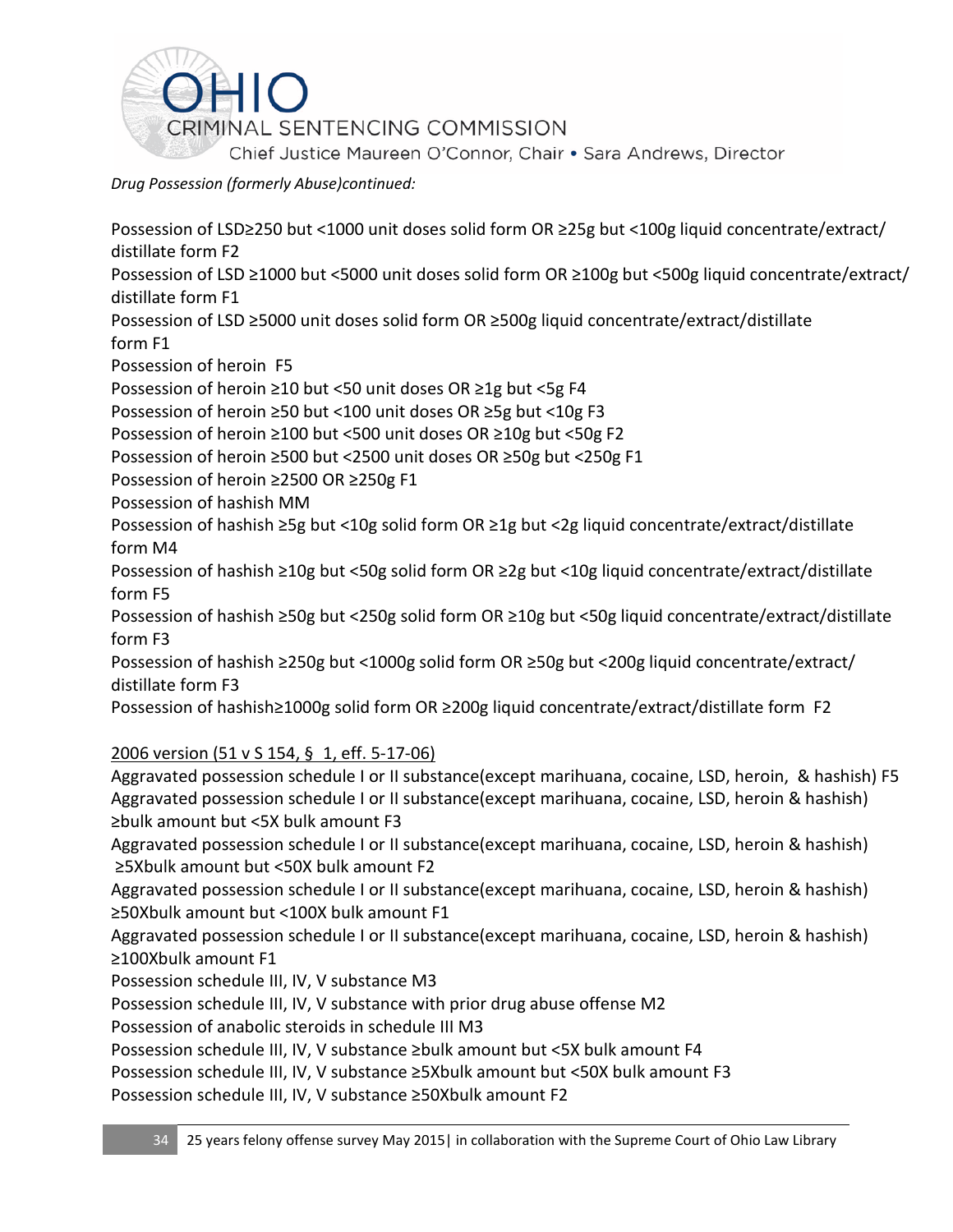

Possession of marihuana MM Possession of marihuana ≥100g but <200g M4 Possession of marihuana ≥200g but <1000g F5 Possession of marihuana ≥1000g but <5000g F3 Possession of marihuana ≥5000g but <20000g F3 Possession of marihuana ≥20000g F2 Possession of cocaine F5 Possession of cocaine ≥5g but <25g OR ≥1g but <5g crack cocaine F4 Possession of cocaine ≥25g but <100g OR ≥5g but <10g crack cocaine F3 Possession of cocaine ≥100g but <500g OR ≥10g but <25g crack cocaine F2 Possession of cocaine ≥500g but <1000g OR ≥25g but <100g crack cocaine F1 Possession of cocaine ≥1000g OR ≥100g crack cocaine F1 Possession of LSD F5 Possession of LSD ≥10 but <50 unit doses solid form OR ≥1g but <5g liquid concentrate/extract/distillate form F4 Possession of LSD ≥50 but <250 unit doses solid form OR ≥5g but <25g liquid concentrate/extract/ distillate form F3 Possession of LSD≥250 but <1000 unit doses solid form OR ≥25g but <100g liquid concentrate/extract/ distillate form F2 Possession of LSD ≥1000 but <5000 unit doses solid form OR ≥100g but <500g liquid concentrate/extract/ distillate form F1 Possession of LSD ≥5000 unit doses solid form OR ≥500g liquid concentrate/extract/distillate form F1 Possession of heroin F5 Possession of heroin ≥10 but <50 unit doses OR ≥1g but <5g F4 Possession of heroin ≥50 but <100 unit doses OR ≥5g but <10g F3 Possession of heroin ≥100 but <500 unit doses OR ≥10g but <50g F2 Possession of heroin ≥500 but <2500 unit doses OR ≥50g but <250g F1 Possession of heroin ≥2500 OR ≥250g F1 Possession of hashish MM Possession of hashish ≥5g but <10g solid form OR ≥1g but <2g liquid concentrate/extract/distillate form M4 Possession of hashish ≥10g but <50g solid form OR ≥2g but <10g liquid concentrate/extract/distillate form F5 Possession of hashish ≥50g but <250g solid form OR ≥10g but <50g liquid concentrate/extract/distillate form F3 Possession of hashish ≥250g but <1000g solid form OR ≥50g but <200g liquid concentrate/extract/ distillate form F3 Possession of hashish≥1000g solid form OR ≥200g liquid concentrate/extract/distillate form F2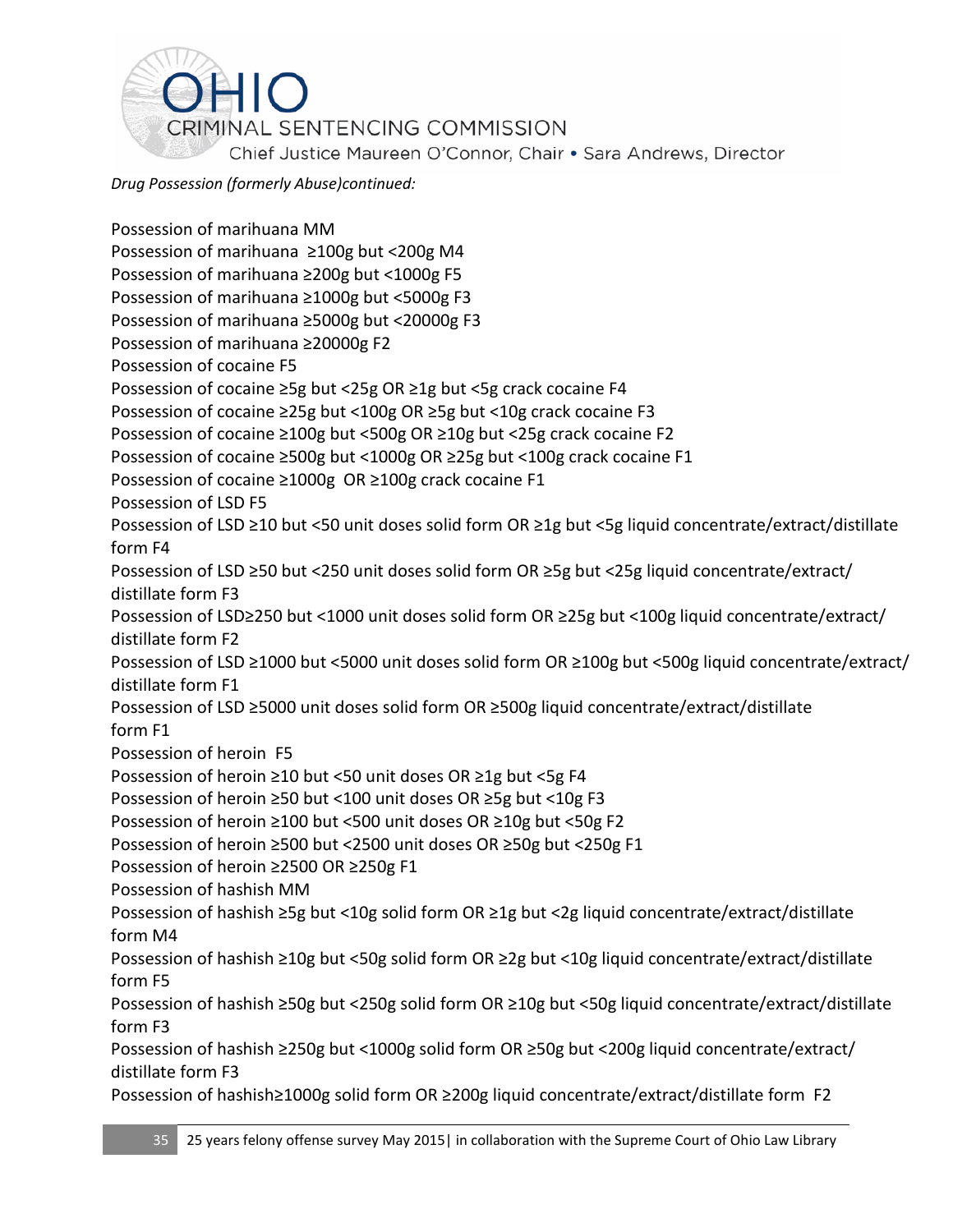

### 2008 version (152 v H 195, § 1, eff. 9-30-08)

Aggravated possession schedule I or II substance(except marihuana, cocaine, LSD, heroin, & hashish) F5 Aggravated possession schedule I or II substance(except marihuana, cocaine, LSD, heroin & hashish) ≥bulk amount but <5X bulk amount F3

Aggravated possession schedule I or II substance(except marihuana, cocaine, LSD, heroin & hashish) ≥5Xbulk amount but <50X bulk amount F2

Aggravated possession schedule I or II substance(except marihuana, cocaine, LSD, heroin & hashish) ≥50Xbulk amount but <100X bulk amount F1

Aggravated possession schedule I or II substance(except marihuana, cocaine, LSD, heroin & hashish) ≥100Xbulk amount F1

Possession schedule III, IV, V substance M1

Possession schedule III, IV, V substance with prior drug abuse offense F5

Possession schedule III, IV, V substance ≥bulk amount but <5X bulk amount F4

Possession schedule III, IV, V substance ≥5Xbulk amount but <50X bulk amount F3

Possession schedule III, IV, V substance ≥50Xbulk amount F2

Possession of marihuana MM

Possession of marihuana ≥100g but <200g M4

Possession of marihuana ≥200g but <1000g F5

Possession of marihuana ≥1000g but <5000g F3

Possession of marihuana ≥5000g but <20000g F3

Possession of marihuana ≥20000g F2

Possession of cocaine F5

Possession of cocaine ≥5g but <25g OR ≥1g but <5g crack cocaine F4

Possession of cocaine ≥25g but <100g OR ≥5g but <10g crack cocaine F3

Possession of cocaine ≥100g but <500g OR ≥10g but <25g crack cocaine F2

Possession of cocaine ≥500g but <1000g OR ≥25g but <100g crack cocaine F1

Possession of cocaine ≥1000g OR ≥100g crack cocaine F1

Possession of LSD F5

Possession of LSD ≥10 but <50 unit doses solid form OR ≥1g but <5g liquid concentrate/extract/distillate form F4

Possession of LSD ≥50 but <250 unit doses solid form OR ≥5g but <25g liquid concentrate/extract/distillate form F3

Possession of LSD≥250 but <1000 unit doses solid form OR ≥25g but <100g liquid concentrate/extract/ distillate form F2

Possession of LSD ≥1000 but <5000 unit doses solid form OR ≥100g but <500g liquid concentrate/extract/ distillate form F1

Possession of LSD ≥5000 unit doses solid form OR ≥500g liquid concentrate/extract/distillate form F1

Possession of heroin F5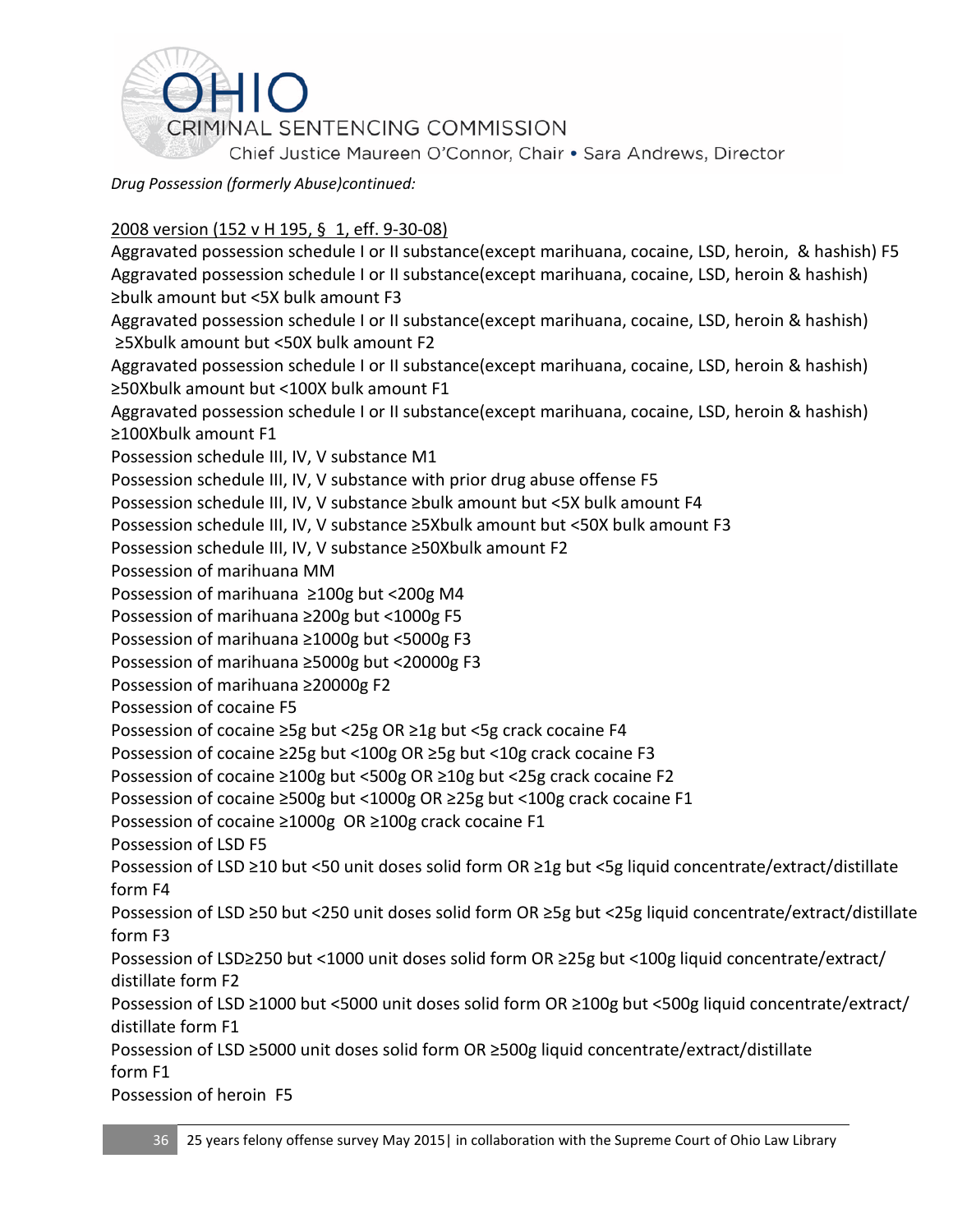

Possession of heroin ≥10 but <50 unit doses OR ≥1g but <5g F4 Possession of heroin ≥50 but <100 unit doses OR ≥5g but <10g F3 Possession of heroin ≥100 but <500 unit doses OR ≥10g but <50g F2 Possession of heroin ≥500 but <2500 unit doses OR ≥50g but <250g F1 Possession of heroin ≥2500 OR ≥250g F1 Possession of hashish MM Possession of hashish ≥5g but <10g solid form OR ≥1g but <2g liquid concentrate/extract/distillate form M4 Possession of hashish ≥10g but <50g solid form OR ≥2g but <10g liquid concentrate/extract/distillate form F5 Possession of hashish ≥50g but <250g solid form OR ≥10g but <50g liquid concentrate/extract/distillate form F3 Possession of hashish ≥250g but <1000g solid form OR ≥50g but <200g liquid concentrate/extract/distillate form F3 Possession of hashish≥1000g solid form OR ≥200g liquid concentrate/extract/distillate form F2 2011 version (2011 HB 86, § 1, eff. Sept. 30, 2011; 2011 HB 64, § 1, eff. Oct. 17, 2011) Aggravated possession schedule I or II substance(except marihuana, cocaine, LSD, heroin, hashish & spice) F5 Aggravated possession schedule I or II substance(except marihuana, cocaine, LSD, heroin, hashish & spice) ≥bulk amount but <5X bulk amount F3 Aggravated possession schedule I or II substance(except marihuana, cocaine, LSD, heroin, hashish & spice) ≥5Xbulk amount but <50X bulk amount F2 Aggravated possession schedule I or II substance(except marihuana, cocaine, LSD, heroin, hashish & spice) ≥50Xbulk amount but <100X bulk amount F1 Aggravated possession schedule I or II substance(except marihuana, cocaine, LSD, heroin, hashish & spice) ≥100Xbulk amount F1 Possession schedule III, IV, V substance M1 Possession schedule III, IV, V substance with prior drug abuse offense F5 Possession schedule III, IV, V substance ≥bulk amount but <5X bulk amount F4 Possession schedule III, IV, V substance ≥5Xbulk amount but <50X bulk amount F3 Possession schedule III, IV, V substance ≥50Xbulk amount F2 Possession of marihuana MM Possession of marihuana ≥100g but <200g M4 Possession of marihuana ≥200g but <1000g F5 Possession of marihuana ≥1000g but <5000g F3

Possession of marihuana ≥5000g but <20000g F3

Possession of marihuana ≥20000g but <40000g F2

Possession of marihuana ≥40000g F2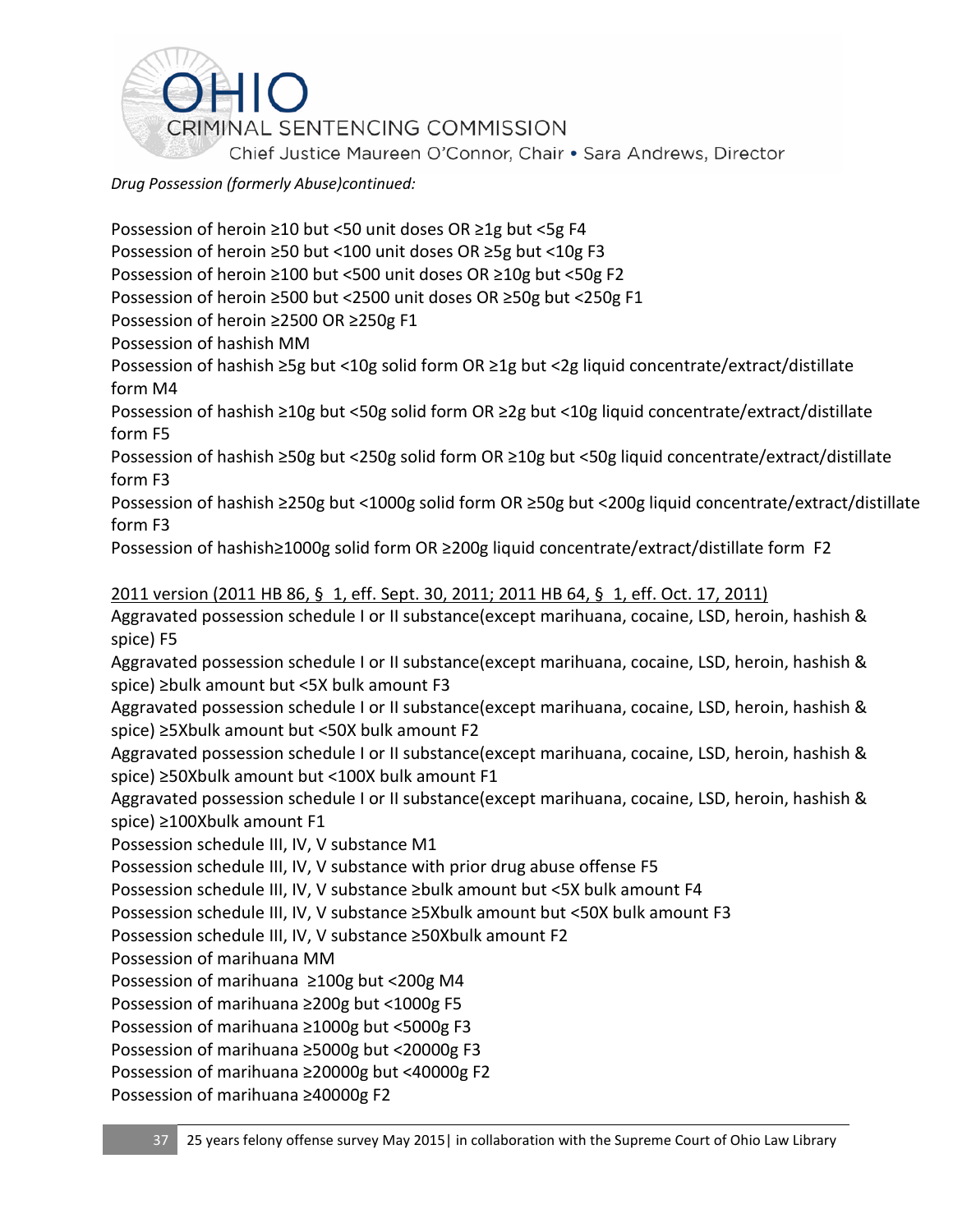

Possession of cocaine F5 Possession of cocaine ≥5g but <10g F4 Possession of cocaine ≥10g but <20g F3 Possession of cocaine ≥10g but <20g AND two or more felony drug abuse offenses F3 Possession of cocaine ≥20g but <27g F2 Possession of cocaine ≥27g but <100g F1 Possession of cocaine ≥100g F1 Possession of LSD F5 Possession of LSD ≥10 but <50 unit doses solid form OR ≥1g but <5g liquid concentrate/extract/distillate form F4 Possession of LSD ≥50 but <250 unit doses solid form OR ≥5g but <25g liquid concentrate/extract/distillate form F3 Possession of LSD≥250 but <1000 unit doses solid form OR ≥25g but <100g liquid concentrate/extract/distil form F2 Possession of LSD ≥1000 but <5000 unit doses solid form OR ≥100g but <500g liquid concentrate/extract/d form F1 Possession of LSD ≥5000 unit doses solid form OR ≥500g liquid concentrate/extract/distillate Form F1 Possession of heroin F5 Possession of heroin ≥10 but <50 unit doses OR ≥1g but <5g F4 Possession of heroin ≥50 but <100 unit doses OR ≥5g but <10g F3 Possession of heroin ≥100 but <500 unit doses OR ≥10g but <50g F2 Possession of heroin ≥500 but <2500 unit doses OR ≥50g but <250g F1 Possession of heroin ≥2500 OR ≥250g F1 Possession of hashish MM Possession of hashish ≥5g but <10g solid form OR ≥1g but <2g liquid concentrate/extract/distillate form M4 Possession of hashish ≥10g but <50g solid form OR ≥2g but <10g liquid concentrate/extract/distillate form F5 Possession of hashish ≥50g but <250g solid form OR ≥10g but <50g liquid concentrate/extract/distillate form F3 Possession of hashish ≥250g but <1000g solid form OR ≥50g but <200g liquid concentrate/extract/distillate form F3 Possession of hashish≥1000g but <2000g solid form OR ≥200g but <400g liquid concentrate/extract/distillat form F2 Possession of hashish ≥2000g solid form OR ≥400g liquid concentrate/extract/distillate form F2 Possession of spice MM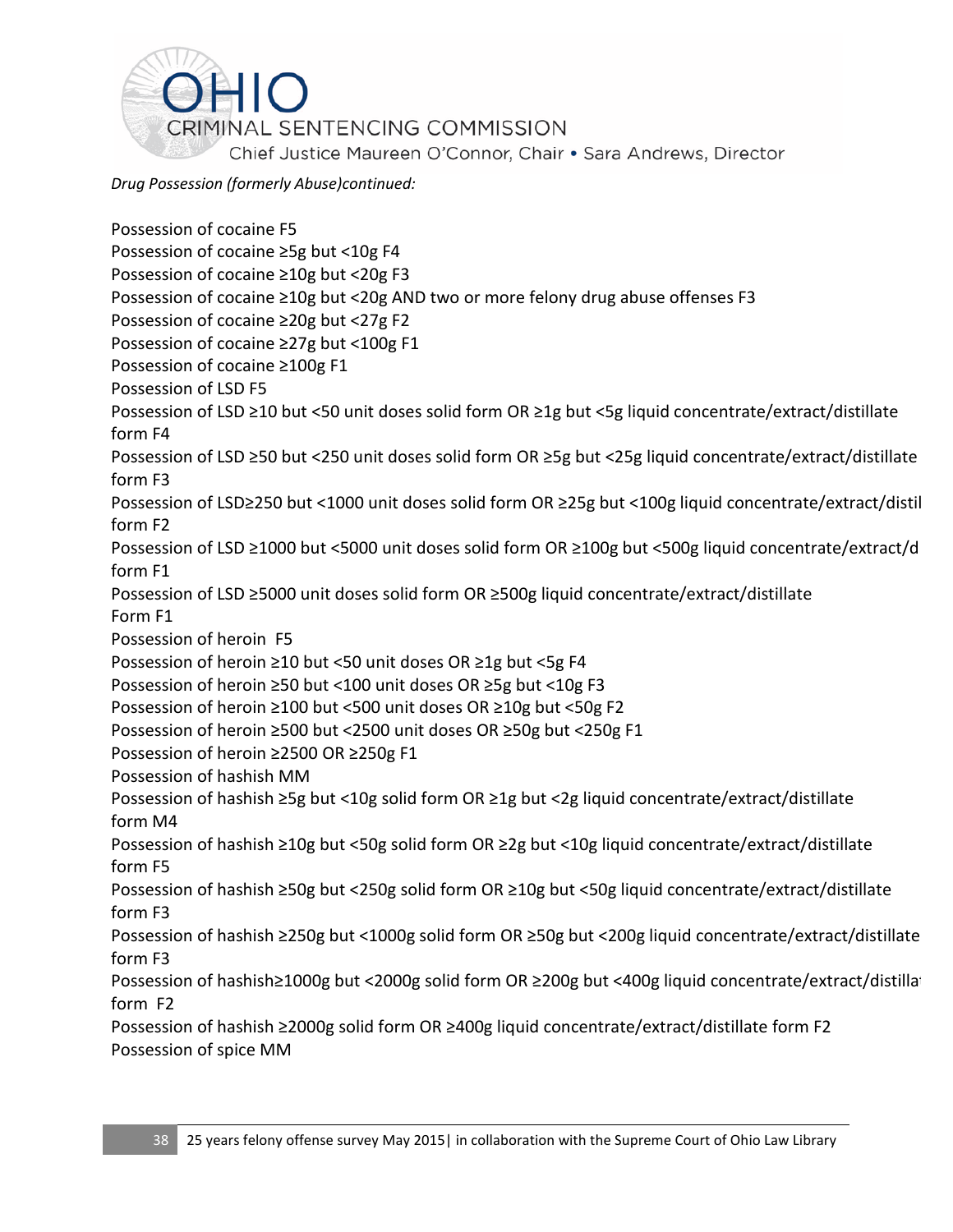

### Current version (2012 HB 334, § 1, eff. Dec. 20, 2012)

Aggravated possession schedule I or II substance(except marihuana, cocaine, LSD, heroin, hashish & controlled substance analog) F5 Aggravated possession schedule I or II substance(except marihuana, cocaine, LSD, heroin, hashish & controlled substance analog) ≥bulk amount but <5X bulk amount F3 Aggravated possession schedule I or II substance(except marihuana, cocaine, LSD, heroin, hashish & controlled substance analog) ≥5Xbulk amount but <50X bulk amount F2 Aggravated possession schedule I or II substance(except marihuana, cocaine, LSD, heroin, hashish & controlled substance analog) ≥50Xbulk amount but <100X bulk amount F1 Aggravated possession schedule I or II substance(except marihuana, cocaine, LSD, heroin, hashish & controlled substance analog) ≥100Xbulk amount F1 Possession schedule III, IV, V substance M1 Possession schedule III, IV, V substance with prior drug abuse offense F5 Possession schedule III, IV, V substance ≥bulk amount but <5X bulk amount F4 Possession schedule III, IV, V substance ≥5Xbulk amount but <50X bulk amount F3 Possession schedule III, IV, V substance ≥50Xbulk amount F2 Possession of marihuana MM Possession of marihuana ≥100g but <200g M4 Possession of marihuana ≥200g but <1000g F5 Possession of marihuana ≥1000g but <5000g F3 Possession of marihuana ≥5000g but <20000g F3 Possession of marihuana ≥20000g but <40000g F2 Possession of marihuana ≥40000g F2 Possession of cocaine F5 Possession of cocaine ≥5g but <10g F4 Possession of cocaine ≥10g but <20g F3 Possession of cocaine ≥10g but <20g AND two or more felony drug abuse offenses F3 Possession of cocaine ≥20g but <27g F2 Possession of cocaine ≥27g but <100g F1 Possession of cocaine ≥100g F1 Possession of LSD F5 Possession of LSD ≥10 but <50 unit doses solid form OR ≥1g but <5g liquid concentrate/extract/distillate form F4 Possession of LSD ≥50 but <250 unit doses solid form OR ≥5g but <25g liquid concentrate/extract/distillate form F3 Possession of LSD≥250 but <1000 unit doses solid form OR ≥25g but <100g liquid concentrate/extract/distil form F2 Possession of LSD ≥1000 but <5000 unit doses solid form OR ≥100g but <500g liquid concentrate/extract/d form F1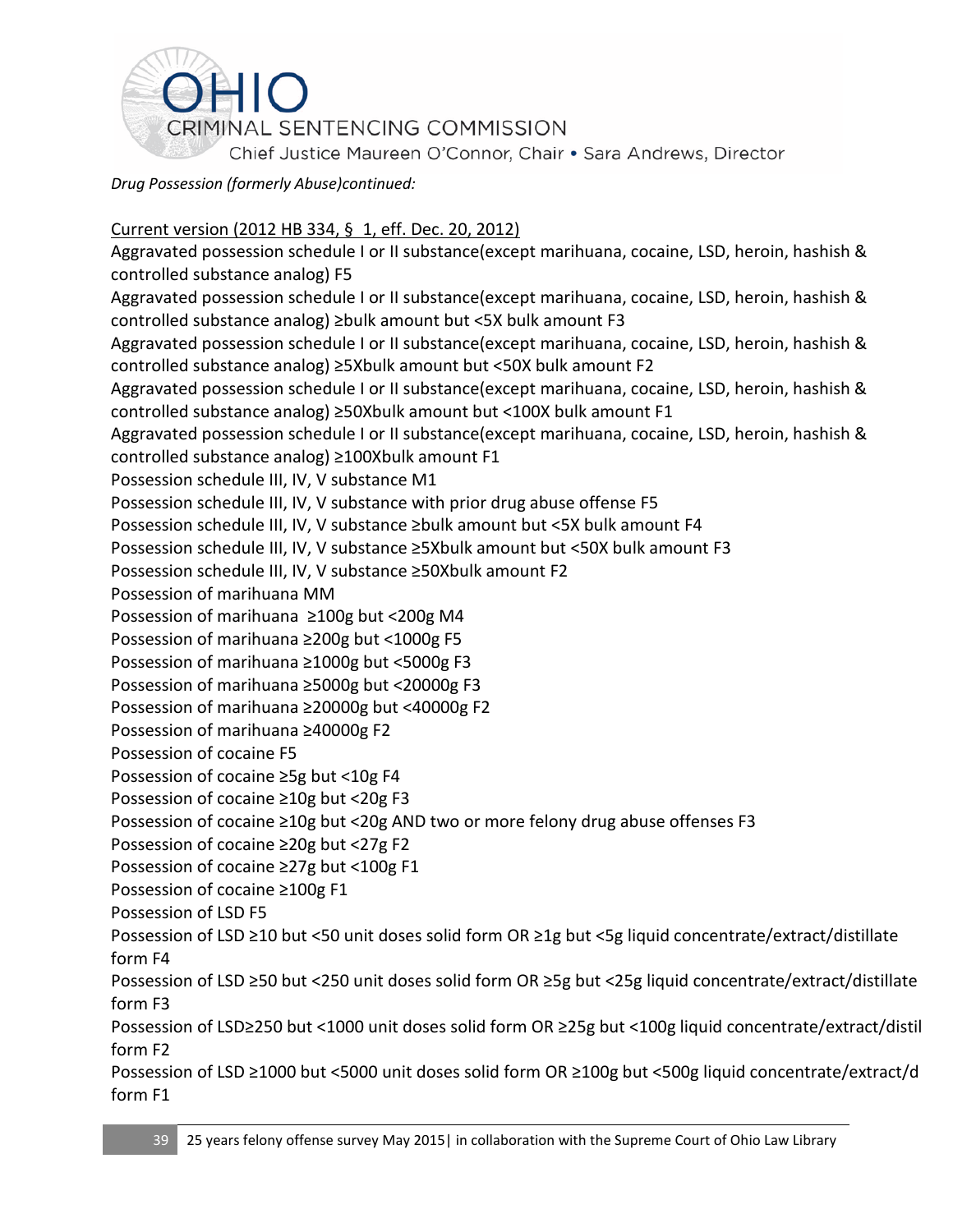

Possession of LSD ≥5000 unit doses solid form OR ≥500g liquid concentrate/extract/distillate Form F1 Possession of heroin F5 Possession of heroin ≥10 but <50 unit doses OR ≥1g but <5g F4 Possession of heroin ≥50 but <100 unit doses OR ≥5g but <10g F3 Possession of heroin ≥100 but <500 unit doses OR ≥10g but <50g F2 Possession of heroin ≥500 but <2500 unit doses OR ≥50g but <250g F1 Possession of heroin ≥2500 OR ≥250g F1 Possession of hashish MM Possession of hashish ≥5g but <10g solid form OR ≥1g but <2g liquid concentrate/extract/distillate form M4 Possession of hashish ≥10g but <50g solid form OR ≥2g but <10g liquid concentrate/extract/distillate form F5 Possession of hashish ≥50g but <250g solid form OR ≥10g but <50g liquid concentrate/extract/distillate form F3 Possession of hashish ≥250g but <1000g solid form OR ≥50g but <200g liquid concentrate/extract/distillate form F3 Possession of hashish≥1000g but <2000g solid form OR ≥200g but <400g liquid concentrate/extract/distillated Possession form F2 Possession of hashish ≥2000g solid form OR ≥400g liquid concentrate/extract/distillate form F2 Possession of controlled substance analog F5 Possession of controlled substance analog ≥10g but <20g F4 Possession of controlled substance analog ≥20g but <30g F3 Possession of controlled substance analog ≥30g but <40g F2 Possession of controlled substance analog ≥40g but <50g F1 Possession of controlled substance analog ≥50g F1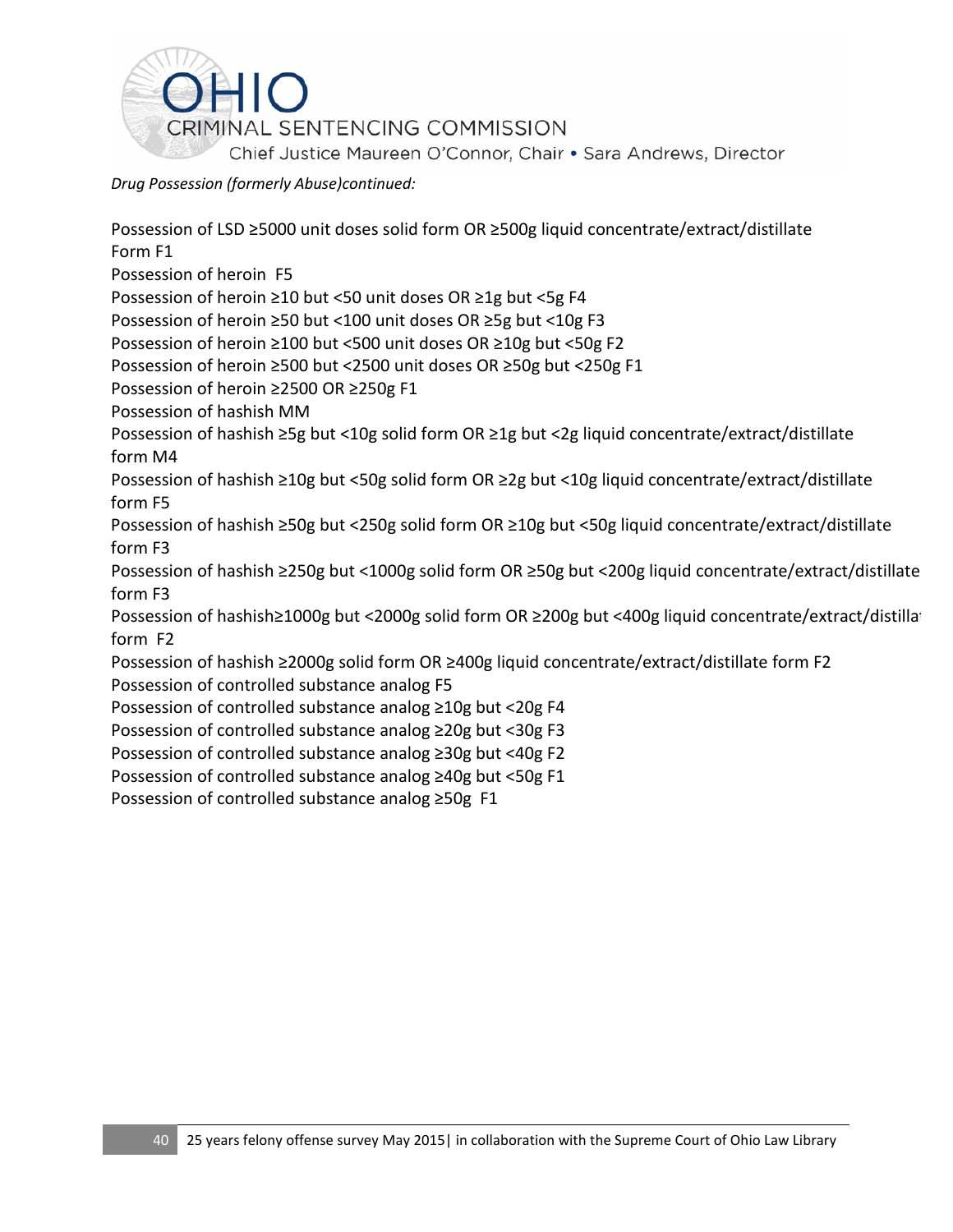

## **13. Drug Trafficking ORC 2925.03**

### 1990 version (141 v S 67 Eff 8-29-86; 143 v H 215 Eff 4-11-90; 143 v H 261 Eff 7-18-90; 143 v H 266 Eff 9-6-90; 143 v S 258 Eff 11-20-90)

Aggravated trafficking schedule I or II substance(except marihuana) sell/offer to sell F3 Aggravated trafficking schedule I or II substance(except marihuana) sell/offer to sell AND in 1000ft. school premise or 100 ft. of juvenile or previous felony drug abuse offense F2

Aggravated trafficking schedule I or II substance(except marihuana) with belief of resale F3 Aggravated trafficking schedule I or II substance(except marihuana) with belief of resale AND previous felony drug abuse offense F2

Aggravated trafficking schedule I or II substance(except marihuana) production F2

Aggravated trafficking schedule I or II substance(except marihuana) production AND previous felony drug abuse offense F1

Aggravated trafficking schedule I or II substance(except marihuana) possession ≥bulk amount but <3X bulk amount F3

Aggravated trafficking schedule I or II substance(except marihuana) possession ≥bulk amount but <3X bulk amount AND previous felony drug abuse offense F2

Aggravated trafficking schedule I or II substance(except marihuana) sell/offer to sell ≥bulk amount <3X bulk amount F3

Aggravated trafficking schedule I or II substance(except marihuana) sell/offer to sell ≥bulk amount <3X bulk amount F2

Aggravated trafficking schedule I or II substance(except marihuana) sell/offer to sell ≥bulk amount <3X bulk amount AND in 1000ft. school premise or 100 ft. of juvenile or previous felony drug abuse offense F1

Aggravated trafficking schedule I or II substance(except marihuana) possession ≥3Xbulk amount but <100X bulk amount F2

Aggravated trafficking schedule I or II substance(except marihuana) possession ≥3Xbulk amount but <100X bulk amount AND previous felony drug abuse offense F1

Aggravated trafficking schedule I or II substance(except marihuana) sell/offer to sell ≥3Xbulk amount <100X bulk amount F1

Aggravated trafficking schedule I or II substance(except marihuana) sell/offer to sell ≥3Xbulk amount <100X bulk amount AND in 1000ft. school premise or 100 ft. of juvenile or previous felony drug abuse offense F1

Aggravated trafficking schedule I or II substance(except marihuana) providing another with money/items of value so they can obtain substance to sell or produce F1

Aggravated trafficking schedule I or II substance(except marihuana) providing another with money/items of value so they can obtain substance to sell or produce with previous drug abuse offense F1

Aggravated trafficking schedule I or II substance(except marihuana) possession ≥100X bulk amount F1 Aggravated trafficking schedule I or II substance(except marihuana) sell/offer to sell ≥100X bulk amount F1

Aggravated trafficking schedule I or II substance(except marihuana) sell/offer to sell ≥100X bulk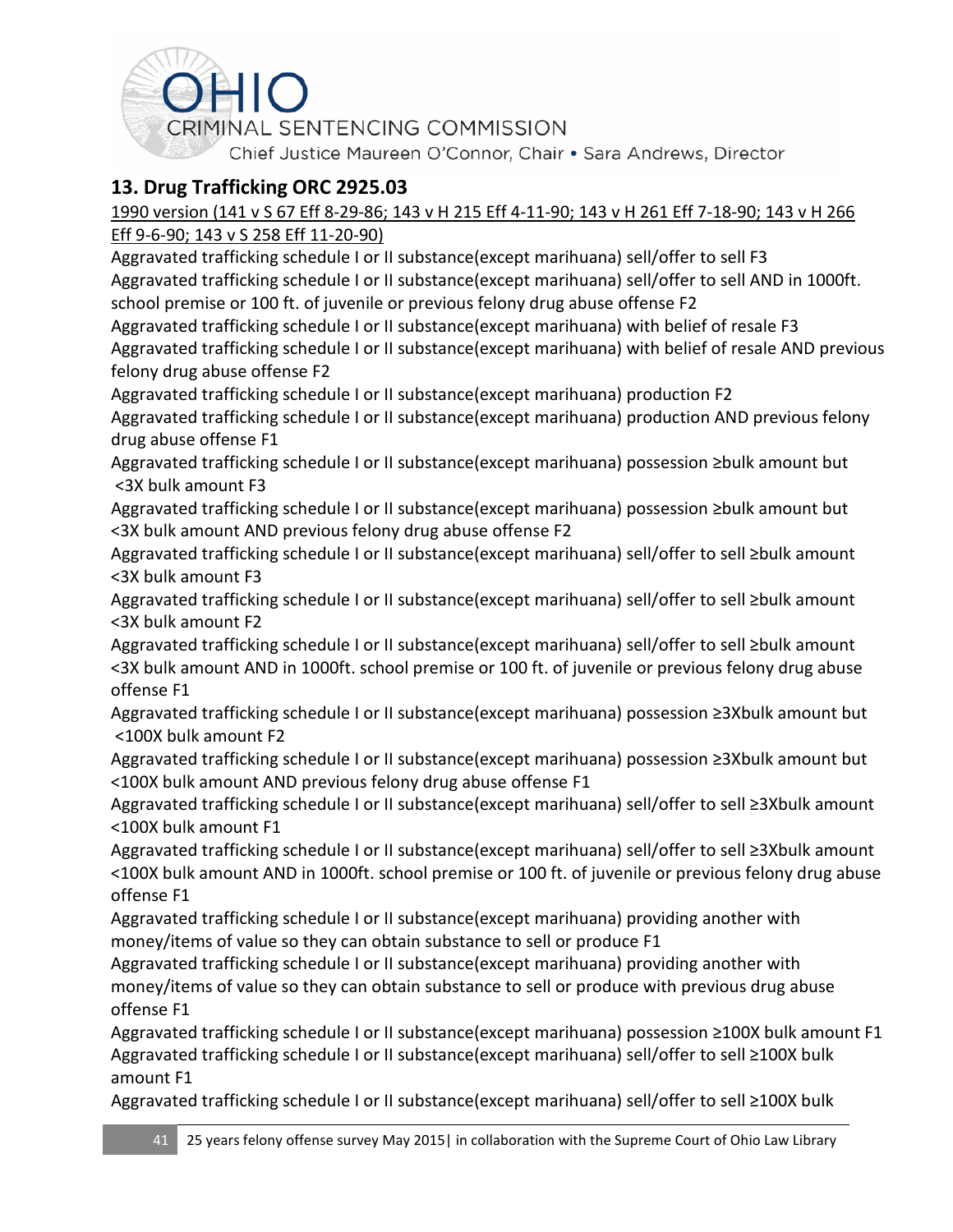

amount AND in 1000ft. school premise or 100 ft. of juvenile or previous felony drug abuse offense F1

Trafficking in drugs schedule III, IV or V substance sell/offer to sell F4

Trafficking in drugs schedule III, IV or V substance sell/offer to sell AND in 1000ft. school premise or 100 ft. of juvenile or previous felony drug abuse offense F3

Trafficking in drugs schedule III, IV or V substance with belief of resale to sell F4

Trafficking in drugs schedule III, IV or V substance with belief of resale to sell AND previous felony drug abuse offense F3

Trafficking in drugs schedule III, IV or V substance production F3

Trafficking in drugs schedule III, IV or V substance production AND previous felony drug abuse offense F2

Trafficking in drugs schedule III, IV or V substance possession ≥bulk amount but <3X bulk amount F4 Trafficking in drugs schedule III, IV or V substance possession ≥bulk amount but <3X bulk amount AND previous felony drug abuse offense F3

Trafficking in drugs schedule III, IV or V substance sell/offer to sell ≥bulk amount <3X bulk amount F3 Trafficking in drugs schedule III, IV or V substance sell/offer to sell ≥bulk amount <3X bulk amount AND in 1000ft. school premise or 100 ft. of juvenile or previous felony drug abuse offense F2

Trafficking in drugs schedule III, IV or V substance possession ≥3X bulk amount F3

Trafficking in drugs schedule III, IV or V substance possession ≥3X bulk amount AND previous felony drug abuse offense F2

Trafficking in drugs schedule III, IV or V substance sell/offer to sell ≥3X bulk amount F2 Trafficking in drugs schedule III, IV or V substance sell/offer to sell ≥3X bulk amount AND in 1000ft. school premise or 100 ft. of juvenile or previous felony drug abuse offense F1

Trafficking in drugs schedule III, IV or V substance providing another with money/items of value so they can obtain substance to sell or produce F1

Trafficking in drugs schedule III, IV or V substance providing another with money/items of value so they can obtain substance to sell or produce AND previous felony drug abuse offense F1 Trafficking in marihuana sell/offer to sell F4

Trafficking in marihuana sell/offer to sell AND in 1000ft. school premise or 100 ft. of juvenile or previous felony drug abuse offense F3

Trafficking in marihuana with belief of resale or productions or possession ≥bulk amount but <3X bulk amount F4

Trafficking in marihuana with belief of resale or productions or possession ≥bulk amount but <3X bulk amount AND previous felony drug abuse offense F3

Trafficking in marihuana sell/offer to sell ≥bulk amount <3X bulk F3

Trafficking in marihuana sell/offer to sell ≥bulk amount <3X bulk F3 AND in 1000ft. school premise or 100 ft. of juvenile or previous felony drug abuse offense F2

Trafficking in marihuana possession ≥3X bulk amount F3

Trafficking in marihuana possession ≥3X bulk amount AND previous felony drug abuse offense F2 Trafficking in marihuana sell/offer to sell ≥3X bulk amount F2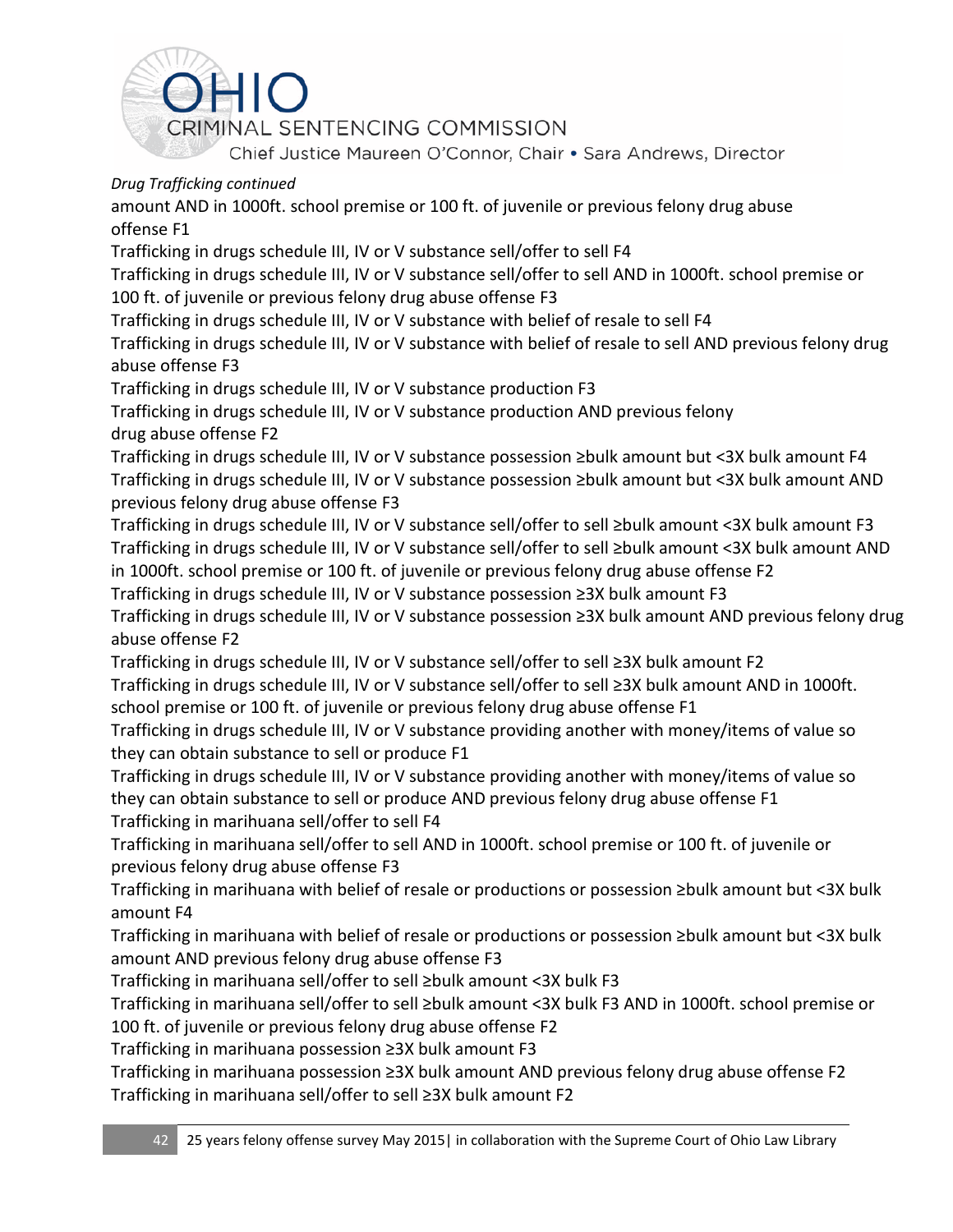

Trafficking in marihuana sell/offer to sell ≥3X bulk amount AND in 1000ft. school premise or 100 ft. of juvenile or previous felony drug abuse offense F2

Trafficking in marihuana providing another with money/items of value so they can obtain substance to sell or produce F2

Trafficking in marihuana providing another with money/items of value so they can obtain substance to sell or produce AND previous felony drug abuse offense F2

Gift involving 20g or less, first offense MM

Gift involving 20g or less, subsequent offenses M3

Gift involving 20g or less in 1000ft. school premise or 100 ft. of juvenile M3

### 1991 version [\(144 v H 62](https://advance.lexis.com/search/?pdmfid=1000516&crid=73c647b7-66b6-41d3-ac88-6419da26449f&pdsearchterms=ORC+2925.03&pdstartin=hlct%3A1%3A5&pdpsf=&ecomp=Jk1fk&prid=3ba6f613-8c59-4578-99df-5079ffa194a3) Eff 5-21-91)

Aggravated trafficking schedule I or II substance(except marihuana) sell/offer to sell F3 Aggravated trafficking schedule I or II substance(except marihuana) sell/offer to sell AND in 1000ft. school premise or 100 ft. of juvenile or previous felony drug abuse offense F2

Aggravated trafficking schedule I or II substance(except marihuana) with belief of resale F3 Aggravated trafficking schedule I or II substance(except marihuana) with belief of resale AND previous felony drug abuse offense F2

Aggravated trafficking schedule I or II substance(except marihuana) production F2

Aggravated trafficking schedule I or II substance(except marihuana) production AND previous felony drug abuse offense F1

Aggravated trafficking schedule I or II substance(except marihuana) possession ≥bulk amount but <3X bulk amount F3

Aggravated trafficking schedule I or II substance(except marihuana) possession ≥bulk amount but <3X bulk amount AND previous felony drug abuse offense F2

Aggravated trafficking schedule I or II substance(except marihuana) sell/offer to sell ≥bulk amount <3X bulk amount F3

Aggravated trafficking schedule I or II substance(except marihuana) sell/offer to sell ≥bulk amount <3X bulk amount F2

Aggravated trafficking schedule I or II substance(except marihuana) sell/offer to sell ≥bulk amount <3X bulk amount AND in 1000ft. school premise or 100 ft. of juvenile or previous felony drug abuse offense F1

Aggravated trafficking schedule I or II substance(except marihuana) possession ≥3Xbulk amount but <100X bulk amount F2

Aggravated trafficking schedule I or II substance(except marihuana) possession ≥3Xbulk amount but <100X bulk amount AND previous felony drug abuse offense F1

Aggravated trafficking schedule I or II substance(except marihuana) sell/offer to sell ≥3Xbulk amount <100X bulk amount F1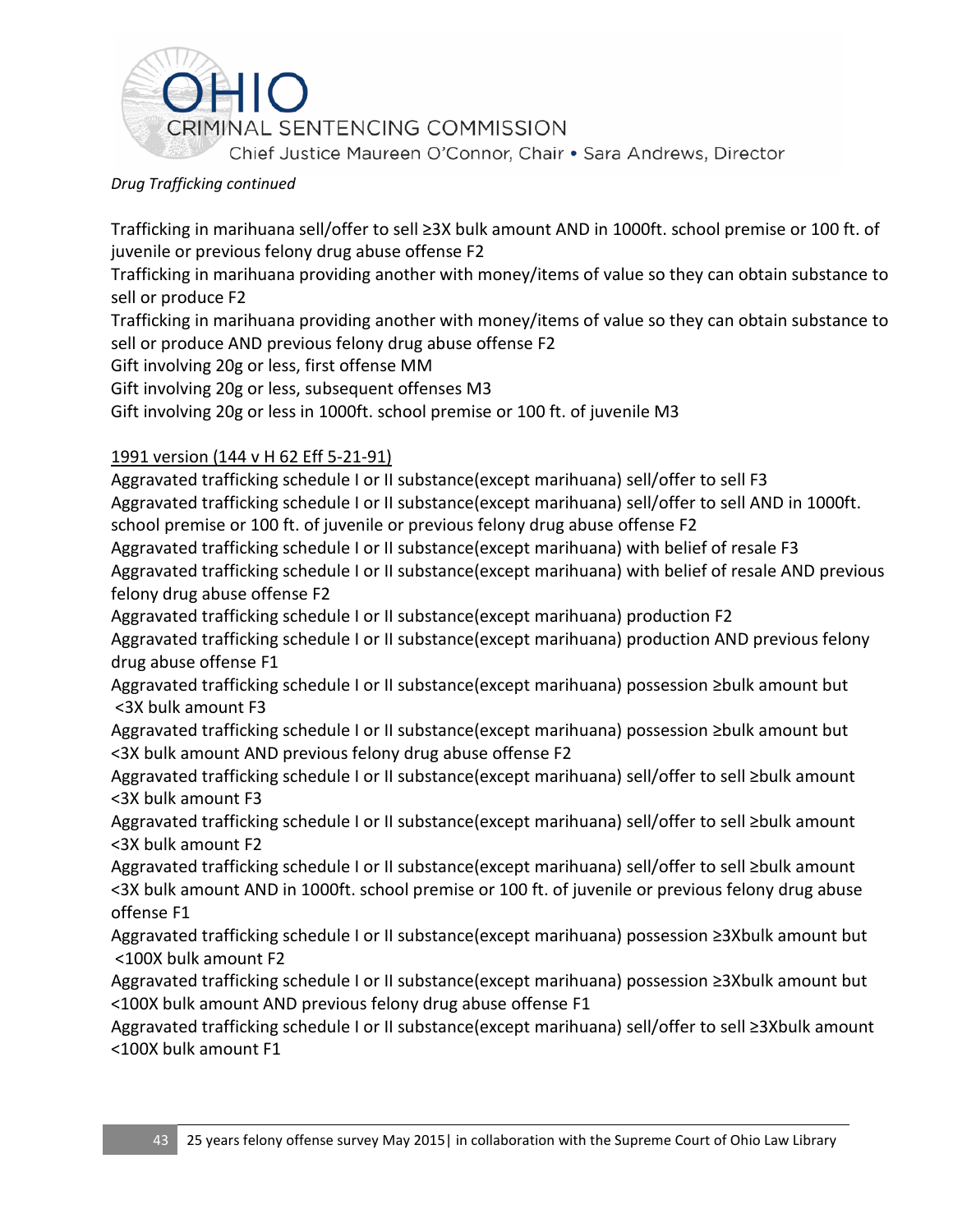

Aggravated trafficking schedule I or II substance(except marihuana) sell/offer to sell ≥3Xbulk amount <100X bulk amount AND in 1000ft. school premise or 100 ft. of juvenile or previous felony drug abuse offense F1

Aggravated trafficking schedule I or II substance(except marihuana) providing another with money/items of value so they can obtain substance to sell or produce F1

Aggravated trafficking schedule I or II substance(except marihuana) providing another with money/items of value so they can obtain substance to sell or produce with previous drug abuse offense F1

Aggravated trafficking schedule I or II substance(except marihuana) possession ≥100X bulk amount F1 Aggravated trafficking schedule I or II substance(except marihuana) sell/offer to sell ≥100X bulk amount F1

Aggravated trafficking schedule I or II substance(except marihuana) sell/offer to sell ≥100X bulk amount AND in 1000ft. school premise or 100 ft. of juvenile or previous felony drug abuse offense F1

Trafficking in drugs schedule III, IV or V substance sell/offer to sell F4

Trafficking in drugs schedule III, IV or V substance sell/offer to sell AND in 1000ft. school premise or 100 ft. of juvenile or previous felony drug abuse offense F3

Trafficking in drugs schedule III, IV or V substance with belief of resale to sell F4

Trafficking in drugs schedule III, IV or V substance with belief of resale to sell AND previous felony drug abuse offense F3

Trafficking in drugs schedule III, IV or V substance production F3

Trafficking in drugs schedule III, IV or V substance production AND previous felony drug abuse offense F2

Trafficking in drugs schedule III, IV or V substance possession ≥bulk amount but <3X bulk amount F4 Trafficking in drugs schedule III, IV or V substance possession ≥bulk amount but <3X bulk amount AND previous felony drug abuse offense F3

Trafficking in drugs schedule III, IV or V substance sell/offer to sell ≥bulk amount <3X bulk amount F3 Trafficking in drugs schedule III, IV or V substance sell/offer to sell ≥bulk amount <3X bulk amount AND in 1000ft. school premise or 100 ft. of juvenile or previous felony drug abuse offense F2

Trafficking in drugs schedule III, IV or V substance possession ≥3X bulk amount F3

Trafficking in drugs schedule III, IV or V substance possession ≥3X bulk amount AND previous felony drug abuse offense F2

Trafficking in drugs schedule III, IV or V substance sell/offer to sell ≥3X bulk amount F2

Trafficking in drugs schedule III, IV or V substance sell/offer to sell ≥3X bulk amount AND in 1000ft. school premise or 100 ft. of juvenile or previous felony drug abuse offense F1

Trafficking in drugs schedule III, IV or V substance providing another with money/items of value so they can obtain substance to sell or produce F1

Trafficking in drugs schedule III, IV or V substance providing another with money/items of value so they can obtain substance to sell or produce AND previous felony drug abuse offense F1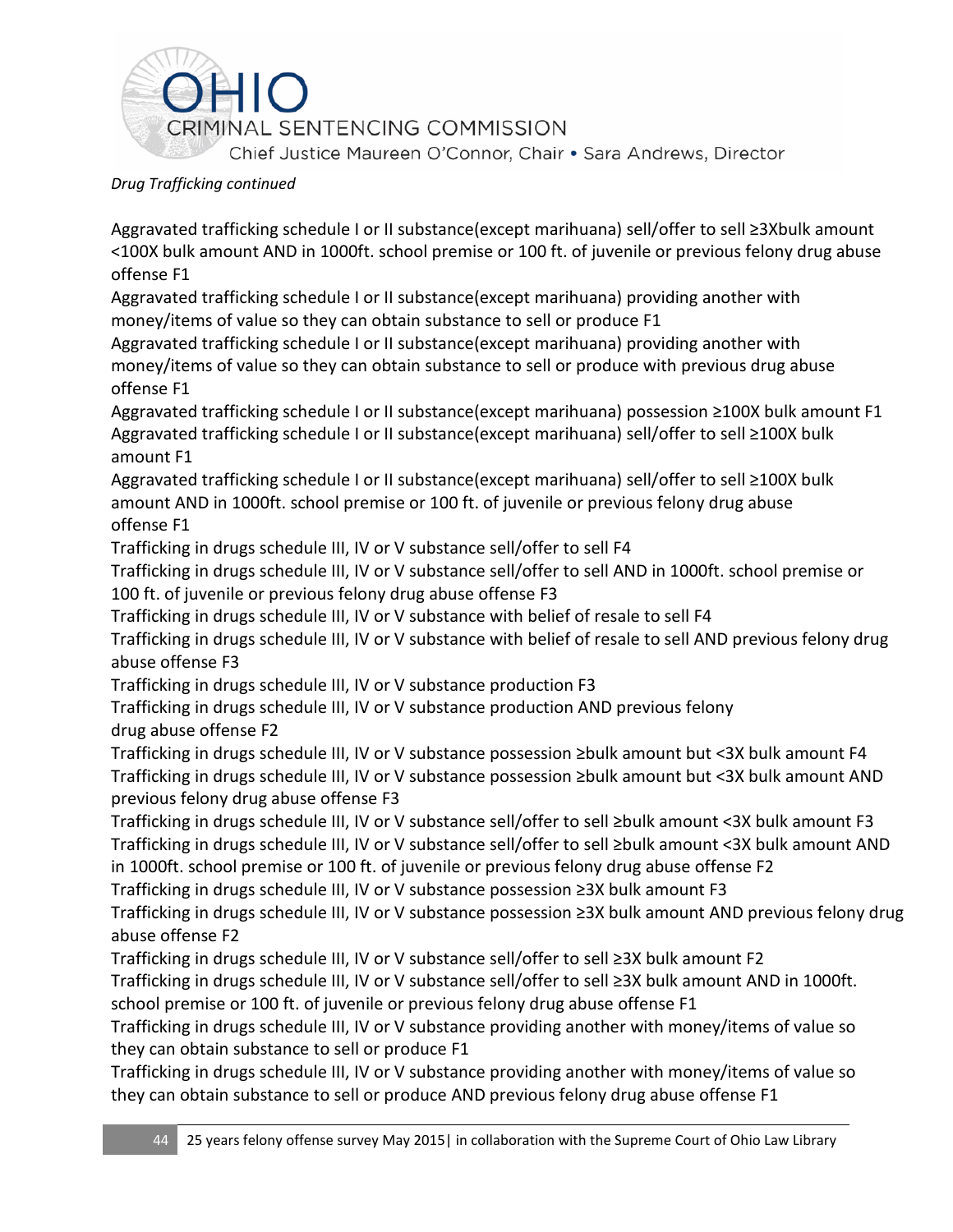

Trafficking in marihuana sell/offer to sell F4

Trafficking in marihuana sell/offer to sell AND in 1000ft. school premise or 100 ft. of juvenile or previous felony drug abuse offense F3

Trafficking in marihuana with belief of resale or productions or possession ≥bulk amount but <3X bulk amount F4

Trafficking in marihuana with belief of resale or productions or possession ≥bulk amount but <3X bulk amount AND previous felony drug abuse offense F3

Trafficking in marihuana sell/offer to sell ≥bulk amount <3X bulk F3

Trafficking in marihuana sell/offer to sell ≥bulk amount <3X bulk F3 AND in 1000ft. school premise or 100 ft. of juvenile or previous felony drug abuse offense F2

Trafficking in marihuana possession ≥3X bulk amount F3

Trafficking in marihuana possession ≥3X bulk amount AND previous felony drug abuse offense F2 Trafficking in marihuana sell/offer to sell ≥3X bulk amount F2

Trafficking in marihuana sell/offer to sell ≥3X bulk amount AND in 1000ft. school premise or 100 ft. of juvenile or previous felony drug abuse offense F2

Trafficking in marihuana providing another with money/items of value so they can obtain substance to sell or produce F2

Trafficking in marihuana providing another with money/items of value so they can obtain substance to sell or produce AND previous felony drug abuse offense F2

Gift involving 20g or less, first offense MM

Gift involving 20g or less, subsequent offenses M3

Gift involving 20g or less in 1000ft. school premise or 100 ft. of juvenile M3

### 1992 version [\(144 v S 174](https://advance.lexis.com/search/?pdmfid=1000516&crid=73c647b7-66b6-41d3-ac88-6419da26449f&pdsearchterms=ORC+2925.03&pdstartin=hlct%3A1%3A5&pdpsf=&ecomp=Jk1fk&prid=3ba6f613-8c59-4578-99df-5079ffa194a3) Eff 7-31-92; [144 v H 591](https://advance.lexis.com/search/?pdmfid=1000516&crid=73c647b7-66b6-41d3-ac88-6419da26449f&pdsearchterms=ORC+2925.03&pdstartin=hlct%3A1%3A5&pdpsf=&ecomp=Jk1fk&prid=3ba6f613-8c59-4578-99df-5079ffa194a3) Eff 11-2-92)

Aggravated trafficking schedule I or II substance(except marihuana) sell/offer to sell F3 Aggravated trafficking schedule I or II substance(except marihuana) sell/offer to sell AND in 1000ft. school premise or 100 ft. of juvenile or previous felony drug abuse offense F2

Aggravated trafficking schedule I or II substance(except marihuana) with belief of resale F3

Aggravated trafficking schedule I or II substance(except marihuana) with belief of resale AND previous felony drug abuse offense F2

Aggravated trafficking schedule I or II substance(except marihuana) production F2

Aggravated trafficking schedule I or II substance(except marihuana) production AND previous felony drug abuse offense F1

Aggravated trafficking schedule I or II substance(except marihuana) possession ≥bulk amount but <3X bulk amount F3

Aggravated trafficking schedule I or II substance(except marihuana) possession ≥bulk amount but <3X bulk amount AND previous felony drug abuse offense F2

Aggravated trafficking schedule I or II substance(except marihuana) sell/offer to sell ≥bulk amount <3X bulk amount F3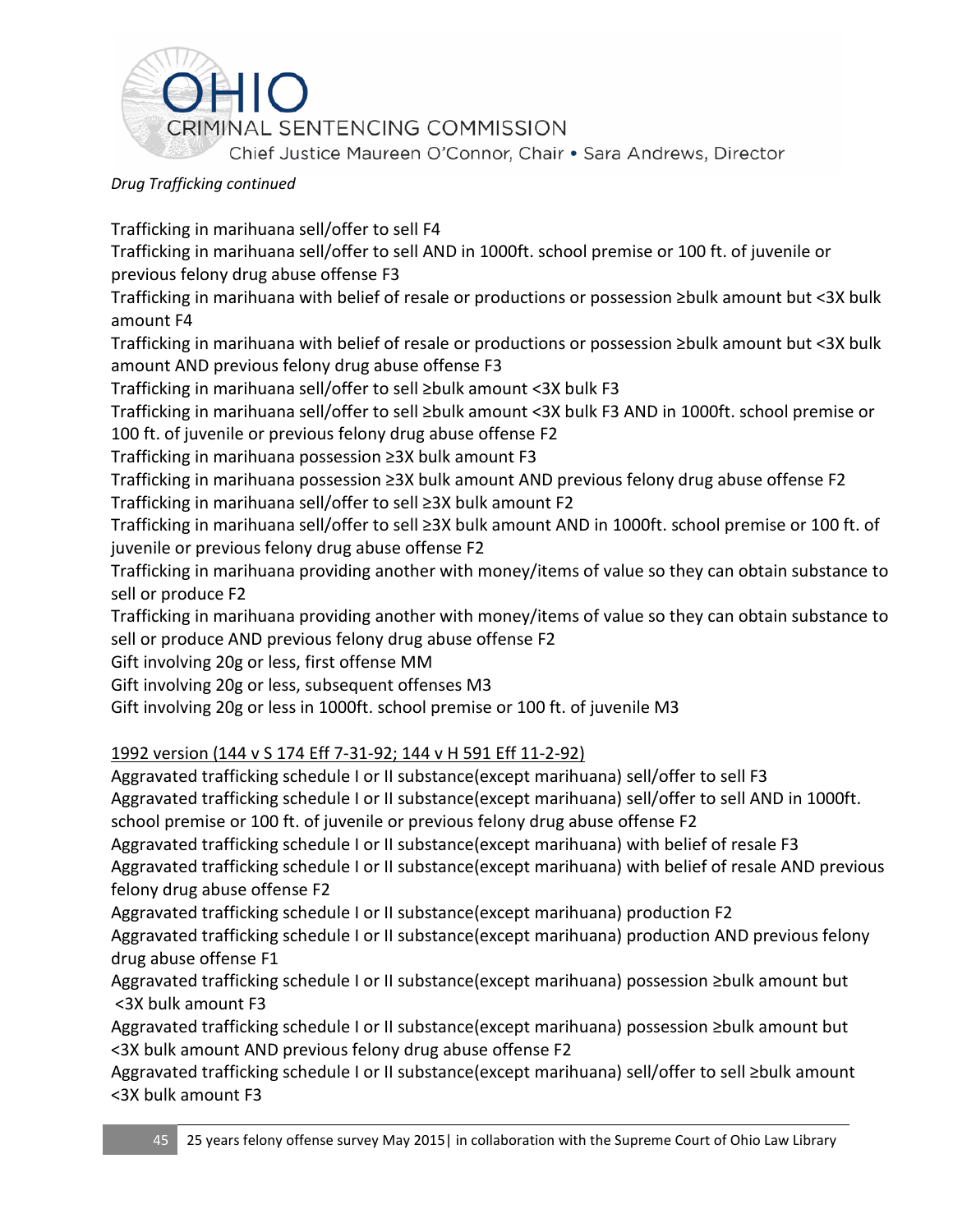

Aggravated trafficking schedule I or II substance(except marihuana) sell/offer to sell ≥bulk amount <3X bulk amount F2

Aggravated trafficking schedule I or II substance(except marihuana) sell/offer to sell ≥bulk amount <3X bulk amount AND in 1000ft. school premise or 100 ft. of juvenile or previous felony drug abuse offense F1

Aggravated trafficking schedule I or II substance(except marihuana) possession ≥3Xbulk amount but <100X bulk amount F2

Aggravated trafficking schedule I or II substance(except marihuana) possession ≥3Xbulk amount but <100X bulk amount AND previous felony drug abuse offense F1

Aggravated trafficking schedule I or II substance(except marihuana) sell/offer to sell ≥3Xbulk amount <100X bulk amount F1

Aggravated trafficking schedule I or II substance(except marihuana) sell/offer to sell ≥3Xbulk amount <100X bulk amount AND in 1000ft. school premise or 100 ft. of juvenile or previous felony drug abuse offense F1

Aggravated trafficking schedule I or II substance(except marihuana) providing another with money/items of value so they can obtain substance to sell or produce F1

Aggravated trafficking schedule I or II substance(except marihuana) providing another with money/items of value so they can obtain substance to sell or produce with previous drug abuse offense F1

Aggravated trafficking schedule I or II substance(except marihuana) possession ≥100X bulk amount F1 Aggravated trafficking schedule I or II substance(except marihuana) sell/offer to sell ≥100X bulk amount F1

Aggravated trafficking schedule I or II substance(except marihuana) sell/offer to sell ≥100X bulk amount AND in 1000ft. school premise or 100 ft. of juvenile or previous felony drug abuse offense F1

Trafficking in drugs schedule III, IV or V substance sell/offer to sell F4

Trafficking in drugs schedule III, IV or V substance sell/offer to sell AND in 1000ft. school premise or 100 ft. of juvenile or previous felony drug abuse offense F3

Trafficking in drugs schedule III, IV or V substance with belief of resale to sell OR administer/prescribe/ dispense anabolic steroids not approved by USDA for human use F4

Trafficking in drugs schedule III, IV or V substance with belief of resale to sell OR administer/prescribe/ dispense anabolic steroids not approved by USDA for human use AND previous felony drug abuse offense F3

Trafficking in drugs schedule III, IV or V substance production F3

Trafficking in drugs schedule III, IV or V substance production AND previous felony drug abuse offense F2

Trafficking in drugs schedule III, IV or V substance possession ≥bulk amount but <3X bulk amount F4 Trafficking in drugs schedule III, IV or V substance possession ≥bulk amount but <3X bulk amount AND previous felony drug abuse offense F3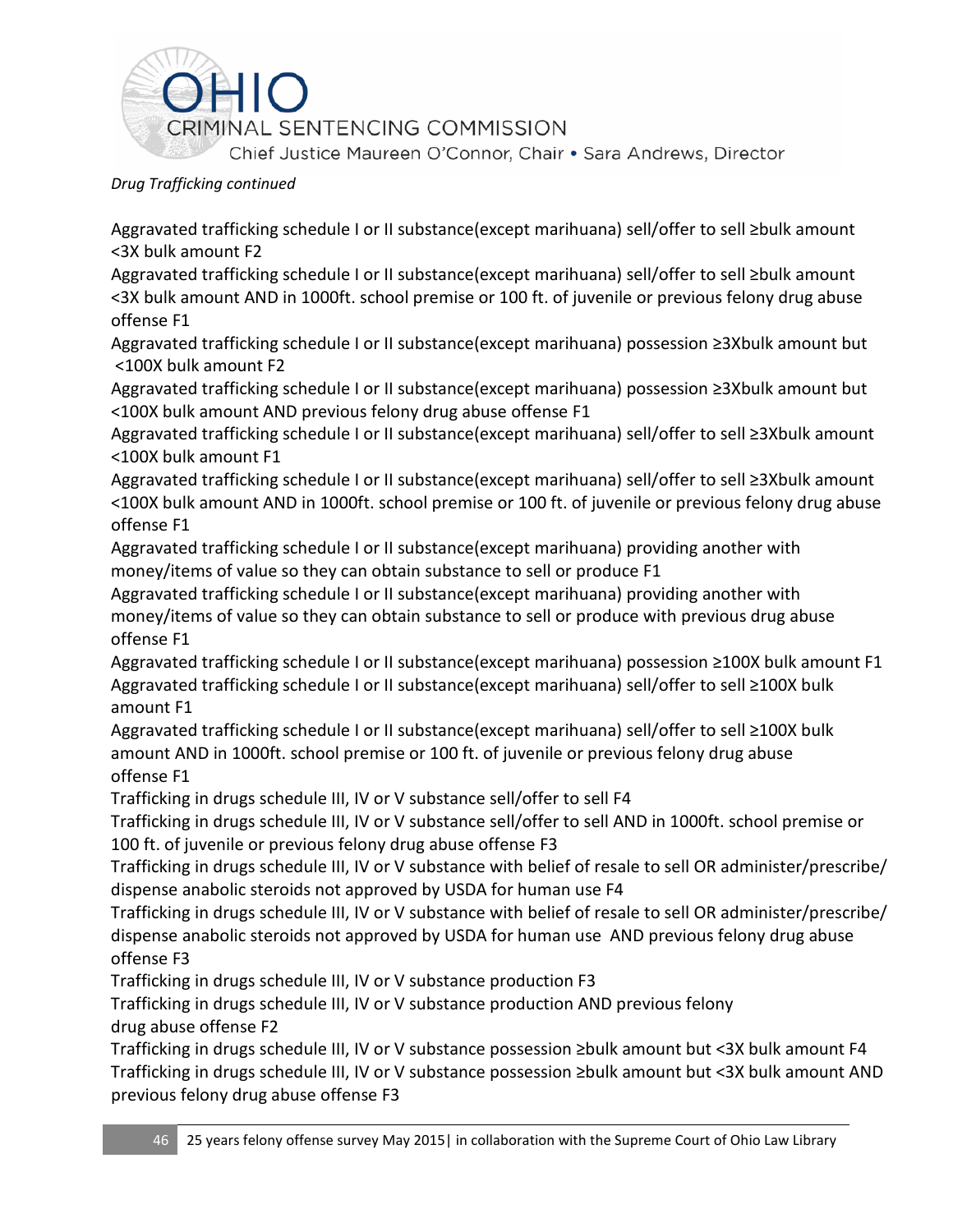

Trafficking in drugs schedule III, IV or V substance sell/offer to sell ≥bulk amount <3X bulk amount F3 Trafficking in drugs schedule III, IV or V substance sell/offer to sell ≥bulk amount <3X bulk amount AND in 1000ft. school premise or 100 ft. of juvenile or previous felony drug abuse offense F2 Trafficking in drugs schedule III, IV or V substance possession ≥3X bulk amount F3 Trafficking in drugs schedule III, IV or V substance possession ≥3X bulk amount AND previous felony drug abuse offense F2

Trafficking in drugs schedule III, IV or V substance sell/offer to sell ≥3X bulk amount F2

Trafficking in drugs schedule III, IV or V substance sell/offer to sell ≥3X bulk amount AND in 1000ft. school premise or 100 ft. of juvenile or previous felony drug abuse offense F1

Trafficking in drugs schedule III, IV or V substance providing another with money/items of value so they can obtain substance to sell or produce F1

Trafficking in drugs schedule III, IV or V substance providing another with money/items of value so they can obtain substance to sell or produce AND previous felony drug abuse offense F1

Trafficking in marihuana sell/offer to sell F4 Trafficking in marihuana sell/offer to sell AND in 1000ft. school premise or 100 ft. of juvenile or

previous felony drug abuse offense F3

Trafficking in marihuana with belief of resale or productions or possession ≥bulk amount but <3X bulk amount F4

Trafficking in marihuana with belief of resale or productions or possession ≥bulk amount but <3X bulk amount AND previous felony drug abuse offense F3

Trafficking in marihuana sell/offer to sell ≥bulk amount <3X bulk F3

Trafficking in marihuana sell/offer to sell ≥bulk amount <3X bulk F3 AND in 1000ft. school premise or 100 ft. of juvenile or previous felony drug abuse offense F2

Trafficking in marihuana possession ≥3X bulk amount F3

Trafficking in marihuana possession ≥3X bulk amount AND previous felony drug abuse offense F2 Trafficking in marihuana sell/offer to sell ≥3X bulk amount F2

Trafficking in marihuana sell/offer to sell ≥3X bulk amount AND in 1000ft. school premise or 100 ft. of juvenile or previous felony drug abuse offense F2

Trafficking in marihuana providing another with money/items of value so they can obtain substance to sell or produce F2

Trafficking in marihuana providing another with money/items of value so they can obtain substance to sell or produce AND previous felony drug abuse offense F2

Gift involving 20g or less, first offense MM

Gift involving 20g or less, subsequent offenses M3

Gift involving 20g or less in 1000ft. school premise or 100 ft. of juvenile M3

### 1993 version [\(145 v H 377](https://advance.lexis.com/search/?pdmfid=1000516&crid=73c647b7-66b6-41d3-ac88-6419da26449f&pdsearchterms=ORC+2925.03&pdstartin=hlct%3A1%3A5&pdpsf=&ecomp=Jk1fk&prid=3ba6f613-8c59-4578-99df-5079ffa194a3) Eff 9-30-93)

Aggravated trafficking schedule I or II substance(except marihuana) sell/offer to sell F3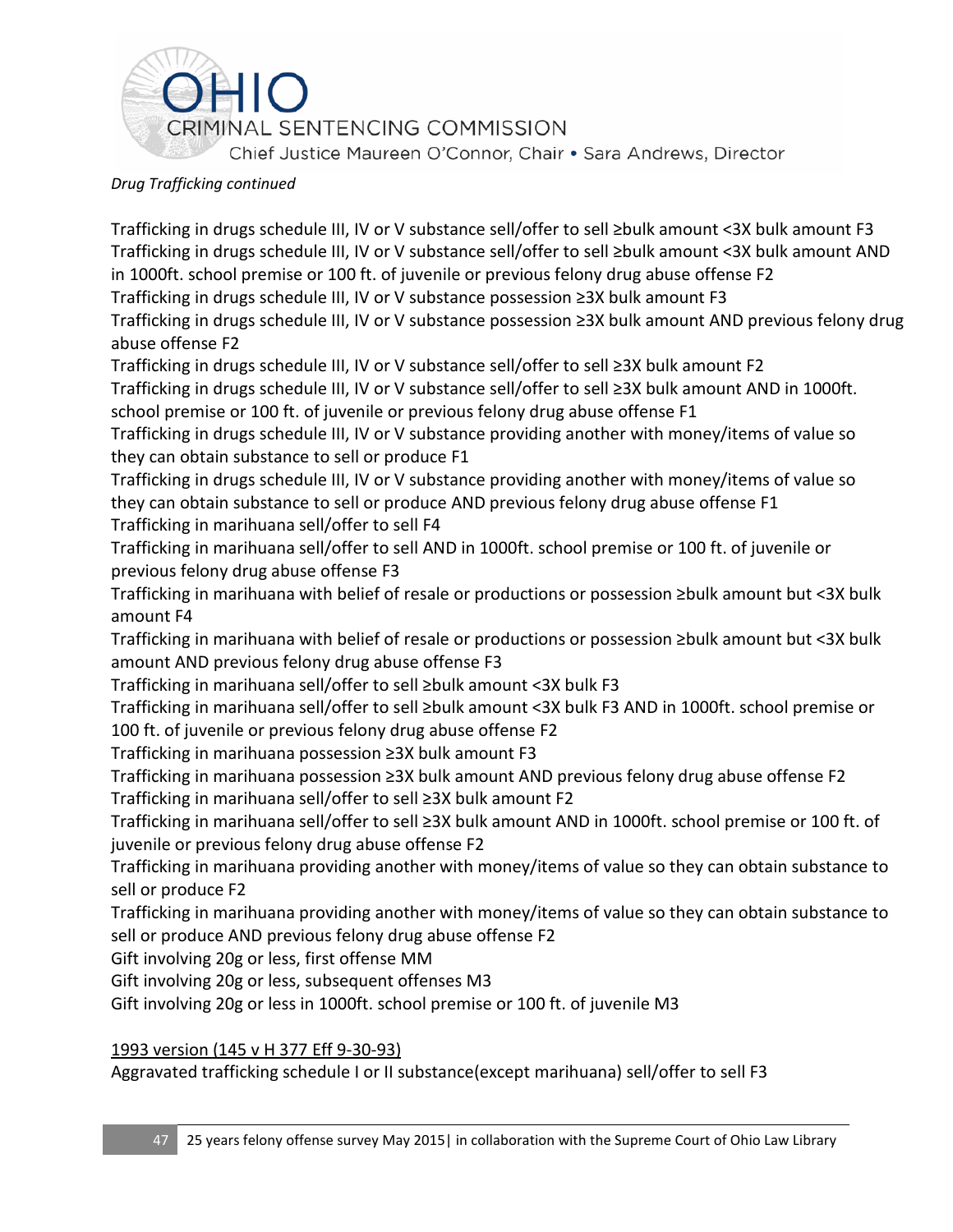

Aggravated trafficking schedule I or II substance(except marihuana) sell/offer to sell AND in 1000ft. school premise or 100 ft. of juvenile or previous felony drug abuse offense F2

Aggravated trafficking schedule I or II substance(except marihuana) with belief of resale F3 Aggravated trafficking schedule I or II substance(except marihuana) with belief of resale AND previous felony drug abuse offense F2

Aggravated trafficking schedule I or II substance(except marihuana) production F2

Aggravated trafficking schedule I or II substance(except marihuana) production AND previous felony drug abuse offense F1

Aggravated trafficking schedule I or II substance(except marihuana) possession ≥bulk amount but <3X bulk amount F3

Aggravated trafficking schedule I or II substance(except marihuana) possession ≥bulk amount but <3X bulk amount AND previous felony drug abuse offense F2

Aggravated trafficking schedule I or II substance(except marihuana) sell/offer to sell ≥bulk amount <3X bulk amount F3

Aggravated trafficking schedule I or II substance(except marihuana) sell/offer to sell ≥bulk amount <3X bulk amount F2

Aggravated trafficking schedule I or II substance(except marihuana) sell/offer to sell ≥bulk amount <3X bulk amount AND in 1000ft. school premise or 100 ft. of juvenile or previous felony drug abuse offense F1

Aggravated trafficking schedule I or II substance(except marihuana) possession ≥3Xbulk amount but <100X bulk amount F2

Aggravated trafficking schedule I or II substance(except marihuana) possession ≥3Xbulk amount but <100X bulk amount AND previous felony drug abuse offense F1

Aggravated trafficking schedule I or II substance(except marihuana) sell/offer to sell ≥3Xbulk amount <100X bulk amount F1

Aggravated trafficking schedule I or II substance(except marihuana) sell/offer to sell ≥3Xbulk amount <100X bulk amount AND in 1000ft. school premise or 100 ft. of juvenile or previous felony drug abuse offense F1

Aggravated trafficking schedule I or II substance(except marihuana) providing another with money/items of value so they can obtain substance to sell or produce F1

Aggravated trafficking schedule I or II substance(except marihuana) providing another with money/items of value so they can obtain substance to sell or produce with previous drug abuse offense F1

Aggravated trafficking schedule I or II substance(except marihuana) possession ≥100X bulk amount F1 Aggravated trafficking schedule I or II substance(except marihuana) sell/offer to sell ≥100X bulk amount F1

Aggravated trafficking schedule I or II substance(except marihuana) sell/offer to sell ≥100X bulk amount AND in 1000ft. school premise or 100 ft. of juvenile or previous felony drug abuse offense F1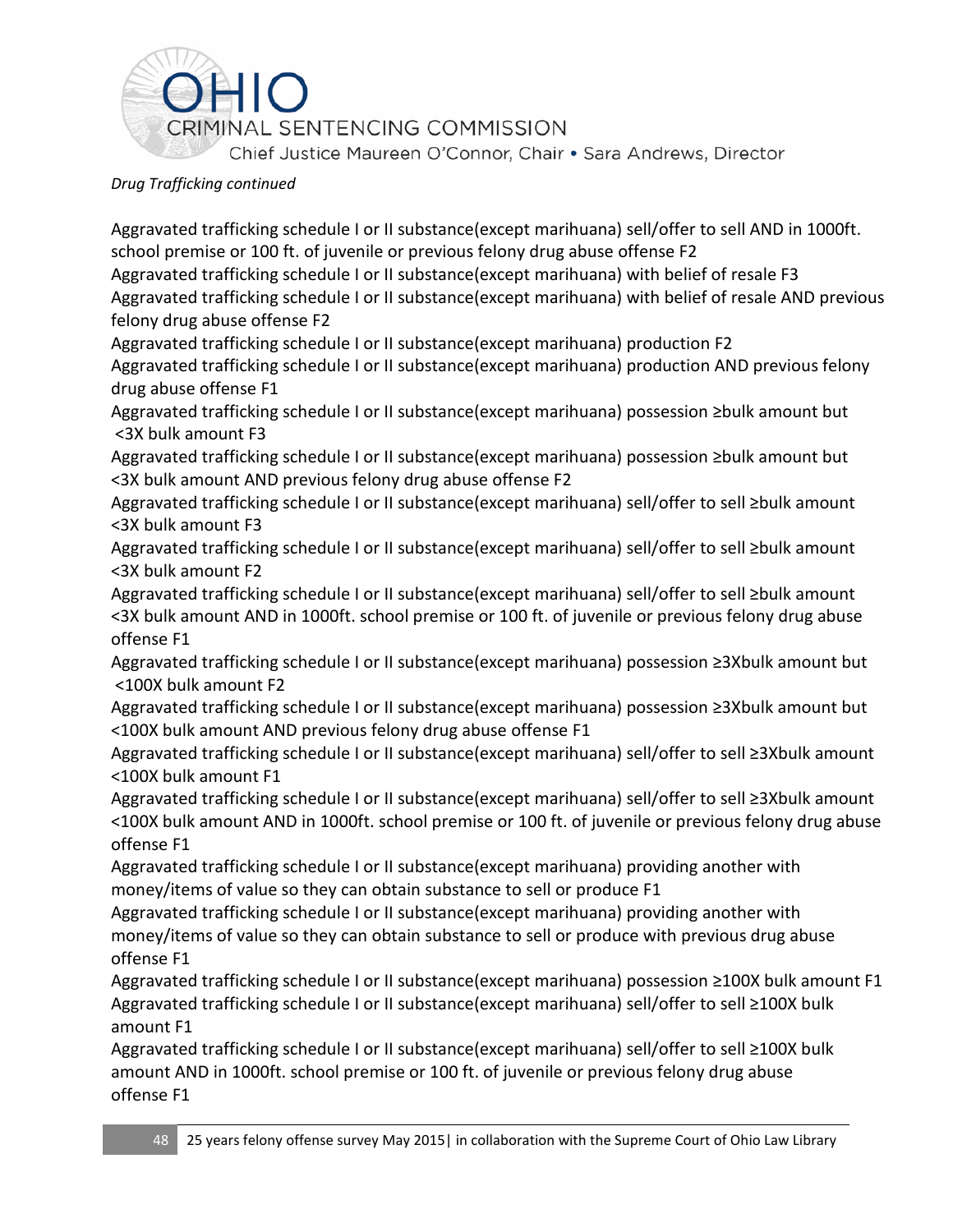

Trafficking in drugs schedule III, IV or V substance sell/offer to sell F4

Trafficking in drugs schedule III, IV or V substance sell/offer to sell AND in 1000ft. school premise or 100 ft. of juvenile or previous felony drug abuse offense F3

Trafficking in drugs schedule III, IV or V substance with belief of resale to sell OR administer/prescribe/ dispense anabolic steroids not approved by USDA for human use F4

Trafficking in drugs schedule III, IV or V substance with belief of resale to sell OR administer/prescribe/ dispense anabolic steroids not approved by USDA for human use AND previous felony drug abuse offense F3

Trafficking in drugs schedule III, IV or V substance production F3

Trafficking in drugs schedule III, IV or V substance production AND previous felony drug abuse offense F2

Trafficking in drugs schedule III, IV or V substance possession ≥bulk amount but <3X bulk amount F4 Trafficking in drugs schedule III, IV or V substance possession ≥bulk amount but <3X bulk amount AND previous felony drug abuse offense F3

Trafficking in drugs schedule III, IV or V substance sell/offer to sell ≥bulk amount <3X bulk amount F3 Trafficking in drugs schedule III, IV or V substance sell/offer to sell ≥bulk amount <3X bulk amount AND in 1000ft. school premise or 100 ft. of juvenile or previous felony drug abuse offense F2

Trafficking in drugs schedule III, IV or V substance possession ≥3X bulk amount F3

Trafficking in drugs schedule III, IV or V substance possession ≥3X bulk amount AND previous felony drug abuse offense F2

Trafficking in drugs schedule III, IV or V substance sell/offer to sell ≥3X bulk amount F2

Trafficking in drugs schedule III, IV or V substance sell/offer to sell ≥3X bulk amount AND in 1000ft. school premise or 100 ft. of juvenile or previous felony drug abuse offense F1

Trafficking in drugs schedule III, IV or V substance providing another with money/items of value so they can obtain substance to sell or produce F1

Trafficking in drugs schedule III, IV or V substance providing another with money/items of value so they can obtain substance to sell or produce AND previous felony drug abuse offense F1

Trafficking in marihuana sell/offer to sell F4

Trafficking in marihuana sell/offer to sell AND in 1000ft. school premise or 100 ft. of juvenile or previous felony drug abuse offense F3

Trafficking in marihuana with belief of resale or productions or possession ≥bulk amount but <3X bulk amount F4

Trafficking in marihuana with belief of resale or productions or possession ≥bulk amount but <3X bulk amount AND previous felony drug abuse offense F3

Trafficking in marihuana sell/offer to sell ≥bulk amount <3X bulk F3

Trafficking in marihuana sell/offer to sell ≥bulk amount <3X bulk F3 AND in 1000ft. school premise or 100 ft. of juvenile or previous felony drug abuse offense F2

Trafficking in marihuana possession ≥3X bulk amount F3

Trafficking in marihuana possession ≥3X bulk amount AND previous felony drug abuse offense F2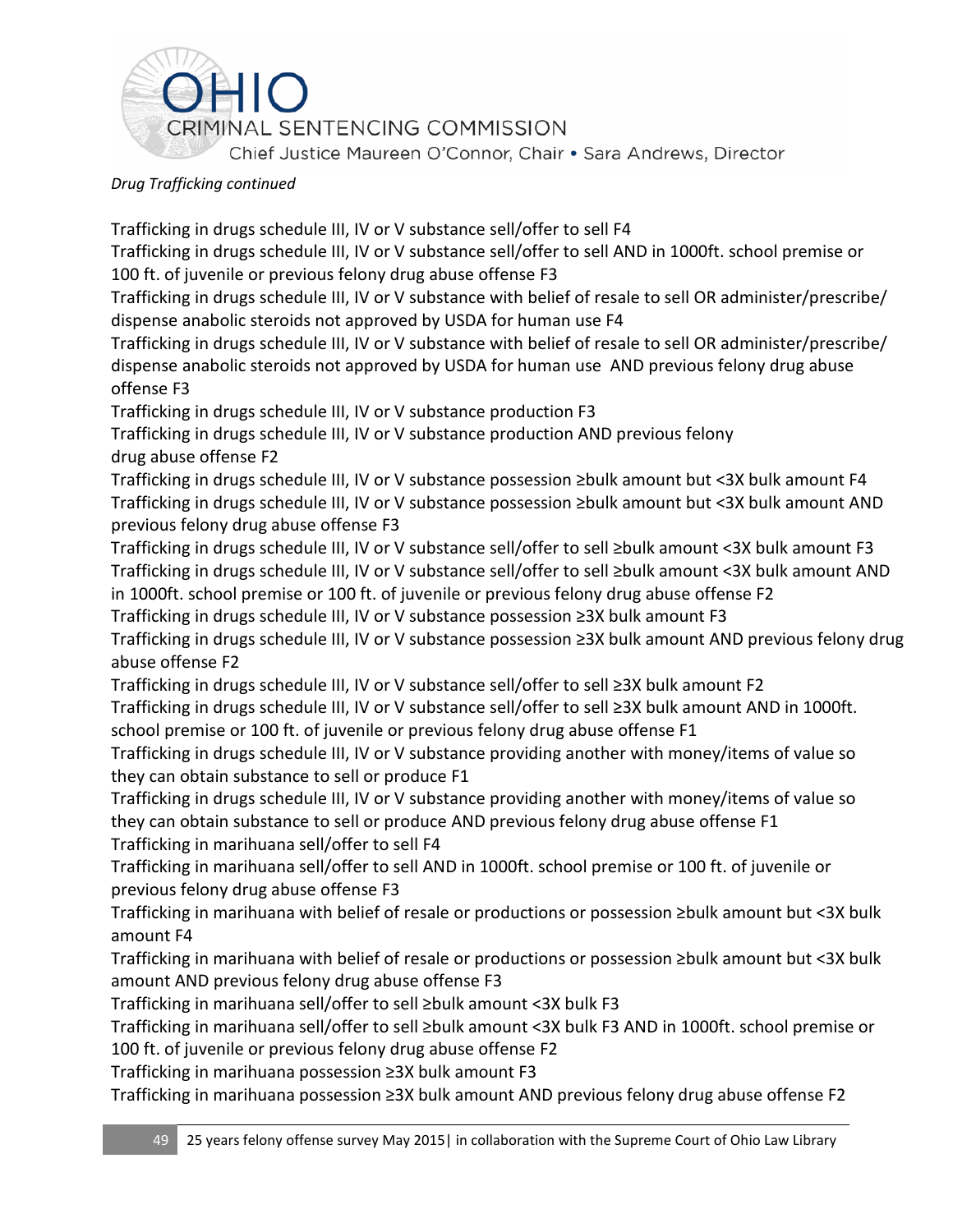

Trafficking in marihuana sell/offer to sell ≥3X bulk amount F2

Trafficking in marihuana sell/offer to sell ≥3X bulk amount AND in 1000ft. school premise or 100 ft. of juvenile or previous felony drug abuse offense F2

Trafficking in marihuana providing another with money/items of value so they can obtain substance to sell or produce F2

Trafficking in marihuana providing another with money/items of value so they can obtain substance to sell or produce AND previous felony drug abuse offense F2

Gift involving 20g or less, first offense MM

Gift involving 20g or less, subsequent offenses M3

Gift involving 20g or less in 1000ft. school premise or 100 ft. of juvenile M3

### 1994 version [\(145 v H 391](https://advance.lexis.com/search/?pdmfid=1000516&crid=73c647b7-66b6-41d3-ac88-6419da26449f&pdsearchterms=ORC+2925.03&pdstartin=hlct%3A1%3A5&pdpsf=&ecomp=Jk1fk&prid=3ba6f613-8c59-4578-99df-5079ffa194a3) Eff 7-21-94)

Aggravated trafficking schedule I or II substance(except marihuana) sell/offer to sell F3 Aggravated trafficking schedule I or II substance(except marihuana) sell/offer to sell AND in 1000ft. school premise or 100 ft. of juvenile or previous felony drug abuse offense F2

Aggravated trafficking schedule I or II substance(except marihuana) with belief of resale F3 Aggravated trafficking schedule I or II substance(except marihuana) with belief of resale AND previous felony drug abuse offense F2

Aggravated trafficking schedule I or II substance(except marihuana) production F2

Aggravated trafficking schedule I or II substance(except marihuana) production AND previous felony drug abuse offense F1

Aggravated trafficking schedule I or II substance(except marihuana) possession ≥bulk amount but <3X bulk amount F3

Aggravated trafficking schedule I or II substance(except marihuana) possession ≥bulk amount but <3X bulk amount AND previous felony drug abuse offense F2

Aggravated trafficking schedule I or II substance(except marihuana) sell/offer to sell ≥bulk amount <3X bulk amount F3

Aggravated trafficking schedule I or II substance(except marihuana) sell/offer to sell ≥bulk amount <3X bulk amount F2

Aggravated trafficking schedule I or II substance(except marihuana) sell/offer to sell ≥bulk amount <3X bulk amount AND in 1000ft. school premise or 100 ft. of juvenile or previous felony drug abuse offense F1

Aggravated trafficking schedule I or II substance(except marihuana) possession ≥3Xbulk amount but <100X bulk amount F2

Aggravated trafficking schedule I or II substance(except marihuana) possession ≥3Xbulk amount but <100X bulk amount AND previous felony drug abuse offense F1

Aggravated trafficking schedule I or II substance(except marihuana) sell/offer to sell ≥3Xbulk amount <100X bulk amount F1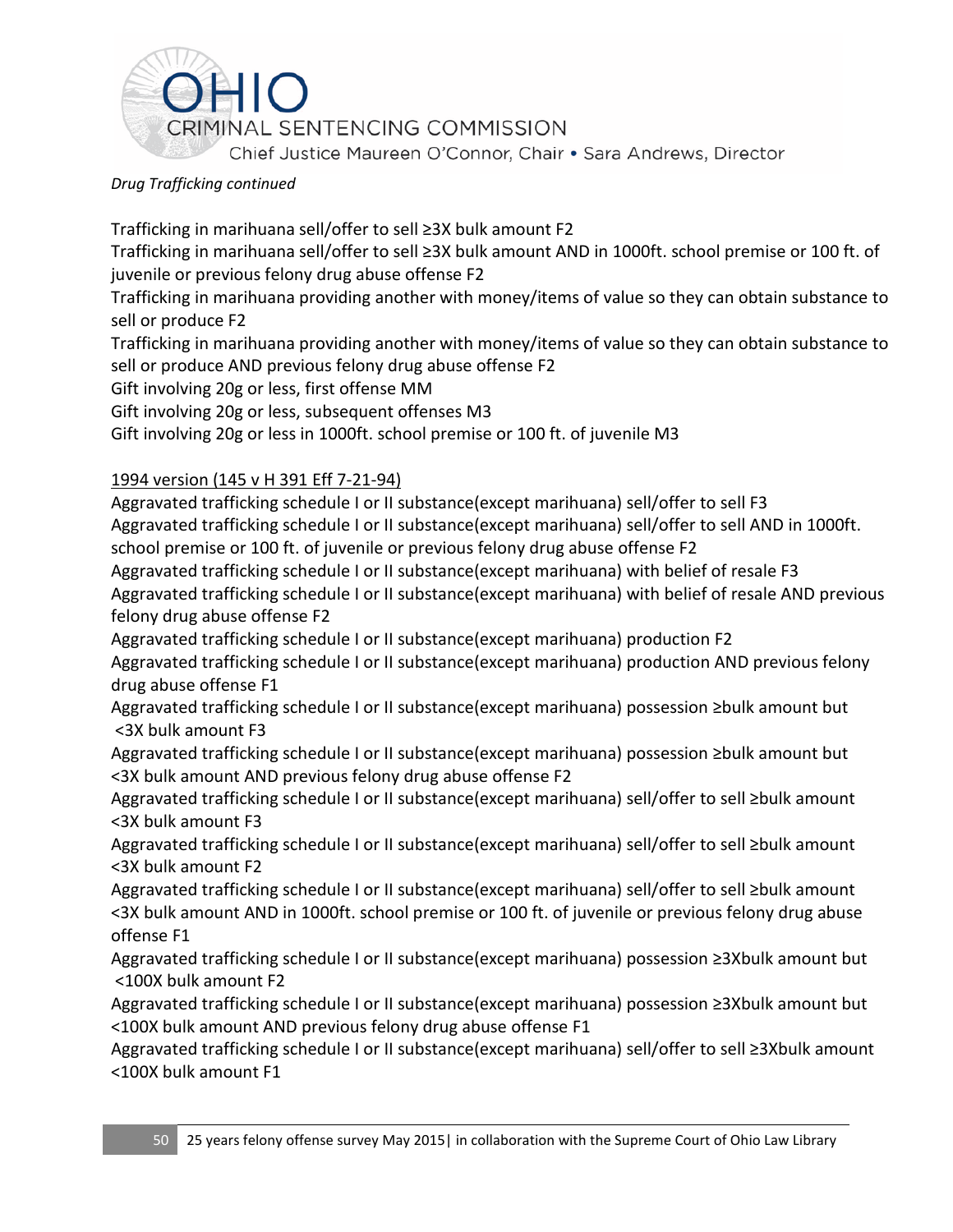

Aggravated trafficking schedule I or II substance(except marihuana) sell/offer to sell ≥3Xbulk amount <100X bulk amount AND in 1000ft. school premise or 100 ft. of juvenile or previous felony drug abuse offense F1

Aggravated trafficking schedule I or II substance(except marihuana) providing another with money/items of value so they can obtain substance to sell or produce F1

Aggravated trafficking schedule I or II substance(except marihuana) providing another with money/items of value so they can obtain substance to sell or produce with previous drug abuse offense F1

Aggravated trafficking schedule I or II substance(except marihuana) possession ≥100X bulk amount F1 Aggravated trafficking schedule I or II substance(except marihuana) sell/offer to sell ≥100X bulk amount F1

Aggravated trafficking schedule I or II substance(except marihuana) sell/offer to sell ≥100X bulk amount AND in 1000ft. school premise or 100 ft. of juvenile or previous felony drug abuse offense F1

Trafficking in drugs schedule III, IV or V substance sell/offer to sell F4

Trafficking in drugs schedule III, IV or V substance sell/offer to sell AND in 1000ft. school premise or 100 ft. of juvenile or previous felony drug abuse offense F3

Trafficking in drugs schedule III, IV or V substance with belief of resale to sell OR administer/prescribe/ dispense anabolic steroids not approved by USDA for human use F4

Trafficking in drugs schedule III, IV or V substance with belief of resale to sell OR administer/prescribe/ dispense anabolic steroids not approved by USDA for human use AND previous felony drug abuse offense F3

Trafficking in drugs schedule III, IV or V substance production F3

Trafficking in drugs schedule III, IV or V substance production AND previous felony drug abuse offense F2

Trafficking in drugs schedule III, IV or V substance possession ≥bulk amount but <3X bulk amount F4 Trafficking in drugs schedule III, IV or V substance possession ≥bulk amount but <3X bulk amount AND previous felony drug abuse offense F3

Trafficking in drugs schedule III, IV or V substance sell/offer to sell ≥bulk amount <3X bulk amount F3 Trafficking in drugs schedule III, IV or V substance sell/offer to sell ≥bulk amount <3X bulk amount AND in 1000ft. school premise or 100 ft. of juvenile or previous felony drug abuse offense F2

Trafficking in drugs schedule III, IV or V substance possession ≥3X bulk amount F3

Trafficking in drugs schedule III, IV or V substance possession ≥3X bulk amount AND previous felony drug abuse offense F2

Trafficking in drugs schedule III, IV or V substance sell/offer to sell ≥3X bulk amount F2

Trafficking in drugs schedule III, IV or V substance sell/offer to sell ≥3X bulk amount AND in 1000ft. school premise or 100 ft. of juvenile or previous felony drug abuse offense F1

Trafficking in drugs schedule III, IV or V substance providing another with money/items of value so they can obtain substance to sell or produce F1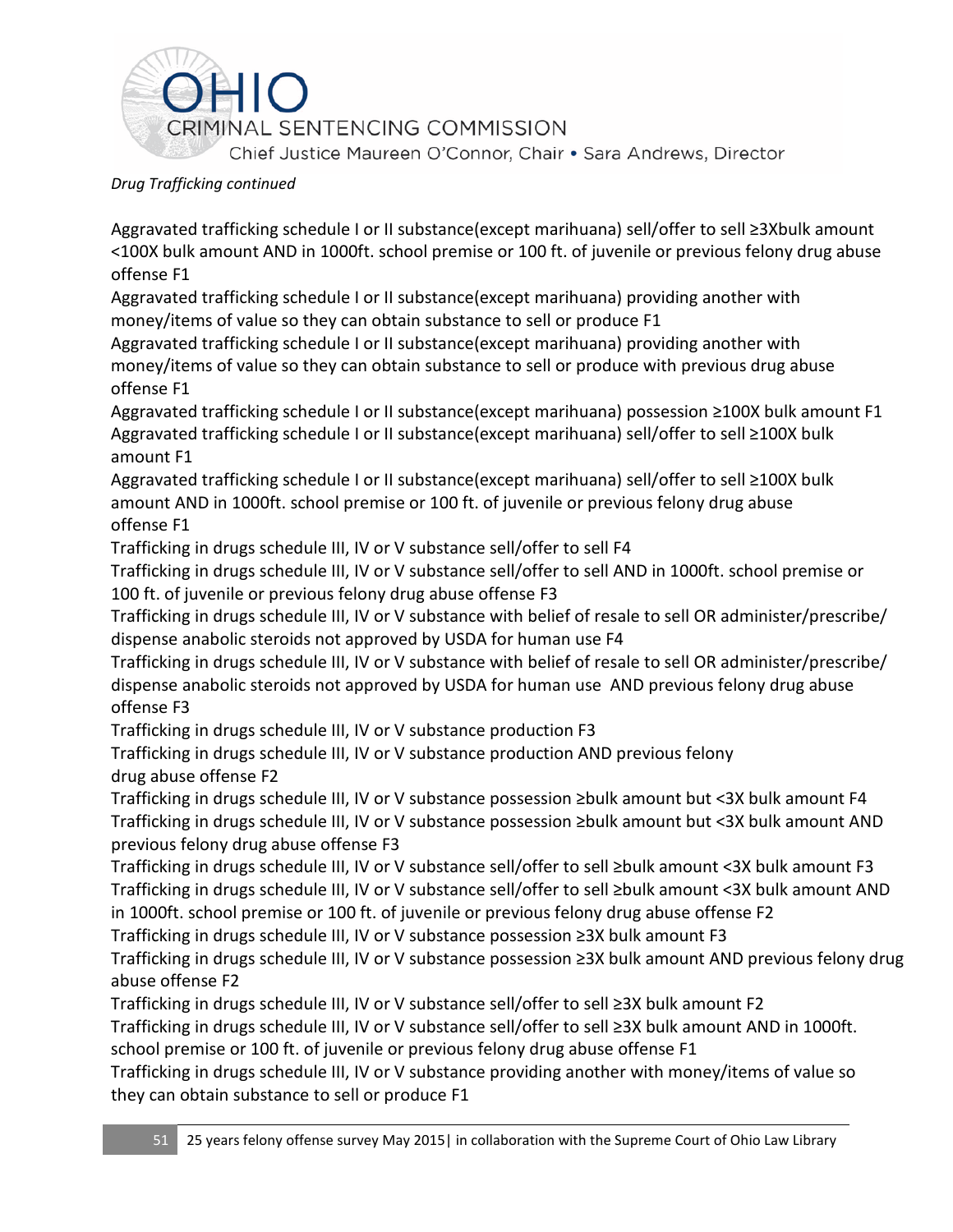

Trafficking in drugs schedule III, IV or V substance providing another with money/items of value so they can obtain substance to sell or produce AND previous felony drug abuse offense F1 Trafficking in marihuana sell/offer to sell F4

Trafficking in marihuana sell/offer to sell AND in 1000ft. school premise or 100 ft. of juvenile or previous felony drug abuse offense F3

Trafficking in marihuana with belief of resale or productions or possession ≥bulk amount but <3X bulk amount F4

Trafficking in marihuana with belief of resale or productions or possession ≥bulk amount but <3X bulk amount AND previous felony drug abuse offense F3

Trafficking in marihuana sell/offer to sell ≥bulk amount <3X bulk F3

Trafficking in marihuana sell/offer to sell ≥bulk amount <3X bulk F3 AND in 1000ft. school premise or 100 ft. of juvenile or previous felony drug abuse offense F2

Trafficking in marihuana possession ≥3X bulk amount F3

Trafficking in marihuana possession ≥3X bulk amount AND previous felony drug abuse offense F2 Trafficking in marihuana sell/offer to sell ≥3X bulk amount F2

Trafficking in marihuana sell/offer to sell ≥3X bulk amount AND in 1000ft. school premise or 100 ft. of juvenile or previous felony drug abuse offense F2

Trafficking in marihuana providing another with money/items of value so they can obtain substance to sell or produce F2

Trafficking in marihuana providing another with money/items of value so they can obtain substance to sell or produce AND previous felony drug abuse offense F2

Gift involving 20g or less, first offense MM

Gift involving 20g or less, subsequent offenses M3

Gift involving 20g or less in 1000ft. school premise or 100 ft. of juvenile M3

1996 version [\(146 v S 2](https://advance.lexis.com/search/?pdmfid=1000516&crid=73c647b7-66b6-41d3-ac88-6419da26449f&pdsearchterms=ORC+2925.03&pdstartin=hlct%3A1%3A5&pdpsf=&ecomp=Jk1fk&prid=3ba6f613-8c59-4578-99df-5079ffa194a3) Eff 7-1-96; [146 v S 269](https://advance.lexis.com/search/?pdmfid=1000516&crid=73c647b7-66b6-41d3-ac88-6419da26449f&pdsearchterms=ORC+2925.03&pdstartin=hlct%3A1%3A5&pdpsf=&ecomp=Jk1fk&prid=3ba6f613-8c59-4578-99df-5079ffa194a3) Eff 7-1-96[; 146 v S 166](https://advance.lexis.com/search/?pdmfid=1000516&crid=73c647b7-66b6-41d3-ac88-6419da26449f&pdsearchterms=ORC+2925.03&pdstartin=hlct%3A1%3A5&pdpsf=&ecomp=Jk1fk&prid=3ba6f613-8c59-4578-99df-5079ffa194a3) Eff 10-17-96)

Aggravated trafficking schedule I or II substance(except marihuana, cocaine, LSD, heroin, and hashish) F4 Aggravated trafficking schedule I or II substance(except marihuana, cocaine, LSD, heroin, and hashish) in vicinity of school/juvenile F3

Aggravated trafficking schedule I or II substance(except marihuana, cocaine, LSD, heroin, and hashish) exceeds bulk amount but does not exceed 5X bulk amount F3

Aggravated trafficking schedule I or II substance(except marihuana, cocaine, LSD, heroin, and hashish) exceeds bulk amount but does not exceed 5X bulk amount in vicinity of school/juvenile F2

Aggravated trafficking schedule I or II substance(except marihuana, cocaine, LSD, heroin, and hashish) exceeds 5X bulk amount but does not exceed 50X bulk amount F2

Aggravated trafficking schedule I or II substance(except marihuana, cocaine, LSD, heroin, and hashish) exceeds 5X bulk amount but does not exceed 50X bulk amount in vicinity of school/juvenile F1

Aggravated trafficking schedule I or II substance(except marihuana, cocaine, LSD, heroin, and hashish) exceeds 50X bulk amount but does not exceed 100X bulk amount F1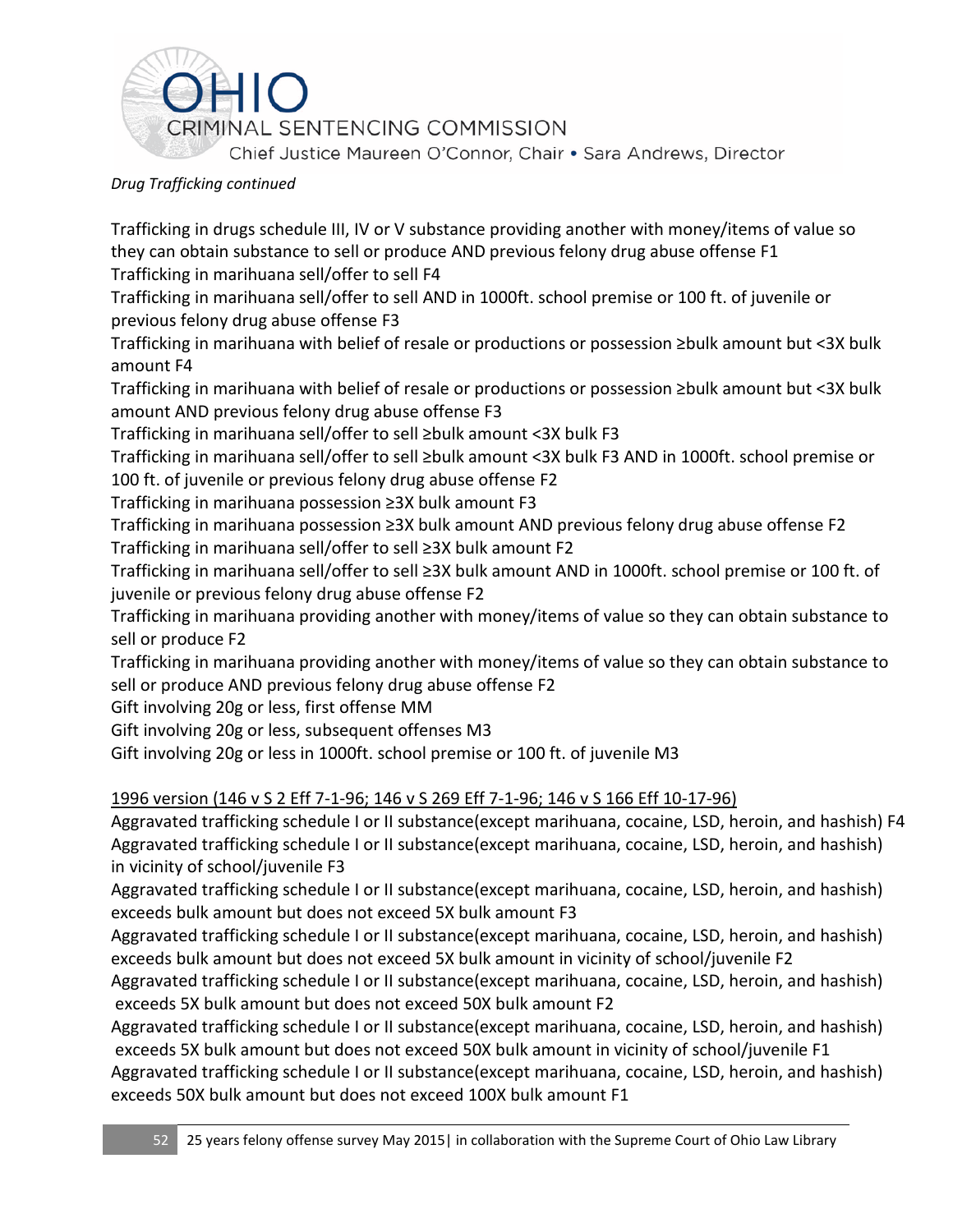

Aggravated trafficking schedule I or II substance(except marihuana, cocaine, LSD, heroin, and hashish) exceeds100X bulk F1

Trafficking in drugs schedule III, IV or V substance F5

Trafficking in drugs schedule III, IV or V substance in vicinity of school/juvenile F4

Trafficking in drugs schedule III, IV or V substance exceeds bulk amount but does not exceed 5X bulk amount F4

Trafficking in drugs schedule III, IV or V substance exceeds bulk amount but does not exceed 5X bulk amount in vicinity of school/juvenile F3

Trafficking in drugs schedule III, IV or V substance exceeds 5Xbulk amount but does not exceed 50X bulk amount F3

Trafficking in drugs schedule III, IV or V substance exceeds 5Xbulk amount but does not exceed 50X bulk amount in vicinity of school/juvenile F2

Trafficking in drugs schedule III, IV or V substance exceeds 50Xbulk amount F2

Trafficking in drugs schedule III, IV or V substance exceeds 50Xbulk amount in vicinity of school/juvenile F1 Trafficking in marihuana F5

Trafficking in marihuana in vicinity of school/juvenile F4

Trafficking in marihuana exceeds 200g but does not exceed 1000g F4

Trafficking in marihuana exceeds 200g but does not exceed 1000g in vicinity of school/juvenile F3

Trafficking in marihuana exceeds 1000g but does not exceed 5000g F3

Trafficking in marihuana exceeds 1000g but does not exceed 5000g in vicinity of school/juvenile F2 Trafficking in marihuana exceeds 5000g but does not exceed 20000g F3

Trafficking in marihuana exceeds 5000g but does not exceed 20000g in vicinity of school/juvenile F2 Trafficking in marihuana exceeds 20000g F2

Trafficking in marihuana exceeds 20000g in vicinity of school/juvenile F1

Gift involving 20g or less, first offense MM

Gift involving 20g or less, subsequent offenses M3

Gift involving 20g or less in vicinity of school/juvenile M3

Trafficking in cocaine F5

Trafficking in cocaine in vicinity of school/juvenile F4

Trafficking in cocaine exceeds 5g but does not exceed 10g OR exceeds 1g but does not exceed 5g crack cocaine F4

Trafficking in cocaine exceeds 5g but does not exceed 10g OR exceeds 1g but does not exceed 5g crack cocaine in vicinity of school/juvenile F3

Trafficking in cocaine exceeds 10g but does not exceed 100g OR exceeds 5g but does not exceed 10g crack cocaine F3

Trafficking in cocaine exceeds 10g but does not exceed 100g OR exceeds 5g but does not exceed 10g crack cocaine in vicinity of school/juvenile F2

Trafficking in cocaine exceeds 100g but does not exceed 500g OR exceeds 10g but does not exceed 25g crack cocaine F2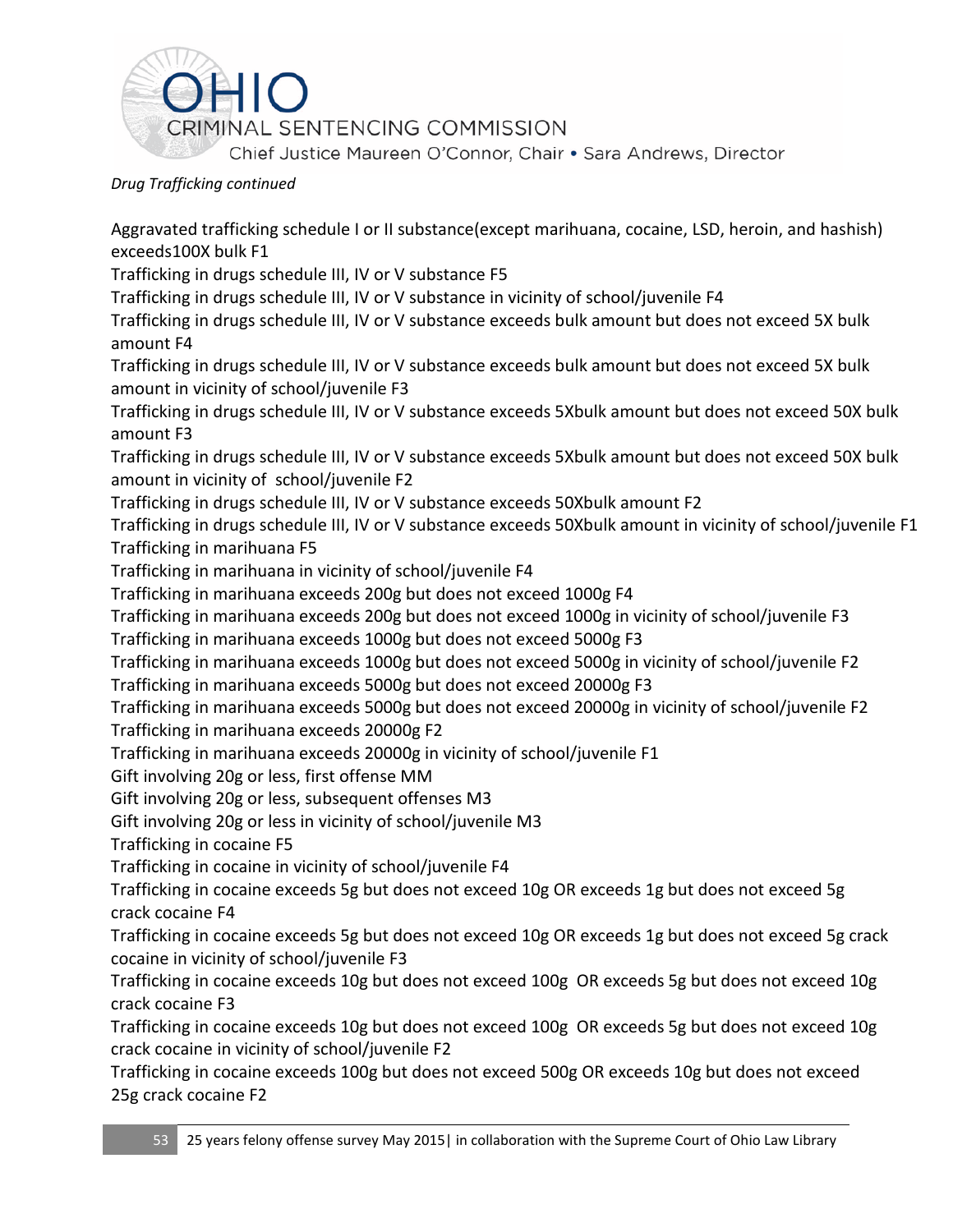

Trafficking in cocaine exceeds 100g but does not exceed 500g OR exceeds 10g but does not exceed 25g crack cocaine in vicinity of school/juvenile F1

Trafficking in cocaine exceeds 500g but does not exceed 1000g OR exceeds 25g but does not exceed 100g crack cocaine F1

Trafficking in cocaine exceeds 1000g OR exceeds 100g crack cocaine F1

Trafficking in LSD F5

Trafficking in LSD in vicinity of school/juvenile F4

Trafficking in LSD exceeds 10 but does not exceed 50 unit doses solid form OR exceeds 1g but does not exceed 5g liquid concentrate/extract/distillate form F4

Trafficking in LSD exceeds 10 but does not exceed 50 unit doses solid form OR exceeds 1g but does not exceed 5g liquid concentrate/extract/distillate form in vicinity of school/juvenile F3

Trafficking in LSD exceeds 50 but does not exceed 250 unit doses solid form OR exceeds 5g but does not exceed 25g liquid concentrate/extract/distillate form F3

Trafficking in LSD exceeds 50 but does not exceed 250 unit doses solid form OR exceeds 5g but does not Exceed 25g liquid concentrate/extract/distillate form in vicinity of school/juvenile F2

Trafficking in LSD exceeds 250 but does not exceed 1000 unit doses solid form OR exceeds 25g but does not exceed 100g liquid concentrate/extract/distillate form F2

Trafficking in LSD exceeds 250 but does not exceed 1000 unit doses solid form OR exceeds 25g but does not exceed 100g liquid concentrate/extract/distillate form in vicinity of school/juvenile F1

Trafficking in LSD exceeds 1000 but does not exceed 5000 unit doses solid form OR exceeds 100g but does not exceed 500g liquid concentrate/extract/distillate form F1

Trafficking in LSD exceeds 5000 unit doses solid form OR exceeds 500g liquid concentrate/extract/ distillate form F1

Trafficking in heroin F5

Trafficking in heroin in vicinity of school/juvenile F4

Trafficking in heroin exceeds 1g but does not exceed 5g F4

Trafficking in heroin exceeds 1g but does not exceed 5g in vicinity of school/juvenile F3

Trafficking in heroin exceeds 5g but does not exceed 10g F3

Trafficking in heroin exceeds 5g but does not exceed 10g in vicinity of school/juvenile F2

Trafficking in heroin exceeds 10g but does not exceed 50g F2

Trafficking in heroin exceeds 10g but does not exceed 50g in vicinity of school/juvenile F1

Trafficking in heroin exceeds 50g but does not exceed 250g F1

Trafficking in heroin exceeds 250g F1

Trafficking in hashish F5

Trafficking in hashish in vicinity of school/juvenile F4

Trafficking in hashish exceeds 10g but does not exceed 50g solid form OR exceeds 2g but does not exceed 10g liquid concentrate/extract/distillate form F4

Trafficking in hashish exceeds 10g but does not exceed 50g solid form OR exceeds 2g but does not exceed 10g liquid concentrate/extract/distillate in vicinity of school/juvenile F3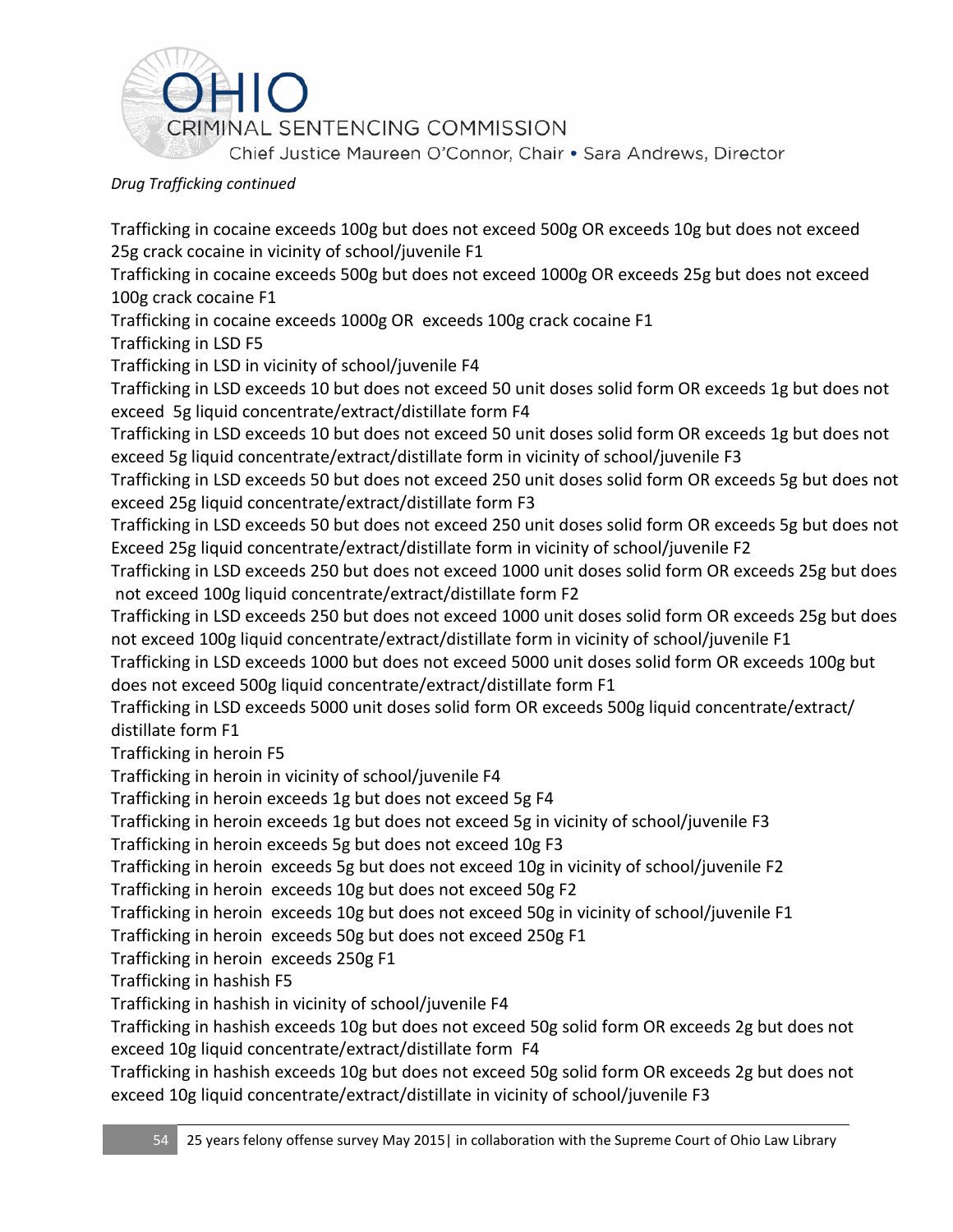

Trafficking in hashish exceeds 50g but does not exceed 250g solid form OR exceeds 10g but does not exceed 50g liquid concentrate/extract/distillate form F3

Trafficking in hashish exceeds 50g but does not exceed 250g solid form OR exceeds 10g but does not exceed 50g liquid concentrate/extract/distillate in vicinity of school/juvenile F2

Trafficking in hashish exceeds 250g but does not exceed 1000g solid form OR exceeds 50g but does not exceed 200g liquid concentrate/extract/distillate form F3

Trafficking in hashish exceeds 250g but does not exceed 1000g solid form OR exceeds 50g but does not exceed 200g liquid concentrate/extract/distillate in vicinity of school/juvenile F2

Trafficking in hashish exceeds 1000g solid form OR exceeds 200g liquid concentrate/extract/distillate form F2

Trafficking in hashish exceeds 1000g solid form OR exceeds 200g liquid concentrate/extract/distillate in vicinity of school/juvenile F1

## 1998 version [\(147 v S 164](https://advance.lexis.com/search/?pdmfid=1000516&crid=73c647b7-66b6-41d3-ac88-6419da26449f&pdsearchterms=ORC+2925.03&pdstartin=hlct%3A1%3A5&pdpsf=&ecomp=Jk1fk&prid=3ba6f613-8c59-4578-99df-5079ffa194a3) Eff 1-15-98; [147 v S 66](https://advance.lexis.com/search/?pdmfid=1000516&crid=73c647b7-66b6-41d3-ac88-6419da26449f&pdsearchterms=ORC+2925.03&pdstartin=hlct%3A1%3A5&pdpsf=&ecomp=Jk1fk&prid=3ba6f613-8c59-4578-99df-5079ffa194a3) Eff 7-22-98)

Aggravated trafficking schedule I or II substance(except marihuana, cocaine, LSD, heroin, and hashish) F4 Aggravated trafficking schedule I or II substance(except marihuana, cocaine, LSD, heroin, and hashish) in vicinity of school/juvenile F3

Aggravated trafficking schedule I or II substance(except marihuana, cocaine, LSD, heroin, and hashish) exceeds bulk amount but does not exceed 5X bulk amount F3

Aggravated trafficking schedule I or II substance(except marihuana, cocaine, LSD, heroin, and hashish) exceeds bulk amount but does not exceed 5X bulk amount in vicinity of school/juvenile F2

Aggravated trafficking schedule I or II substance(except marihuana, cocaine, LSD, heroin, and hashish) exceeds 5X bulk amount but does not exceed 50X bulk amount F2

Aggravated trafficking schedule I or II substance(except marihuana, cocaine, LSD, heroin, and hashish) exceeds 5X bulk amount but does not exceed 50X bulk amount in vicinity of school/juvenile F1

Aggravated trafficking schedule I or II substance(except marihuana, cocaine, LSD, heroin, and hashish) exceeds 50X bulk amount but does not exceed 100X bulk amount F1

Aggravated trafficking schedule I or II substance(except marihuana, cocaine, LSD, heroin, and hashish) exceeds100X bulk F1

Trafficking in drugs schedule III, IV or V substance F5

Trafficking in drugs schedule III, IV or V substance in vicinity of school/juvenile F4

Trafficking in drugs schedule III, IV or V substance exceeds bulk amount but does not exceed 5X bulk amount F4

Trafficking in drugs schedule III, IV or V substance exceeds bulk amount but does not exceed 5X bulk amount in vicinity of school/juvenile F3

Trafficking in drugs schedule III, IV or V substance exceeds5Xbulk amount but does not exceed 50X bulk amount F3

Trafficking in drugs schedule III, IV or V substance exceeds 5Xbulk amount but does not exceed 50X bulk amount in vicinity of school/juvenile F2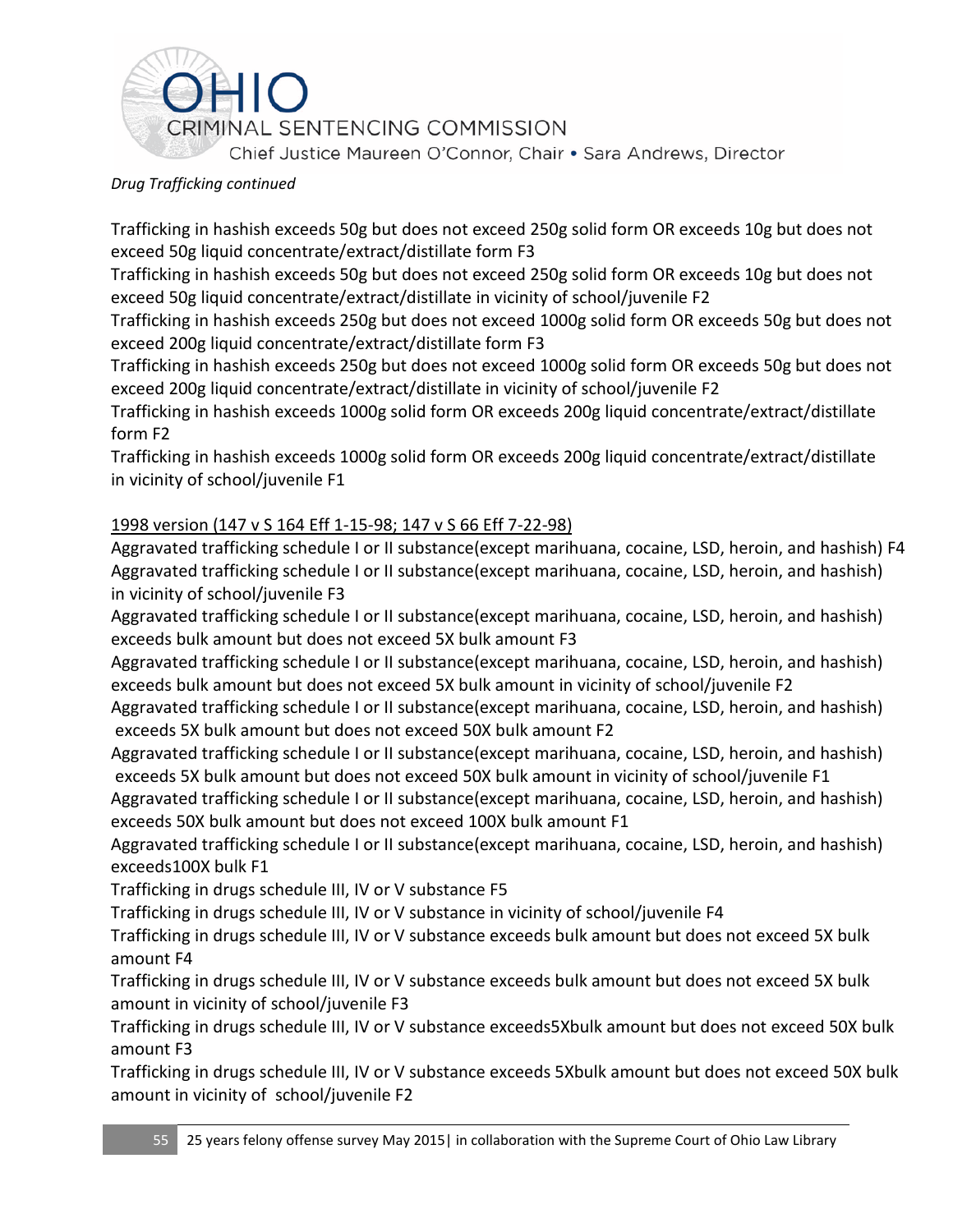

Trafficking in drugs schedule III, IV or V substance exceeds5 0Xbulk amount F2

Trafficking in drugs schedule III, IV or V substance exceeds 50Xbulk amount in vicinity of school/juvenile F1 Trafficking in marihuana F5

Trafficking in marihuana in vicinity of school/juvenile F4

Trafficking in marihuana exceeds 200g but does not exceed 1000g F4

Trafficking in marihuana exceeds 200g but does not exceed 1000g in vicinity of school/juvenile F3

Trafficking in marihuana exceeds 1000g but does not exceed 5000g F3

Trafficking in marihuana exceeds 1000g but does not exceed 5000g in vicinity of school/juvenile F2

Trafficking in marihuana exceeds 5000g but does not exceed 20000g F3

Trafficking in marihuana exceeds 5000g but does not exceed 20000g in vicinity of school/juvenile F2 Trafficking in marihuana exceeds 20000g F2

Trafficking in marihuana exceeds 20000g in vicinity of school/juvenile F1

Gift involving 20g or less, first offense MM

Gift involving 20g or less, subsequent offenses M3

Gift involving 20g or less in vicinity of school/juvenile M3

Trafficking in cocaine F5

Trafficking in cocaine in vicinity of school/juvenile F4

Trafficking in cocaine exceeds 5g but does not exceed 10g OR exceeds 1g but does not exceed 5g crack cocaine F4

Trafficking in cocaine exceeds 5g but does not exceed 10g OR exceeds 1g but does not exceed 5g crack cocaine in vicinity of school/juvenile F3

Trafficking in cocaine exceeds 10g but does not exceed 100g OR exceeds 5g but does not exceed 10g crack cocaine F3

Trafficking in cocaine exceeds 10g but does not exceed 100g OR exceeds 5g but does not exceed 10g crack cocaine in vicinity of school/juvenile F2

Trafficking in cocaine exceeds 100g but does not exceed 500g OR exceeds 10 but does not exceed 25g crack cocaine F2

Trafficking in cocaine exceeds 100g but does not exceed 500g OR exceeds 10 but does not exceed 25g crack cocaine in vicinity of school/juvenile F1

Trafficking in cocaine exceeds 500g but does not exceed 1000g OR exceeds 25g but does not exceed 100g crack cocaine F1

Trafficking in cocaine exceeds 1000g OR exceeds 100g crack cocaine F1

Trafficking in LSD F5

Trafficking in LSD in vicinity of school/juvenile F4

Trafficking in LSD exceeds 10 but does not exceed 50 unit doses solid form OR exceeds 1g but does not exceed 5g liquid concentrate/extract/distillate form F4

Trafficking in LSD exceeds 10 but does not exceed 50 unit doses solid form OR exceeds 1g but does not exceed 5g liquid concentrate/extract/distillate form in vicinity of school/juvenile F3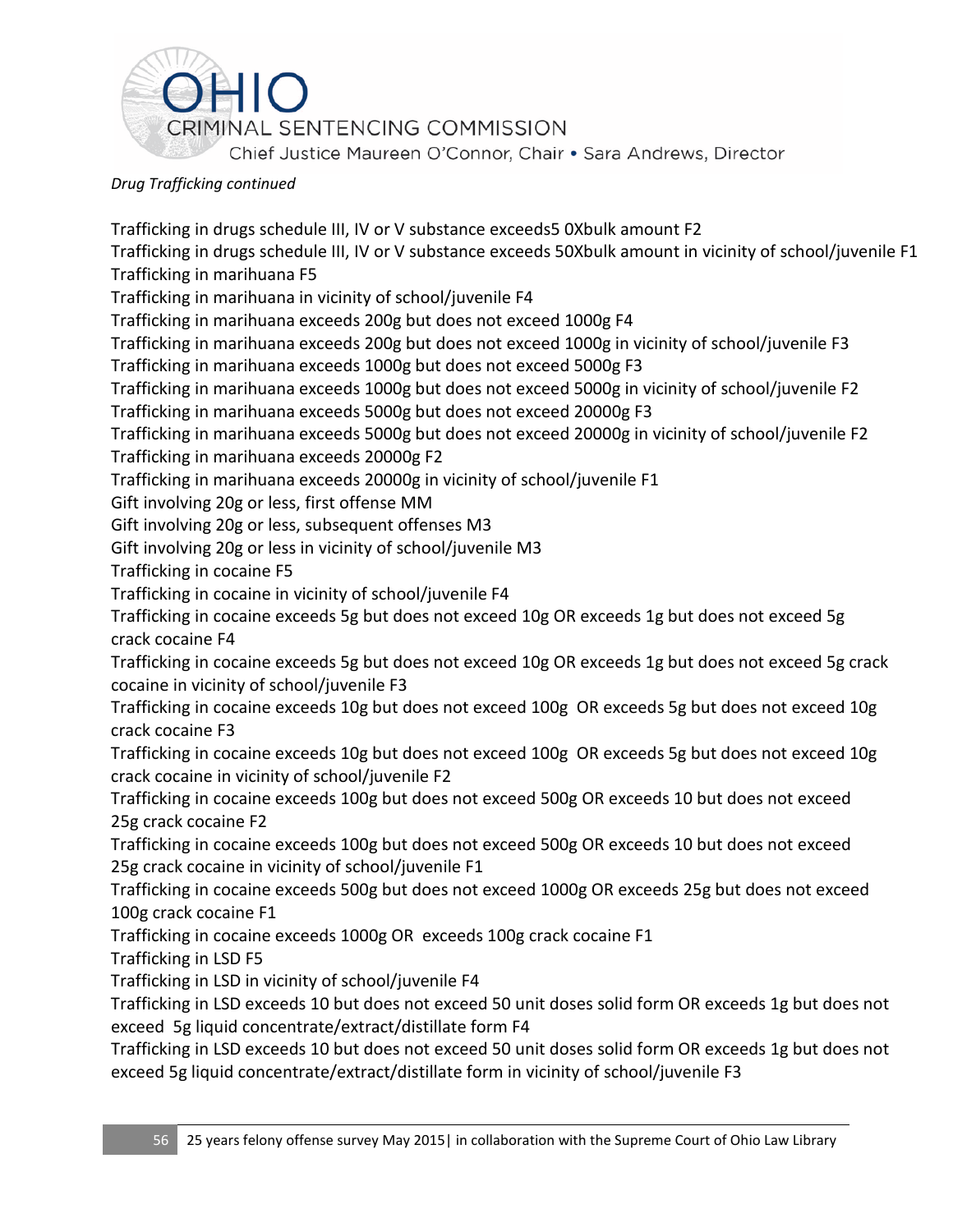

Trafficking in LSD exceeds 50 but does not exceed 250 unit doses solid form OR exceeds 5g but does not exceed 25g liquid concentrate/extract/distillate form F3

Trafficking in LSD exceeds 50 but does not exceed 250 unit doses solid form OR exceeds 5g but does not Exceed 25g liquid concentrate/extract/distillate form in vicinity of school/juvenile F2

Trafficking in LSD exceeds 250 but does not exceed 1000 unit doses solid form OR exceeds 25g but does not exceed 100g liquid concentrate/extract/distillate form F2

Trafficking in LSD exceeds250 but does not exceed 1000 unit doses solid form OR exceeds 25g but does not exceed 100g liquid concentrate/extract/distillate form in vicinity of school/juvenile F1

Trafficking in LSD exceeds 1000 but does not exceed 5000 unit doses solid form OR exceeds 100g but does not exceed 500g liquid concentrate/extract/distillate form F1

Trafficking in LSD exceeds 5000 unit doses solid form OR exceeds 500g liquid concentrate/extract/ distillate form F1

Trafficking in heroin F5

Trafficking in heroin in vicinity of school/juvenile F4

Trafficking in heroin exceeds 1g but does not exceed 5g F4

Trafficking in heroin exceeds 1g but does not exceed 5g in vicinity of school/juvenile F3

Trafficking in heroin exceeds 5g but does not exceed 10g F3

Trafficking in heroin exceeds 5g but does not exceed 10g in vicinity of school/juvenile F2

Trafficking in heroin exceeds 10g but does not exceed 50g F2

Trafficking in heroin exceeds 10g but does not exceed 50g in vicinity of school/juvenile F1

Trafficking in heroin exceeds 50g but does not exceed 250g F1

Trafficking in heroin exceeds 250g F1

Trafficking in hashish F5

Trafficking in hashish in vicinity of school/juvenile F4

Trafficking in hashish exceeds 10g but does not exceed 50g solid form OR exceeds 2g but does not exceed 10g liquid concentrate/extract/distillate form F4

Trafficking in hashish exceeds 10g but does not exceed 50g solid form OR exceeds 2g but does not exceed 10g liquid concentrate/extract/distillate in vicinity of school/juvenile F3

Trafficking in hashish exceeds 50g but does not exceed 250g solid form OR exceeds 10g but does not exceed 50g liquid concentrate/extract/distillate form F3

Trafficking in hashish exceeds 50g but does not exceed 250g solid form OR exceeds 10g but does not exceed 50g liquid concentrate/extract/distillate in vicinity of school/juvenile F2

Trafficking in hashish exceeds 250g but does not exceed 1000g solid form OR exceeds 50g but does not exceed 200g liquid concentrate/extract/distillate form F3

Trafficking in hashish exceeds 250g but does not exceed 1000g solid form OR exceeds 50g but does not exceed 200g liquid concentrate/extract/distillate in vicinity of school/juvenile F2

Trafficking in hashish exceeds 1000g solid form OR exceeds 200g liquid concentrate/extract/distillate form F2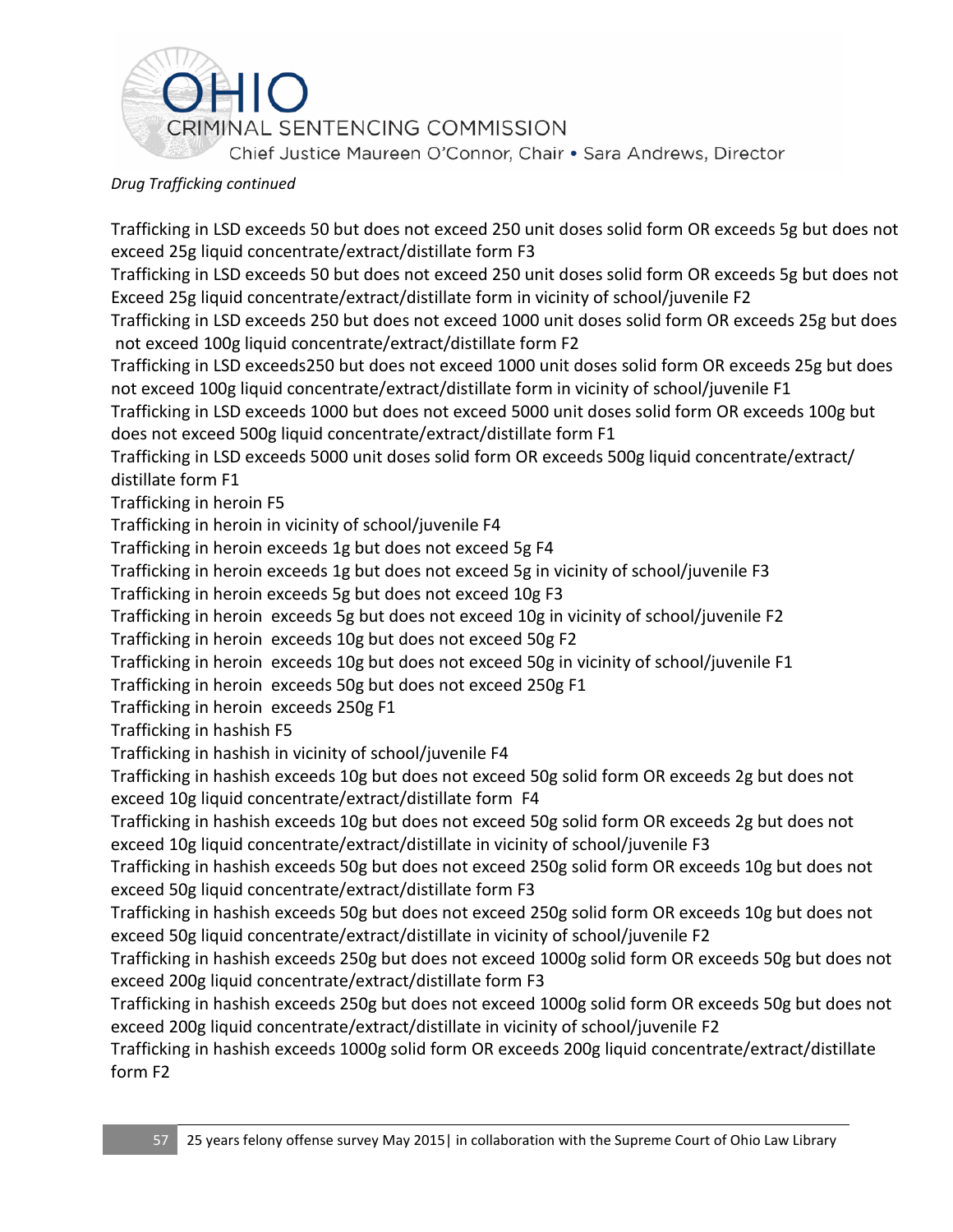

Trafficking in hashish exceeds 1000g solid form OR exceeds 200g liquid concentrate/extract/distillate in vicinity of school/juvenile F1

## 2000 version [\(148 v S 107](https://advance.lexis.com/search/?pdmfid=1000516&crid=73c647b7-66b6-41d3-ac88-6419da26449f&pdsearchterms=ORC+2925.03&pdstartin=hlct%3A1%3A5&pdpsf=&ecomp=Jk1fk&prid=3ba6f613-8c59-4578-99df-5079ffa194a3) Eff 3-23-2000; [148 v H 241](https://advance.lexis.com/search/?pdmfid=1000516&crid=73c647b7-66b6-41d3-ac88-6419da26449f&pdsearchterms=ORC+2925.03&pdstartin=hlct%3A1%3A5&pdpsf=&ecomp=Jk1fk&prid=3ba6f613-8c59-4578-99df-5079ffa194a3) Eff 5-17-2000)

Aggravated trafficking schedule I or II substance(except marihuana, cocaine, LSD, heroin, and hashish) F4 Aggravated trafficking schedule I or II substance(except marihuana, cocaine, LSD, heroin, and hashish) in vicinity of school/juvenile F3

Aggravated trafficking schedule I or II substance(except marihuana, cocaine, LSD, heroin, and hashish) ≥bulk amount but <5X bulk amount F3

Aggravated trafficking schedule I or II substance(except marihuana, cocaine, LSD, heroin, and hashish) ≥bulk amount but <5X bulk amount in vicinity of school/juvenile F2

Aggravated trafficking schedule I or II substance(except marihuana, cocaine, LSD, heroin, and hashish) ≥5X bulk amount but <50X bulk amount F2

Aggravated trafficking schedule I or II substance(except marihuana, cocaine, LSD, heroin, and hashish) ≥5X bulk amount but <50X bulk amount in vicinity of school/juvenile F1

Aggravated trafficking schedule I or II substance(except marihuana, cocaine, LSD, heroin, and hashish) ≥50X bulk amount but <100X bulk amount F1

Aggravated trafficking schedule I or II substance(except marihuana, cocaine, LSD, heroin, and hashish) ≥100X bulk F1

Trafficking in drugs schedule III, IV or V substance F5

Trafficking in drugs schedule III, IV or V substance in vicinity of school/juvenile F4

Trafficking in drugs schedule III, IV or V substance ≥bulk amount but <5X bulk amount F4

Trafficking in drugs schedule III, IV or V substance ≥bulk amount but <5X bulk amount in vicinity of school/juvenile F3

Trafficking in drugs schedule III, IV or V substance ≥5Xbulk amount but <50X bulk amount F3

Trafficking in drugs schedule III, IV or V substance ≥5Xbulk amount but <50X bulk amount in vicinity of school/juvenile F2

Trafficking in drugs schedule III, IV or V substance ≥50Xbulk amount F2

Trafficking in drugs schedule III, IV or V substance ≥50Xbulk amount in vicinity of school/juvenile F1 Trafficking in marihuana F5

Trafficking in marihuana in vicinity of school/juvenile F4

Trafficking in marihuana ≥200g but <1000g F4

Trafficking in marihuana ≥200g but <1000g in vicinity of school/juvenile F3

Trafficking in marihuana ≥1000g but <5000g F3

Trafficking in marihuana ≥1000g but <5000g in vicinity of school/juvenile F2

Trafficking in marihuana ≥5000g but <20000g F3

Trafficking in marihuana ≥5000g but <20000g in vicinity of school/juvenile F2

Trafficking in marihuana ≥20000g F2

Trafficking in marihuana ≥20000g in vicinity of school/juvenile F1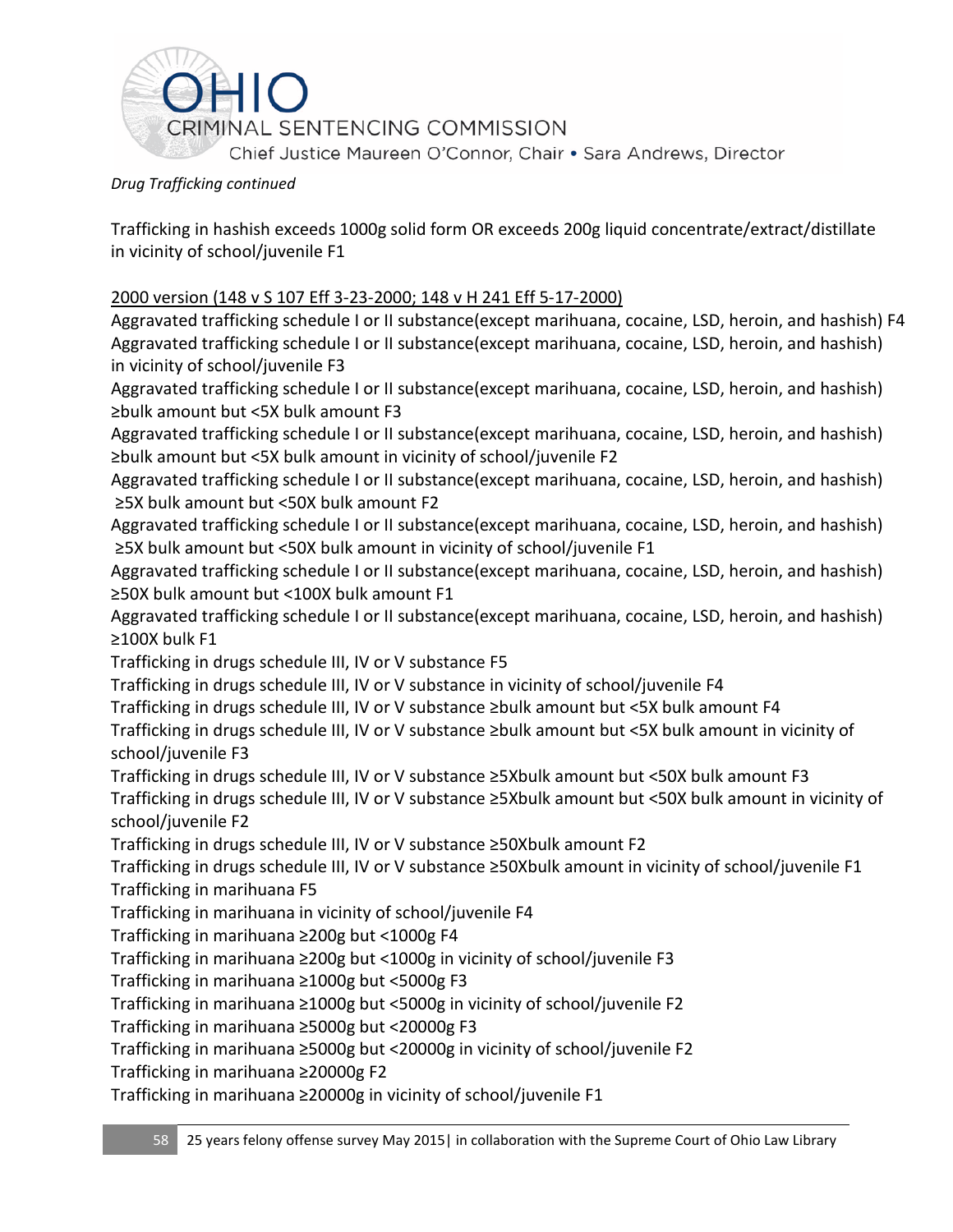

Gift involving 20g or less, first offense MM Gift involving 20g or less, subsequent offenses M3 Gift involving 20g or less in vicinity of school/juvenile M3 Trafficking in cocaine F5 Trafficking in cocaine in vicinity of school/juvenile F4 Trafficking in cocaine ≥5g but <10g OR ≥1g but <5g crack cocaine F4 Trafficking in cocaine ≥5g but <10g OR ≥1g but <5g crack cocaine in vicinity of school/juvenile F3 Trafficking in cocaine ≥10g but <100g OR ≥5g but <10g crack cocaine F3 Trafficking in cocaine ≥10g but <100g OR ≥5g but <10g crack cocaine in vicinity of school/juvenile F2 Trafficking in cocaine ≥100g but <500g OR ≥10 but <25g crack cocaine F2 Trafficking in cocaine ≥100g but <500g OR ≥10 but <25g crack cocaine in vicinity of school/juvenile F1 Trafficking in cocaine ≥500g but <1000g OR ≥25g but <100g crack cocaine F1 Trafficking in cocaine ≥1000g OR ≥100g crack cocaine F1 Trafficking in LSD F5 Trafficking in LSD in vicinity of school/juvenile F4 Trafficking in LSD ≥10 but <50 unit doses solid form OR ≥1g but <5g liquid concentrate/extract/distillate form F4 Trafficking in LSD ≥10 but <50 unit doses solid form OR ≥1g but <5g liquid concentrate/extract/distillate form in vicinity of school/juvenile F3 Trafficking in LSD ≥50 but <250 unit doses solid form OR ≥5g but <25g liquid concentrate/extract/distillate form F3 Trafficking in LSD ≥50 but <250 unit doses solid form OR ≥5g but <25g liquid concentrate/extract/distillate form in vicinity of school/juvenile F2 Trafficking in LSD ≥250 but <1000 unit doses solid form OR ≥25g but <100g liquid concentrate/extract/ distillate form F2 Trafficking in LSD ≥250 but <1000 unit doses solid form OR ≥25g but <100g liquid concentrate/extract/ distillate form in vicinity of school/juvenile F1 Trafficking in LSD ≥1000 but <5000 unit doses solid form OR ≥100g but <500g liquid concentrate/extract/ distillate form F1 Trafficking in LSD ≥5000 unit doses solid form OR ≥500g liquid concentrate/extract/distillate form F1 Trafficking in heroin F5 Trafficking in heroin in vicinity of school/juvenile F4 Trafficking in heroin ≥10 unit doses but <50 unit doses OR ≥1g but <5g F4 Trafficking in heroin ≥10 unit doses but <50 unit doses OR ≥1g but <5g in vicinity of school/juvenile F3 Trafficking in heroin ≥50 unit doses but <100 unit doses OR ≥5g but <10g F3 Trafficking in heroin ≥50 unit doses but <100 unit doses OR ≥5g but <10g in vicinity of school/juvenile F2 Trafficking in heroin ≥100 unit doses but <500 unit doses OR ≥10g but <50g F2 Trafficking in heroin ≥100 unit doses but <500 unit doses OR ≥10g but <50g in vicinity of school/juvenile F1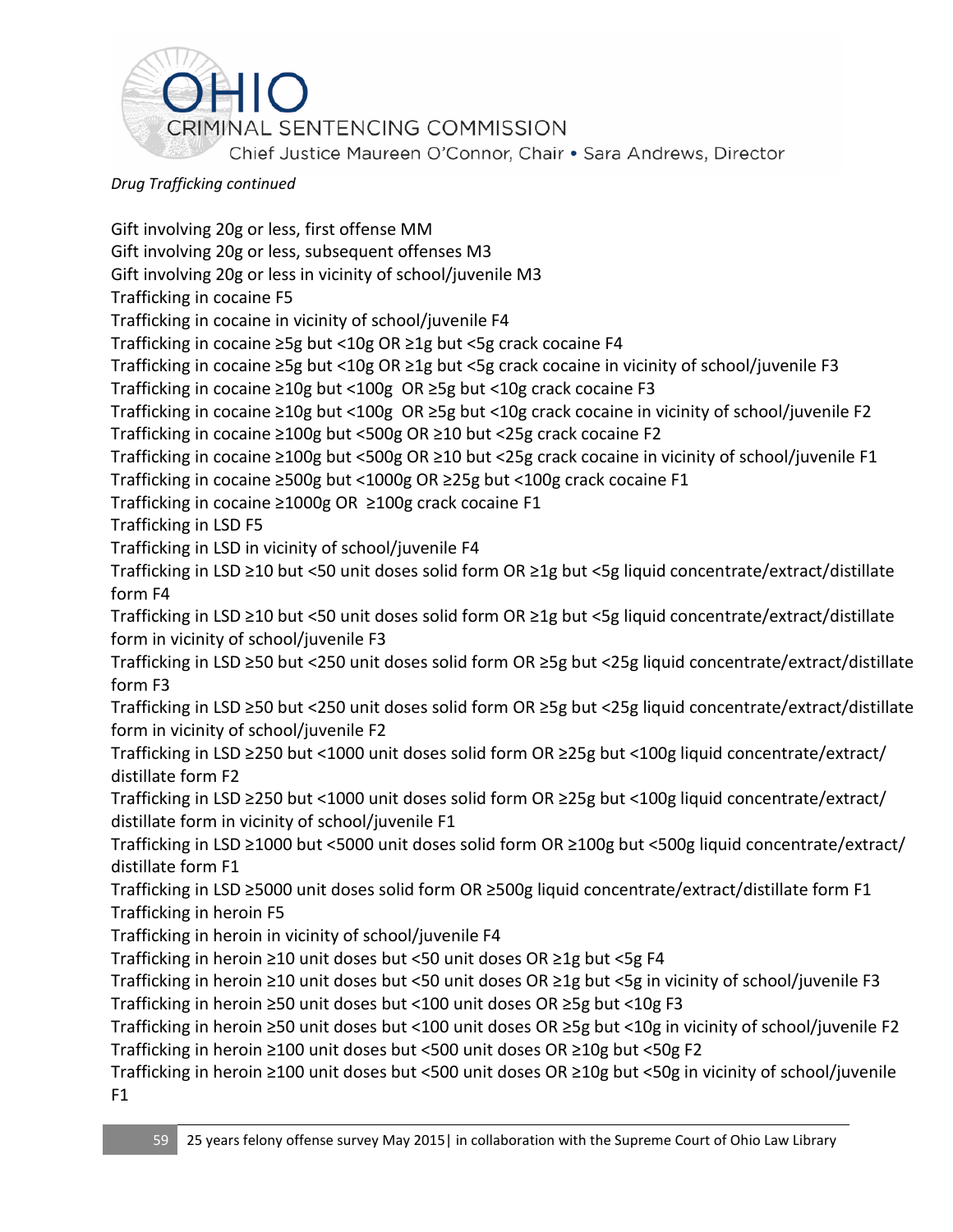

Trafficking in heroin ≥500 unit doses but <2500 unit doses OR ≥50g but <250g F1

Trafficking in heroin ≥2500 unit doses OR ≥250g F1

Trafficking in hashish F5

Trafficking in hashish in vicinity of school/juvenile F4

Trafficking in hashish ≥10g but <50g solid form OR ≥2 but <10g liquid concentrate/extract/distillate form F4

Trafficking in hashish ≥10g but <50g solid form OR ≥2 but <10g liquid concentrate/extract/distillate in vicinity of school/juvenile F3

Trafficking in hashish ≥50g but <250g solid form OR ≥10g but <50g liquid concentrate/extract/distillate form F3

Trafficking in hashish ≥50g but <250g solid form OR ≥10g but <50g liquid concentrate/extract/distillate in vicinity of school/juvenile F2

Trafficking in hashish ≥250g but <1000g solid form OR ≥50g but <200g liquid concentrate/extract/distillate form F3

Trafficking in hashish ≥250g but <1000g solid form OR ≥50g but <200g liquid concentrate/extract/distillate in vicinity of school/juvenile F2

Trafficking in hashish ≥1000g solid form OR ≥200g liquid concentrate/extract/distillate form F2 Trafficking in hashish ≥1000g solid form OR ≥200g liquid concentrate/extract/distillate in vicinity of school/juvenile F1

# 2001 version [\(148 v H 528.](https://advance.lexis.com/search/?pdmfid=1000516&crid=73c647b7-66b6-41d3-ac88-6419da26449f&pdsearchterms=ORC+2925.03&pdstartin=hlct%3A1%3A5&pdpsf=&ecomp=Jk1fk&prid=3ba6f613-8c59-4578-99df-5079ffa194a3) Eff 2-13-2001)

Aggravated trafficking schedule I or II substance(except marihuana, cocaine, LSD, heroin, and hashish) F4 Aggravated trafficking schedule I or II substance(except marihuana, cocaine, LSD, heroin, and hashish) in vicinity of school/juvenile F3

Aggravated trafficking schedule I or II substance(except marihuana, cocaine, LSD, heroin, and hashish) ≥bulk amount but <5X bulk amount F3

Aggravated trafficking schedule I or II substance(except marihuana, cocaine, LSD, heroin, and hashish) ≥bulk amount but <5X bulk amount in vicinity of school/juvenile F2

Aggravated trafficking schedule I or II substance(except marihuana, cocaine, LSD, heroin, and hashish) ≥5X bulk amount but <50X bulk amount F2

Aggravated trafficking schedule I or II substance(except marihuana, cocaine, LSD, heroin, and hashish) ≥5X bulk amount but <50X bulk amount in vicinity of school/juvenile F1

Aggravated trafficking schedule I or II substance(except marihuana, cocaine, LSD, heroin, and hashish) ≥50X bulk amount but <100X bulk amount F1

Aggravated trafficking schedule I or II substance(except marihuana, cocaine, LSD, heroin, and hashish) ≥100X bulk F1

Trafficking in drugs schedule III, IV or V substance F5

Trafficking in drugs schedule III, IV or V substance in vicinity of school/juvenile F4

Trafficking in drugs schedule III, IV or V substance ≥bulk amount but <5X bulk amount F4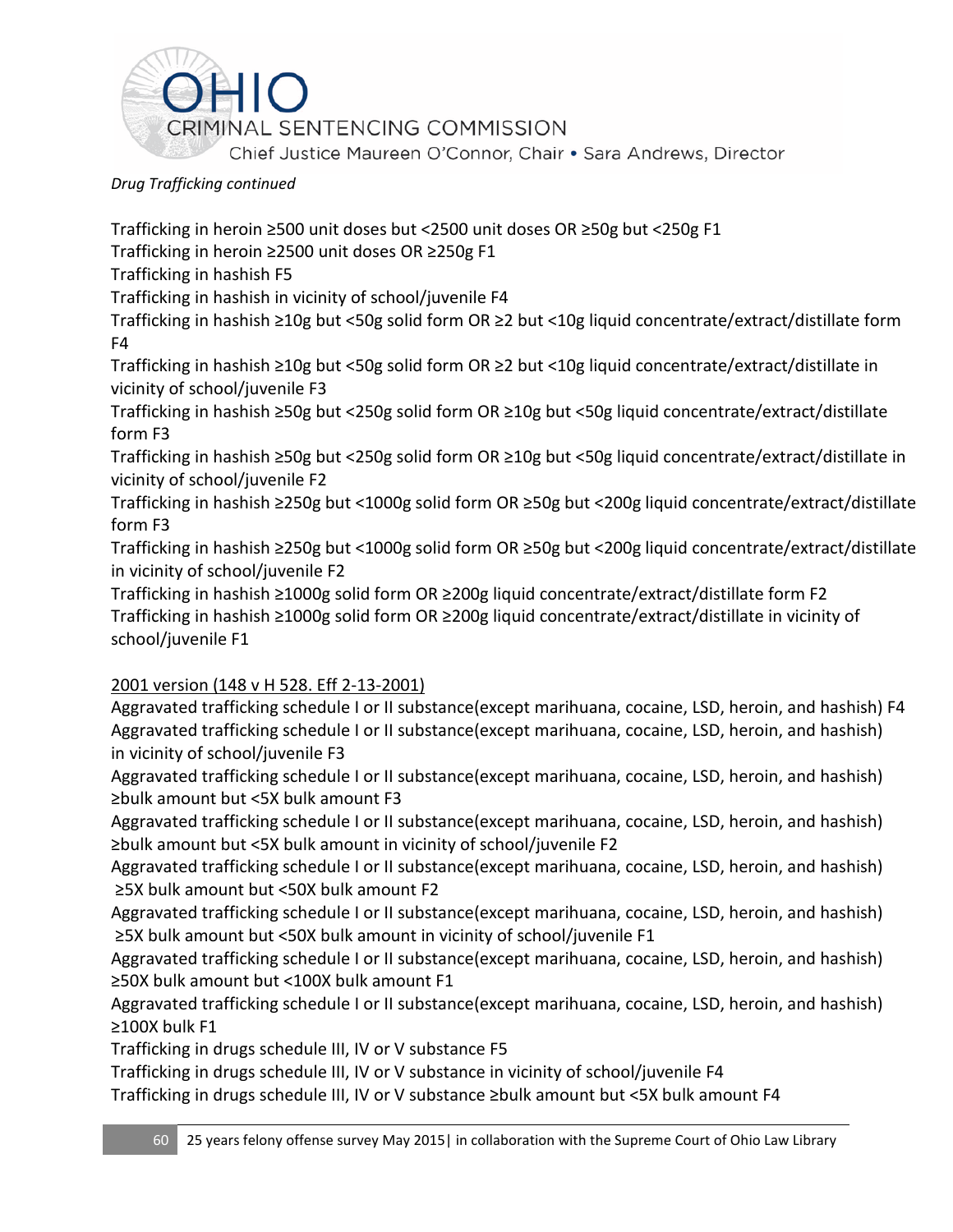

Trafficking in drugs schedule III, IV or V substance ≥bulk amount but <5X bulk amount in vicinity of school/juvenile F3 Trafficking in drugs schedule III, IV or V substance ≥5Xbulk amount but <50X bulk amount F3 Trafficking in drugs schedule III, IV or V substance ≥5Xbulk amount but <50X bulk amount in vicinity of school/juvenile F2 Trafficking in drugs schedule III, IV or V substance ≥50Xbulk amount F2 Trafficking in drugs schedule III, IV or V substance ≥50Xbulk amount in vicinity of school/juvenile F1 Trafficking in marihuana F5 Trafficking in marihuana in vicinity of school/juvenile F4 Trafficking in marihuana ≥200g but <1000g F4 Trafficking in marihuana ≥200g but <1000g in vicinity of school/juvenile F3 Trafficking in marihuana ≥1000g but <5000g F3 Trafficking in marihuana ≥1000g but <5000g in vicinity of school/juvenile F2 Trafficking in marihuana ≥5000g but <20000g F3 Trafficking in marihuana ≥5000g but <20000g in vicinity of school/juvenile F2 Trafficking in marihuana ≥20000g F2 Trafficking in marihuana ≥20000g in vicinity of school/juvenile F1 Gift involving 20g or less, first offense MM Gift involving 20g or less, subsequent offenses M3 Gift involving 20g or less in vicinity of school/juvenile M3 Trafficking in cocaine F5 Trafficking in cocaine in vicinity of school/juvenile F4 Trafficking in cocaine ≥5g but <10g OR ≥1g but <5g crack cocaine F4 Trafficking in cocaine ≥5g but <10g OR ≥1g but <5g crack cocaine in vicinity of school/juvenile F3 Trafficking in cocaine ≥10g but <100g OR ≥5g but <10g crack cocaine F3 Trafficking in cocaine ≥10g but <100g OR ≥5g but <10g crack cocaine in vicinity of school/juvenile F2 Trafficking in cocaine ≥100g but <500g OR ≥10 but <25g crack cocaine F2 Trafficking in cocaine ≥100g but <500g OR ≥10 but <25g crack cocaine in vicinity of school/juvenile F1 Trafficking in cocaine ≥500g but <1000g OR ≥25g but <100g crack cocaine F1 Trafficking in cocaine ≥1000g OR ≥100g crack cocaine F1 Trafficking in LSD F5 Trafficking in LSD in vicinity of school/juvenile F4 Trafficking in LSD ≥10 but <50 unit doses solid form OR ≥1g but <5g liquid concentrate/extract/distillate form F4 Trafficking in LSD ≥10 but <50 unit doses solid form OR ≥1g but <5g liquid concentrate/extract/distillate form in vicinity of school/juvenile F3 Trafficking in LSD ≥50 but <250 unit doses solid form OR ≥5g but <25g liquid concentrate/extract/distillate form F3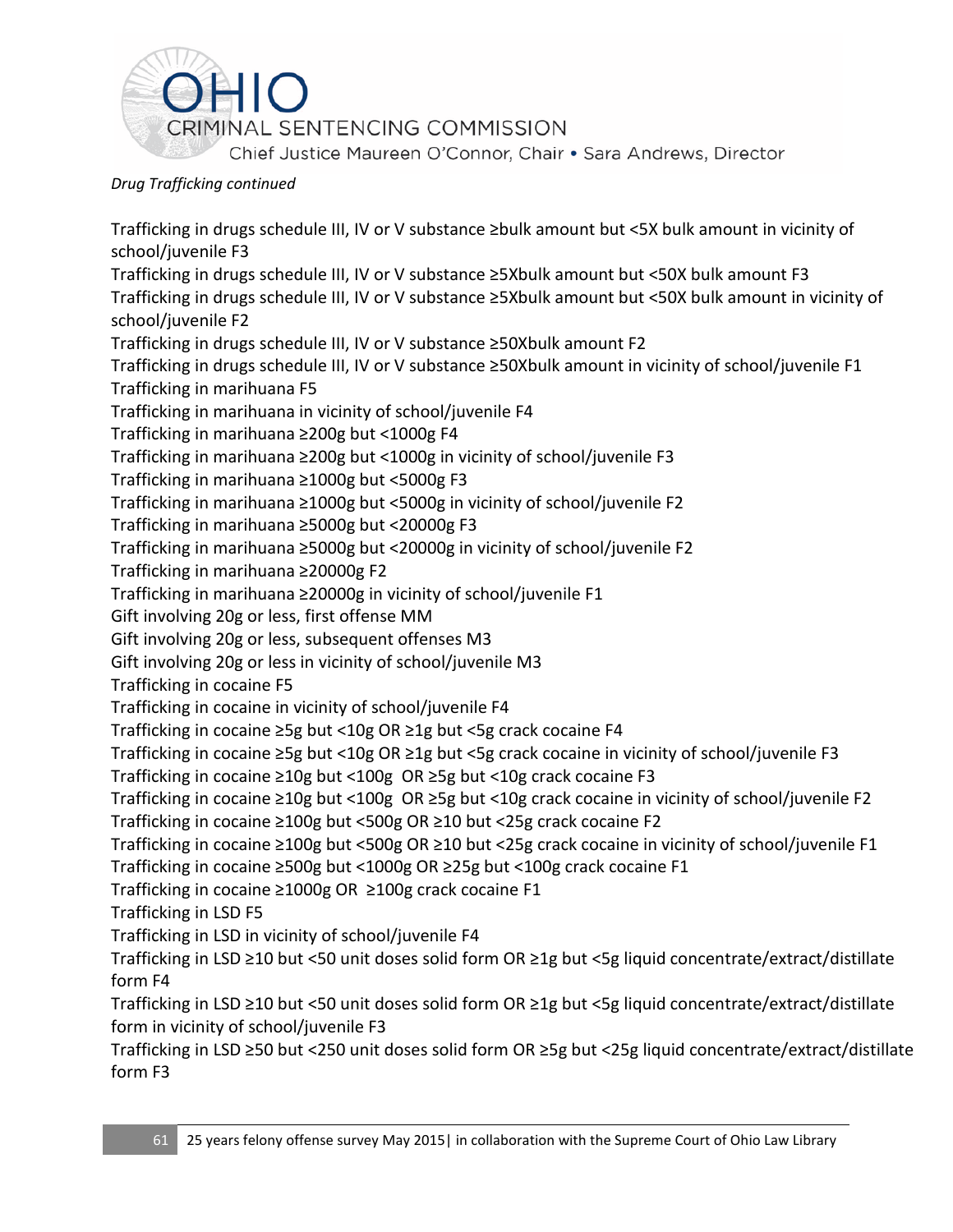

Trafficking in LSD ≥50 but <250 unit doses solid form OR ≥5g but <25g liquid concentrate/extract/distillate form in vicinity of school/juvenile F2

Trafficking in LSD ≥250 but <1000 unit doses solid form OR ≥25g but <100g liquid concentrate/extract/ distillate form F2

Trafficking in LSD ≥250 but <1000 unit doses solid form OR ≥25g but <100g liquid concentrate/extract/ distillate form in vicinity of school/juvenile F1

Trafficking in LSD ≥1000 but <5000 unit doses solid form OR ≥100g but <500g liquid concentrate/extract/ distillate form F1

Trafficking in LSD ≥5000 unit doses solid form OR ≥500g liquid concentrate/extract/distillate form F1 Trafficking in heroin F5

Trafficking in heroin in vicinity of school/juvenile F4

Trafficking in heroin ≥10 unit doses but <50 unit doses OR ≥1g but <5g F4

Trafficking in heroin ≥10 unit doses but <50 unit doses OR ≥1g but <5g in vicinity of school/juvenile F3 Trafficking in heroin ≥50 unit doses but <100 unit doses OR ≥5g but <10g F3

Trafficking in heroin ≥50 unit doses but <100 unit doses OR ≥5g but <10g in vicinity of school/juvenile F2 Trafficking in heroin ≥100 unit doses but <500 unit doses OR ≥10g but <50g F2

Trafficking in heroin ≥100 unit doses but <500 unit doses OR ≥10g but <50g in vicinity of school/juvenile F1

Trafficking in heroin ≥500 unit doses but <2500 unit doses OR ≥50g but <250g F1

Trafficking in heroin ≥2500 unit doses OR ≥250g F1

Trafficking in hashish F5

Trafficking in hashish in vicinity of school/juvenile F4

Trafficking in hashish ≥10g but <50g solid form OR ≥2 but <10g liquid concentrate/extract/distillate form F4

Trafficking in hashish ≥10g but <50g solid form OR ≥2 but <10g liquid concentrate/extract/distillate in vicinity of school/juvenile F3

Trafficking in hashish ≥50g but <250g solid form OR ≥10g but <50g liquid concentrate/extract/distillate form F3

Trafficking in hashish ≥50g but <250g solid form OR ≥10g but <50g liquid concentrate/extract/distillate in vicinity of school/juvenile F2

Trafficking in hashish ≥250g but <1000g solid form OR ≥50g but <200g liquid concentrate/extract/distillate form F3

Trafficking in hashish ≥250g but <1000g solid form OR ≥50g but <200g liquid concentrate/extract/distillate in vicinity of school/juvenile F2

Trafficking in hashish ≥1000g solid form OR ≥200g liquid concentrate/extract/distillate form F2 Trafficking in hashish ≥1000g solid form OR ≥200g liquid concentrate/extract/distillate in vicinity of school/juvenile F1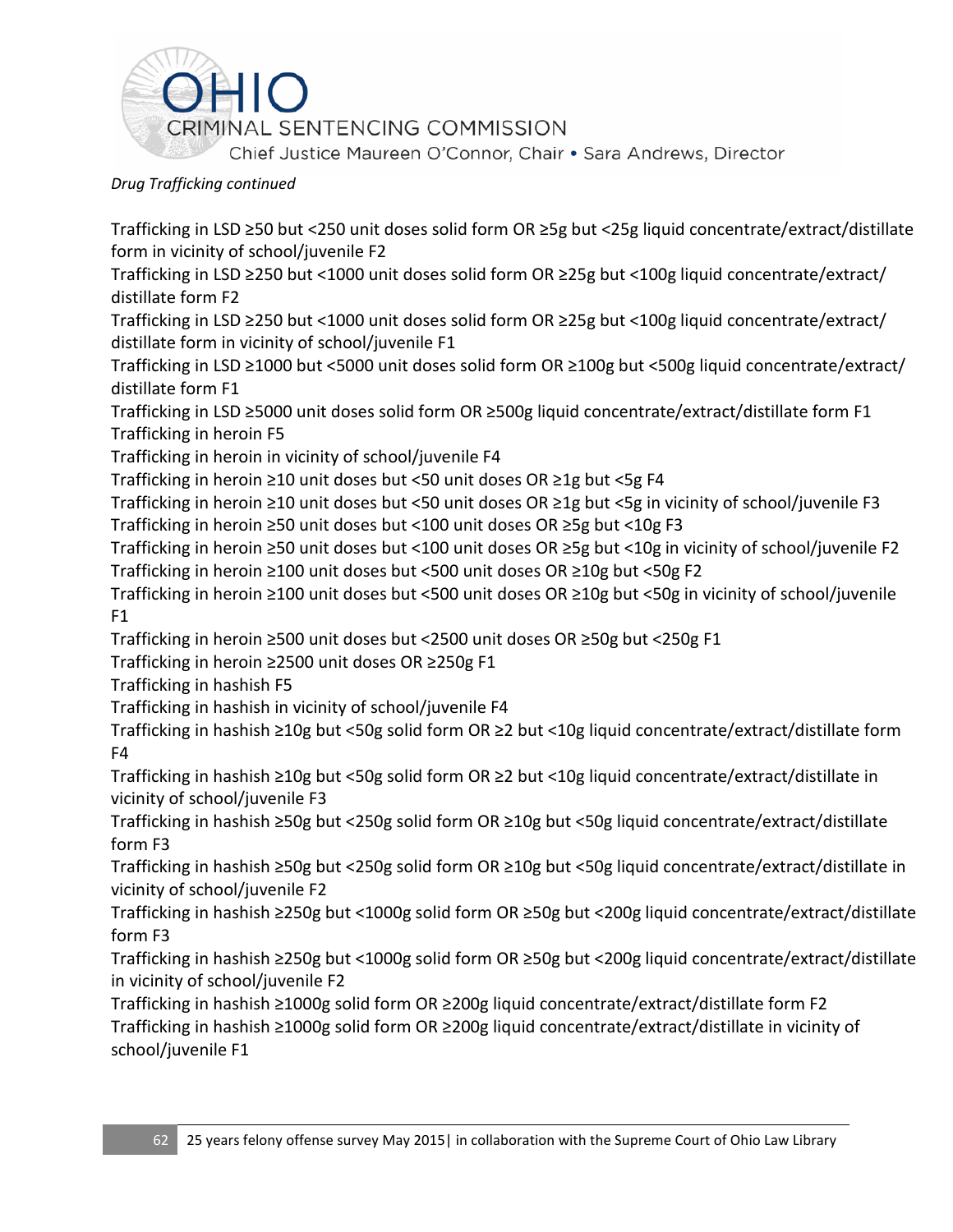

# 2004 version [\(149 v S 123,](https://advance.lexis.com/search/?pdmfid=1000516&crid=73c647b7-66b6-41d3-ac88-6419da26449f&pdsearchterms=ORC+2925.03&pdstartin=hlct%3A1%3A5&pdpsf=&ecomp=Jk1fk&prid=3ba6f613-8c59-4578-99df-5079ffa194a3) § 1, eff. 1-1-04)

Aggravated trafficking schedule I or II substance(except marihuana, cocaine, LSD, heroin, and hashish) F4 Aggravated trafficking schedule I or II substance(except marihuana, cocaine, LSD, heroin, and hashish) in vicinity of school/juvenile F3

Aggravated trafficking schedule I or II substance(except marihuana, cocaine, LSD, heroin, and hashish) ≥bulk amount but <5X bulk amount F3

Aggravated trafficking schedule I or II substance(except marihuana, cocaine, LSD, heroin, and hashish) ≥bulk amount but <5X bulk amount in vicinity of school/juvenile F2

Aggravated trafficking schedule I or II substance(except marihuana, cocaine, LSD, heroin, and hashish) ≥5X bulk amount but <50X bulk amount F2

Aggravated trafficking schedule I or II substance(except marihuana, cocaine, LSD, heroin, and hashish) ≥5X bulk amount but <50X bulk amount in vicinity of school/juvenile F1

Aggravated trafficking schedule I or II substance(except marihuana, cocaine, LSD, heroin, and hashish) ≥50X bulk amount but <100X bulk amount F1

Aggravated trafficking schedule I or II substance(except marihuana, cocaine, LSD, heroin, and hashish) ≥100X bulk F1

Trafficking in drugs schedule III, IV or V substance F5

Trafficking in drugs schedule III, IV or V substance in vicinity of school/juvenile F4

Trafficking in drugs schedule III, IV or V substance ≥bulk amount but <5X bulk amount F4

Trafficking in drugs schedule III, IV or V substance ≥bulk amount but <5X bulk amount in vicinity of school/juvenile F3

Trafficking in drugs schedule III, IV or V substance ≥5Xbulk amount but <50X bulk amount F3

Trafficking in drugs schedule III, IV or V substance ≥5Xbulk amount but <50X bulk amount in vicinity of school/juvenile F2

Trafficking in drugs schedule III, IV or V substance ≥50Xbulk amount F2

Trafficking in drugs schedule III, IV or V substance ≥50Xbulk amount in vicinity of school/juvenile F1 Trafficking in marihuana F5

Trafficking in marihuana in vicinity of school/juvenile F4

Trafficking in marihuana ≥200g but <1000g F4

Trafficking in marihuana ≥200g but <1000g in vicinity of school/juvenile F3

Trafficking in marihuana ≥1000g but <5000g F3

Trafficking in marihuana ≥1000g but <5000g in vicinity of school/juvenile F2

Trafficking in marihuana ≥5000g but <20000g F3

Trafficking in marihuana ≥5000g but <20000g in vicinity of school/juvenile F2

Trafficking in marihuana ≥20000g F2

Trafficking in marihuana ≥20000g in vicinity of school/juvenile F1

Gift involving 20g or less, first offense MM

Gift involving 20g or less, subsequent offenses M3

Gift involving 20g or less in vicinity of school/juvenile M3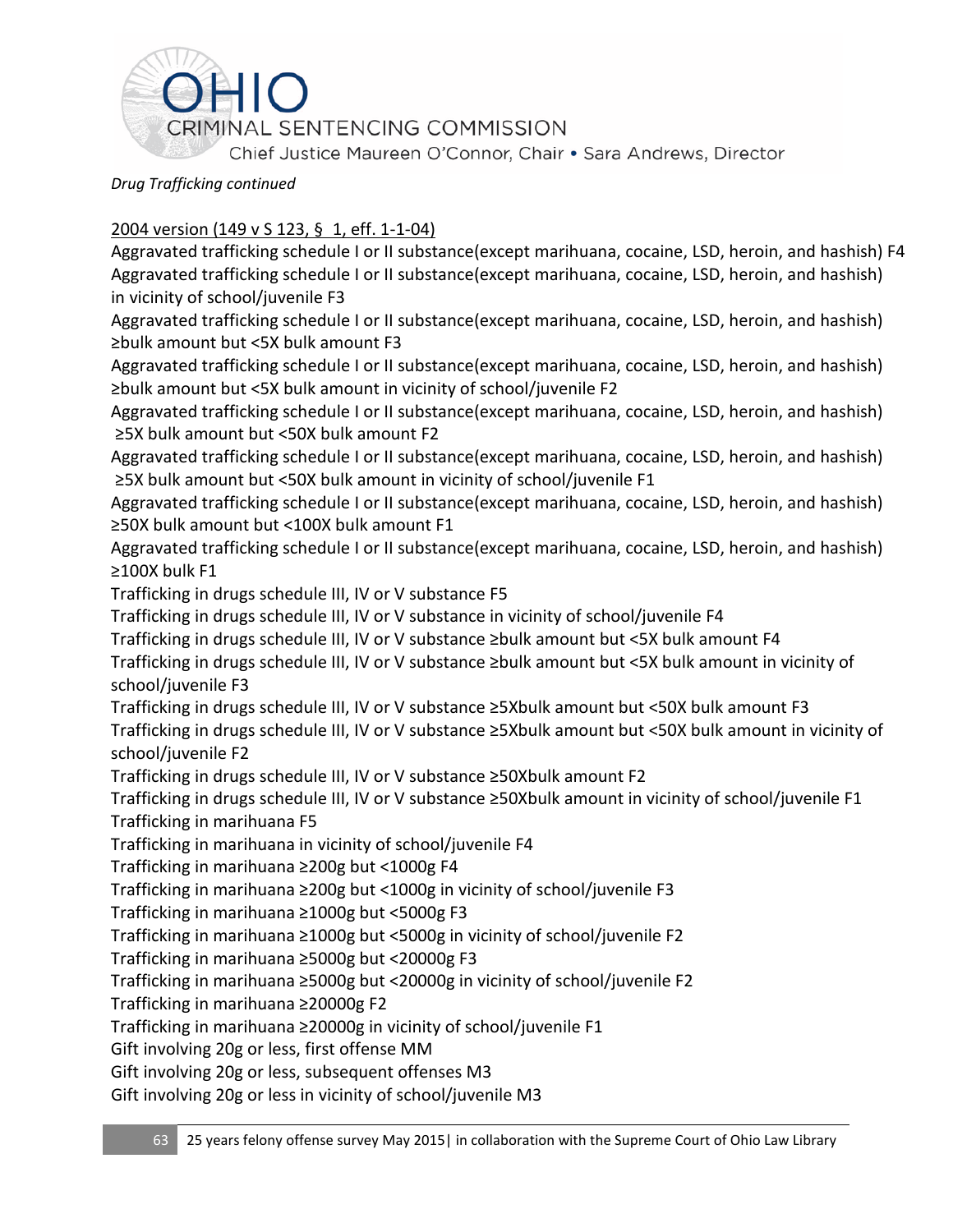

Trafficking in cocaine F5 Trafficking in cocaine in vicinity of school/juvenile F4 Trafficking in cocaine ≥5g but <10g OR ≥1g but <5g crack cocaine F4 Trafficking in cocaine ≥5g but <10g OR ≥1g but <5g crack cocaine in vicinity of school/juvenile F3 Trafficking in cocaine ≥10g but <100g OR ≥5g but <10g crack cocaine F3 Trafficking in cocaine ≥10g but <100g OR ≥5g but <10g crack cocaine in vicinity of school/juvenile F2 Trafficking in cocaine ≥100g but <500g OR ≥10 but <25g crack cocaine F2 Trafficking in cocaine ≥100g but <500g OR ≥10 but <25g crack cocaine in vicinity of school/juvenile F1 Trafficking in cocaine ≥500g but <1000g OR ≥25g but <100g crack cocaine F1 Trafficking in cocaine ≥1000g OR ≥100g crack cocaine F1 Trafficking in LSD F5 Trafficking in LSD in vicinity of school/juvenile F4 Trafficking in LSD ≥10 but <50 unit doses solid form OR ≥1g but <5g liquid concentrate/extract/distillate form F4 Trafficking in LSD ≥10 but <50 unit doses solid form OR ≥1g but <5g liquid concentrate/extract/distillate form in vicinity of school/juvenile F3 Trafficking in LSD ≥50 but <250 unit doses solid form OR ≥5g but <25g liquid concentrate/extract/distillate form F3 Trafficking in LSD ≥50 but <250 unit doses solid form OR ≥5g but <25g liquid concentrate/extract/distillate form in vicinity of school/juvenile F2 Trafficking in LSD ≥250 but <1000 unit doses solid form OR ≥25g but <100g liquid concentrate/extract/ distillate form F2 Trafficking in LSD ≥250 but <1000 unit doses solid form OR ≥25g but <100g liquid concentrate/extract/ distillate form in vicinity of school/juvenile F1 Trafficking in LSD ≥1000 but <5000 unit doses solid form OR ≥100g but <500g liquid concentrate/extract/ distillate form F1 Trafficking in LSD ≥5000 unit doses solid form OR ≥500g liquid concentrate/extract/distillate form F1 Trafficking in heroin F5 Trafficking in heroin in vicinity of school/juvenile F4 Trafficking in heroin ≥10 unit doses but <50 unit doses OR ≥1g but <5g F4 Trafficking in heroin ≥10 unit doses but <50 unit doses OR ≥1g but <5g in vicinity of school/juvenile F3 Trafficking in heroin ≥50 unit doses but <100 unit doses OR ≥5g but <10g F3 Trafficking in heroin ≥50 unit doses but <100 unit doses OR ≥5g but <10g in vicinity of school/juvenile F2 Trafficking in heroin ≥100 unit doses but <500 unit doses OR ≥10g but <50g F2 Trafficking in heroin ≥100 unit doses but <500 unit doses OR ≥10g but <50g in vicinity of school/juvenile  $F1$ Trafficking in heroin ≥500 unit doses but <2500 unit doses OR ≥50g but <250g F1 Trafficking in heroin ≥2500 unit doses OR ≥250g F1

Trafficking in hashish F5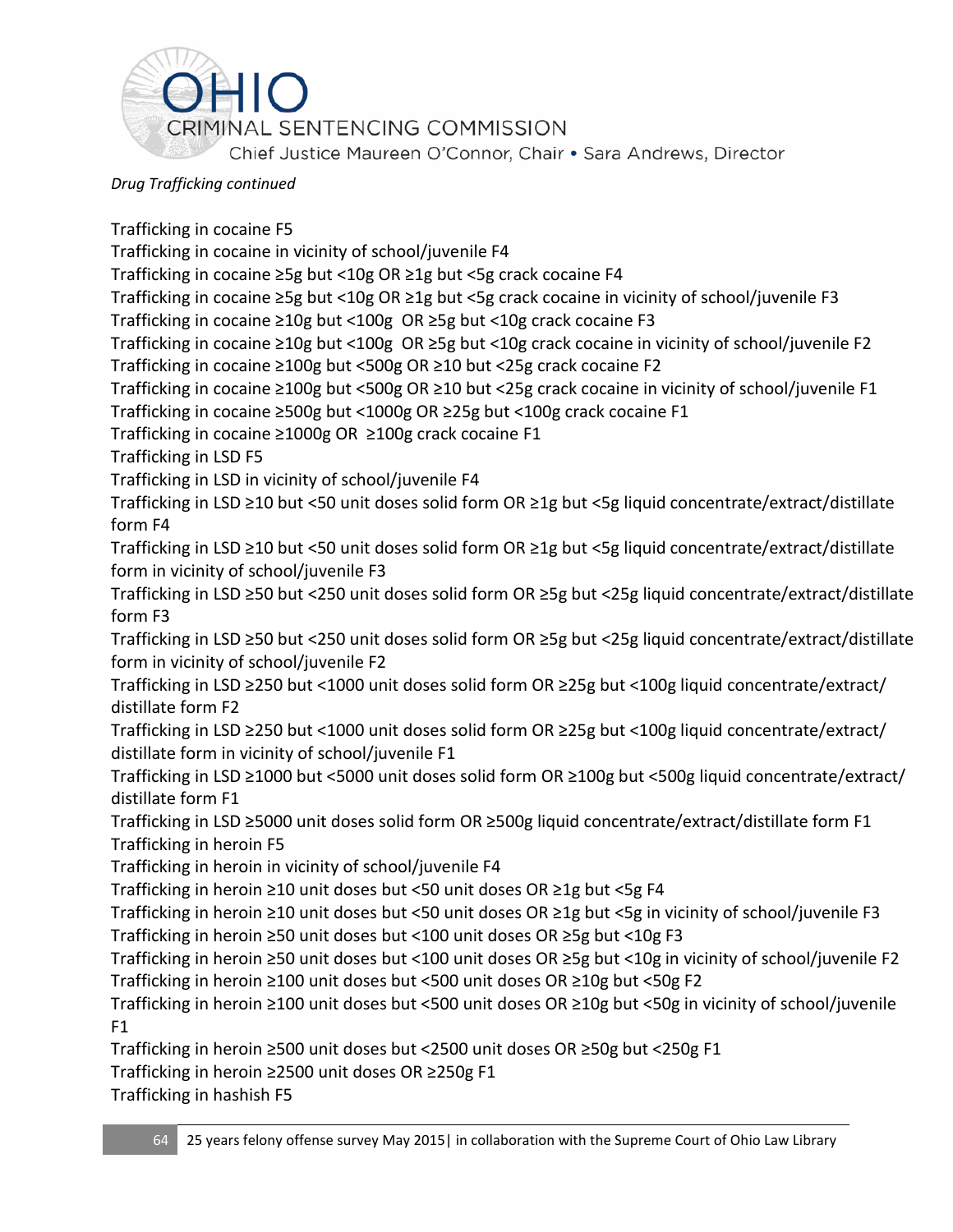

Trafficking in hashish in vicinity of school/juvenile F4

Trafficking in hashish ≥10g but <50g solid form OR ≥2 but <10g liquid concentrate/extract/distillate form F4

Trafficking in hashish ≥10g but <50g solid form OR ≥2 but <10g liquid concentrate/extract/distillate in vicinity of school/juvenile F3

Trafficking in hashish ≥50g but <250g solid form OR ≥10g but <50g liquid concentrate/extract/distillate form F3

Trafficking in hashish ≥50g but <250g solid form OR ≥10g but <50g liquid concentrate/extract/distillate in vicinity of school/juvenile F2

Trafficking in hashish ≥250g but <1000g solid form OR ≥50g but <200g liquid concentrate/extract/distillate form F3

Trafficking in hashish ≥250g but <1000g solid form OR ≥50g but <200g liquid concentrate/extract/distillate in vicinity of school/juvenile F2

Trafficking in hashish ≥1000g solid form OR ≥200g liquid concentrate/extract/distillate form F2 Trafficking in hashish ≥1000g solid form OR ≥200g liquid concentrate/extract/distillate in vicinity of school/juvenile F1

# 2006 version [\(151 v S 154,](https://advance.lexis.com/search/?pdmfid=1000516&crid=73c647b7-66b6-41d3-ac88-6419da26449f&pdsearchterms=ORC+2925.03&pdstartin=hlct%3A1%3A5&pdpsf=&ecomp=Jk1fk&prid=3ba6f613-8c59-4578-99df-5079ffa194a3) § 1, eff. 5-17-06)

Aggravated trafficking schedule I or II substance(except marihuana, cocaine, LSD, heroin, and hashish) F4 Aggravated trafficking schedule I or II substance(except marihuana, cocaine, LSD, heroin, and hashish) in vicinity of school/juvenile F3

Aggravated trafficking schedule I or II substance(except marihuana, cocaine, LSD, heroin, and hashish) ≥bulk amount but <5X bulk amount F3

Aggravated trafficking schedule I or II substance(except marihuana, cocaine, LSD, heroin, and hashish) ≥bulk amount but <5X bulk amount in vicinity of school/juvenile F2

Aggravated trafficking schedule I or II substance(except marihuana, cocaine, LSD, heroin, and hashish) ≥5X bulk amount but <50X bulk amount F2

Aggravated trafficking schedule I or II substance(except marihuana, cocaine, LSD, heroin, and hashish) ≥5X bulk amount but <50X bulk amount in vicinity of school/juvenile F1

Aggravated trafficking schedule I or II substance(except marihuana, cocaine, LSD, heroin, and hashish) ≥50X bulk amount but <100X bulk amount F1

Aggravated trafficking schedule I or II substance(except marihuana, cocaine, LSD, heroin, and hashish) ≥100X bulk F1

Trafficking in drugs schedule III, IV or V substance F5

Trafficking in drugs schedule III, IV or V substance in vicinity of school/juvenile F4

Trafficking in drugs schedule III, IV or V substance ≥bulk amount but <5X bulk amount F4

Trafficking in drugs schedule III, IV or V substance ≥bulk amount but <5X bulk amount in vicinity of school/juvenile F3

Trafficking in drugs schedule III, IV or V substance ≥5Xbulk amount but <50X bulk amount F3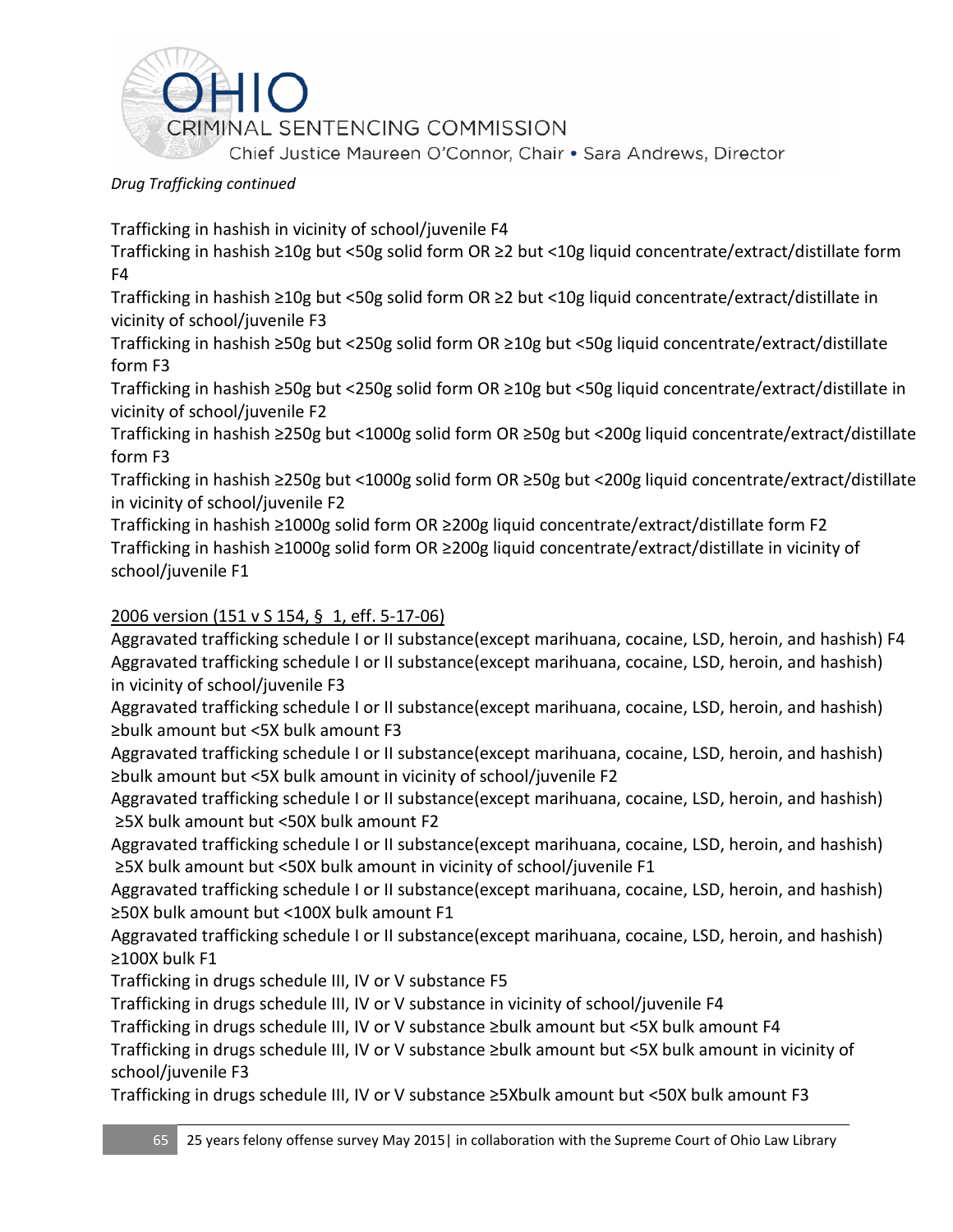

Trafficking in drugs schedule III, IV or V substance ≥5Xbulk amount but <50X bulk amount in vicinity of school/juvenile F2 Trafficking in drugs schedule III, IV or V substance ≥50Xbulk amount F2 Trafficking in drugs schedule III, IV or V substance ≥50Xbulk amount in vicinity of school/juvenile F1 Trafficking in marihuana F5 Trafficking in marihuana in vicinity of school/juvenile F4 Trafficking in marihuana ≥200g but <1000g F4 Trafficking in marihuana ≥200g but <1000g in vicinity of school/juvenile F3 Trafficking in marihuana ≥1000g but <5000g F3 Trafficking in marihuana ≥1000g but <5000g in vicinity of school/juvenile F2 Trafficking in marihuana ≥5000g but <20000g F3 Trafficking in marihuana ≥5000g but <20000g in vicinity of school/juvenile F2 Trafficking in marihuana ≥20000g F2 Trafficking in marihuana ≥20000g in vicinity of school/juvenile F1 Gift involving 20g or less, first offense MM Gift involving 20g or less, subsequent offenses M3 Gift involving 20g or less in vicinity of school/juvenile M3 Trafficking in cocaine F5 Trafficking in cocaine in vicinity of school/juvenile F4 Trafficking in cocaine ≥5g but <10g OR ≥1g but <5g crack cocaine F4 Trafficking in cocaine ≥5g but <10g OR ≥1g but <5g crack cocaine in vicinity of school/juvenile F3 Trafficking in cocaine ≥10g but <100g OR ≥5g but <10g crack cocaine F3 Trafficking in cocaine ≥10g but <100g OR ≥5g but <10g crack cocaine in vicinity of school/juvenile F2 Trafficking in cocaine ≥100g but <500g OR ≥10 but <25g crack cocaine F2 Trafficking in cocaine ≥100g but <500g OR ≥10 but <25g crack cocaine in vicinity of school/juvenile F1 Trafficking in cocaine ≥500g but <1000g OR ≥25g but <100g crack cocaine F1 Trafficking in cocaine ≥1000g OR ≥100g crack cocaine F1 Trafficking in LSD F5 Trafficking in LSD in vicinity of school/juvenile F4 Trafficking in LSD ≥10 but <50 unit doses solid form OR ≥1g but <5g liquid concentrate/extract/distillate form F4 Trafficking in LSD ≥10 but <50 unit doses solid form OR ≥1g but <5g liquid concentrate/extract/distillate form in vicinity of school/juvenile F3 Trafficking in LSD ≥50 but <250 unit doses solid form OR ≥5g but <25g liquid concentrate/extract/distillate form F3 Trafficking in LSD ≥50 but <250 unit doses solid form OR ≥5g but <25g liquid concentrate/extract/distillate form in vicinity of school/juvenile F2 Trafficking in LSD ≥250 but <1000 unit doses solid form OR ≥25g but <100g liquid concentrate/extract/ distillate form F2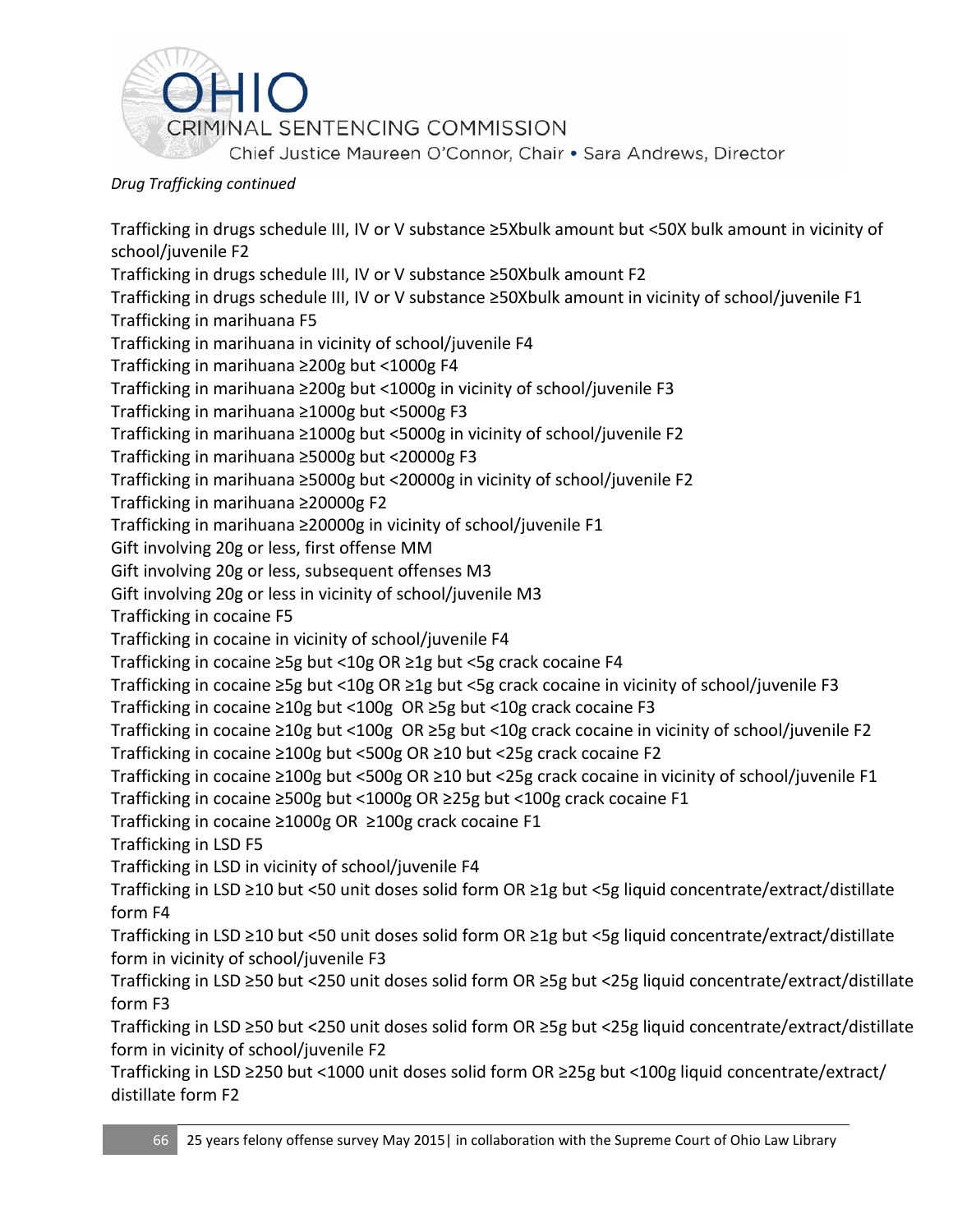

Trafficking in LSD ≥250 but <1000 unit doses solid form OR ≥25g but <100g liquid concentrate/extract/ distillate form in vicinity of school/juvenile F1

Trafficking in LSD ≥1000 but <5000 unit doses solid form OR ≥100g but <500g liquid concentrate/extract/ distillate form F1

Trafficking in LSD ≥5000 unit doses solid form OR ≥500g liquid concentrate/extract/distillate form F1 Trafficking in heroin F5

Trafficking in heroin in vicinity of school/juvenile F4

Trafficking in heroin ≥10 unit doses but <50 unit doses OR ≥1g but <5g F4

Trafficking in heroin ≥10 unit doses but <50 unit doses OR ≥1g but <5g in vicinity of school/juvenile F3 Trafficking in heroin ≥50 unit doses but <100 unit doses OR ≥5g but <10g F3

Trafficking in heroin ≥50 unit doses but <100 unit doses OR ≥5g but <10g in vicinity of school/juvenile F2 Trafficking in heroin ≥100 unit doses but <500 unit doses OR ≥10g but <50g F2

Trafficking in heroin ≥100 unit doses but <500 unit doses OR ≥10g but <50g in vicinity of school/juvenile  $F1$ 

Trafficking in heroin ≥500 unit doses but <2500 unit doses OR ≥50g but <250g F1

Trafficking in heroin ≥2500 unit doses OR ≥250g F1

Trafficking in hashish F5

Trafficking in hashish in vicinity of school/juvenile F4

Trafficking in hashish ≥10g but <50g solid form OR ≥2 but <10g liquid concentrate/extract/distillate form F4

Trafficking in hashish ≥10g but <50g solid form OR ≥2 but <10g liquid concentrate/extract/distillate in vicinity of school/juvenile F3

Trafficking in hashish ≥50g but <250g solid form OR ≥10g but <50g liquid concentrate/extract/distillate form F3

Trafficking in hashish ≥50g but <250g solid form OR ≥10g but <50g liquid concentrate/extract/distillate in vicinity of school/juvenile F2

Trafficking in hashish ≥250g but <1000g solid form OR ≥50g but <200g liquid concentrate/extract/distillate form F3

Trafficking in hashish ≥250g but <1000g solid form OR ≥50g but <200g liquid concentrate/extract/distillate in vicinity of school/juvenile F2

Trafficking in hashish ≥1000g solid form OR ≥200g liquid concentrate/extract/distillate form F2 Trafficking in hashish ≥1000g solid form OR ≥200g liquid concentrate/extract/distillate in vicinity of school/juvenile F1

## 2007 version [\(151 v H 241,](https://advance.lexis.com/search/?pdmfid=1000516&crid=73c647b7-66b6-41d3-ac88-6419da26449f&pdsearchterms=ORC+2925.03&pdstartin=hlct%3A1%3A5&pdpsf=&ecomp=Jk1fk&prid=3ba6f613-8c59-4578-99df-5079ffa194a3) § 1, eff. 7-1-07)

Aggravated trafficking schedule I or II substance(except marihuana, cocaine, LSD, heroin, and hashish) F4 Aggravated trafficking schedule I or II substance(except marihuana, cocaine, LSD, heroin, and hashish) in vicinity of school/juvenile F3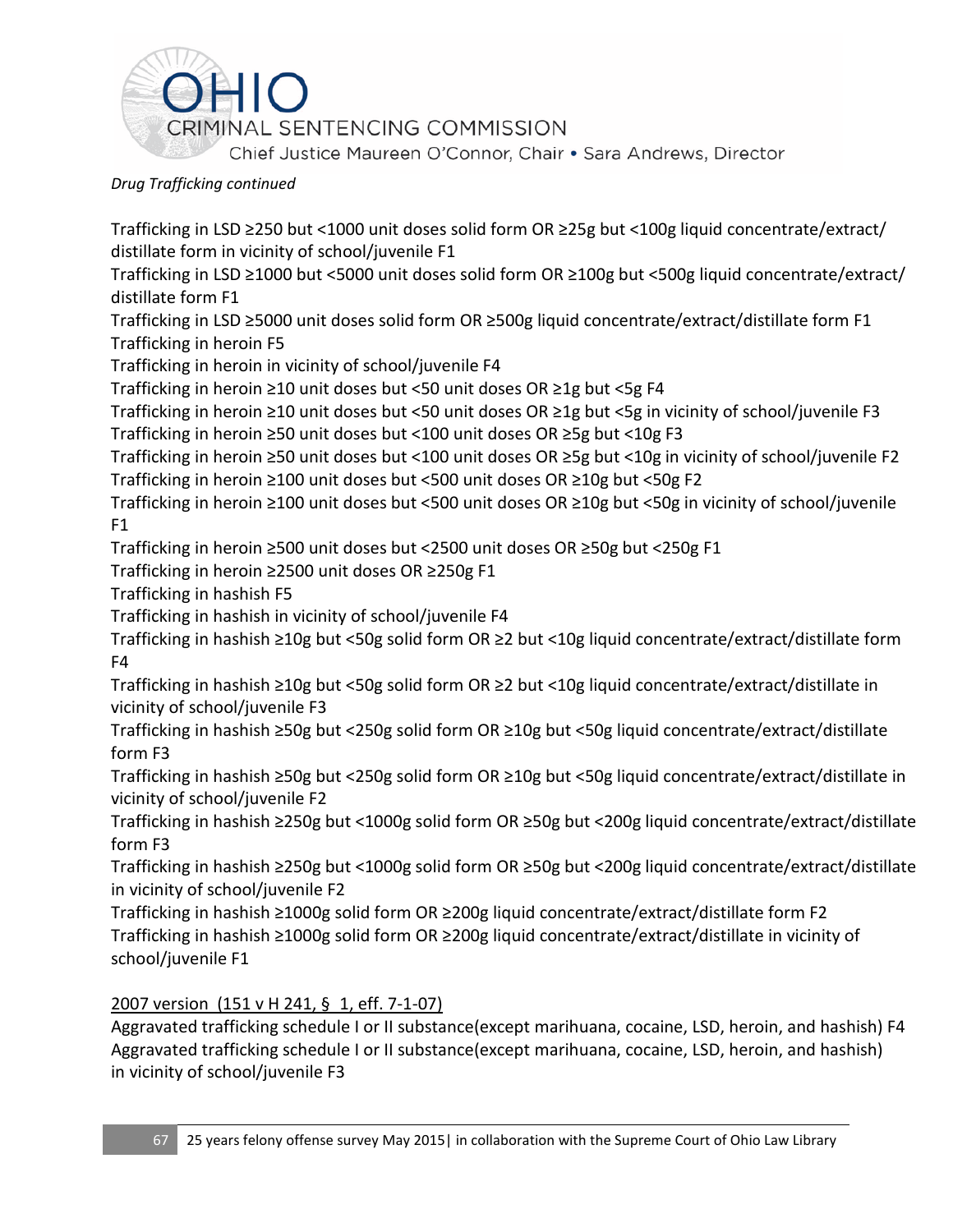

Aggravated trafficking schedule I or II substance(except marihuana, cocaine, LSD, heroin, and hashish) ≥bulk amount but <5X bulk amount F3

Aggravated trafficking schedule I or II substance(except marihuana, cocaine, LSD, heroin, and hashish) ≥bulk amount but <5X bulk amount in vicinity of school/juvenile F2

Aggravated trafficking schedule I or II substance(except marihuana, cocaine, LSD, heroin, and hashish) ≥5X bulk amount but <50X bulk amount F2

Aggravated trafficking schedule I or II substance(except marihuana, cocaine, LSD, heroin, and hashish) ≥5X bulk amount but <50X bulk amount in vicinity of school/juvenile F1

Aggravated trafficking schedule I or II substance(except marihuana, cocaine, LSD, heroin, and hashish) ≥50X bulk amount but <100X bulk amount F1

Aggravated trafficking schedule I or II substance(except marihuana, cocaine, LSD, heroin, and hashish) ≥100X bulk F1

Trafficking in drugs schedule III, IV or V substance F5

Trafficking in drugs schedule III, IV or V substance in vicinity of school/juvenile F4

Trafficking in drugs schedule III, IV or V substance ≥bulk amount but <5X bulk amount F4

Trafficking in drugs schedule III, IV or V substance ≥bulk amount but <5X bulk amount in vicinity of school/juvenile F3

Trafficking in drugs schedule III, IV or V substance ≥5Xbulk amount but <50X bulk amount F3 Trafficking in drugs schedule III, IV or V substance ≥5Xbulk amount but <50X bulk amount in vicinity of school/juvenile F2

Trafficking in drugs schedule III, IV or V substance ≥50Xbulk amount F2

Trafficking in drugs schedule III, IV or V substance ≥50Xbulk amount in vicinity of school/juvenile F1 Trafficking in marihuana F5

Trafficking in marihuana in vicinity of school/juvenile F4

Trafficking in marihuana ≥200g but <1000g F4

Trafficking in marihuana ≥200g but <1000g in vicinity of school/juvenile F3

Trafficking in marihuana ≥1000g but <5000g F3

Trafficking in marihuana ≥1000g but <5000g in vicinity of school/juvenile F2

Trafficking in marihuana ≥5000g but <20000g F3

Trafficking in marihuana ≥5000g but <20000g in vicinity of school/juvenile F2

Trafficking in marihuana ≥20000g F2

Trafficking in marihuana ≥20000g in vicinity of school/juvenile F1

Gift involving 20g or less, first offense MM

Gift involving 20g or less, subsequent offenses M3

Gift involving 20g or less in vicinity of school/juvenile M3

Trafficking in cocaine F5

Trafficking in cocaine in vicinity of school/juvenile F4

Trafficking in cocaine ≥5g but <10g OR ≥1g but <5g crack cocaine F4

Trafficking in cocaine ≥5g but <10g OR ≥1g but <5g crack cocaine in vicinity of school/juvenile F3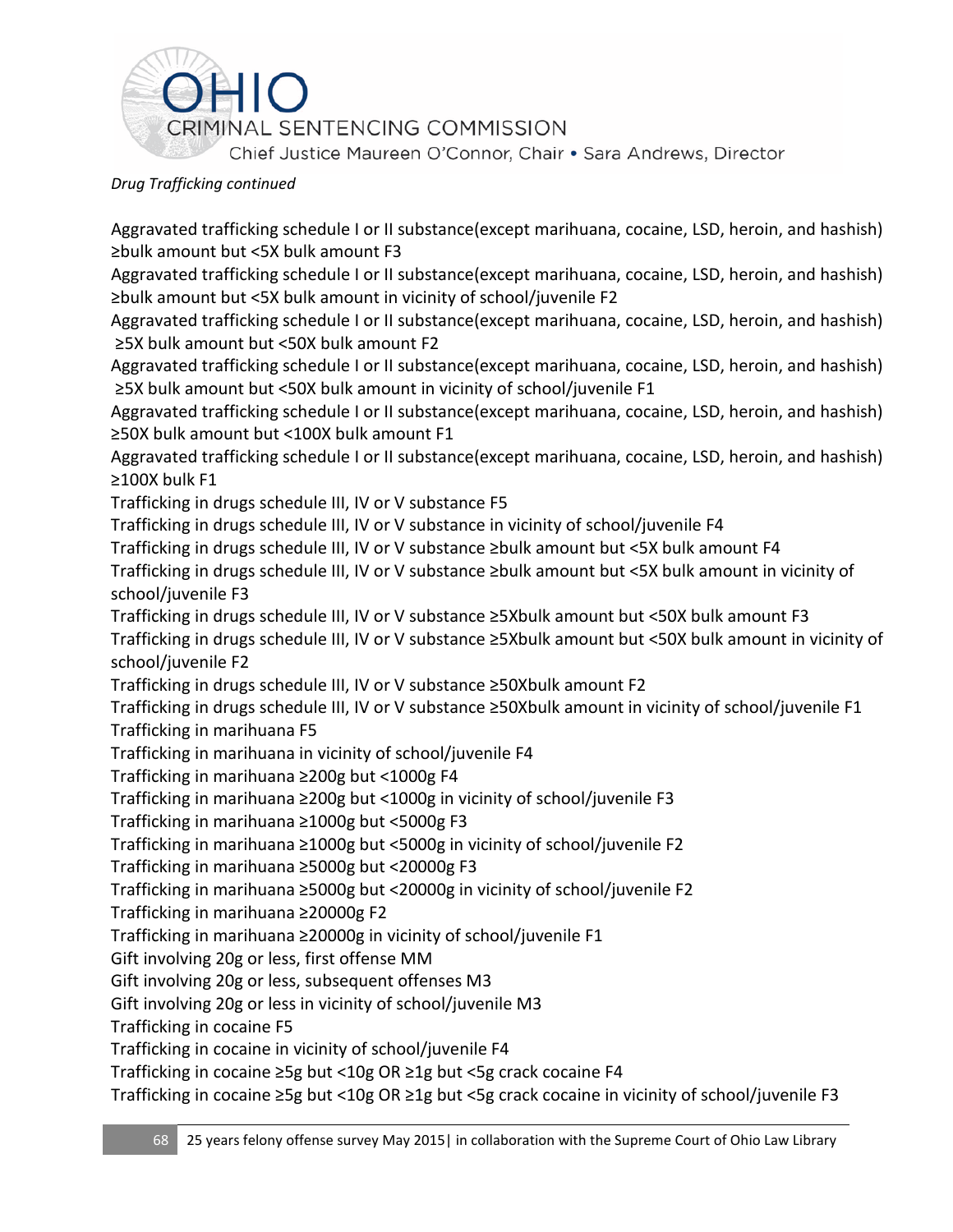

Trafficking in cocaine ≥10g but <100g OR ≥5g but <10g crack cocaine F3 Trafficking in cocaine ≥10g but <100g OR ≥5g but <10g crack cocaine in vicinity of school/juvenile F2 Trafficking in cocaine ≥100g but <500g OR ≥10 but <25g crack cocaine F2 Trafficking in cocaine ≥100g but <500g OR ≥10 but <25g crack cocaine in vicinity of school/juvenile F1 Trafficking in cocaine ≥500g but <1000g OR ≥25g but <100g crack cocaine F1 Trafficking in cocaine ≥1000g OR ≥100g crack cocaine F1 Trafficking in LSD F5 Trafficking in LSD in vicinity of school/juvenile F4 Trafficking in LSD ≥10 but <50 unit doses solid form OR ≥1g but <5g liquid concentrate/extract/distillate form F4 Trafficking in LSD ≥10 but <50 unit doses solid form OR ≥1g but <5g liquid concentrate/extract/distillate form in vicinity of school/juvenile F3 Trafficking in LSD ≥50 but <250 unit doses solid form OR ≥5g but <25g liquid concentrate/extract/distillate form F3 Trafficking in LSD ≥50 but <250 unit doses solid form OR ≥5g but <25g liquid concentrate/extract/distillate form in vicinity of school/juvenile F2 Trafficking in LSD ≥250 but <1000 unit doses solid form OR ≥25g but <100g liquid concentrate/extract/ distillate form F2 Trafficking in LSD ≥250 but <1000 unit doses solid form OR ≥25g but <100g liquid concentrate/extract/ distillate form in vicinity of school/juvenile F1 Trafficking in LSD ≥1000 but <5000 unit doses solid form OR ≥100g but <500g liquid concentrate/extract/ distillate form F1 Trafficking in LSD ≥5000 unit doses solid form OR ≥500g liquid concentrate/extract/distillate form F1 Trafficking in heroin F5 Trafficking in heroin in vicinity of school/juvenile F4 Trafficking in heroin ≥10 unit doses but <50 unit doses OR ≥1g but <5g F4 Trafficking in heroin ≥10 unit doses but <50 unit doses OR ≥1g but <5g in vicinity of school/juvenile F3 Trafficking in heroin ≥50 unit doses but <100 unit doses OR ≥5g but <10g F3 Trafficking in heroin ≥50 unit doses but <100 unit doses OR ≥5g but <10g in vicinity of school/juvenile F2 Trafficking in heroin ≥100 unit doses but <500 unit doses OR ≥10g but <50g F2 Trafficking in heroin ≥100 unit doses but <500 unit doses OR ≥10g but <50g in vicinity of school/juvenile  $F1$ Trafficking in heroin ≥500 unit doses but <2500 unit doses OR ≥50g but <250g F1 Trafficking in heroin ≥2500 unit doses OR ≥250g F1 Trafficking in hashish F5 Trafficking in hashish in vicinity of school/juvenile F4 Trafficking in hashish ≥10g but <50g solid form OR ≥2 but <10g liquid concentrate/extract/distillate form F4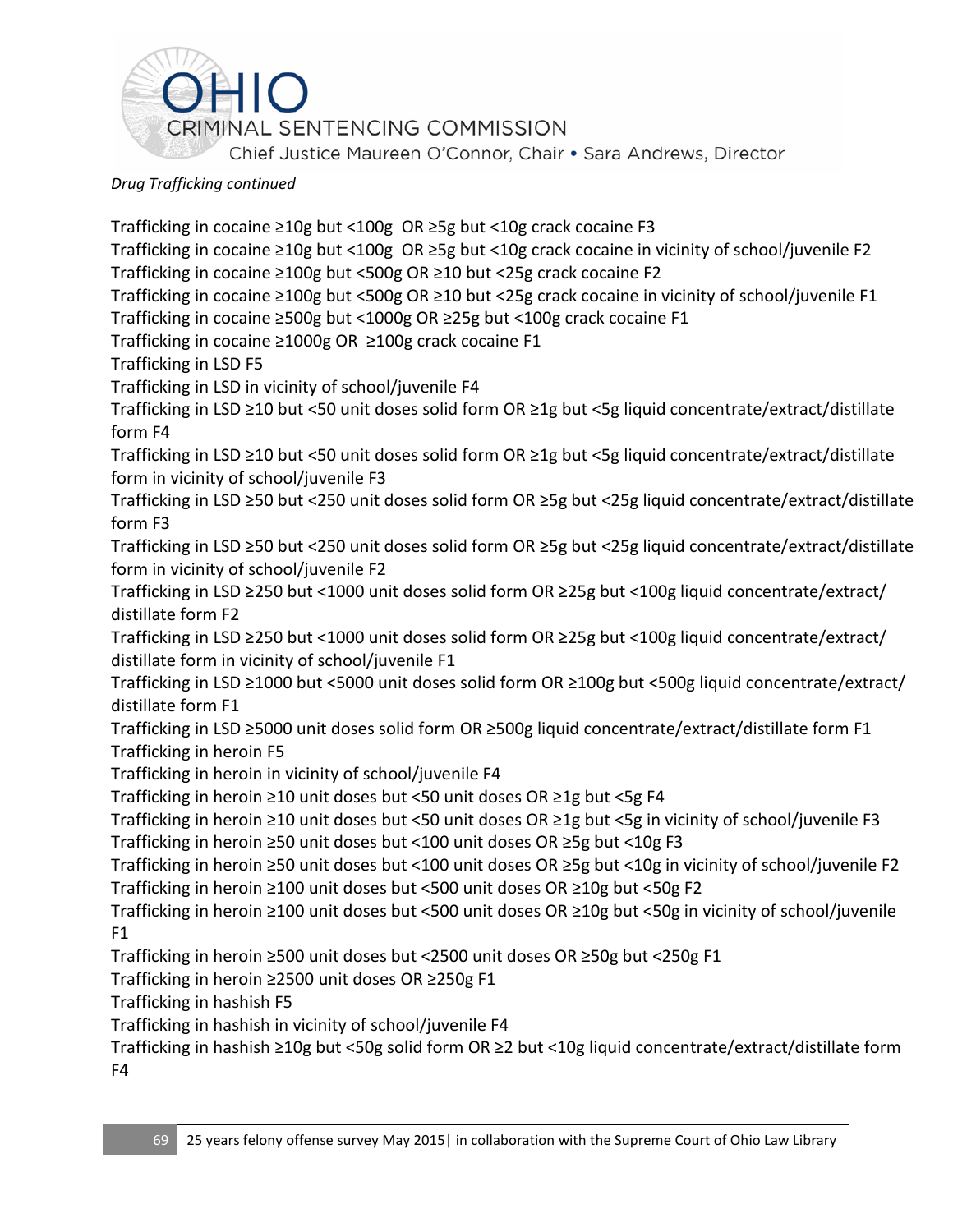

Trafficking in hashish ≥10g but <50g solid form OR ≥2 but <10g liquid concentrate/extract/distillate in vicinity of school/juvenile F3

Trafficking in hashish ≥50g but <250g solid form OR ≥10g but <50g liquid concentrate/extract/distillate form F3

Trafficking in hashish ≥50g but <250g solid form OR ≥10g but <50g liquid concentrate/extract/distillate in vicinity of school/juvenile F2

Trafficking in hashish ≥250g but <1000g solid form OR ≥50g but <200g liquid concentrate/extract/distillate form F3

Trafficking in hashish ≥250g but <1000g solid form OR ≥50g but <200g liquid concentrate/extract/distillate in vicinity of school/juvenile F2

Trafficking in hashish ≥1000g solid form OR ≥200g liquid concentrate/extract/distillate form F2 Trafficking in hashish ≥1000g solid form OR ≥200g liquid concentrate/extract/distillate in vicinity of school/juvenile F1

#### 2008 version [\(152 v H 195,](https://advance.lexis.com/search/?pdmfid=1000516&crid=73c647b7-66b6-41d3-ac88-6419da26449f&pdsearchterms=ORC+2925.03&pdstartin=hlct%3A1%3A5&pdpsf=&ecomp=Jk1fk&prid=3ba6f613-8c59-4578-99df-5079ffa194a3) § 1, eff. 9-30-08)

Aggravated trafficking schedule I or II substance(except marihuana, cocaine, LSD, heroin, and hashish) F4 Aggravated trafficking schedule I or II substance(except marihuana, cocaine, LSD, heroin, and hashish) in vicinity of school/juvenile F3

Aggravated trafficking schedule I or II substance(except marihuana, cocaine, LSD, heroin, and hashish) ≥bulk amount but <5X bulk amount F3

Aggravated trafficking schedule I or II substance(except marihuana, cocaine, LSD, heroin, and hashish) ≥bulk amount but <5X bulk amount in vicinity of school/juvenile F2

Aggravated trafficking schedule I or II substance(except marihuana, cocaine, LSD, heroin, and hashish) ≥5X bulk amount but <50X bulk amount F2

Aggravated trafficking schedule I or II substance(except marihuana, cocaine, LSD, heroin, and hashish) ≥5X bulk amount but <50X bulk amount in vicinity of school/juvenile F1

Aggravated trafficking schedule I or II substance(except marihuana, cocaine, LSD, heroin, and hashish) ≥50X bulk amount but <100X bulk amount F1

Aggravated trafficking schedule I or II substance(except marihuana, cocaine, LSD, heroin, and hashish) ≥100X bulk F1

Trafficking in drugs schedule III, IV or V substance F5

Trafficking in drugs schedule III, IV or V substance in vicinity of school/juvenile F4

Trafficking in drugs schedule III, IV or V substance ≥bulk amount but <5X bulk amount F4

Trafficking in drugs schedule III, IV or V substance ≥bulk amount but <5X bulk amount in vicinity of school/juvenile F3

Trafficking in drugs schedule III, IV or V substance ≥5Xbulk amount but <50X bulk amount F3 Trafficking in drugs schedule III, IV or V substance ≥5Xbulk amount but <50X bulk amount in vicinity of school/juvenile F2

Trafficking in drugs schedule III, IV or V substance ≥50Xbulk amount F2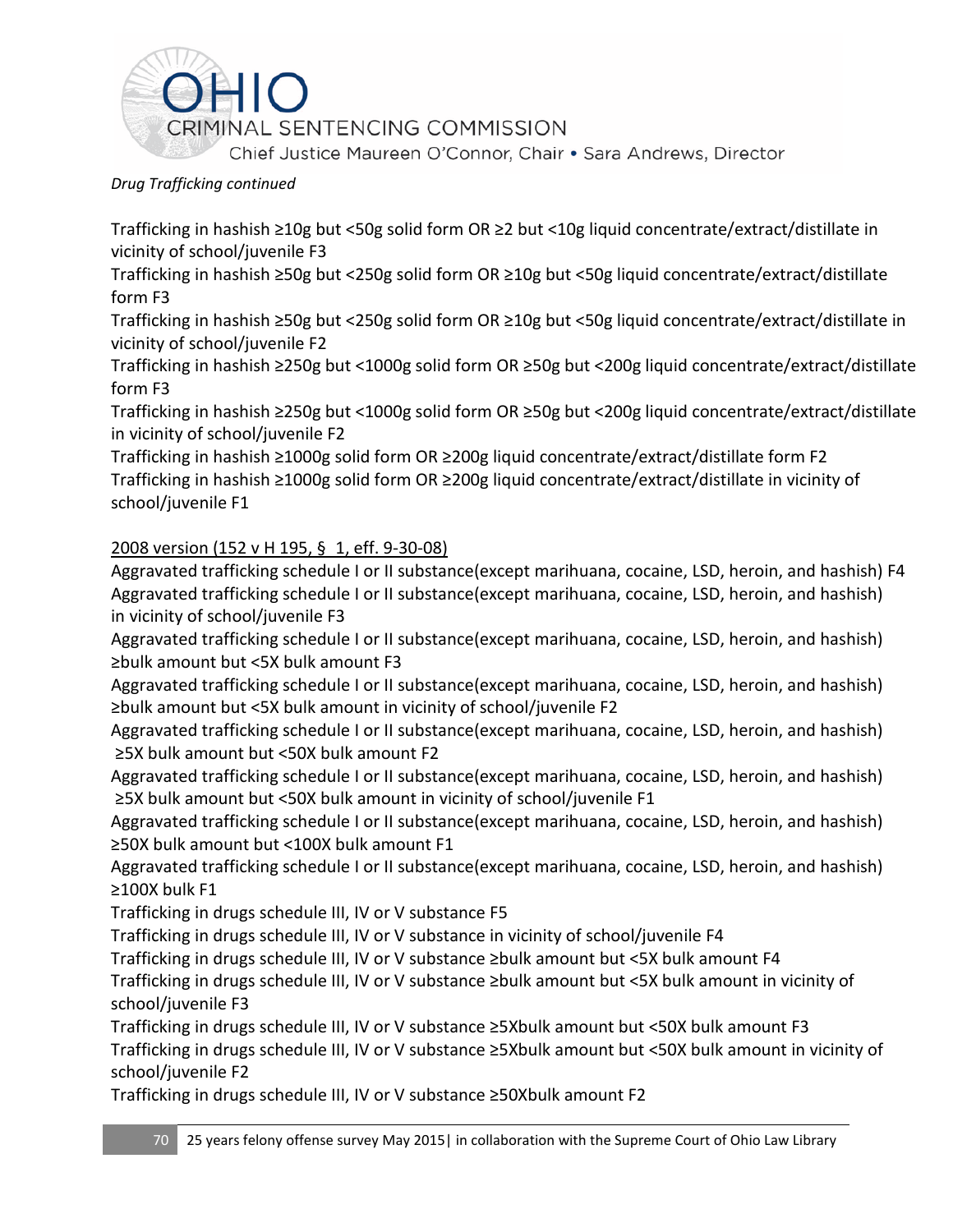

Trafficking in drugs schedule III, IV or V substance ≥50Xbulk amount in vicinity of school/juvenile F1 Trafficking in marihuana F5 Trafficking in marihuana in vicinity of school/juvenile F4 Trafficking in marihuana ≥200g but <1000g F4 Trafficking in marihuana ≥200g but <1000g in vicinity of school/juvenile F3 Trafficking in marihuana ≥1000g but <5000g F3 Trafficking in marihuana ≥1000g but <5000g in vicinity of school/juvenile F2 Trafficking in marihuana ≥5000g but <20000g F3 Trafficking in marihuana ≥5000g but <20000g in vicinity of school/juvenile F2 Trafficking in marihuana ≥20000g F2 Trafficking in marihuana ≥20000g in vicinity of school/juvenile F1 Gift involving 20g or less, first offense MM Gift involving 20g or less, subsequent offenses M3 Gift involving 20g or less in vicinity of school/juvenile M3 Trafficking in cocaine F5 Trafficking in cocaine in vicinity of school/juvenile F4 Trafficking in cocaine ≥5g but <10g OR ≥1g but <5g crack cocaine F4 Trafficking in cocaine ≥5g but <10g OR ≥1g but <5g crack cocaine in vicinity of school/juvenile F3 Trafficking in cocaine ≥10g but <100g OR ≥5g but <10g crack cocaine F3 Trafficking in cocaine ≥10g but <100g OR ≥5g but <10g crack cocaine in vicinity of school/juvenile F2 Trafficking in cocaine ≥100g but <500g OR ≥10 but <25g crack cocaine F2 Trafficking in cocaine ≥100g but <500g OR ≥10 but <25g crack cocaine in vicinity of school/juvenile F1 Trafficking in cocaine ≥500g but <1000g OR ≥25g but <100g crack cocaine F1 Trafficking in cocaine ≥1000g OR ≥100g crack cocaine F1 Trafficking in LSD F5 Trafficking in LSD in vicinity of school/juvenile F4 Trafficking in LSD ≥10 but <50 unit doses solid form OR ≥1g but <5g liquid concentrate/extract/distillate form F4 Trafficking in LSD ≥10 but <50 unit doses solid form OR ≥1g but <5g liquid concentrate/extract/distillate form in vicinity of school/juvenile F3 Trafficking in LSD ≥50 but <250 unit doses solid form OR ≥5g but <25g liquid concentrate/extract/distillate form F3 Trafficking in LSD ≥50 but <250 unit doses solid form OR ≥5g but <25g liquid concentrate/extract/distillate form in vicinity of school/juvenile F2 Trafficking in LSD ≥250 but <1000 unit doses solid form OR ≥25g but <100g liquid concentrate/extract/ distillate form F2 Trafficking in LSD ≥250 but <1000 unit doses solid form OR ≥25g but <100g liquid concentrate/extract/ distillate form in vicinity of school/juvenile F1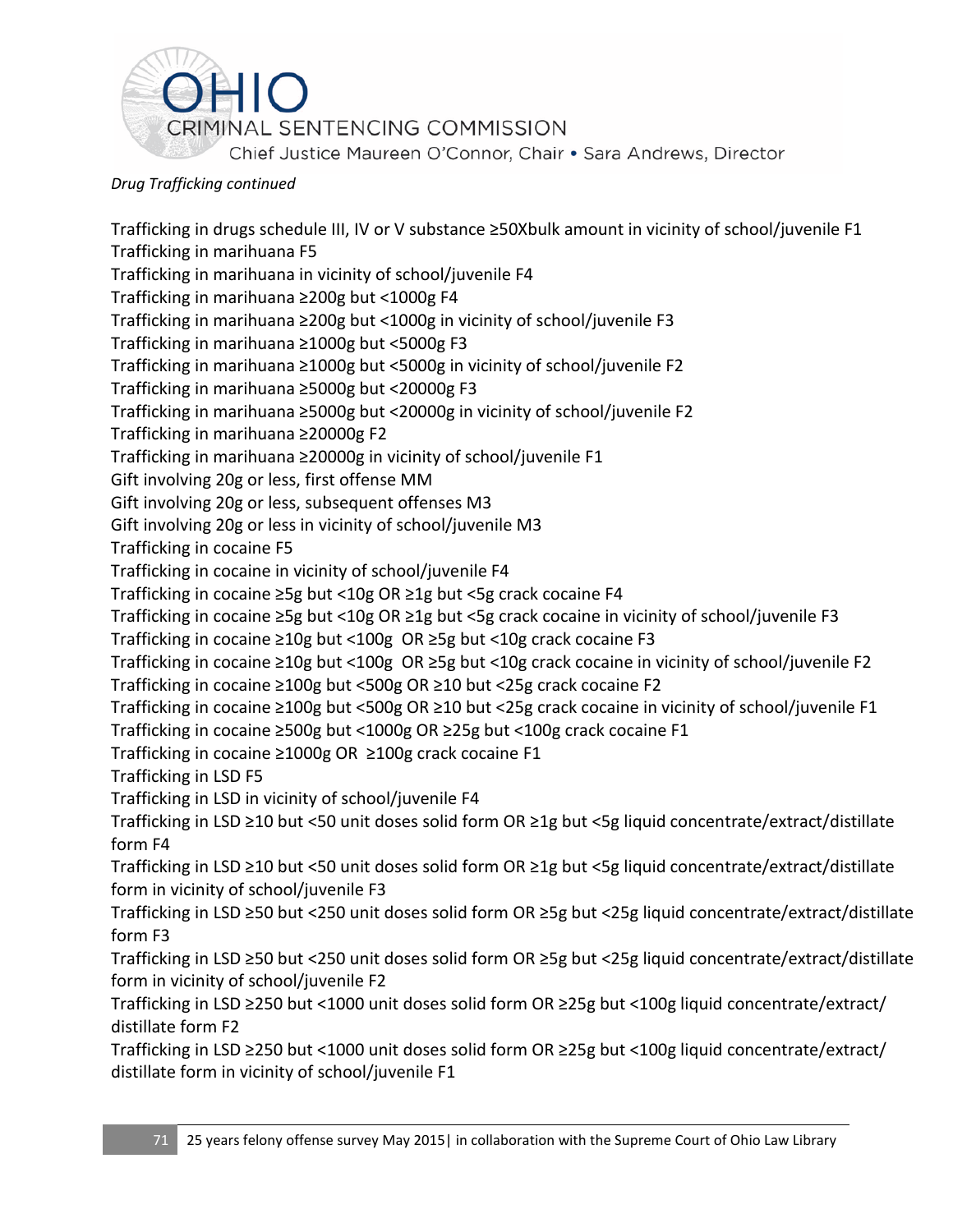

Trafficking in LSD ≥1000 but <5000 unit doses solid form OR ≥100g but <500g liquid concentrate/extract/ distillate form F1

Trafficking in LSD ≥5000 unit doses solid form OR ≥500g liquid concentrate/extract/distillate form F1 Trafficking in heroin F5

Trafficking in heroin in vicinity of school/juvenile F4

Trafficking in heroin ≥10 unit doses but <50 unit doses OR ≥1g but <5g F4

Trafficking in heroin ≥10 unit doses but <50 unit doses OR ≥1g but <5g in vicinity of school/juvenile F3 Trafficking in heroin ≥50 unit doses but <100 unit doses OR ≥5g but <10g F3

Trafficking in heroin ≥50 unit doses but <100 unit doses OR ≥5g but <10g in vicinity of school/juvenile F2 Trafficking in heroin ≥100 unit doses but <500 unit doses OR ≥10g but <50g F2

Trafficking in heroin ≥100 unit doses but <500 unit doses OR ≥10g but <50g in vicinity of school/juvenile  $F1$ 

Trafficking in heroin ≥500 unit doses but <2500 unit doses OR ≥50g but <250g F1

Trafficking in heroin ≥2500 unit doses OR ≥250g F1

Trafficking in hashish F5

Trafficking in hashish in vicinity of school/juvenile F4

Trafficking in hashish ≥10g but <50g solid form OR ≥2 but <10g liquid concentrate/extract/distillate form F4

Trafficking in hashish ≥10g but <50g solid form OR ≥2 but <10g liquid concentrate/extract/distillate in vicinity of school/juvenile F3

Trafficking in hashish ≥50g but <250g solid form OR ≥10g but <50g liquid concentrate/extract/distillate form F3

Trafficking in hashish ≥50g but <250g solid form OR ≥10g but <50g liquid concentrate/extract/distillate in vicinity of school/juvenile F2

Trafficking in hashish ≥250g but <1000g solid form OR ≥50g but <200g liquid concentrate/extract/distillate form F3

Trafficking in hashish ≥250g but <1000g solid form OR ≥50g but <200g liquid concentrate/extract/distillate in vicinity of school/juvenile F2

Trafficking in hashish ≥1000g solid form OR ≥200g liquid concentrate/extract/distillate form F2 Trafficking in hashish ≥1000g solid form OR ≥200g liquid concentrate/extract/distillate in vicinity of school/juvenile F1

2011 version (2011 HB 86, § 1, eff. Sept. 30, 2011; 2011 HB 64, § 1, eff. Oct. 17, 2011)

Aggravated trafficking schedule I or II substance(except marihuana, cocaine, LSD, heroin, and hashish) F4 Aggravated trafficking schedule I or II substance(except marihuana, cocaine, LSD, heroin, and hashish) in vicinity of school/juvenile F3

Aggravated trafficking schedule I or II substance(except marihuana, cocaine, LSD, heroin, and hashish) ≥bulk amount but <5X bulk amount F3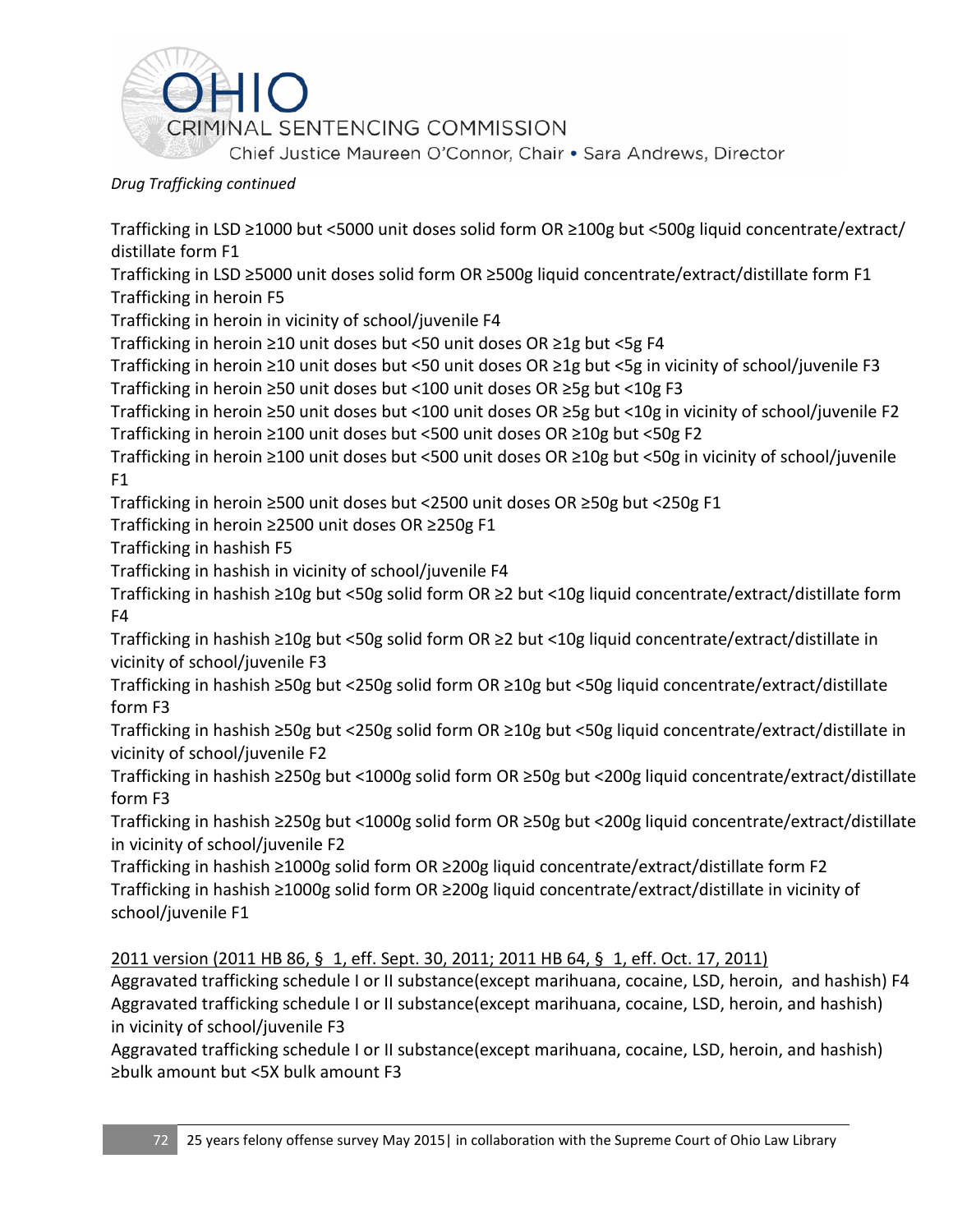

Aggravated trafficking schedule I or II substance(except marihuana, cocaine, LSD, heroin, and hashish) and drug abuse offenses F3

Aggravated trafficking schedule I or II substance(except marihuana, cocaine, LSD, heroin, and hashish) ≥bulk amount but <5X bulk amount in vicinity of school/juvenile F2

Aggravated trafficking schedule I or II substance(except marihuana, cocaine, LSD, heroin, and hashish) ≥5X bulk amount but <50X bulk amount F2

Aggravated trafficking schedule I or II substance(except marihuana, cocaine, LSD, heroin, and hashish) ≥5X bulk amount but <50X bulk amount in vicinity of school/juvenile F1

Aggravated trafficking schedule I or II substance(except marihuana, cocaine, LSD, heroin, and hashish) ≥50X bulk amount but <100X bulk amount F1

Aggravated trafficking schedule I or II substance(except marihuana, cocaine, LSD, heroin, and hashish) ≥100X bulk F1

Trafficking in drugs schedule III, IV or V substance F5

Trafficking in drugs schedule III, IV or V substance in vicinity of school/juvenile F4

Trafficking in drugs schedule III, IV or V substance ≥bulk amount but <5X bulk amount F4

Trafficking in drugs schedule III, IV or V substance ≥bulk amount but <5X bulk amount in vicinity of school/juvenile F3

Trafficking in drugs schedule III, IV or V substance ≥5Xbulk amount but <50X bulk amount F3 Trafficking in drugs schedule III, IV or V substance ≥5Xbulk amount but <50X bulk amount in vicinity of school/juvenile F2

Trafficking in drugs schedule III, IV or V substance ≥50Xbulk amount F2

Trafficking in drugs schedule III, IV or V substance ≥50Xbulk amount in vicinity of school/juvenile F1 Trafficking in marihuana F5

Trafficking in marihuana in vicinity of school/juvenile F4

Trafficking in marihuana ≥200g but <1000g F4

Trafficking in marihuana ≥200g but <1000g in vicinity of school/juvenile F3

Trafficking in marihuana ≥1000g but <5000g F3

Trafficking in marihuana ≥1000g but <5000g in vicinity of school/juvenile F2

Trafficking in marihuana ≥5000g but <20000g F3

Trafficking in marihuana ≥5000g but <20000g in vicinity of school/juvenile F2

Trafficking in marihuana ≥20000g but <40000g F2

Trafficking in marihuana ≥20000g but <40000g in vicinity of school/juvenile F1

Trafficking in marihuana ≥40000g F2

Trafficking in marihuana ≥40000g in vicinity of school/juvenile F1

Gift involving 20g or less, first offense MM

Gift involving 20g or less, subsequent offenses M3

Gift involving 20g or less in vicinity of school/juvenile M3

Trafficking in cocaine F5

Trafficking in cocaine in vicinity of school/juvenile F4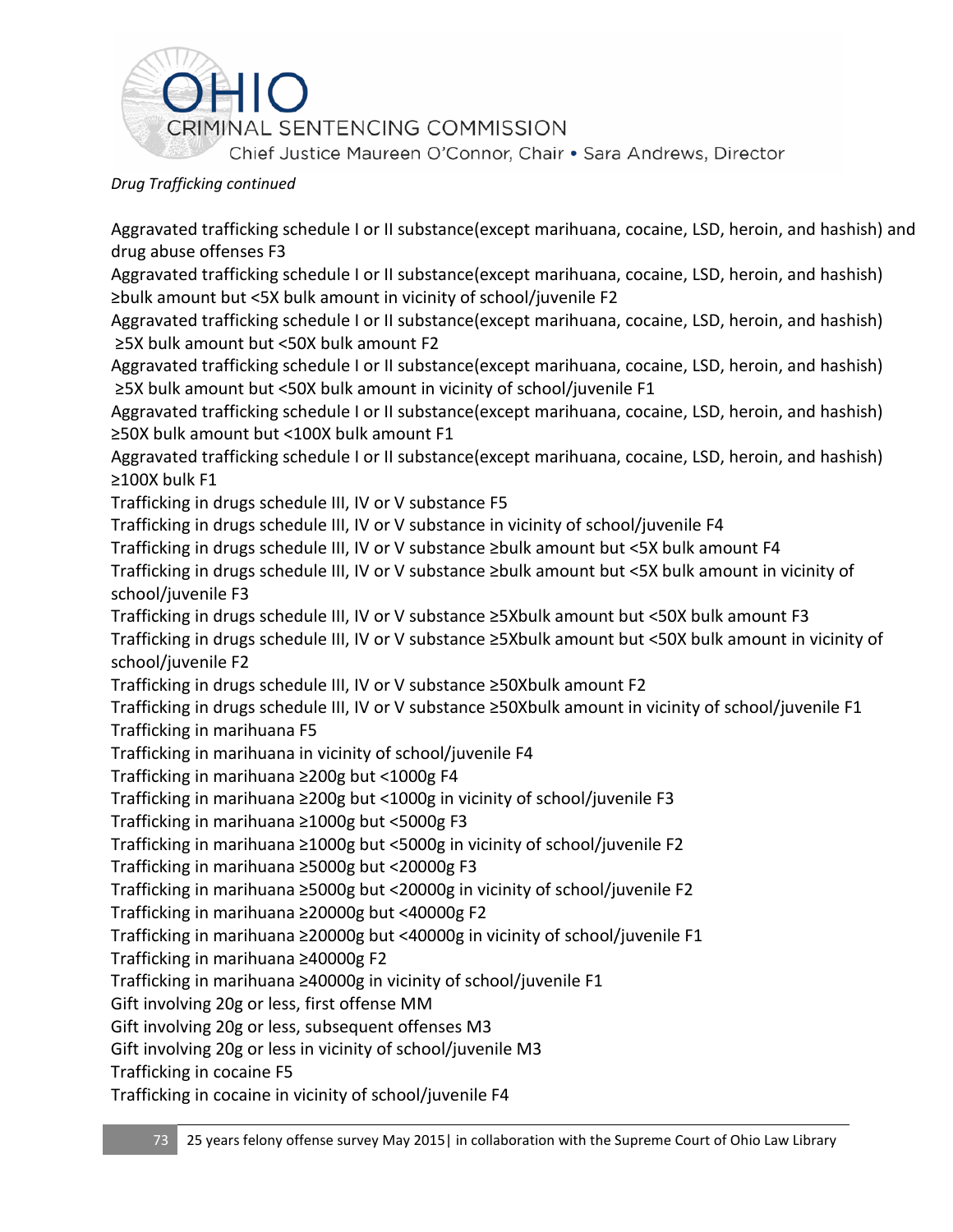

Trafficking in cocaine ≥5g but <10g F4 Trafficking in cocaine ≥5g but <10g in vicinity of school/juvenile F3 Trafficking in cocaine ≥10g but <20g F3 Trafficking in cocaine ≥10g but <20g, with two or more felony drug offenses F3 Trafficking in cocaine ≥10g but <20g in vicinity of school/juvenile F2 Trafficking in cocaine ≥20g but <27g F2 Trafficking in cocaine ≥20g but <27g in vicinity of school/juvenile F1 Trafficking in cocaine ≥27g but <100g F1 Trafficking in cocaine ≥100g F1 Trafficking in LSD F5 Trafficking in LSD in vicinity of school/juvenile F4 Trafficking in LSD ≥10 but <50 unit doses solid form OR ≥1g but <5g liquid concentrate/extract/distillate form F4 Trafficking in LSD ≥10 but <50 unit doses solid form OR ≥1g but <5g liquid concentrate/extract/distillate form in vicinity of school/juvenile F3 Trafficking in LSD ≥50 but <250 unit doses solid form OR ≥5g but <25g liquid concentrate/extract/distillate form F3 Trafficking in LSD ≥50 but <250 unit doses solid form OR ≥5g but <25g liquid concentrate/extract/distillate form, with two or more felony drug F3 Trafficking in LSD ≥50 but <250 unit doses solid form OR ≥5g but <25g liquid concentrate/extract/distillate form in vicinity of school/juvenile F2 Trafficking in LSD ≥250 but <1000 unit doses solid form OR ≥25g but <100g liquid concentrate/extract/ distillate form F2 Trafficking in LSD ≥250 but <1000 unit doses solid form OR ≥25g but <100g liquid concentrate/extract/ distillate form in vicinity of school/juvenile F1 Trafficking in LSD ≥1000 but <5000 unit doses solid form OR ≥100g but <500g liquid concentrate/extract/ distillate form F1 Trafficking in LSD ≥5000 unit doses solid form OR ≥500g liquid concentrate/extract/distillate form F1 Trafficking in heroin F5 Trafficking in heroin in vicinity of school/juvenile F4 Trafficking in heroin ≥10 unit doses but <50 unit doses OR ≥1g but <5g F4 Trafficking in heroin ≥10 unit doses but <50 unit doses OR ≥1g but <5g in vicinity of school/juvenile F3 Trafficking in heroin ≥50 unit doses but <100 unit doses OR ≥5g but <10g F3 Trafficking in heroin ≥50 unit doses but <100 unit doses OR ≥5g but <10g in vicinity of school/juvenile F2 Trafficking in heroin ≥100 unit doses but <500 unit doses OR ≥10g but <50g F2 Trafficking in heroin ≥100 unit doses but <500 unit doses OR ≥10g but <50g in vicinity of school/juvenile F1 Trafficking in heroin ≥500 unit doses but <2500 unit doses OR ≥50g but <250g F1

Trafficking in heroin ≥2500 unit doses OR ≥250g F1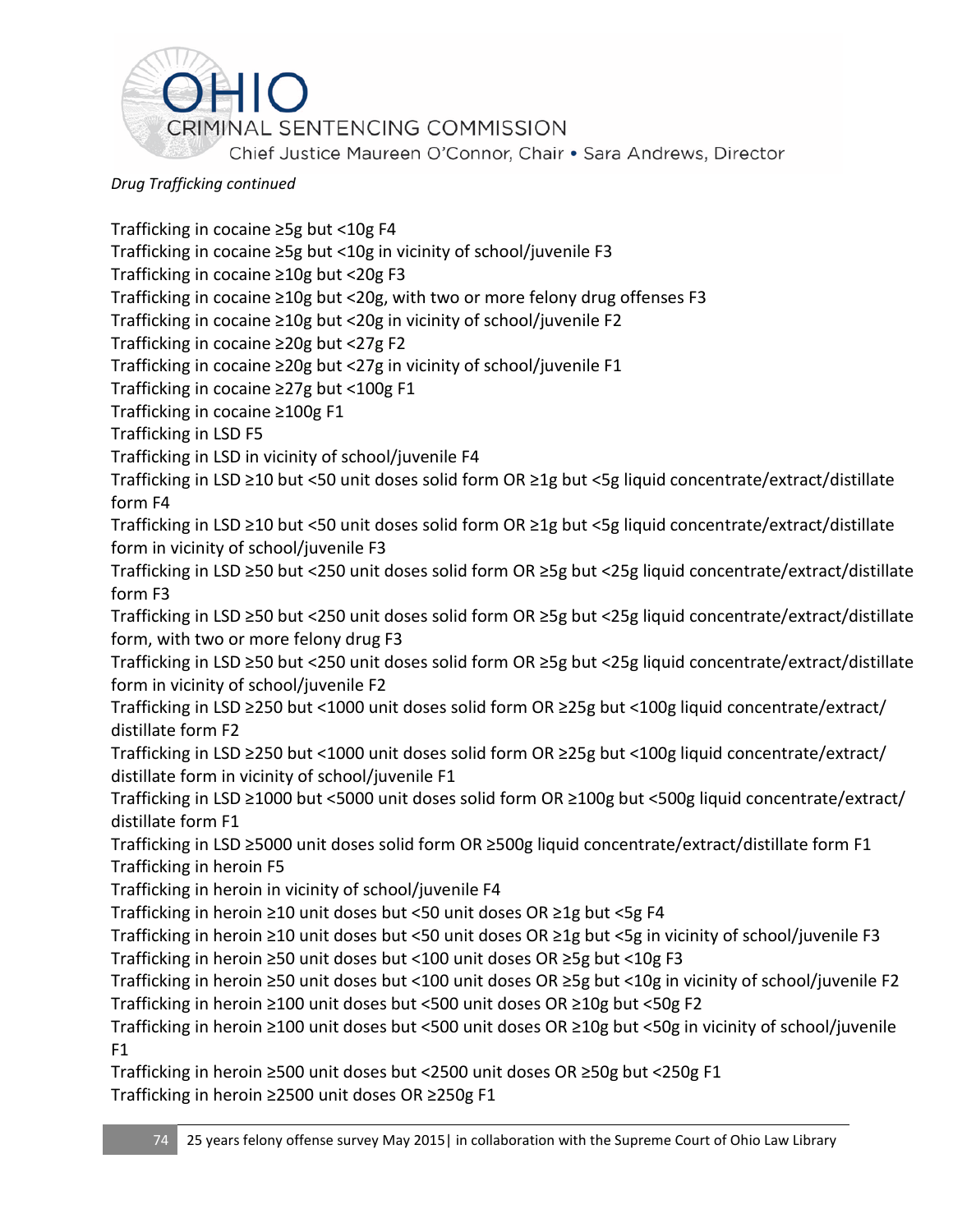

Trafficking in hashish F5

Trafficking in hashish in vicinity of school/juvenile F4

Trafficking in hashish ≥10g but <50g solid form OR ≥2 but <10g liquid concentrate/extract/distillate form F4

Trafficking in hashish ≥10g but <50g solid form OR ≥2 but <10g liquid concentrate/extract/distillate in vicinity of school/juvenile F3

Trafficking in hashish ≥50g but <250g solid form OR ≥10g but <50g liquid concentrate/extract/distillate form F3

Trafficking in hashish ≥50g but <250g solid form OR ≥10g but <50g liquid concentrate/extract/distillate in vicinity of school/juvenile F2

Trafficking in hashish ≥250g but <1000g solid form OR ≥50g but <200g liquid concentrate/extract/distillate form F3

Trafficking in hashish ≥250g but <1000g solid form OR ≥50g but <200g liquid concentrate/extract/distillate in vicinity of school/juvenile F2

Trafficking in hashish ≥1000g but <2000g solid form OR ≥200g but <400g liquid concentrate/extract/ distillate form F2

Trafficking in hashish ≥1000g but <2000g solid form OR ≥200g but <400g liquid concentrate/extract/ distillate in vicinity of school/juvenile F1

Trafficking in hashish ≥2000g solid form OR ≥400g liquid concentrate/extract/distillate form F2 Trafficking in hashish ≥2000g solid form OR ≥400g liquid concentrate/extract/distillate in vicinity of school/juvenile F1

Trafficking in spice F5

Trafficking in spice in vicinity of school/juvenile F4

2012 version (2012 SB 337, § 1, eff. Sept. 28, 2012; 2012 HB 334, § 1, eff. Dec. 20, 2012)

Aggravated trafficking schedule I or II substance(except marihuana, cocaine, LSD, heroin, hashish and controlled substance analog) F4

Aggravated trafficking schedule I or II substance(except marihuana, cocaine, LSD, heroin, hashish and controlled substance analog) in vicinity of school/juvenile F3

Aggravated trafficking schedule I or II substance(except marihuana, cocaine, LSD, heroin, hashish and controlled substance analog) ≥bulk amount but <5X bulk amount F3

Aggravated trafficking schedule I or II substance(except marihuana, cocaine, LSD, heroin, hashish and controlled substance analog) and offender has 2 or more felony drug abuse offenses F3

Aggravated trafficking schedule I or II substance(except marihuana, cocaine, LSD, heroin, hashish and controlled substance analog) ≥bulk amount but <5X bulk amount in vicinity of school/juvenile F2

Aggravated trafficking schedule I or II substance(except marihuana, cocaine, LSD, heroin, hashish and controlled substance analog) ≥5X bulk amount but <50X bulk amount F2

Aggravated trafficking schedule I or II substance(except marihuana, cocaine, LSD, heroin, hashish and controlled substance analog) ≥5X bulk amount but <50X bulk amount in vicinity of school/juvenile F1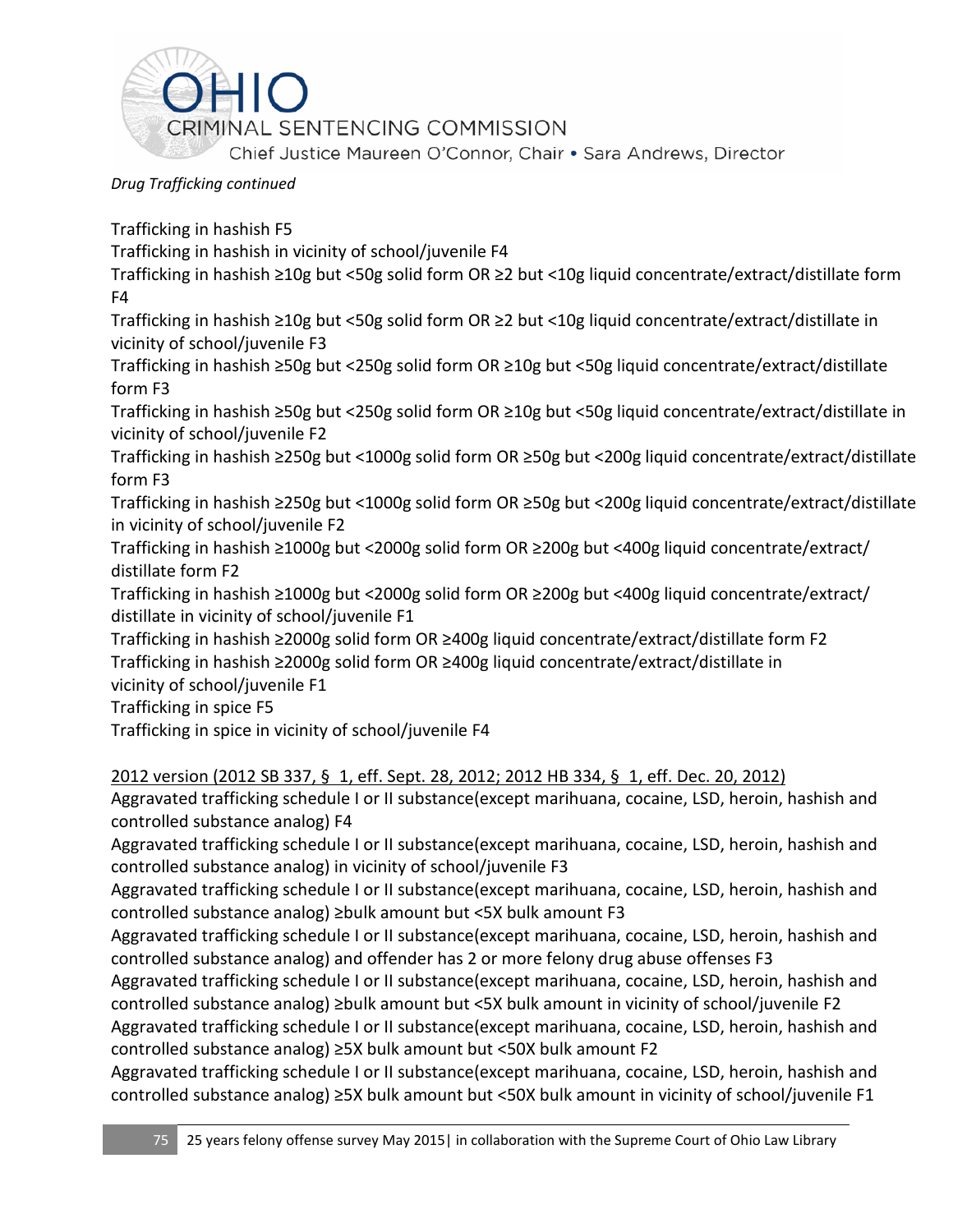

Aggravated trafficking schedule I or II substance(except marihuana, cocaine, LSD, heroin, hashish and controlled substance analog) ≥50X bulk amount but <100X bulk amount F1 Aggravated trafficking schedule I or II substance(except marihuana, cocaine, LSD, heroin, hashish and controlled substance analog) ≥100X bulk F1 Trafficking in drugs schedule III, IV or V substance F5 Trafficking in drugs schedule III, IV or V substance in vicinity of school/juvenile F4 Trafficking in drugs schedule III, IV or V substance ≥bulk amount but <5X bulk amount F4 Trafficking in drugs schedule III, IV or V substance ≥bulk amount but <5X bulk amount in vicinity of school/juvenile F3 Trafficking in drugs schedule III, IV or V substance ≥5Xbulk amount but <50X bulk amount F3 Trafficking in drugs schedule III, IV or V substance ≥5Xbulk amount but <50X bulk amount in vicinity of school/juvenile F2 Trafficking in drugs schedule III, IV or V substance ≥50Xbulk amount F2 Trafficking in drugs schedule III, IV or V substance ≥50Xbulk amount in vicinity of school/juvenile F1 Trafficking in marihuana F5 Trafficking in marihuana in vicinity of school/juvenile F4 Trafficking in marihuana ≥200g but <1000g F4 Trafficking in marihuana ≥200g but <1000g in vicinity of school/juvenile F3 Trafficking in marihuana ≥1000g but <5000g F3 Trafficking in marihuana ≥1000g but <5000g in vicinity of school/juvenile F2 Trafficking in marihuana ≥5000g but <20000g F3 Trafficking in marihuana ≥5000g but <20000g in vicinity of school/juvenile F2 Trafficking in marihuana ≥20000g but <40000g F2 Trafficking in marihuana ≥20000g but <40000g in vicinity of school/juvenile F1 Trafficking in marihuana ≥40000g F2 Trafficking in marihuana ≥40000g in vicinity of school/juvenile F1 Gift involving 20g or less, first offense MM Gift involving 20g or less, subsequent offenses M3 Gift involving 20g or less in vicinity of school/juvenile M3 Trafficking in cocaine F5 Trafficking in cocaine in vicinity of school/juvenile F4 Trafficking in cocaine ≥5g but <10g F4 Trafficking in cocaine ≥5g but <10g in vicinity of school/juvenile F3 Trafficking in cocaine ≥10g but <20g F3 Trafficking in cocaine ≥10g but <20g, with two or more felony drug offenses F3 Trafficking in cocaine ≥10g but <20g in vicinity of school/juvenile F2 Trafficking in cocaine ≥20g but <27g F2 Trafficking in cocaine ≥20g but <27g in vicinity of school/juvenile F1

Trafficking in cocaine ≥27g but <100g F1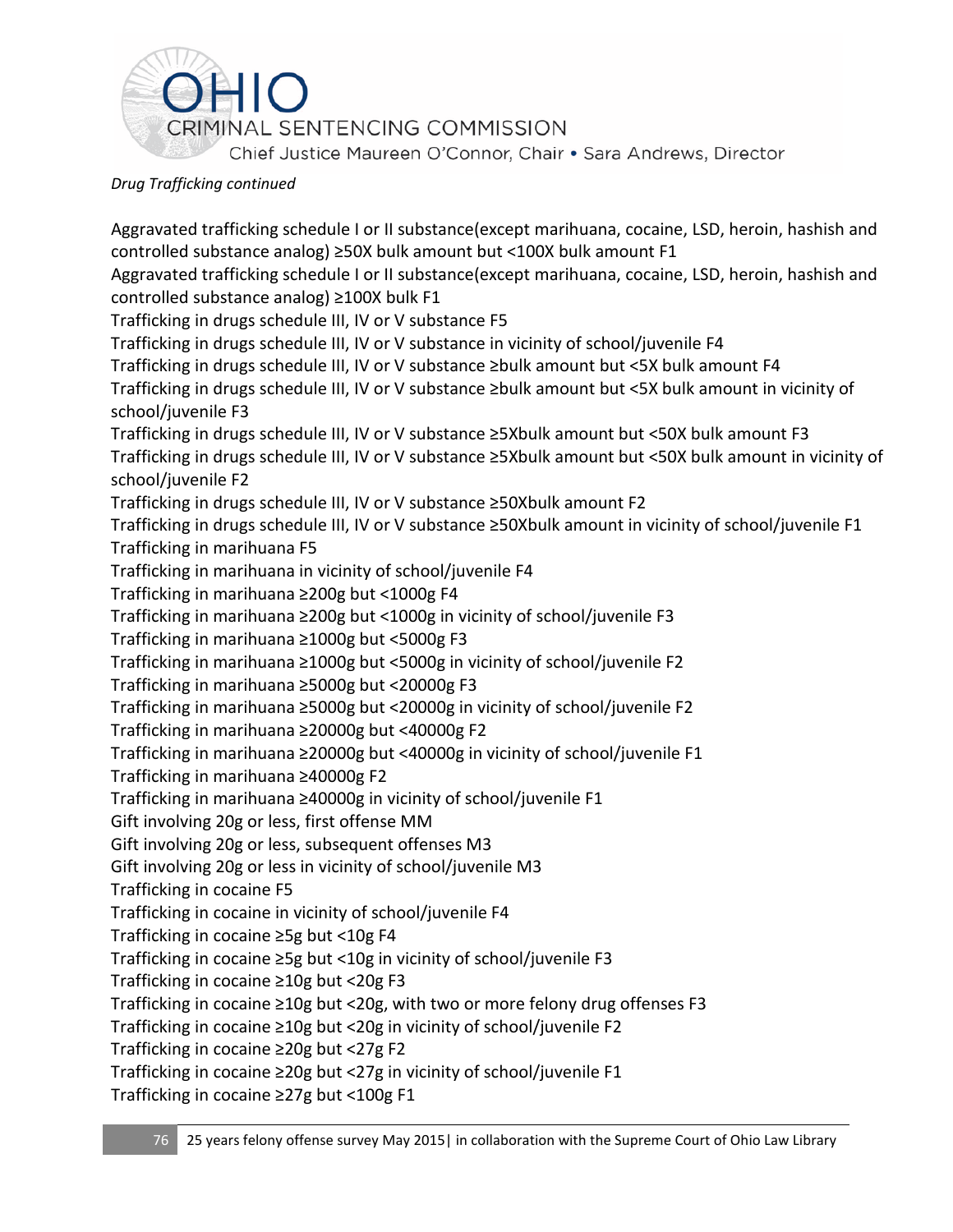

Trafficking in cocaine ≥100g F1

Trafficking in LSD F5

Trafficking in LSD in vicinity of school/juvenile F4

Trafficking in LSD ≥10 but <50 unit doses solid form OR ≥1g but <5g liquid concentrate/extract/distillate form F4

Trafficking in LSD ≥10 but <50 unit doses solid form OR ≥1g but <5g liquid concentrate/extract/distillate form in vicinity of school/juvenile F3

Trafficking in LSD ≥50 but <250 unit doses solid form OR ≥5g but <25g liquid concentrate/extract/distillate form F3

Trafficking in LSD ≥50 but <250 unit doses solid form OR ≥5g but <25g liquid concentrate/extract/distillate form, with two or more felony drug F3

Trafficking in LSD ≥50 but <250 unit doses solid form OR ≥5g but <25g liquid concentrate/extract/distillate form in vicinity of school/juvenile F2

Trafficking in LSD ≥250 but <1000 unit doses solid form OR ≥25g but <100g liquid concentrate/extract/ distillate form F2

Trafficking in LSD ≥250 but <1000 unit doses solid form OR ≥25g but <100g liquid concentrate/extract/ distillate form in vicinity of school/juvenile F1

Trafficking in LSD ≥1000 but <5000 unit doses solid form OR ≥100g but <500g liquid concentrate/extract/ distillate form F1

Trafficking in LSD ≥5000 unit doses solid form OR ≥500g liquid concentrate/extract/distillate form F1 Trafficking in heroin F5

Trafficking in heroin in vicinity of school/juvenile F4

Trafficking in heroin ≥10 unit doses but <50 unit doses OR ≥1g but <5g F4

Trafficking in heroin ≥10 unit doses but <50 unit doses OR ≥1g but <5g in vicinity of school/juvenile F3 Trafficking in heroin ≥50 unit doses but <100 unit doses OR ≥5g but <10g F3

Trafficking in heroin ≥50 unit doses but <100 unit doses OR ≥5g but <10g in vicinity of school/juvenile F2 Trafficking in heroin ≥100 unit doses but <500 unit doses OR ≥10g but <50g F2

Trafficking in heroin ≥100 unit doses but <500 unit doses OR ≥10g but <50g in vicinity of school/juvenile  $F1$ 

Trafficking in heroin ≥500 unit doses but <2500 unit doses OR ≥50g but <250g F1

Trafficking in heroin ≥2500 unit doses OR ≥250g F1

Trafficking in hashish F5

Trafficking in hashish in vicinity of school/juvenile F4

Trafficking in hashish ≥10g but <50g solid form OR ≥2 but <10g liquid concentrate/extract/distillate form F4

Trafficking in hashish ≥10g but <50g solid form OR ≥2 but <10g liquid concentrate/extract/distillate in vicinity of school/juvenile F3

Trafficking in hashish ≥50g but <250g solid form OR ≥10g but <50g liquid concentrate/extract/distillate form F3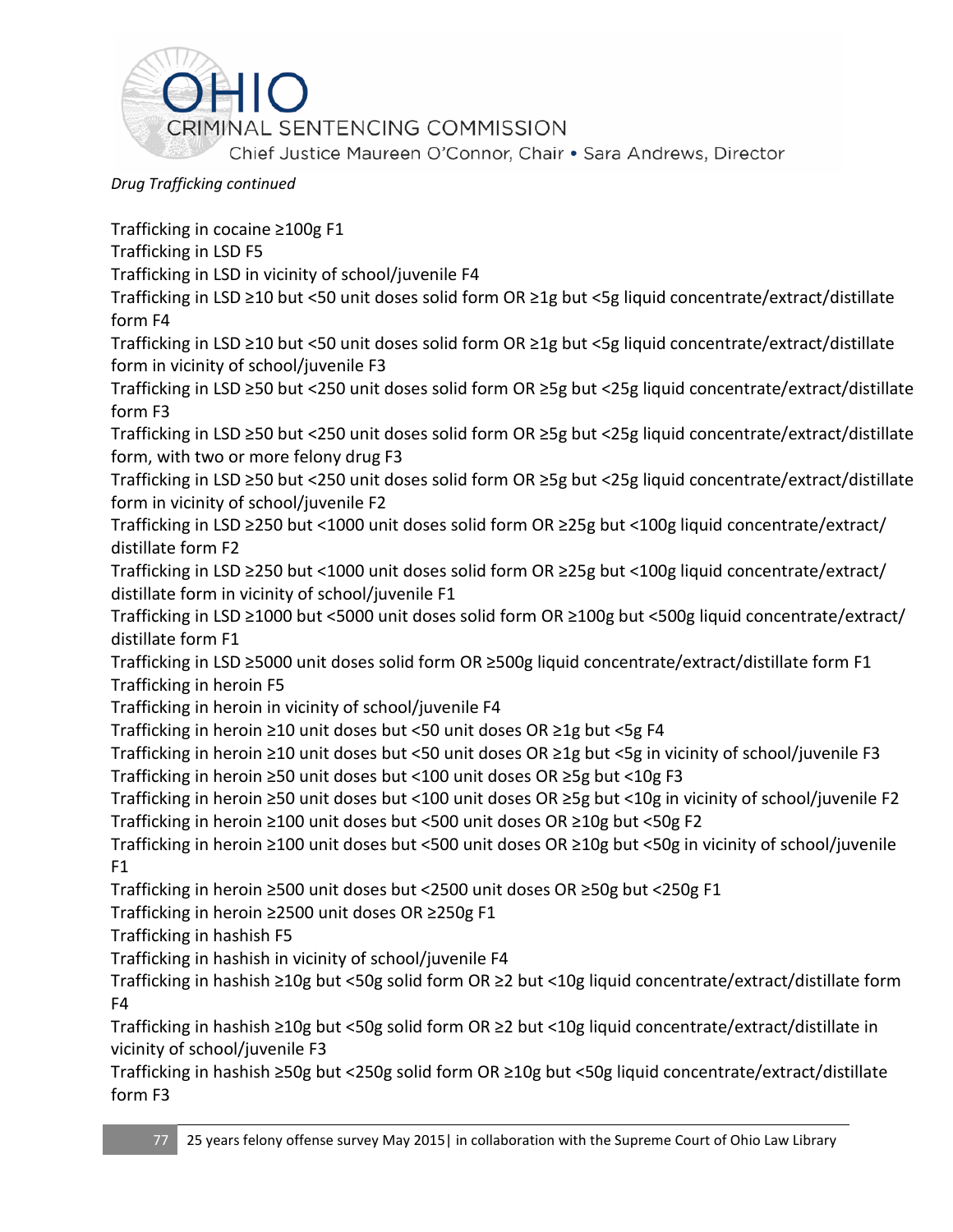

Trafficking in hashish ≥50g but <250g solid form OR ≥10g but <50g liquid concentrate/extract/distillate in vicinity of school/juvenile F2

Trafficking in hashish ≥250g but <1000g solid form OR ≥50g but <200g liquid concentrate/extract/distillate form F3

Trafficking in hashish ≥250g but <1000g solid form OR ≥50g but <200g liquid concentrate/extract/distillate in vicinity of school/juvenile F2

Trafficking in hashish ≥1000g but <2000g solid form OR ≥200g but <400g liquid concentrate/extract/ distillate form F2

Trafficking in hashish ≥1000g but <2000g solid form OR ≥200g but <400g liquid concentrate/extract/ distillate in vicinity of school/juvenile F1

Trafficking in hashish ≥2000g solid form OR ≥400g liquid concentrate/extract/distillate form F2 Trafficking in hashish ≥2000g solid form OR ≥400g liquid concentrate/extract/distillate in vicinity of school/juvenile F1

Trafficking in controlled substance analog F5

Trafficking in controlled substance analog in vicinity of school/juvenile F4

Trafficking in controlled substance analog ≥10g but <20g F4

Trafficking in controlled substance analog ≥10g but <20g in vicinity of school/juvenile F3

Trafficking in controlled substance analog ≥20g but <30g F3

Trafficking in controlled substance analog ≥20g but <30g in vicinity of school/juvenile F2

Trafficking in controlled substance analog ≥30g but <40g F2

Trafficking in controlled substance analog ≥30g but <40g in vicinity of school/juvenile F1

Trafficking in controlled substance analog ≥40g but <50g F1

Trafficking in controlled substance analog ≥50g F1

## Current version (2013 HB 59, § 101.01, eff. Sept. 29, 2013)

Aggravated trafficking schedule I or II substance(except marihuana, cocaine, LSD, heroin, hashish and controlled substance analog) F4

Aggravated trafficking schedule I or II substance(except marihuana, cocaine, LSD, heroin, hashish and controlled substance analog) in vicinity of school/juvenile F3

Aggravated trafficking schedule I or II substance(except marihuana, cocaine, LSD, heroin, hashish and controlled substance analog) ≥bulk amount but <5X bulk amount F3

Aggravated trafficking schedule I or II substance(except marihuana, cocaine, LSD, heroin, hashish and controlled substance analog) and offender has 2 or more felony drug abuse offenses F3

Aggravated trafficking schedule I or II substance(except marihuana, cocaine, LSD, heroin, hashish and controlled substance analog) ≥bulk amount but <5X bulk amount in vicinity of school/juvenile F2

Aggravated trafficking schedule I or II substance(except marihuana, cocaine, LSD, heroin, hashish and controlled substance analog) ≥5X bulk amount but <50X bulk amount F2

Aggravated trafficking schedule I or II substance(except marihuana, cocaine, LSD, heroin, hashish and controlled substance analog) ≥5X bulk amount but <50X bulk amount in vicinity of school/juvenile F1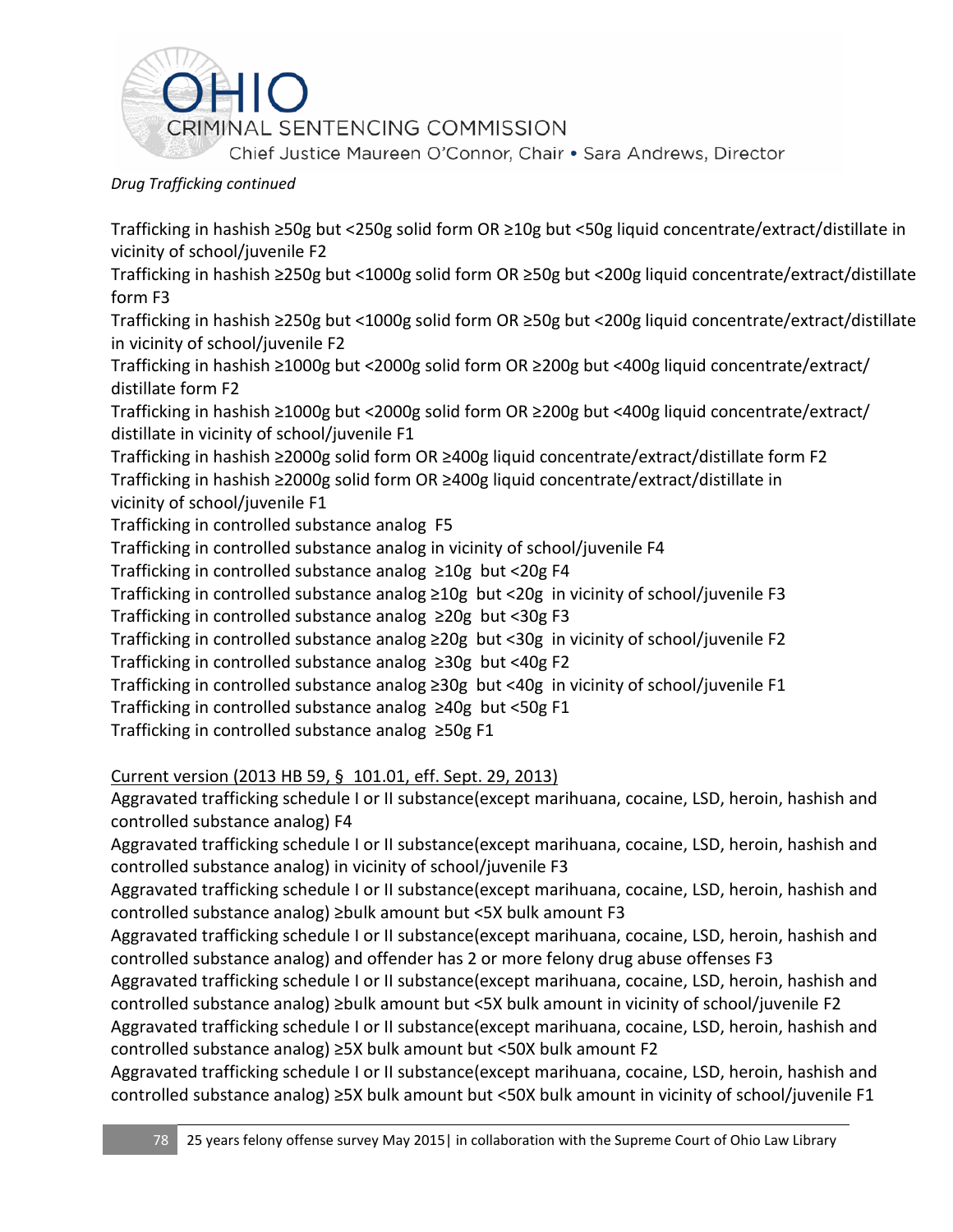

Aggravated trafficking schedule I or II substance(except marihuana, cocaine, LSD, heroin, hashish and controlled substance analog) ≥50X bulk amount but <100X bulk amount F1 Aggravated trafficking schedule I or II substance(except marihuana, cocaine, LSD, heroin, hashish and controlled substance analog) ≥100X bulk F1 Trafficking in drugs schedule III, IV or V substance F5 Trafficking in drugs schedule III, IV or V substance in vicinity of school/juvenile F4 Trafficking in drugs schedule III, IV or V substance ≥bulk amount but <5X bulk amount F4 Trafficking in drugs schedule III, IV or V substance ≥bulk amount but <5X bulk amount in vicinity of school/juvenile F3 Trafficking in drugs schedule III, IV or V substance ≥5Xbulk amount but <50X bulk amount F3 Trafficking in drugs schedule III, IV or V substance ≥5Xbulk amount but <50X bulk amount in vicinity of school/juvenile F2 Trafficking in drugs schedule III, IV or V substance ≥50Xbulk amount F2 Trafficking in drugs schedule III, IV or V substance ≥50Xbulk amount in vicinity of school/juvenile F1 Trafficking in marihuana F5 Trafficking in marihuana in vicinity of school/juvenile F4 Trafficking in marihuana ≥200g but <1000g F4 Trafficking in marihuana ≥200g but <1000g in vicinity of school/juvenile F3 Trafficking in marihuana ≥1000g but <5000g F3 Trafficking in marihuana ≥1000g but <5000g in vicinity of school/juvenile F2 Trafficking in marihuana ≥5000g but <20000g F3 Trafficking in marihuana ≥5000g but <20000g in vicinity of school/juvenile F2 Trafficking in marihuana ≥20000g but <40000g F2 Trafficking in marihuana ≥20000g but <40000g in vicinity of school/juvenile F1 Trafficking in marihuana ≥40000g F2 Trafficking in marihuana ≥40000g in vicinity of school/juvenile F1 Gift involving 20g or less, first offense MM Gift involving 20g or less, subsequent offenses M3 Gift involving 20g or less in vicinity of school/juvenile M3 Trafficking in cocaine F5 Trafficking in cocaine in vicinity of school/juvenile F4 Trafficking in cocaine ≥5g but <10g F4 Trafficking in cocaine ≥5g but <10g in vicinity of school/juvenile F3 Trafficking in cocaine ≥10g but <20g F3 Trafficking in cocaine ≥10g but <20g, with two or more felony drug offenses F3 Trafficking in cocaine ≥10g but <20g in vicinity of school/juvenile F2 Trafficking in cocaine ≥20g but <27g F2 Trafficking in cocaine ≥20g but <27g in vicinity of school/juvenile F1

Trafficking in cocaine ≥27g but <100g F1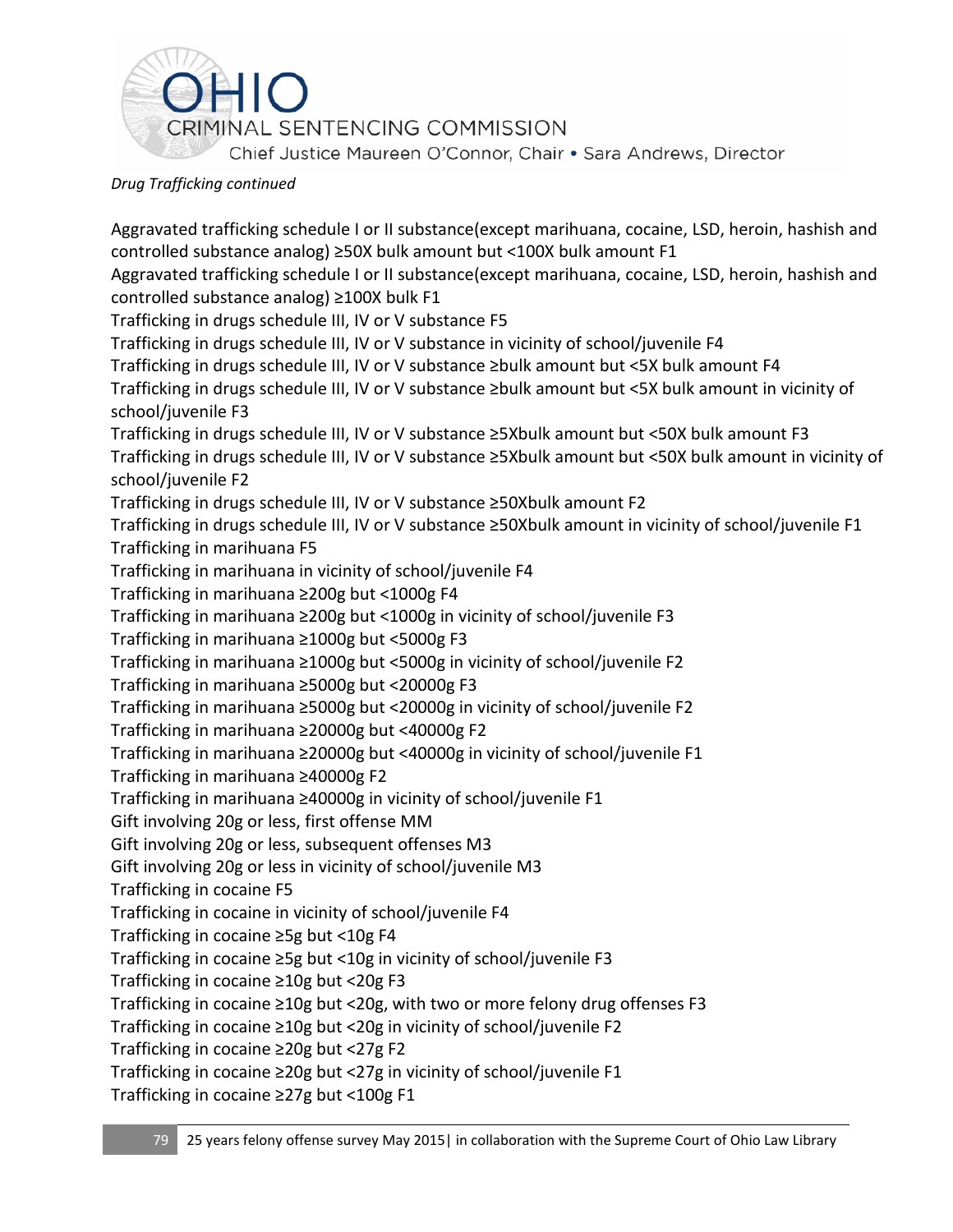

Trafficking in cocaine ≥100g F1 Trafficking in LSD F5 Trafficking in LSD in vicinity of school/juvenile F4 Trafficking in LSD ≥10 but <50 unit doses solid form OR ≥1g but <5g liquid concentrate/extract/distillate form F4 Trafficking in LSD ≥10 but <50 unit doses solid form OR ≥1g but <5g liquid concentrate/extract/distillate form in vicinity of school/juvenile F3 Trafficking in LSD ≥50 but <250 unit doses solid form OR ≥5g but <25g liquid concentrate/extract/distillate form F3 Trafficking in LSD ≥50 but <250 unit doses solid form OR ≥5g but <25g liquid concentrate/extract/distillate form in vicinity of school/juvenile F2 Trafficking in LSD ≥250 but <1000 unit doses solid form OR ≥25g but <100g liquid concentrate/extract/ distillate form F2 Trafficking in LSD ≥50 but <250 unit doses solid form OR ≥5g but <25g liquid concentrate/extract/distillate form, with two or more felony drug F3 Trafficking in LSD ≥250 but <1000 unit doses solid form OR ≥25g but <100g liquid concentrate/extract/ distillate form in vicinity of school/juvenile F1 Trafficking in LSD ≥1000 but <5000 unit doses solid form OR ≥100g but <500g liquid concentrate/extract/ distillate form F1 Trafficking in LSD ≥5000 unit doses solid form OR ≥500g liquid concentrate/extract/distillate form F1 Trafficking in heroin F5 Trafficking in heroin in vicinity of school/juvenile F4 Trafficking in heroin ≥10 unit doses but <50 unit doses OR ≥1g but <5g F4 Trafficking in heroin ≥10 unit doses but <50 unit doses OR ≥1g but <5g in vicinity of school/juvenile F3 Trafficking in heroin ≥50 unit doses but <100 unit doses OR ≥5g but <10g F3 Trafficking in heroin ≥50 unit doses but <100 unit doses OR ≥5g but <10g in vicinity of school/juvenile F2 Trafficking in heroin ≥100 unit doses but <500 unit doses OR ≥10g but <50g F2 Trafficking in heroin ≥100 unit doses but <500 unit doses OR ≥10g but <50g in vicinity of school/juvenile  $F1$ Trafficking in heroin ≥500 unit doses but <2500 unit doses OR ≥50g but <250g F1 Trafficking in heroin ≥2500 unit doses OR ≥250g F1 Trafficking in hashish F5 Trafficking in hashish in vicinity of school/juvenile F4 Trafficking in hashish ≥10g but <50g solid form OR ≥2 but <10g liquid concentrate/extract/distillate form F4 Trafficking in hashish ≥10g but <50g solid form OR ≥2 but <10g liquid concentrate/extract/distillate in vicinity of school/juvenile F3 Trafficking in hashish ≥50g but <250g solid form OR ≥10g but <50g liquid concentrate/extract/distillate form F3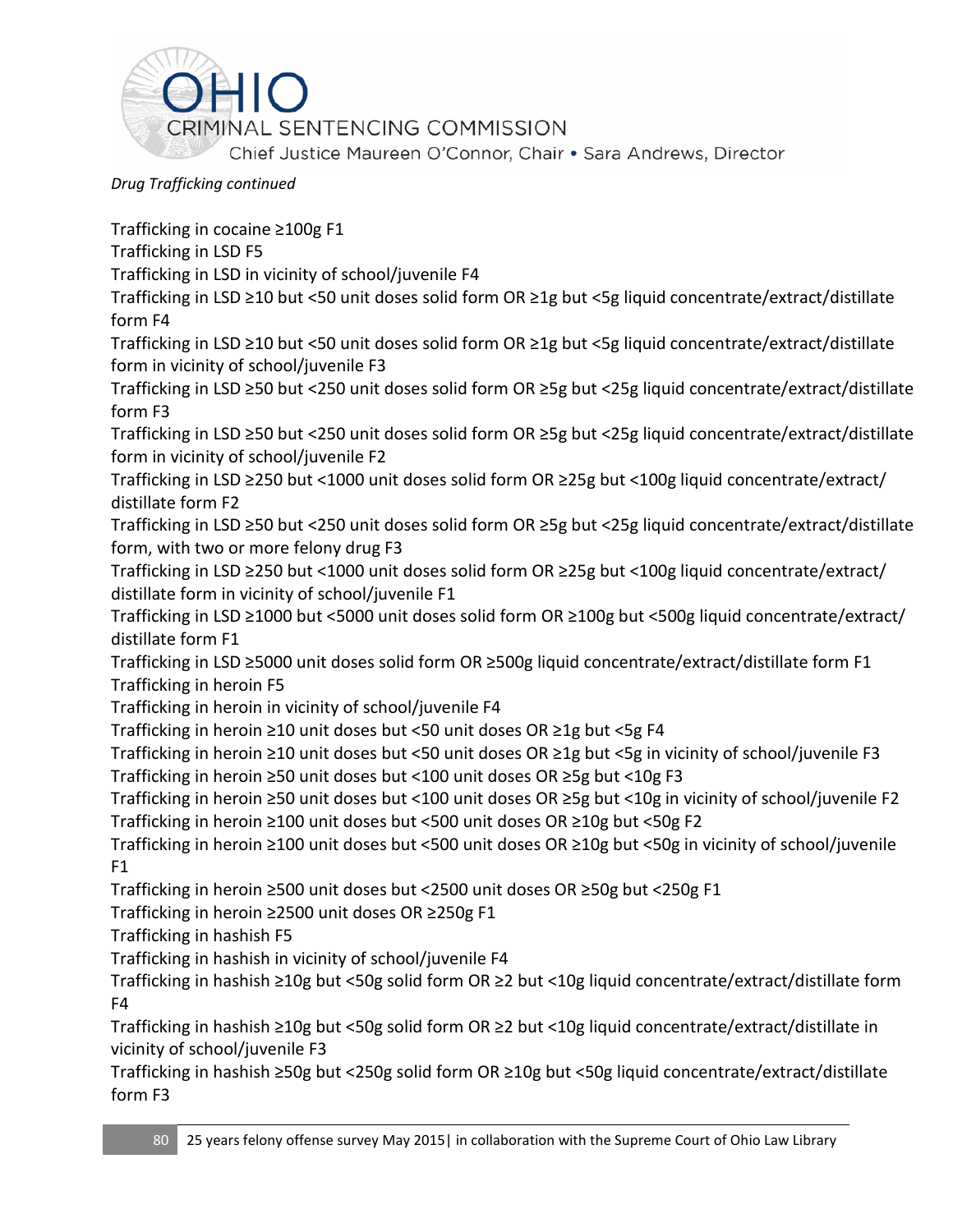

Trafficking in hashish ≥50g but <250g solid form OR ≥10g but <50g liquid concentrate/extract/distillate in vicinity of school/juvenile F2

Trafficking in hashish ≥250g but <1000g solid form OR ≥50g but <200g liquid concentrate/extract/distillate form F3

Trafficking in hashish ≥250g but <1000g solid form OR ≥50g but <200g liquid concentrate/extract/distillate in vicinity of school/juvenile F2

Trafficking in hashish ≥1000g but <2000g solid form OR ≥200g but <400g liquid concentrate/extract/ distillate form F2

Trafficking in hashish ≥1000g but <2000g solid form OR ≥200g but <400g liquid concentrate/extract/ distillate in vicinity of school/juvenile F1

Trafficking in hashish ≥2000g solid form OR ≥400g liquid concentrate/extract/distillate form F2 Trafficking in hashish ≥2000g solid form OR ≥400g liquid concentrate/extract/distillate in vicinity of school/juvenile F1

Trafficking in controlled substance analog F5

Trafficking in controlled substance analog in vicinity of school/juvenile F4

Trafficking in controlled substance analog ≥10g but <20g F4

Trafficking in controlled substance analog ≥10g but <20g in vicinity of school/juvenile F3 Trafficking in controlled substance analog ≥20g but <30g F3

Trafficking in controlled substance analog ≥20g but <30g in vicinity of school/juvenile F2 Trafficking in controlled substance analog ≥30g but <40g F2

Trafficking in controlled substance analog ≥30g but <40g in vicinity of school/juvenile F1 Trafficking in controlled substance analog ≥40g but <50g F1

Trafficking in controlled substance analog ≥50g F1

# **14. Theft ORC 2913.02**

# 1990 version (141 v H 49 (Eff 6-26-86);143 v H 347 (Eff 7-18-90); 143 v S 258 (Eff 11-20-90) less than \$300 M1

\$300 or more, less than \$5000 or listed ORC 2913.71 or with prior theft offense F4 \$5000 or more, less than \$100,000 or with two or more prior theft offenses F3 \$100,000 or more F2 Dangerous drugs F4 Dangerous drugs with prior felony drug abuse conviction F3 motor vehicle F3

1995 version (146 v H 4 Eff 11-9-95)

less than \$300 M1

\$300 or more, less than \$5000 or listed ORC 2913.71 or with prior theft offense F4 \$5000 or more, less than \$100,000 or with two or more prior theft offenses F3 \$100,000 or more F2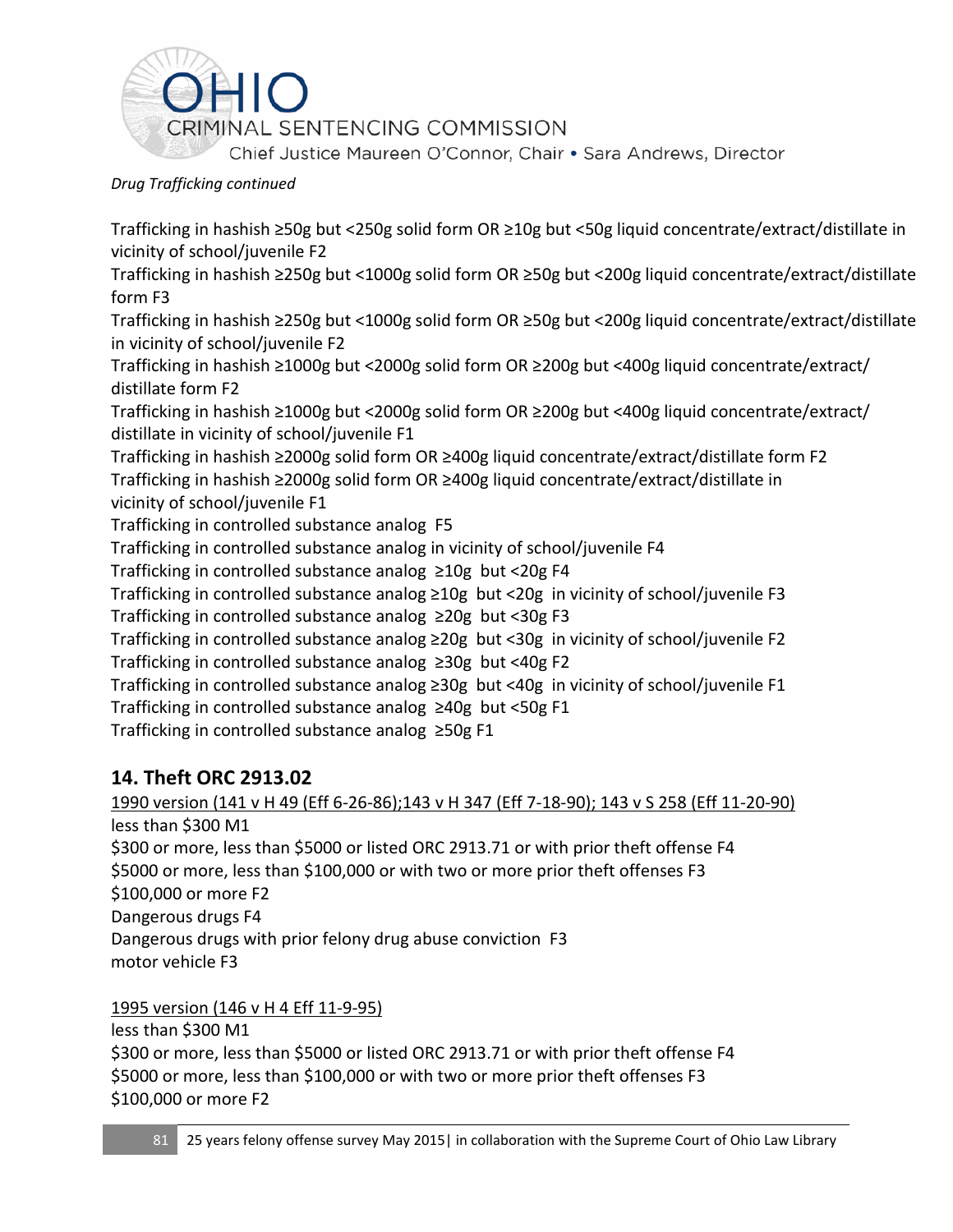

Dangerous drugs F4 Dangerous drugs with prior felony drug abuse conviction F3 firearm or dangerous ordnance F3 motor vehicle F3

1996 version (146 v S 2 Eff 7-1-96)

less than \$500 M1 \$500 or more, less than \$5000 or listed ORC 2913.71 F5 \$5000 or more, less than \$100,000 F4 \$100,000 or more F3 Dangerous drugs F4 Dangerous drugs with prior felony drug abuse conviction F3 firearm or dangerous ordnance F4 motor vehicle F4

1998 version (147 v S 66 (Eff 7-22-98)

less than \$500 M1 \$500 or more, less than \$5000 or listed ORC 2913.71 F5 \$5000 or more, less than \$100,000 F4 \$100,000 or more F3 Dangerous drugs F4 Dangerous drugs with prior felony drug abuse conviction F3 firearm or dangerous ordnance F4 motor vehicle F4

1999 version (148 v H 2. Eff 11-10-99)

less than \$500 M1 \$500 or more, less than \$5000 or listed ORC 2913.71 F5 \$5000 or more, less than \$100,000 F4 \$100,000 or more F3 Dangerous drugs F4 Dangerous drugs with prior felony drug abuse conviction F3 firearm or dangerous ordnance F4 elderly person/disabled adult less than \$500 F5 elderly person/disabled adult \$500 or more, less than \$5000 F4 elderly person/disabled adult \$5000 or more, less than \$25,000 F3 elderly person/disabled adult \$25,000 or more F2 motor vehicle F4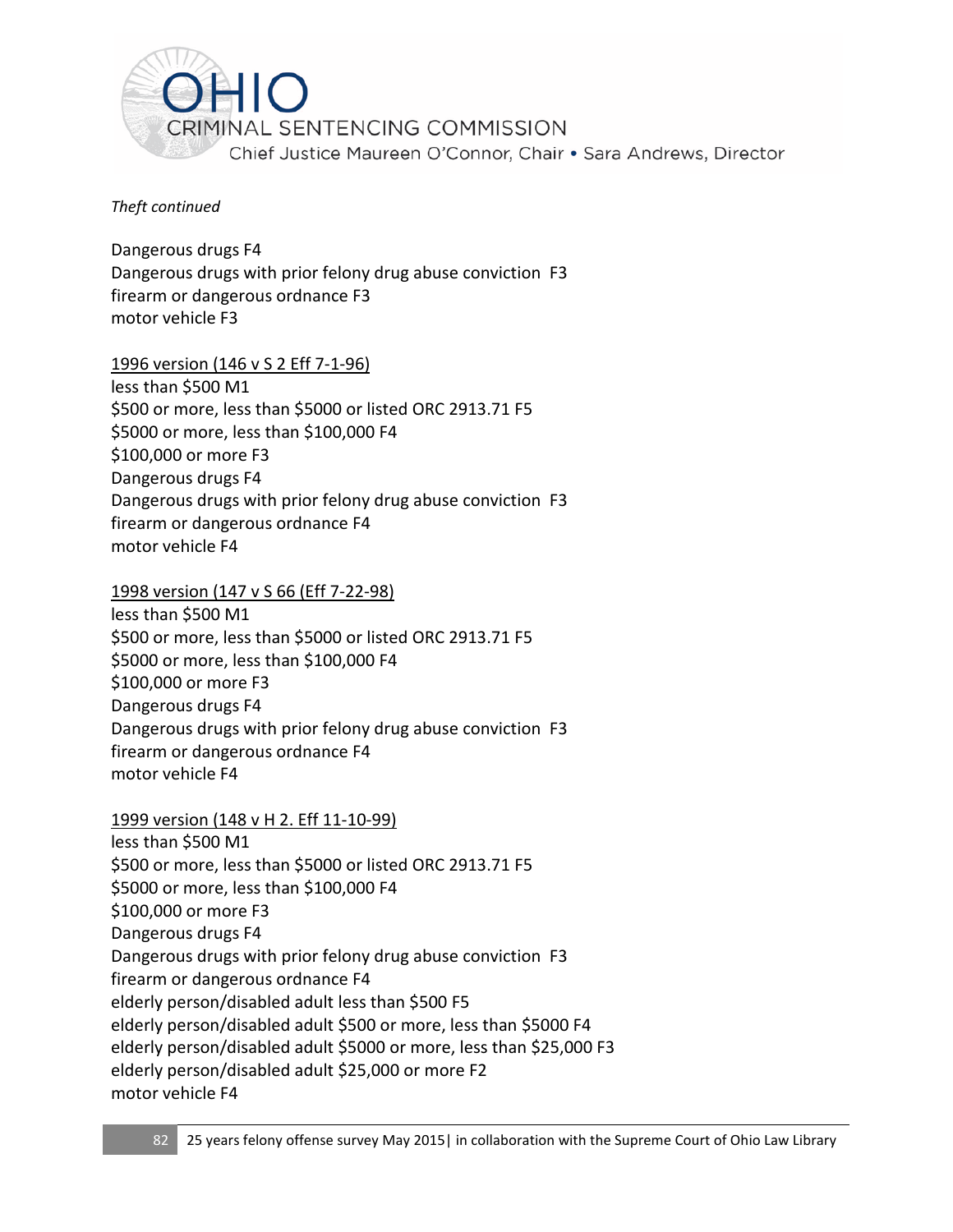

2003 version (150 v H 7, § 1, eff. 9-16-03)

less than \$500 M1 \$500 or more, less than \$5000 or listed ORC 2913.71 F5 \$5000 or more, less than \$100,000 F4 \$100,000 or more, less than \$500,000 F3 \$500,000 or more, less than \$1,000,000 F2 \$1,000,000 or more F1 Dangerous drugs F4 Dangerous drugs with prior felony drug abuse conviction F3 firearm or dangerous ordnance F4 elderly person/disabled adult less than \$500 F5 elderly person/disabled adult \$500 or more, less than \$5000 F4 elderly person/disabled adult \$5000 or more, less than \$25,000 F3 elderly person/disabled adult \$25,000 or more, less than \$100,000 F2 elderly person/disabled adult \$100,000 or more F1 motor vehicle F4

2004 version (150 v H 179, § 1, eff. 3-9-04; 150 v H 12, § 1, eff. 4-8-04; 150 v H 369, § 1, eff. 11-26-04)

less than \$500 M1 \$500 or more, less than \$5000 or listed ORC 2913.71 F5 \$5000 or more, less than \$100,000 F4 \$100,000 or more, less than \$500,000 F3 \$500,000 or more, less than \$1,000,000 F2 \$1,000,000 or more F1 Dangerous drugs F4 Dangerous drugs with prior felony drug abuse conviction F3 firearm or dangerous ordnance F3 elderly person/disabled adult less than \$500 F5 elderly person/disabled adult \$500 or more, less than \$5000 F4 elderly person/disabled adult \$5000 or more, less than \$25,000 F3 elderly person/disabled adult \$25,000 or more, less than \$100,000 F2 elderly person/disabled adult \$100,000 or more F1 gasoline driver's license sanction "gas and go" retail offense motor vehicle F4 police dog/horse or service animal F3

2005 version (150 v H 536, § 1, eff. 4-15-05) less than \$500 M1 \$500 or more, less than \$5000 or listed ORC 2913.71 F5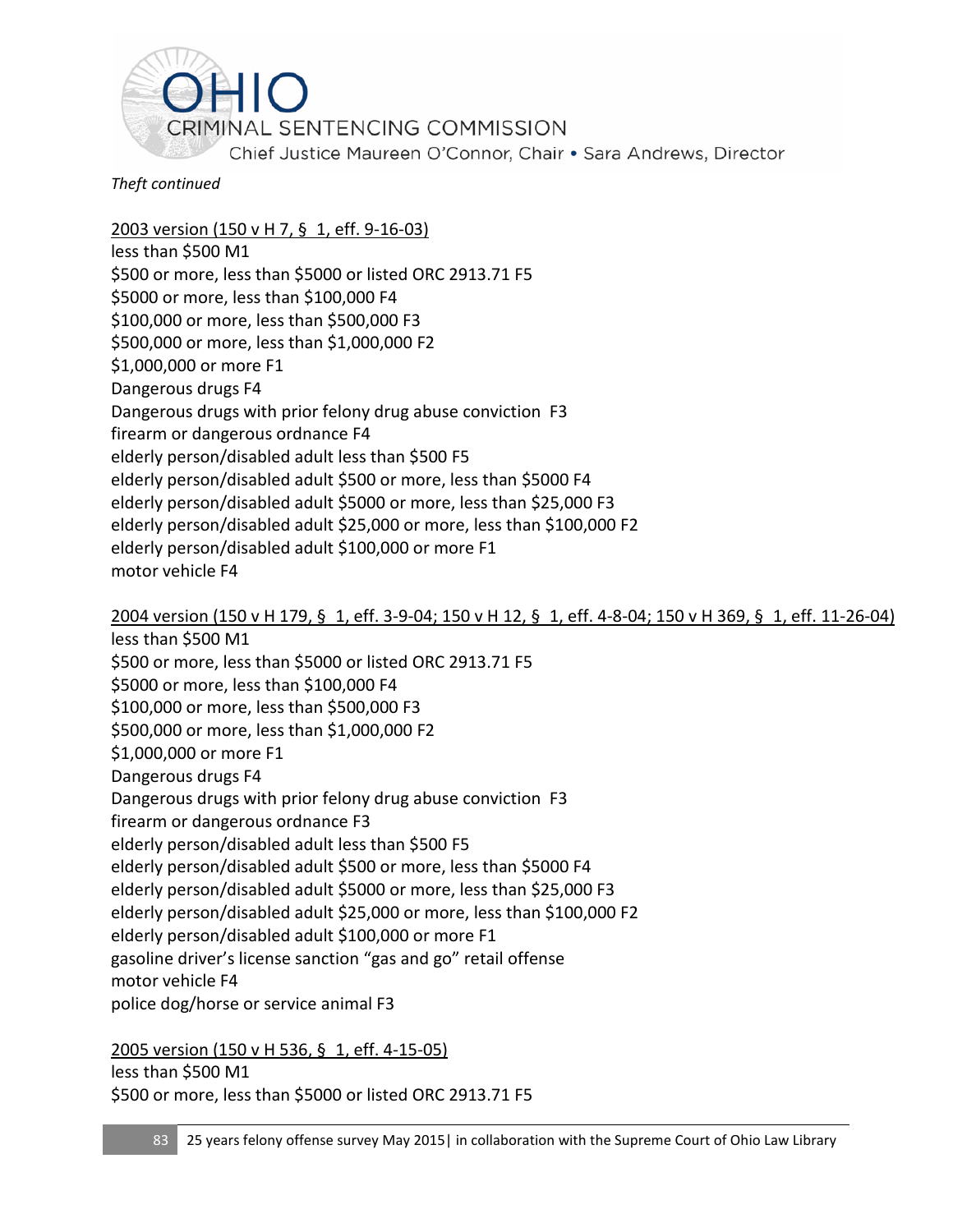

\$5000 or more, less than \$100,000 F4 \$100,000 or more, less than \$500,000 F3 \$500,000 or more, less than \$1,000,000 F2 \$1,000,000 or more F1 Dangerous drugs F4 Dangerous drugs with prior felony drug abuse conviction F3 firearm or dangerous ordnance F3 elderly person/disabled adult less than \$500 F5 elderly person/disabled adult \$500 or more, less than \$5000 F4 elderly person/disabled adult \$5000 or more, less than \$25,000 F3 elderly person/disabled adult \$25,000 or more, less than \$100,000 F2 elderly person/disabled adult \$100,000 or more F1 gasoline driver's license sanction "gas and go" retail offense motor vehicle F4 police dog/horse or service animal F3 anhydrous ammonia F3

#### 2006 version (151 v H 530, § 101.01, eff. 6-30-06)

less than \$500 M1 \$500 or more, less than \$5000 or listed ORC 2913.71 F5 \$5000 or more, less than \$100,000 F4 \$100,000 or more, less than \$500,000 F3 \$500,000 or more, less than \$1,000,000 F2 \$1,000,000 or more F1 Dangerous drugs F4 Dangerous drugs with prior felony drug abuse conviction F3 firearm or dangerous ordnance F3 elderly person/disabled adult less than \$500 F5 elderly person/disabled adult \$500 or more, less than \$5000 F4 elderly person/disabled adult \$5000 or more, less than \$25,000 F3 elderly person/disabled adult \$25,000 or more, less than \$100,000 F2 elderly person/disabled adult \$100,000 or more F1 gasoline driver's license sanction "gas and go" retail offense motor vehicle F4 police dog/horse or assistance animal F3 anhydrous ammonia F3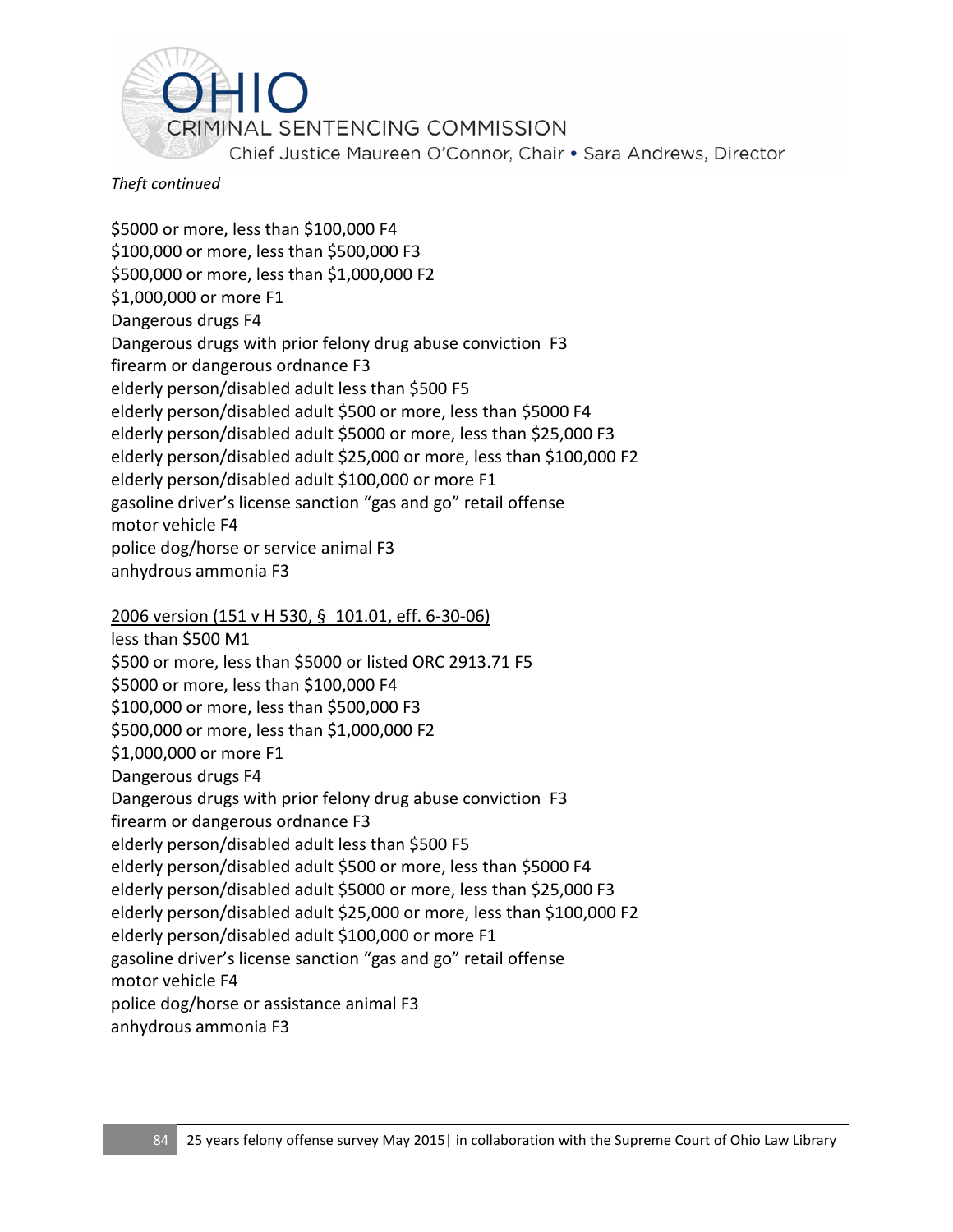

2007 version (151 v H 347, § 1, eff. 3-14-07)

less than \$500 M1 \$500 or more, less than \$5000 or listed ORC 2913.71 F5 \$5000 or more, less than \$100,000 F4 \$100,000 or more, less than \$500,000 F3 \$500,000 or more, less than \$1,000,000 F2 \$1,000,000 or more F1 Dangerous drugs F4 Dangerous drugs with prior felony drug abuse conviction F3 firearm or dangerous ordnance F3 firearm or dangerous ordnance from dealer F1 elderly person/disabled adult less than \$500 F5 elderly person/disabled adult \$500 or more, less than \$5000 F4 elderly person/disabled adult \$5000 or more, less than \$25,000 F3 elderly person/disabled adult \$25,000 or more, less than \$100,000 F2 elderly person/disabled adult \$100,000 or more F1 gasoline driver's license sanction "gas and go" retail offense motor vehicle F4 police dog/horse or assistance animal F3 anhydrous ammonia F3

#### 2009 version (152 v S 320, § 1, eff. 4-7-09)

less than \$500 M1 \$500 or more, less than \$5000 or listed ORC 2913.71 F5 \$5000 or more, less than \$100,000 F4 \$100,000 or more, less than \$500,000 F3 \$500,000 or more, less than \$1,000,000 F2 \$1,000,000 or more F1 Dangerous drugs F4 Dangerous drugs with prior felony drug abuse conviction F3 firearm or dangerous ordnance F3 firearm or dangerous ordnance from dealer F1 elderly person/disabled adult less than \$500 F5 elderly person/disabled adult \$500 or more, less than \$5000 F4 elderly person/disabled adult \$5000 or more, less than \$25,000 F3 elderly person/disabled adult \$25,000 or more, less than \$100,000 F2 elderly person/disabled adult \$100,000 or more F1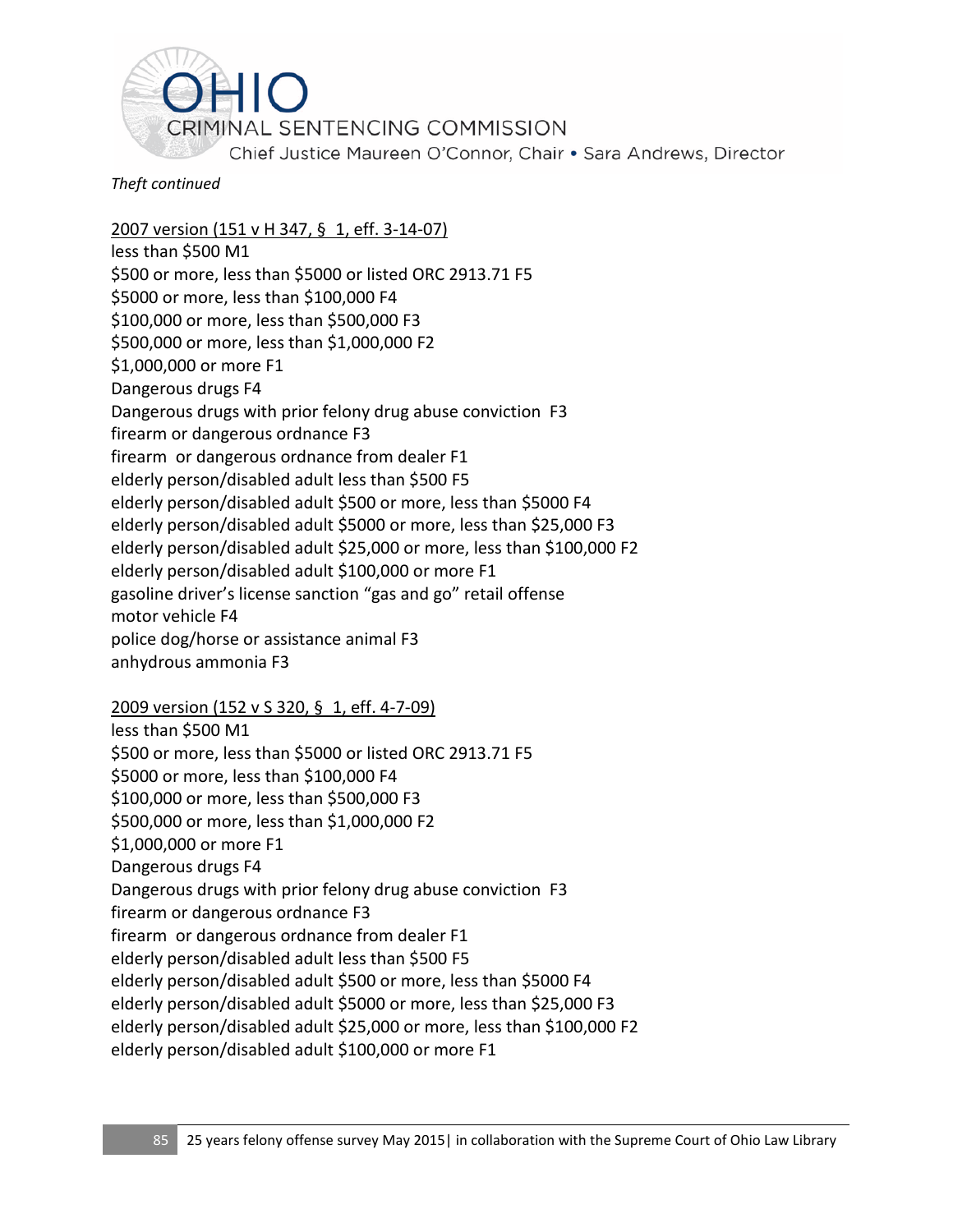

gasoline driver's license sanction "gas and go" retail offense motor vehicle F4 police dog/horse or assistance animal F3 anhydrous ammonia F3

#### 2011 version (2011 HB 86, § 1, eff. Sept. 30, 2011)

less than \$1,000 M1 \$1,000 or more, less than \$7,500 or listed ORC 2913.71 F5 \$7,500 or more, less than \$150,000 F4 \$150,000 or more, less than \$750,000 F3 \$750,000 or more, less than \$1,500,000 F2 \$1,500,000 or more F1 Dangerous drugs F4 Dangerous drugs with prior felony drug abuse conviction F3 firearm or dangerous ordnance F3 firearm or dangerous ordnance from dealer F1 elderly person/disabled adult less than \$1,000 F5 elderly person/disabled adult \$1,000 or more, less than \$7,500 F4 elderly person/disabled adult \$7,500 or more, less than \$37,500 F3 elderly person/disabled adult \$37,500 or more, less than \$150,000 F2 elderly person/disabled adult \$150,000 or more F1 gasoline driver's license sanction "gas and go" retail offense motor vehicle F4 police dog/horse or assistance animal F3 anhydrous ammonia F3

#### 2012 version (2012 SB 337, § 1, eff. Sept. 28, 2012)

less than \$1,000 M1 \$1,000 or more, less than \$7,500 or listed ORC 2913.71 F5 \$7,500 or more, less than \$150,000 F4 \$150,000 or more, less than \$750,000 F3 \$750,000 or more, less than \$1,500,000 F2 \$1,500,000 or more F1 Dangerous drugs F4 Dangerous drugs with prior felony drug abuse conviction F3 firearm or dangerous ordnance F3 firearm or dangerous ordnance from dealer F1 elderly person/disabled adult less than \$1,000 F5 elderly person/disabled adult \$1,000 or more, less than \$7,500 F4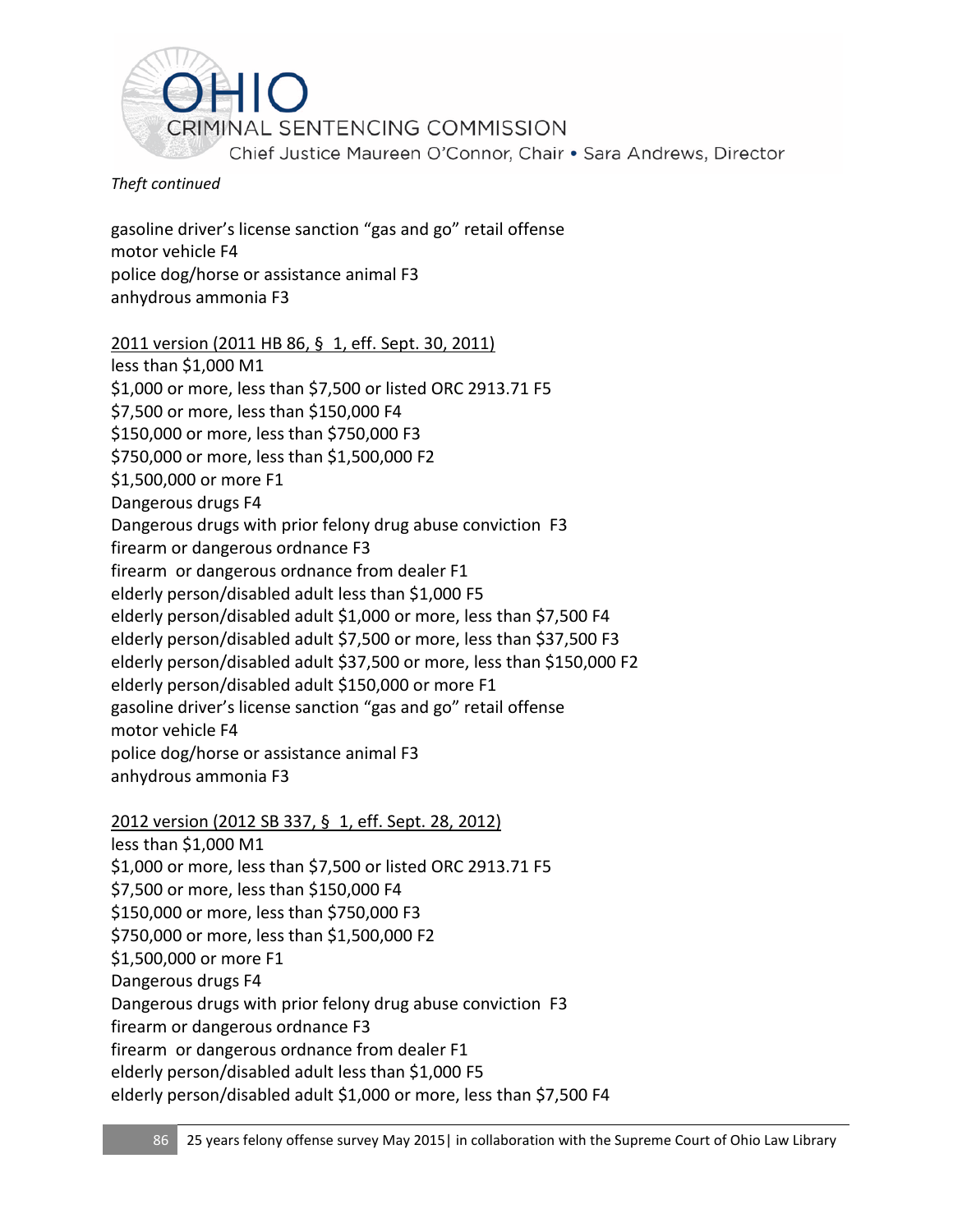

elderly person/disabled adult \$7,500 or more, less than \$37,500 F3 elderly person/disabled adult \$37,500 or more, less than \$150,000 F2 elderly person/disabled adult \$150,000 or more F1 gasoline driver's license sanction "gas and go" retail offense motor vehicle F4 police dog/horse or assistance animal F3 anhydrous ammonia F3

## 2013 version (2013 HB 51, § 101.01, eff. July 1, 2013)

less than \$1,000 M1 \$1,000 or more, less than \$7,500 or listed ORC 2913.71 F5 \$7,500 or more, less than \$150,000 F4 \$150,000 or more, less than \$750,000 F3 \$750,000 or more, less than \$1,500,000 F2 \$1,500,000 or more F1 Dangerous drugs F4 Dangerous drugs with prior felony drug abuse conviction F3 firearm or dangerous ordnance F3 firearm or dangerous ordnance from dealer F1 person in protected class or active duty service member/spouse less than \$1,000 F5 person in protected class or active duty service member/spouse \$1,000 or more, less than \$7,500 F4 person in protected class or active duty service member/spouse \$7,500 or more, less than \$37,500 F3 person in protected class or active duty service member/spouse \$37,500 or more, less than \$150,000 F2 person in protected class or active duty service member/spouse \$150,000 or more F1 gasoline driver's license sanction for "gas and go" retail offense motor vehicle F4 police dog/horse or assistance animal F3 anhydrous ammonia F3 special purpose article/bulk merchandise container F5 Current version (2014 HB 488, § 1, eff. Sept. 16, 2014) less than \$1,000 M1 \$1,000 or more, less than \$7,500 or listed ORC 2913.71 F5 \$7,500 or more, less than \$150,000 F4 \$150,000 or more, less than \$750,000 F3

\$750,000 or more, less than \$1,500,000 F2

\$1,500,000 or more F1

Dangerous drugs F4

Dangerous drugs with prior felony drug abuse conviction F3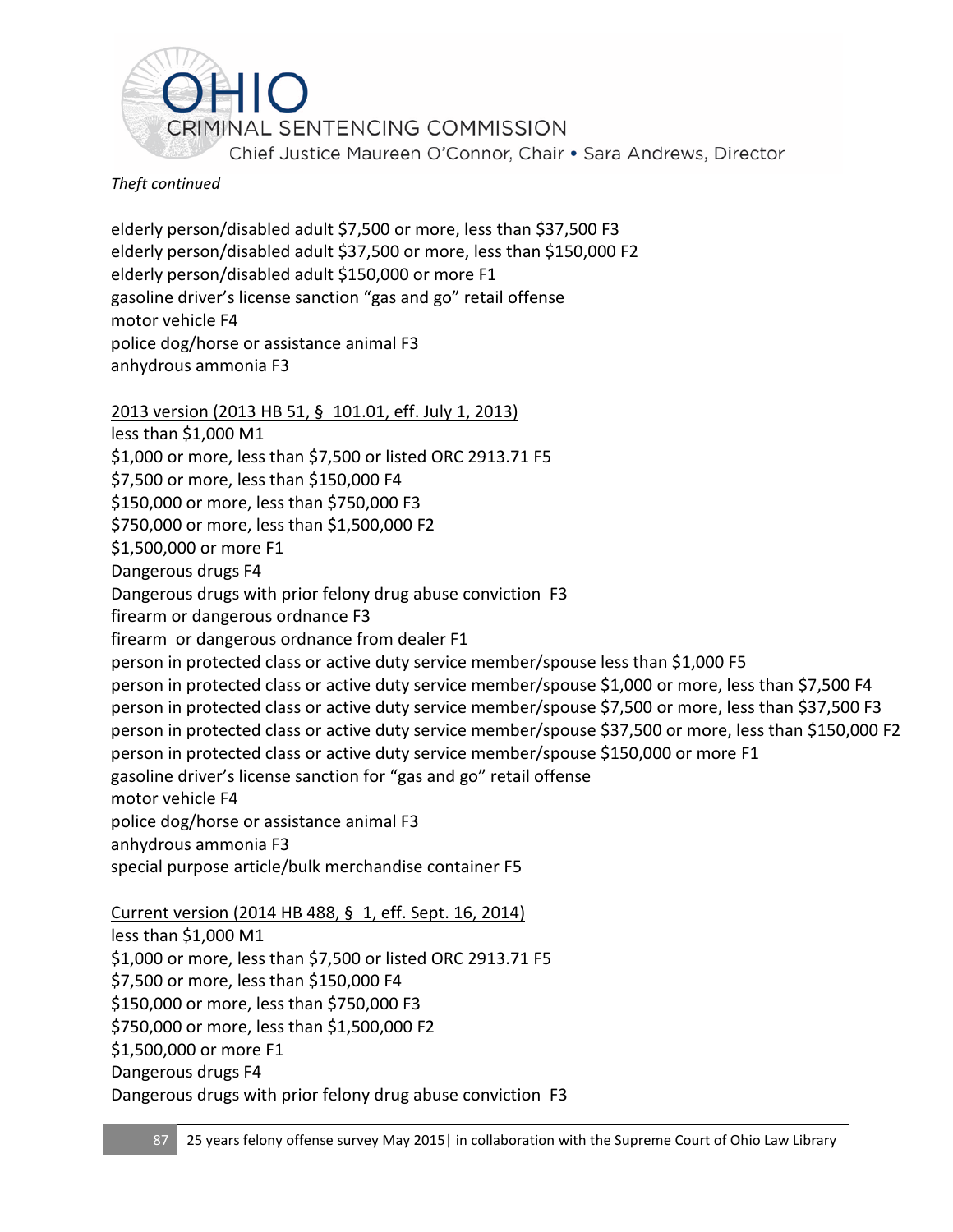

firearm or dangerous ordnance F3 firearm or dangerous ordnance from dealer F1 person in protected class or active duty service member/spouse less than \$1,000 F5 person in protected class or active duty service member/spouse \$1,000 or more, less than \$7,500 F4 person in protected class or active duty service member/spouse \$7,500 or more, less than \$37,500 F3 person in protected class or active duty service member/spouse \$37,500 or more, less than \$150,000 F2 person in protected class or active duty service member/spouse \$150,000 or more F1 gasoline driver's license sanction for "gas and go" retail offense motor vehicle F4 police dog/horse or assistance animal F3 anhydrous ammonia F3 special purpose article/bulk merchandise container F5

# **15. Robbery ORC 2911.02**

1990 version 139 v S 199 (Eff 7-1-83) F2

## Current version (146 v S 2 (Eff 7-1-96); 146 v S 269. Eff 7-1-96)

With deadly weapon under offender control OR inflict/attempt to inflict/threaten physical harm F2 Use or threaten immediate use of force F3

# **16. Forgery ORC 2913.31**

1990 version (134 v H 511 Eff 1-1-74) F4

1991 version (144 v H 162 Eff 11-11-91) F4 identification cards, offenses involving M1

1996 version (146 v S 2 Eff 7-1-96) loss value under \$5000 F5 loss value between \$5000 and \$100,000, F4 loss value over \$100,000, F3 identification cards, offenses involving M1

1999 version (148 v H 2 Eff 11-10-99) loss value under \$5000 F5 loss value between \$5000 and \$100,000, F4 loss value over \$100,000, F3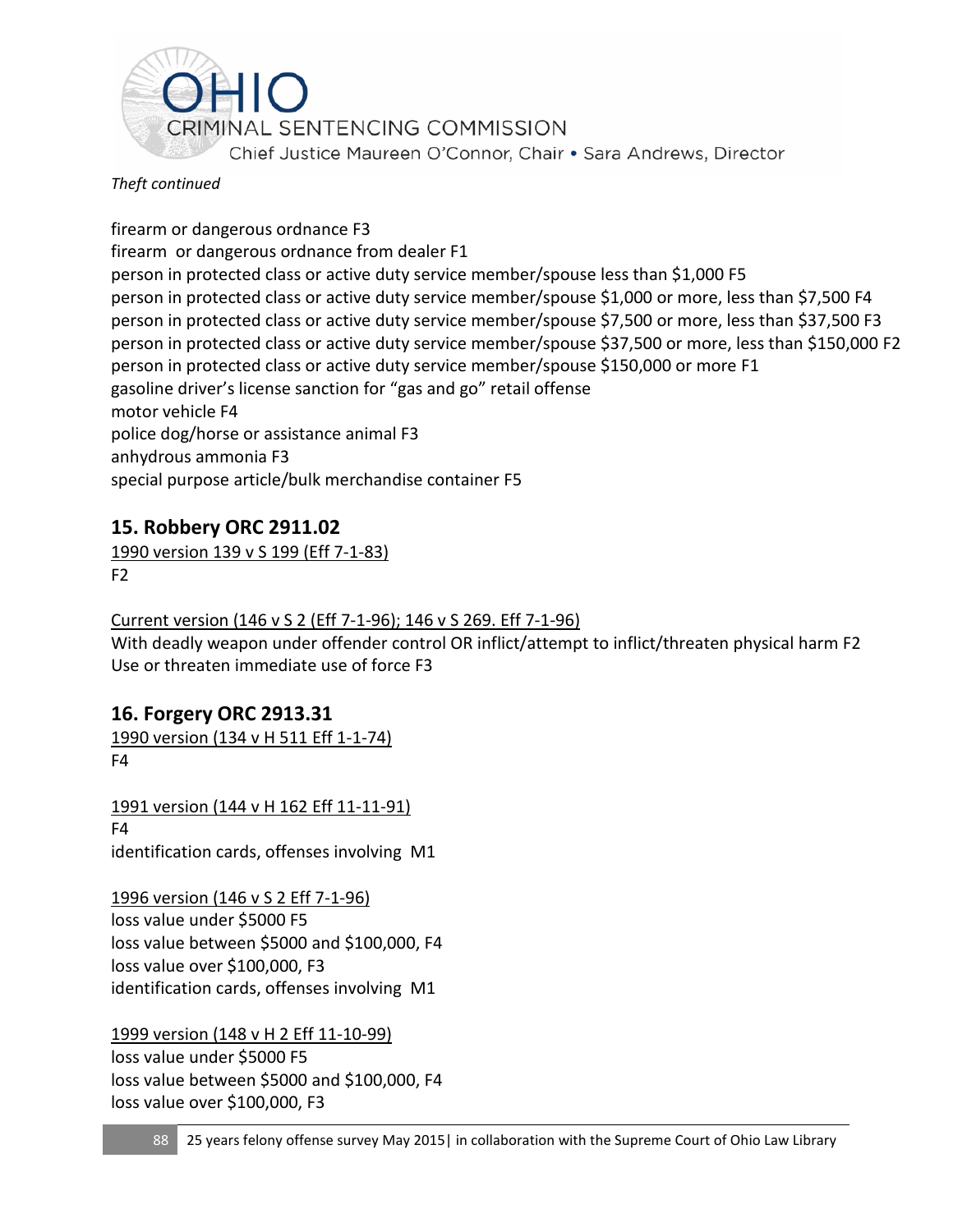

#### *Forgery continued*

identification cards, offenses involving M1 victim elderly person or disabled adult less than \$500 F5 victim elderly person or disabled adult \$500 or more and less than \$5000 F4 victim elderly person or disabled adult \$5000 or more and less than \$25,000 F3 victim elderly person or disabled adult \$25,000 or more F2

Current version (2011 HB 86, § 1, eff. Sept. 30, 2011) loss value under \$7,500 F5 loss value between \$7,500 and \$150,000, F4 loss value over \$150,000, F3 identification cards, offenses involving M1 victim elderly person or disabled adult less than \$1,000 F5 victim elderly person or disabled adult \$1,000 or more and less than \$7,500 F4 victim elderly person or disabled adult \$7,500 or more and less than \$37,500 F3 victim elderly person or disabled adult \$37,500 or more F2

# **17. Passing Bad Checks ORC 2913.11**

1990 version (141 v H 49 (Eff 6-26-86); 143 v H 711 (Eff 10-16-90) Value under \$300 M1 Value of \$300 but less than \$5000 OR with previous theft conviction F4 Value of \$5000 but less than \$100,000 OR with two or more previous theft convictions F3 Value of \$100,000 or more F2

1996 version (146 v S 2. Eff 7-1-96) value under \$500 M1 value of \$500 but under \$5000 F5 value of \$5000 but under \$100,000 F4 value of \$100,000 or more, F3

## 2005 version (150 v H 401, § 1, eff. 5-18-05)

value under \$500 M1 value of \$500 but under \$5000 to single vendor/person OR value of \$1,000 but under \$5000 to multiple vendors/people F5 value of \$5000 but under \$100,000 F4 value of \$100,000 or more, F3

## Current version (2011 HB 86, § 1, eff. Sept. 30, 2011)

value under \$1,000 M1 value of \$1,000 but under \$7,500 to single vendor/person OR value of \$1,500 but under \$7,500 to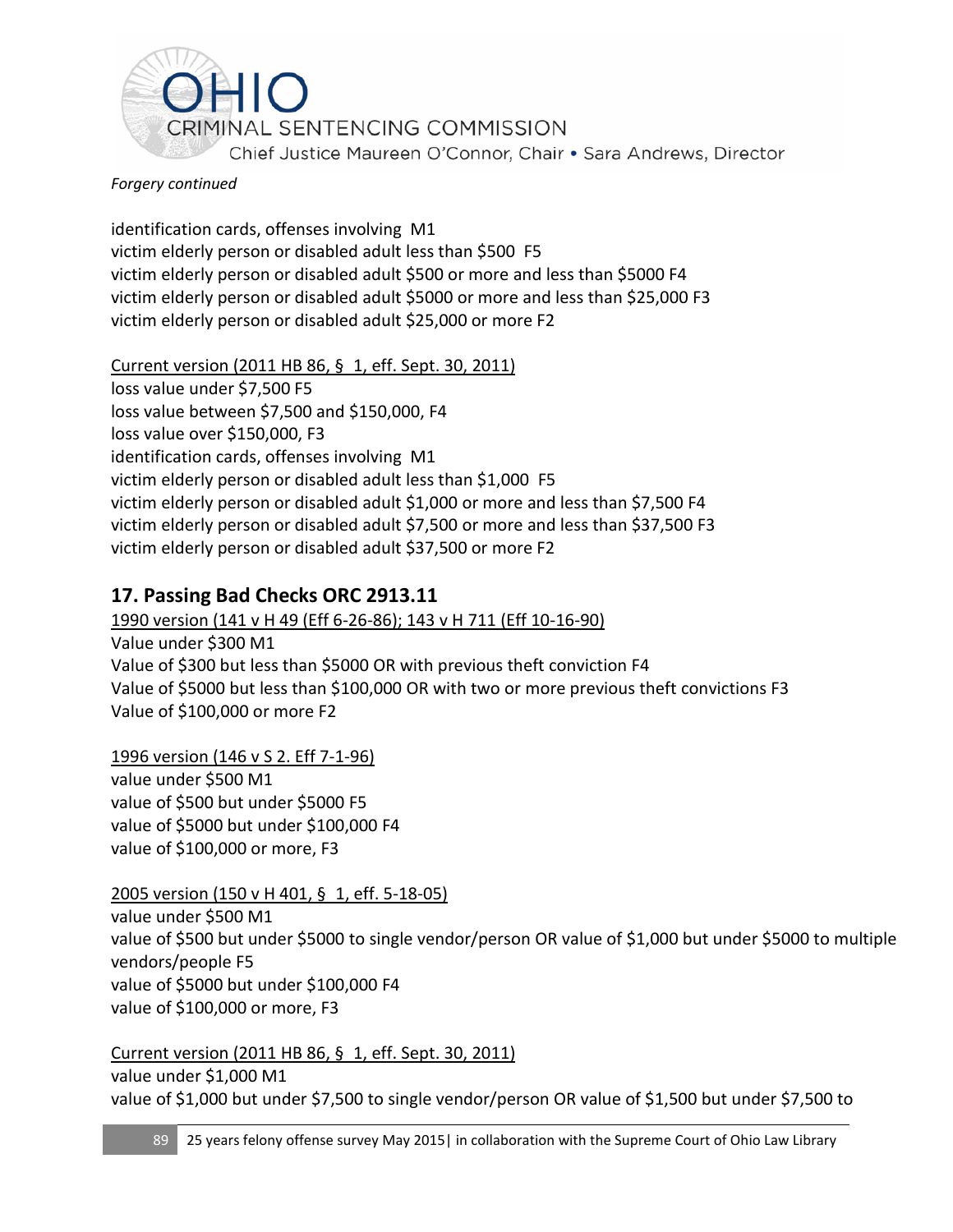

*Passing Bad Checks continued*

multiple vendors/people F5 value of \$7,500 but under \$150,000 F4 value of \$150,000 or more, F3

## **18. Receiving Stolen Property ORC 2913.51**

1990 version (141 v H 49 Eff 6-26-86)

Value less than \$300 M1

Value of \$300 or more but less than \$5000, or special property of R.C. 2913.71, or prior theft conviction F4 value of \$5,500 or more but less than \$100,000; or motor vehicle; or two prior theft offenses F3 value of \$100,000 or more, F2

#### 1995 version (146 v H 4 Eff 11-9-95)

Value less than \$300 M1 Value of \$300 or more but less than \$5000, or special property of R.C. 2913.71, or prior theft conviction F4 value of \$5,500 or more but less than \$100,000; or motor vehicle; or firearm or dangerous ordnance; or two prior theft offenses F3 value of \$100,000 or more, F2

#### 1996 version (146 v S 2 Eff 7-1-96)

value less than \$500 M1 value of \$500 or more but less than \$5000, or special property of R.C. § 2913.71 F5 value of \$5000 or more but less than \$100,000; or motor vehicle; or dangerous drug; or firearm or dangerous ordnance F4 value of \$100,000 or more, F3

#### 1998 version (147 v S 66 Eff 7-22-98)

value less than \$500 M1 value of \$500 or more but less than \$5000, or special property of R.C. § 2913.71 F5 value of \$5000 or more but less than \$100,000; or motor vehicle; or dangerous drug; or firearm or dangerous ordnance F4 value of \$100,000 or more, F3

#### 1999 version (148 v S 64. Eff 10-29-99)

value less than \$500 M1 value of \$500 or more but less than \$5000, or special property of R.C. § 2913.71 F5